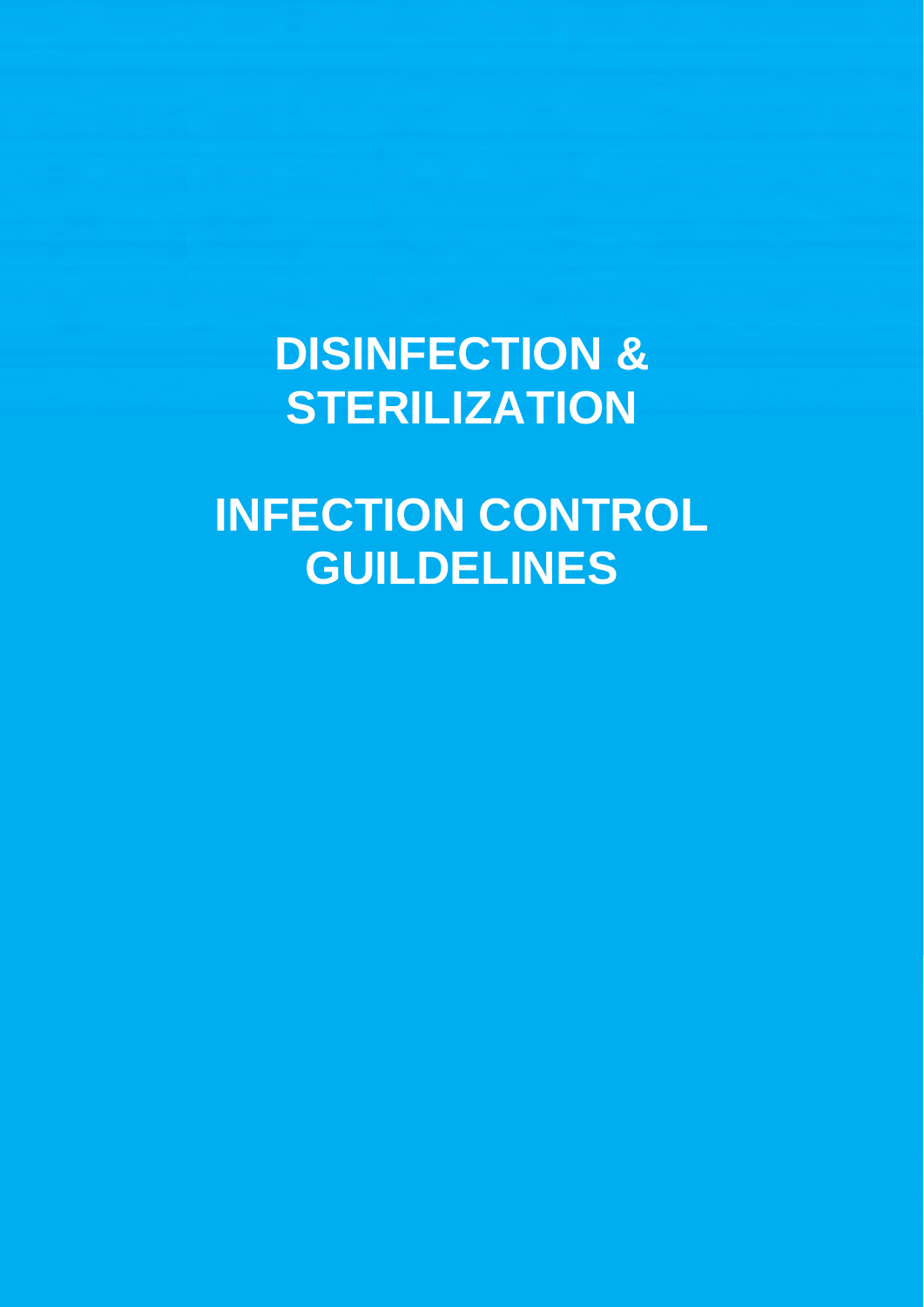# **DISINFECTION & STERILIZATION INFECTION CONTROL GUIDLINES**

**SECTION 1 OVERVIEW**



www.health.qld.gov.au/chrisp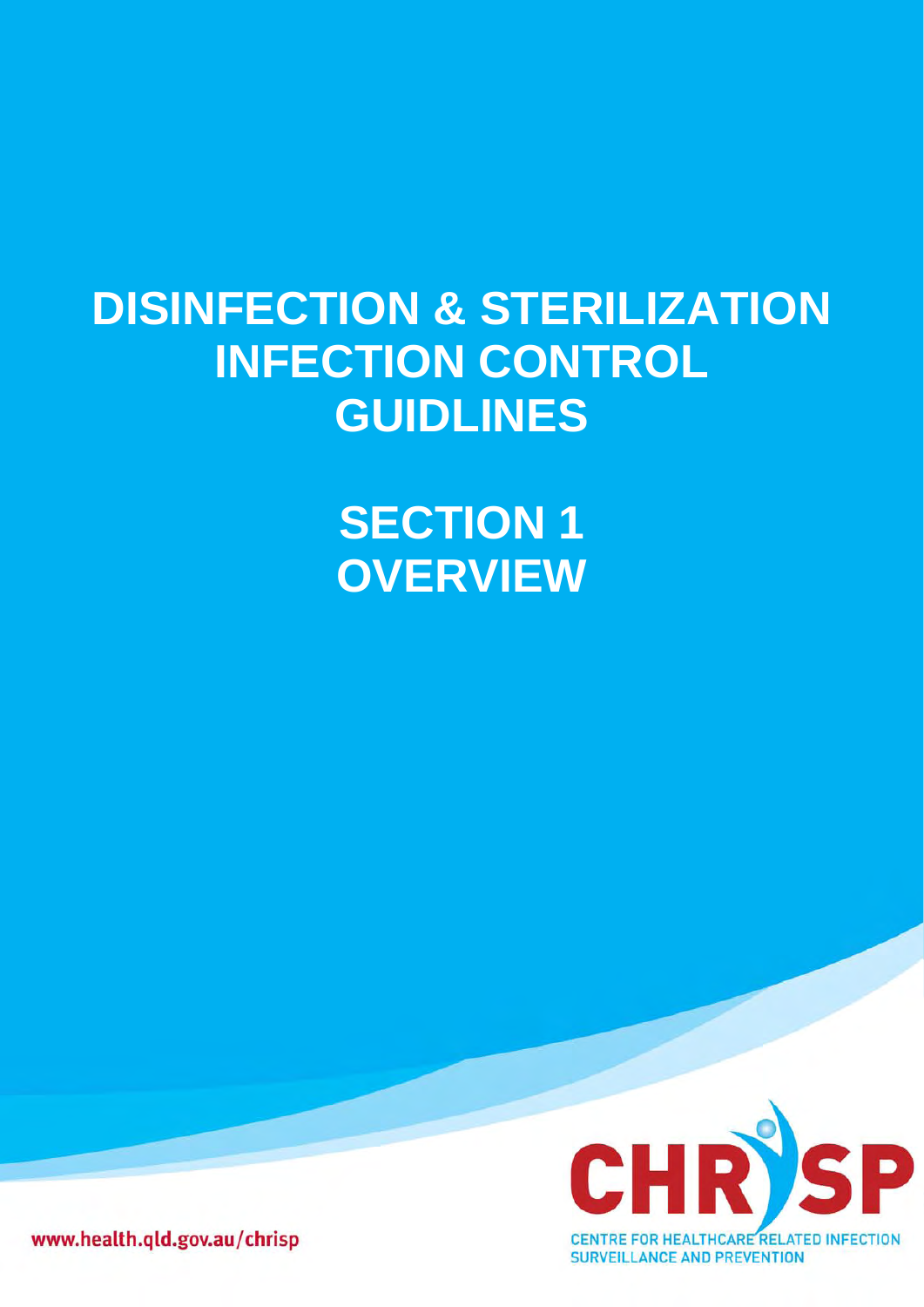# **Section 1 - Overview**

### **Key Points**

- Reusable medical devices are processed to the level for their intended use:
	- o Sterile for critical items
	- o High level disinfection for semi-critical items
	- o Low level disinfection for non-critical items
- Reusable medical devices undergo cleaning process prior to disinfection or sterilisation
- Single use medical devices are not reused
- Only Sterilising Services (SS) that meet the minimum requirements for cleaning, disinfection and sterilisation are able to undertake sterilisation services
- Flash sterilisation is only to be used as an emergency for single instruments eg. dropped single instrument
- SS is consulted when purchasing instrumentation
- Education, training and written instructions are to be provided to SS staff when new instrumentation or equipment is purchased
- SS is involved in operating theatre scheduling to maximise instrumentation utilisation

#### **Introduction**

The effective use of disinfection and sterilization and procedures is important in preventing healthcare associated infections. Numerous published articles documenting infection after improper reprocessing of reusable medical equipment have emphasised the requirement for all health care services to use appropriate disinfection and sterilization techniques.

#### **Scope of this document**

The content of this document covers a number of the key issues related to cleaning, disinfection and sterilization of instruments and equipment in a variety of healthcare settings. It is intended as a guide for the practical implementation of the Centre Healthcare Related Infection Surveillance and Prevention (CHRISP) resources, such as Easi-Sterilise, for sterilizing units and the relevant Australian Standards (Australian/New Zealand Standard AS 4187- 2003 'Cleaning, disinfecting and sterilizing reusable medical and surgical instruments and equipment, and maintenance of associated environments in health care facilities' [AS4187] and Australian/New Zealand Standard 4815:2006 : 'Officebased health care facilities - Reprocessing of reusable medical and surgical instruments and equipment, and maintenance of the associated environment' [AS4815]).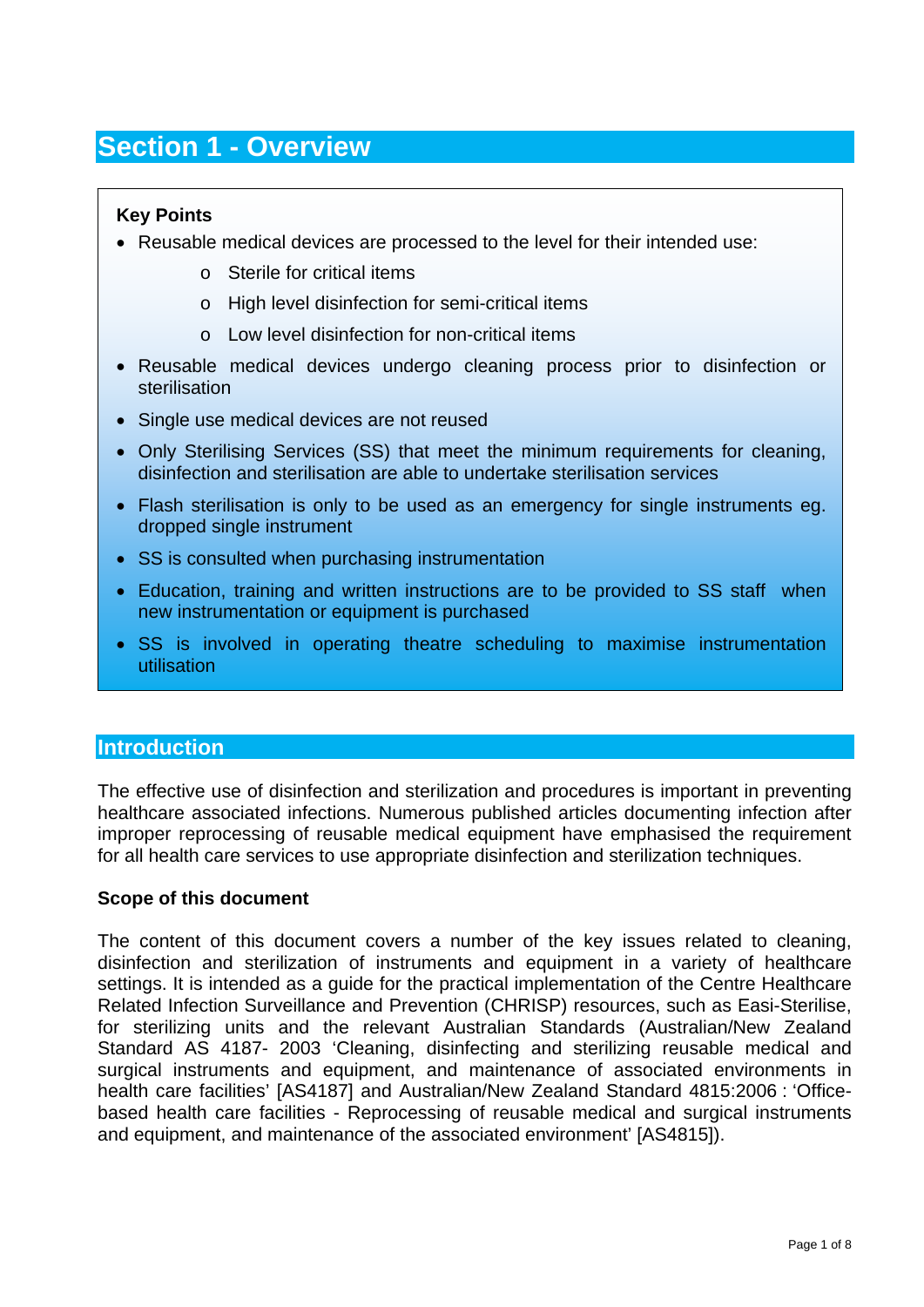For the purpose of the document the Sterilizing Services (SS) refers to any area that reprocesses medical devices.

Gastroenterological Nurses College of Australia Inc and the Gastroenterological Society of Australia published "Infection Control in Endoscopy" (2<sup>nd</sup> edition, 2003) guidelines which includes comprehensive instructions for the cleaning, disinfection and testing requirements for endoscopic reprocessing, these guidelines form the basis for practice within Queensland Health facilities.

# **Sterilizing Services**

#### **The role of Sterilizing Services**

The sterilizing service (SS) is responsible for preparing, processing, and distributing sterile and non-sterile medical and surgical supplies and equipment required for patient diagnosis, treatment and ongoing care. SS is responsible for removing or destroying potentially infectious material on reusable devices, and distributing appropriately processed items throughout the health care facility.

The importance of the SS role is clear; reusable medical instruments improperly handled, cleaned, disinfected or sterilized are a source of infection risk to both patients and staff.

#### **Clinical Services Capability Framework**

*The Clinical Services Capability Framework* review of 2008/2009 has included in the Perioperative Services Module (formally the Operating Suite Services module) information relating to Sterilizing Services. This section will include service level descriptors and mandatory requirements for each level of Perioperative Services, 1(one) – 6(six).

The service provided by Sterilizing Services extends beyond the hospital walls; however, Operating Suite Services is a major stakeholder and to ensure continuity of service delivery there must be direct links between Sterilizing and Operating Suite services. In instances whereby both units are onsite is it preferable that they are co-located to assist in communication and the transfer of dirty, clean and sterile equipment and instruments. Operating theatre scheduling is to take into account the numbers of sterile instruments/trays, equipment and stock to negate the use of routine "flash" sterilizing.

Communication between the operating suite and sterilizing services shall be a high priority for the manager of Perioperative Services and staff of sterilising services.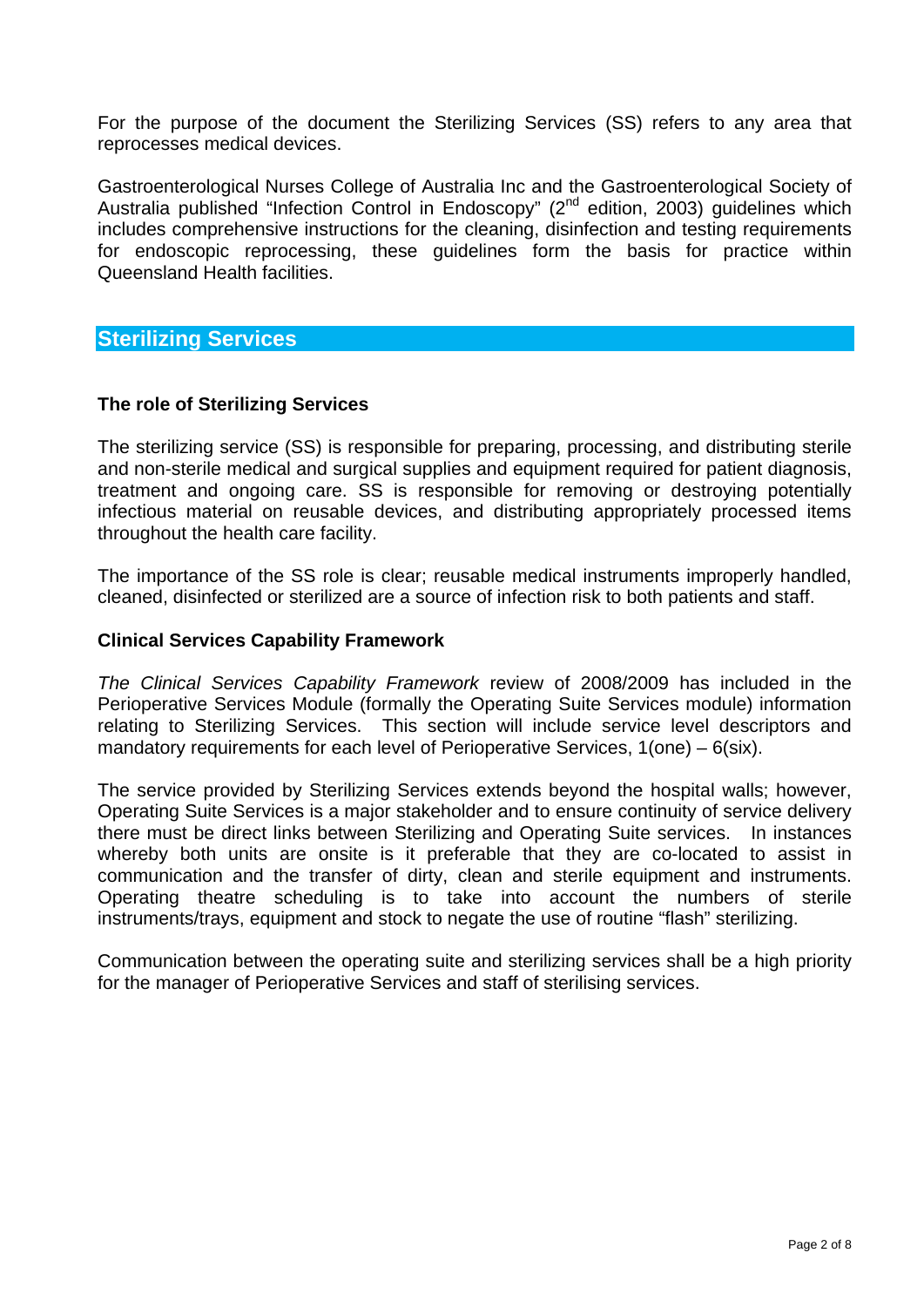It is essential that Sterilizing Services are included/ but not limited to being consulted in the following instances:

- Operating Theatre scheduling;
- Procurement of reusable instruments and equipment;
- Perioperative/Operating Suite management meetings;
- Perioperative education and training;
- Changes in models of care and processes across Perioperative services;
- Plans for the redevelopment, refurbishment and/or redesign and commissioning of new operating theatres and sterilising services

#### **The role of infection control**

The role of infection control is primarily to prevent healthcare associated infections, necessitating a close working relationship with the SS. Infection control co-ordinators and sterilizing service staff must jointly be involved in the development of facility sterilization and disinfection policies and guidelines. Establishment of committee structures and other means of formal and informal communication between infection control and sterilizing services staff will ensure provision of appropriately processed equipment in health care facilities.

It also follows that sterilizing service should be aware of local and state wide infection control policies that may affect the service they provide. They have a responsibility for achieving consistent production and management standards in the reprocessing of reusable instruments and equipment.

#### **Education and courses in sterilizing technology**

Staff who undertake reprocessing of reusable medical devices must be trained in the necessary procedures. This training should be formal and provided by a registered training authority.

#### **STERILIZING TECHNOLOGY**

Southbank Institute of TAFE (Brisbane) Phone: 07 3244 5165 Facsimile: 07 3244 5152

#### **Mayfield Education Centre**

Client Services Officer Phone: 03 98827644 [www.mayfield.edu.au](http://www.mayfield.edu.au/) (internet access only)

**NSW 'OTEN' Course**  Project Manager, Audiometry Tel: (02) 9715 8529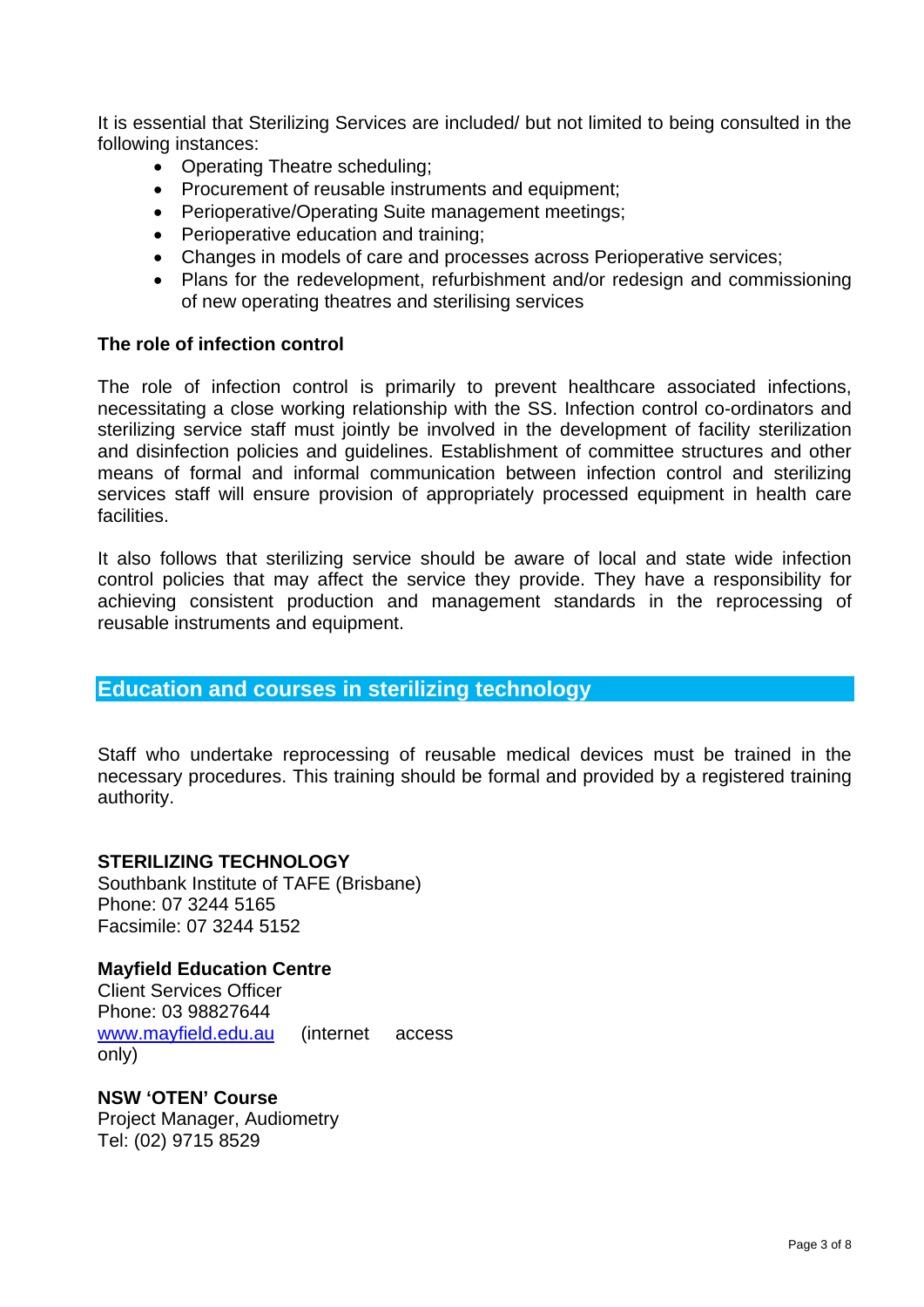When designing or redeveloping a SS consideration needs to be given to the changing patterns in healthcare delivery. Planning and design should also include input from relevant experts, eg CHRISP, including those involved in processing of reusable medical items, engineering and infection control. In addition, in some Health Service Districts, the potential exists for centralising the provision of sterilizing services through one facility with a properly designed and equipped sterilizing unit that is able to meet the sterilizing needs of a number of other facilities. There are significant advantages to be gained from this allocation of resources, and appropriately high standards of processing can be more consistently achieved. Each District is to consider the rationalisation of their sterilizing units as an alternative to the upgrading of several units.

# **Design issues**

The health care facility shall have separate systems for the collection of used items and the delivery of sterile items (AS 4187). Criteria for workflow patterns are included in the Australasian Health Facility Guidelines at <http://www.healthfacilityguidelines.com.au/> (internet access only).

# **SS hand washing sinks**

A clinical hand basin should be located at the entry of the cleaning area. The location of a hand basin for the packaging and storage areas must take into consideration the risk of sink splash contacting preparation areas and sterile consumables or packs (linen wrapped). If a clinical hand basin is unable to be located in this area, a hand basin should be located outside the room in close proximity to the entry (refer Queensland Health Capital Works Guidelines), consideration may also be given to the use of alcoholic hand gel in consultation with the Infection Control Co-ordinator.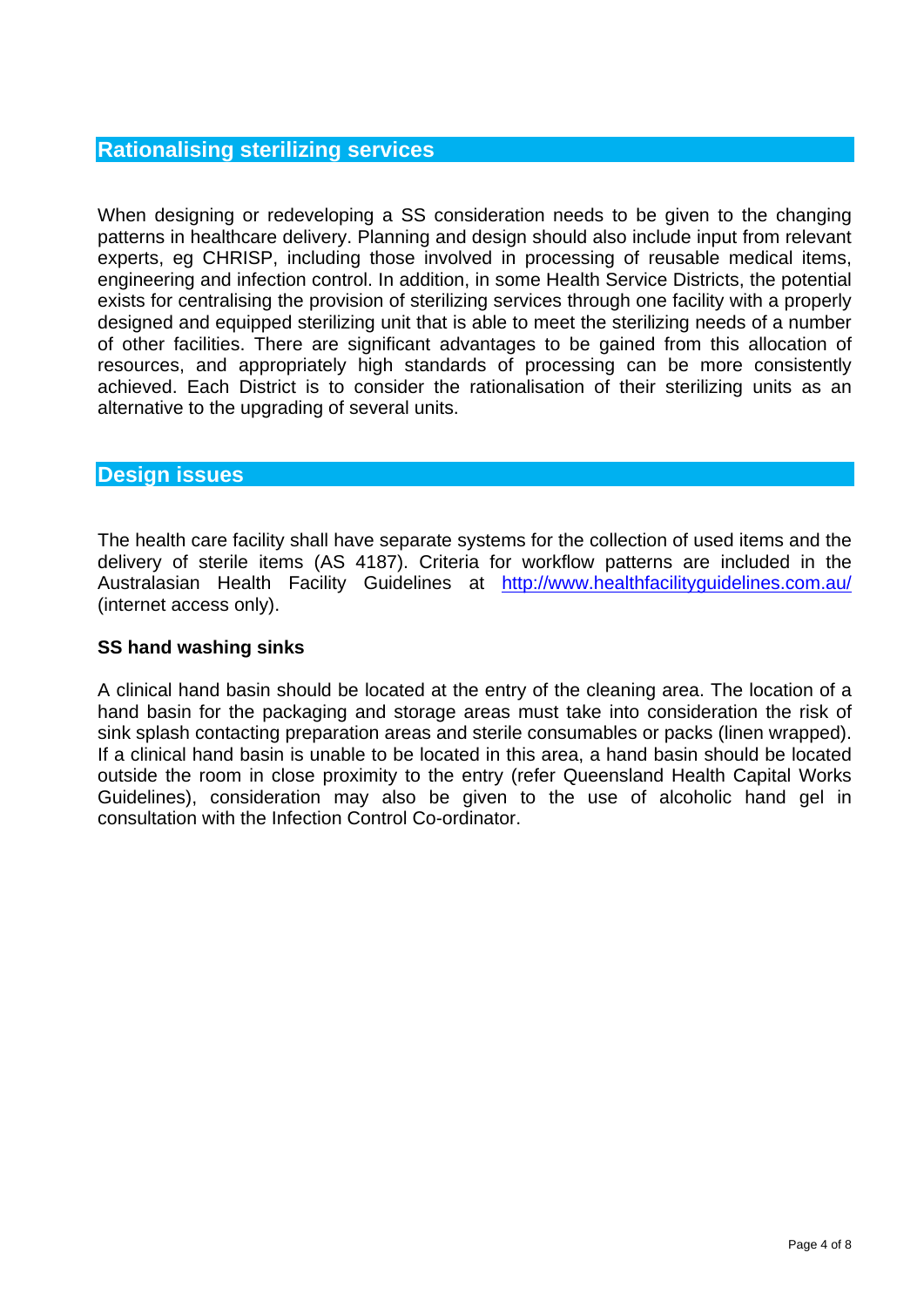# **Spaulding's classification**

#### **Overview**

Spaulding's classification provides a simplified outline of the recommended processing methods for items of patient care equipment, based on the intended use of the item. Depending on the intended use of an item, medical and surgical equipment may be required to undergo the following processes between uses on different patients:

- cleaning, followed by sterilization
- cleaning, followed by high, or intermediate level disinfection
- cleaning alone

| <b>Classification</b>         | Item use                                                                                                                                                      | Goal                                                                                                                 | <b>Appropriate Process</b>                                                                                                                                                                                                                                  |
|-------------------------------|---------------------------------------------------------------------------------------------------------------------------------------------------------------|----------------------------------------------------------------------------------------------------------------------|-------------------------------------------------------------------------------------------------------------------------------------------------------------------------------------------------------------------------------------------------------------|
| <b>Critical items</b>         | Items entering<br>sterile tissue, the<br>body cavity, the<br>vascular system<br>and non intact<br>mucous<br>membranes<br>eg surgical<br>instruments           | Objects will be<br>sterile<br>(free of all<br>microorganisms<br>including<br>bacterial<br>spores)                    | Sterilization (or use of single<br>use sterile product)<br>steam sterilization<br>$\bullet$<br>low temperature methods<br>$\bullet$<br>(ethylene oxide, peracetic<br>acid, hydrogen peroxide<br>plasma)                                                     |
| <b>Semi-critical</b><br>items | Items that make<br>contact, directly or<br>indirectly, with<br>intact mucous<br>membranes or non<br>intact skin<br>eg endoscopes,<br>anaesthetic<br>equipment | Objects will be<br>free of all<br>microorganisms,<br>with the<br>exception of<br>high numbers of<br>bacterial spores | High level disinfection<br>thermal disinfection<br>$\bullet$<br>chemical disinfection<br>(glutaraldehyde, OPA)<br>*It is always preferable to<br>sterilize semi-critical items<br>whenever they are compatible<br>with available sterilization<br>processes |
| <b>Non-critical</b><br>items  | Objects that come<br>into contact with<br>intact skin but not<br>mucous<br>membranes<br>eg crutches, BP<br>cuffs, tabletops                                   | Objects will be<br>clean                                                                                             | Low level disinfection<br>cleaning (manual or<br>mechanical)                                                                                                                                                                                                |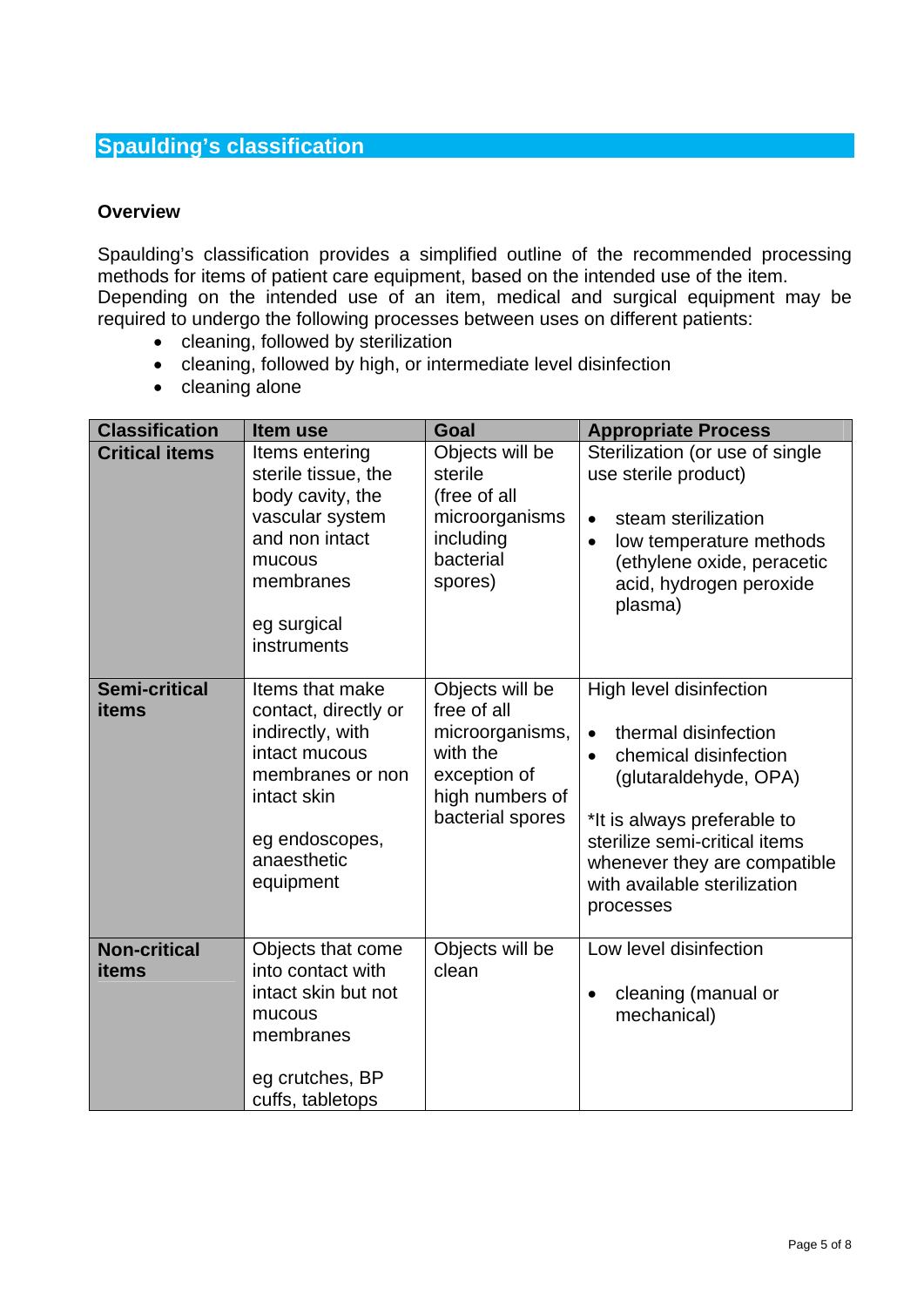### **Standard precautions**

Standard precautions are safe work practices required to minimise the risk of infection to both patients and staff. They include good hygiene practices, particularly hand hygiene, the use of personal protective equipment, appropriate handling and disposal of waste, adherence to the principles of asepsis and maintenance of a clean environment. Refer to [section 2, Queensland Health Infection Control Guidelines Standard Precautions'](http://www.health.qld.gov.au/chrisp/ic_guidelines/sect2_elements.pdf) for more detail.

#### **Personal protective equipment (PPE) required for equipment reprocessing**

Protective clothing should be worn to protect the health care worker from contact with blood and body fluids; it is also worn in this setting to avoid contributing to the bioburden on articles during their preparation for sterilization or subsequent storage.

Protective attire worn during cleaning of used equipment includes waterproof outer wear (gown or apron with impervious arm protection), supplemented by heavy-duty gloves and safety glasses and masks, or face shields for manual or ultrasonic cleaning. This attire must be removed when leaving the area and replaced with fresh items on returning. Staff are to wash their hands after glove removal and all cuts and skin abrasions are to be covered with a waterproof dressing.

In line with occupational health and safety requirements, staff should wear shoes with nonslip soles, strong enough to protect against injury if articles are dropped accidentally. Consideration may be given to staff wearing ear protection but this will be dependent on noise levels within the area. Hair and beards should be covered and the wearing of jewellery when on duty discouraged.

#### **Adverse effects of cleaning agents and disinfectants**

Strong detergents and disinfectants may have adverse effects on the skin. Any skin contamination should be washed off immediately and managed as per Material Safety Data Sheet instructions.

# **On-site laundering of operating theatre linen**

The preparation of sterile drapes and gowns ('linen') for operating room use is becoming less of an aspect of SS activities due the cost benefits associated with using single use drapes and gowns. Woven polyester-cotton textiles which require separate transport, laundering, checking and pack preparation from the processing of operating room instruments.

Some facilities receive a service of laundered linen (or sterile linen packs) from an external organisation eg Brisbane Metropolitan Linen Service or Wide Bay Linen Service. However, there are some health care facilities laundering their operating room linen within the facility.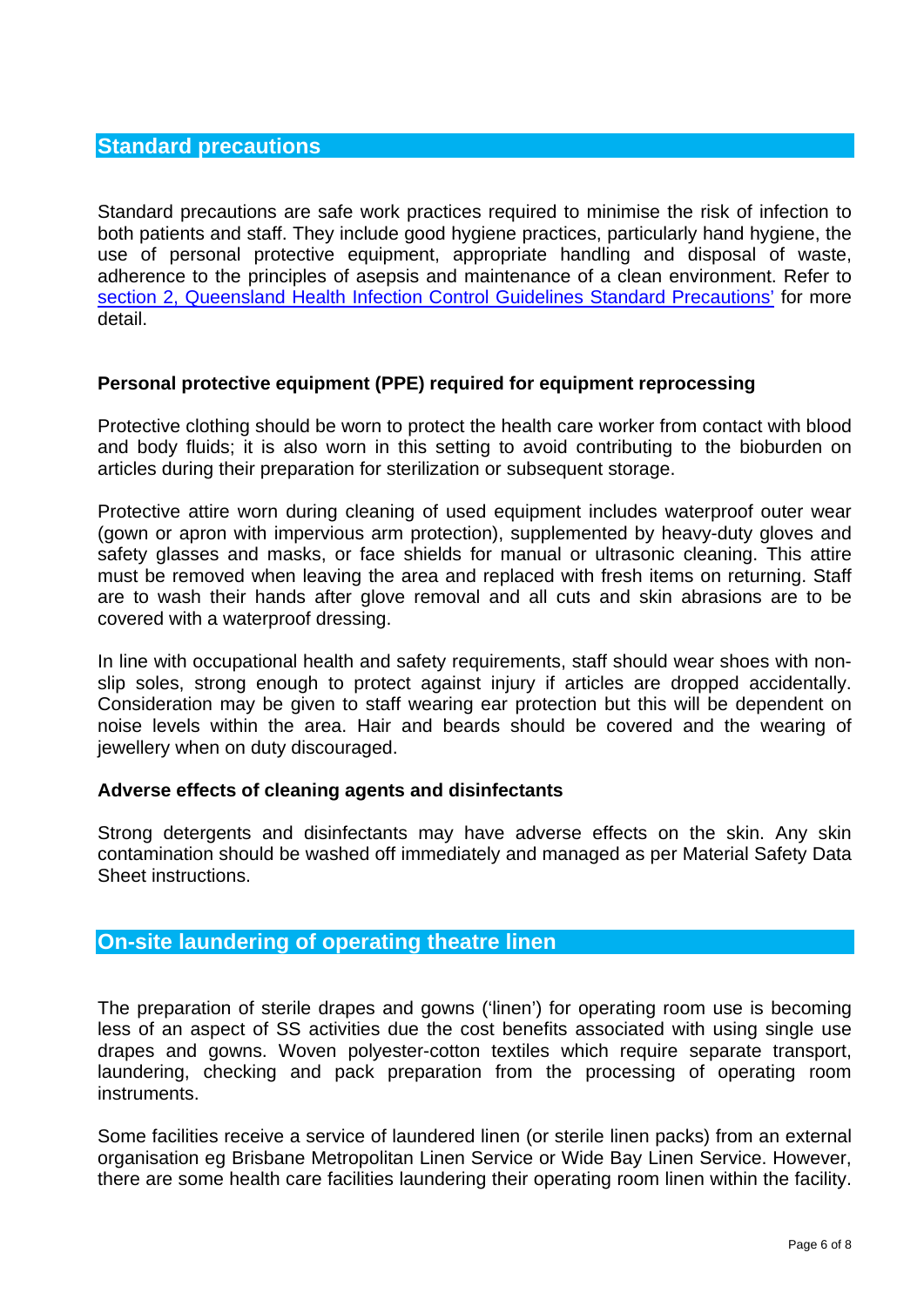After laundering, linen is passed to the SS for checking, pack preparation, sterilizing and storage, or delivery as sterile packs.

Where laundering of operating theatre linen is on site, the SS is a significant stakeholder in the standard being routinely attained by those laundry processes, despite the laundering occurring 'outside' the SS. It follows that the SS needs to be able to refer to the appropriate Australian Standards governing these laundry practices and ensure that all linen products meet the requirements.

#### **Laundering standards**

Wherever operating room linen is laundered on-site, the following standards must be present so that reference can be made to them for quality management of the linen service.

Australian Standard AS 3789.2 Textiles for Health Care Facilities and Institutions. Part 2: Theatre linen and pre-packs:

• this Standard specifies requirements for the following items of theatre linen for health care facilities and institutional uses: drapes, fenestrated drapes, theatre gowns, hand towels, leggings (mayo table covers), and wrappers. Requirements for the inspection and repair of used theatre linen and for the assembly of theatre linen pre-packs are also provided. This Standard applies to theatre linen for use in all areas of health care facilities and institutions where surgical procedures are performed.

Australian/New Zealand Standard AS/NZS 4146 Laundry Practice:

- this Standard refers to textile articles used in commercial, industrial, hospital and institutional organisations which are subjected to repetitive laundry processes to remove soiling, staining and various contaminants which, if not removed, will result in the article being not only aesthetically unacceptable but also a theoretical health risk.
- includes general guidelines and recommendations for laundries including design and management, collection and transport, storage prior to laundering, general operational points and storage and packing of cleaned linen, specific requirements for operating theatre linen, disinfection, and record keeping.
- appendices covering soil types, stain removal, care of particular types of textile, wash formulas, guides to whiteness, assessing chemical and mechanical wear, and safety with laundering chemicals are included

#### **Laundry procedures**

- laundries should adopt rigorous inspection procedures to ensure that cleaned operating theatre linen has minimum staining and textile damage prior to sterilization
- particular attention should be given to procedures which minimise the problem of linting and static electricity
- effective liaison and communication between SS and laundry personnel will be invaluable to mutual achievement of the necessary standards
- written protocols for the day to day functioning of laundries which process operating room linen need to be established.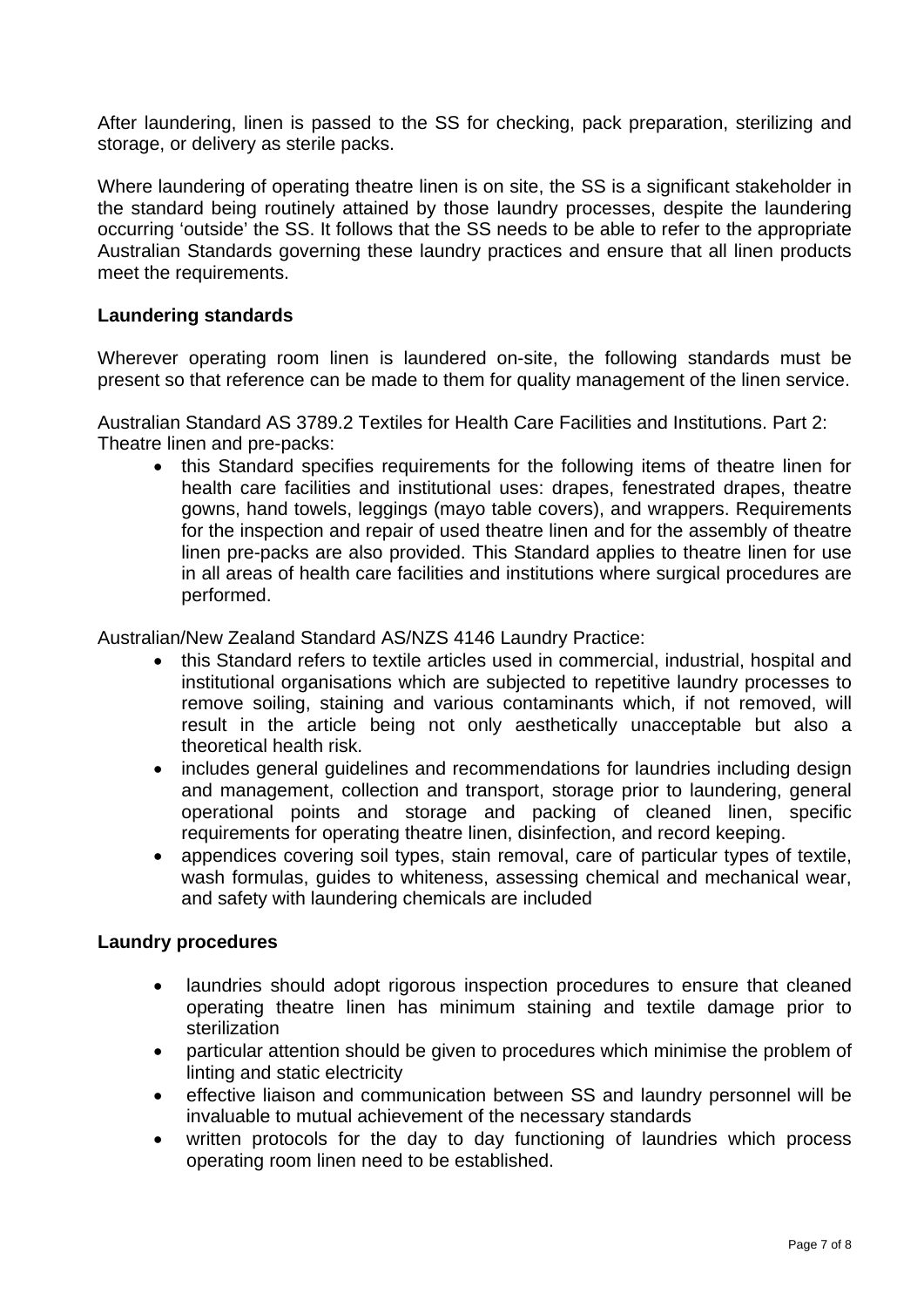# **Transportation of contaminated equipment and sterile supplies**

The criteria for collection of used and sterile items for return to a SS are described in AS 4187 and are also described in the Queensland Health "Capital Works Guidelines Building and Refurbishment Infection Control Guidelines" (2002).

#### **General Design features for trolleys or transport containers:**

- equipment must be dedicated for this purpose i.e. separate equipment for the transportation of used and sterile items;
- the trolley should be covered or closed with a solid bottom shelf;
- the trolley is able to be maintained in a clean, dry state and in good working condition
- the trolley can be easily manoeuvred and is fitted with brakes
- bottom shelf of the trolley should be solid
- Occupational Health and Safety (OH&S) considerations need to be taken into account to minimise the potential to lift items above a persons shoulder
- the containers should be puncture-resistant and leak-proof and made of either plastic or metal, with a lid or liner that can be closed

#### **Transport of sterile supplies**

The maintenance of sterility depends primarily on the conditions of storage and the frequency of handling.

Design features related to transport of sterile supplies:

- transport containers/systems must allow articles to be handled with care and inspected as necessary;
- boxes or bags used should not cause packages be crushed together;
- sterile items transported to an external facility must be able to be securely packaged to protect against damage and contamination.

A manual trolley wash area is required for SSs. In large teaching hospitals an automatic trolley wash should be considered.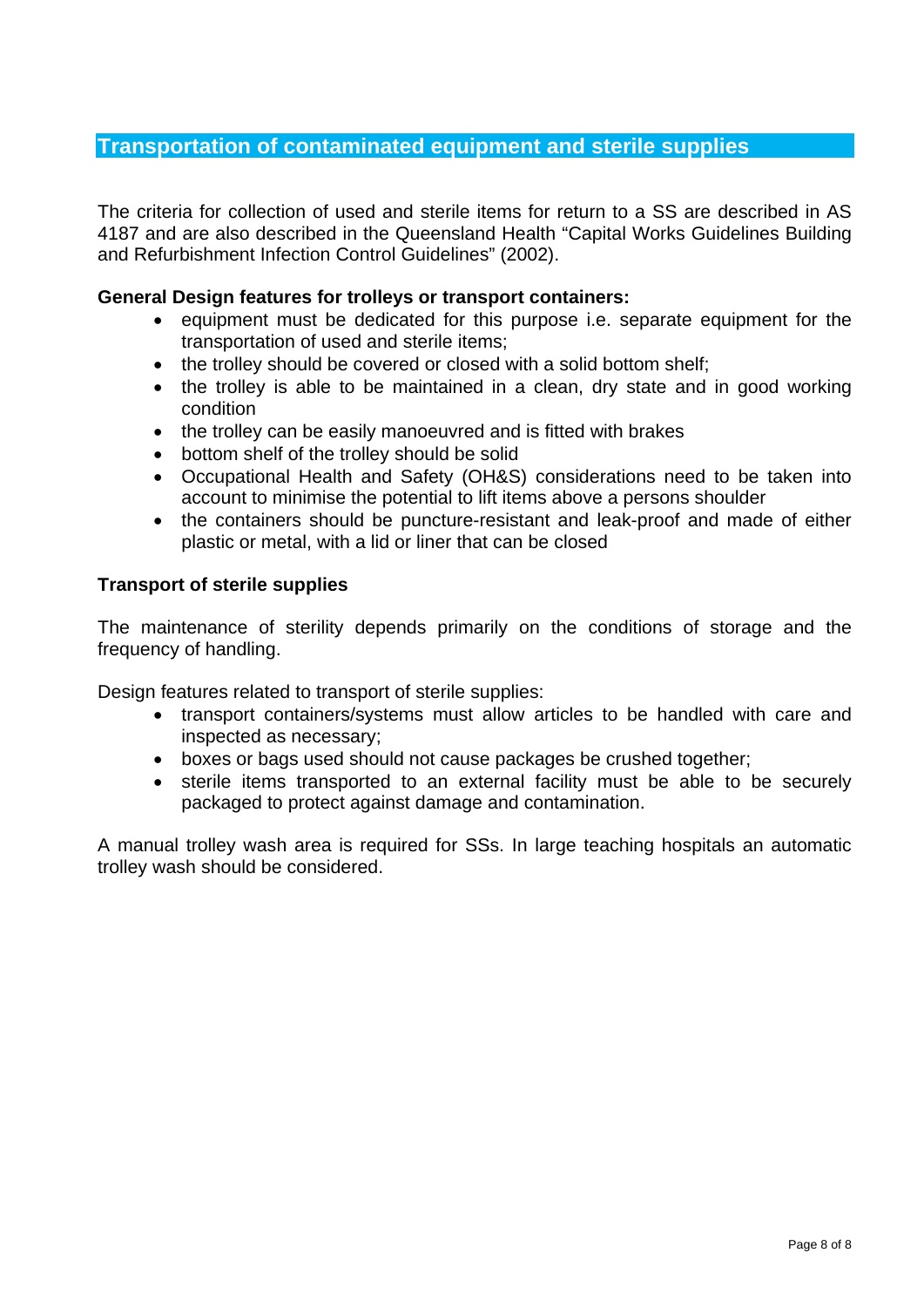# **DISINFECTION & STERILIZATION INFECTION CONTROL GUIDELINES**

# **SECTION 2 CLEANING & PACKAGING**



www.health.qld.gov.au/chrisp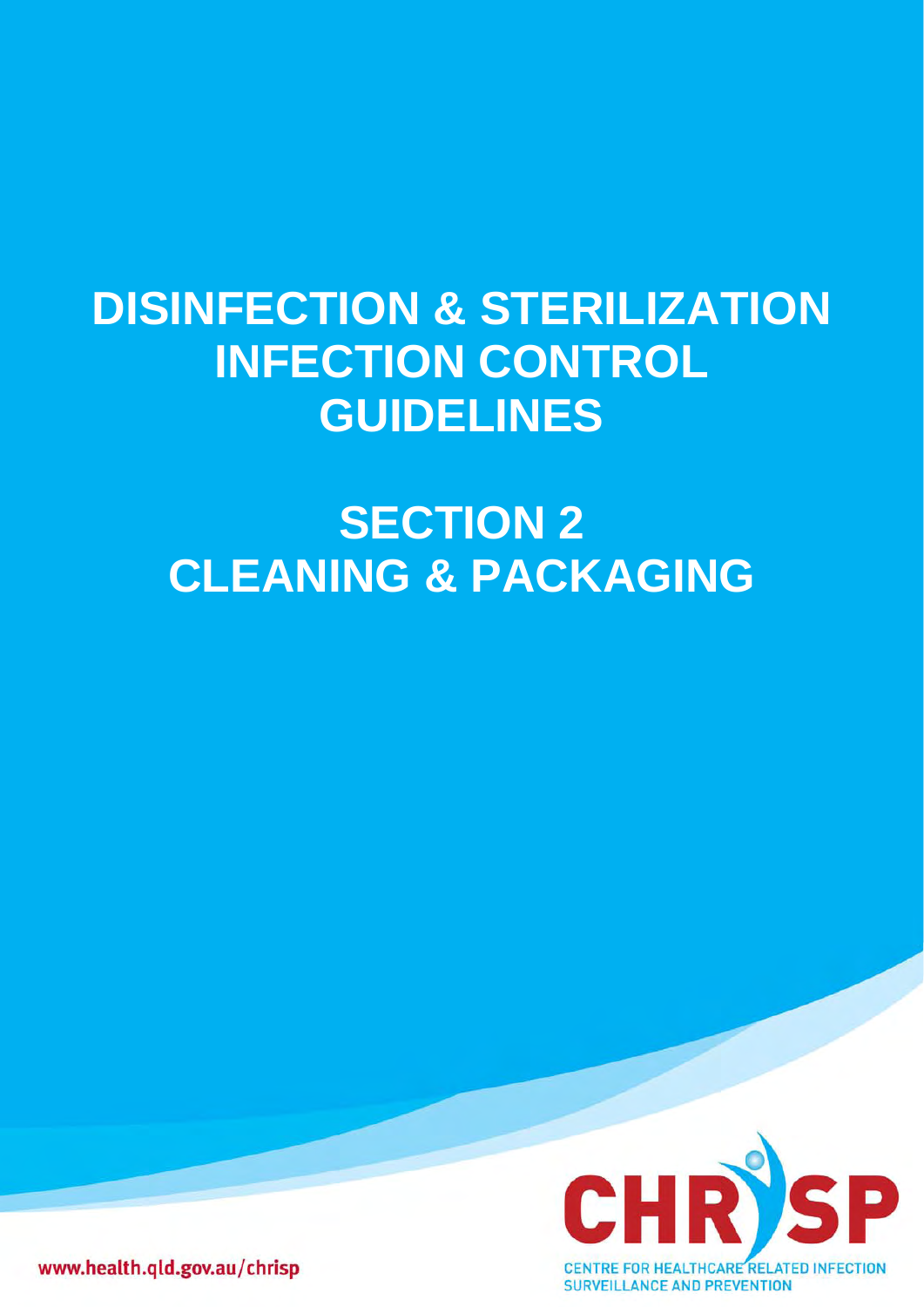# **Section 2- Cleaning and Packaging**

# **Cleaning of instruments and equipment**

Cleaning is defined as the removal of all adherent visible soil from the surfaces, crevices, joints, and lumens of instruments, and it is normally accomplished using water with detergents or enzymatic products. Meticulous physical cleaning must precede disinfection and sterilization procedures. The [Infection control guidelines for the prevention of](http://www.health.gov.au/)  [transmission of infectious diseases in the healthcare setting](http://www.health.gov.au/) ([CDNA,](http://www.health.gov.au/) 2006, p16-7) states that "if an item cannot be cleaned it cannot be disinfected or sterilized".

#### **Ward areas**

Regardless of the type of cleaning method used, gross soil should first be removed by rinsing with water, a detergent solution or a detergent/disinfectant formulation. Soaking in an enzymatic solution may be required if the exudate has dried. The initial pre-cleaning may be carried out in the area where the equipment was used otherwise it should be cleaned in the central sterilizing department. Direct dispatch to SS should be in closed, leak proof containers.

When carrying out cleaning procedures, protective apparel complying with AS 2161.2 (2005) shall be worn, as stated in AS 4187, the cleaning of instruments in a ward area should be performed in a designated area to prevent possible contamination of clean or processed items. There should be a designated clean area and dirty area for processing instruments, and the area should ideally include the requirements as stated in AS 4187 eg hand washing facilities, good lighting etc.

#### **Operating rooms**

Cleaning of instruments within the operating theatre should comply with current Australian Federation of Operating Room Nurses (AORN) Standards, Guidelines and Policy Statements. Gross soil is to be removed first prior to the transportation of used instruments to SS in lidded containers or covered trolleys.

#### **Water quality**

The quality of water is integral to the cleaning process. Routine water testing is often conducted by engineering staff and or engineering contractors, and the utilisation of such a resource would be preferable. Opportunities to share services should be considered in order to prevent duplications and conserve resources. Useful information on the quality of water may be obtained from the local water authority or Population Health Unit and will assist in determining appropriate cleaning agents required for the SS.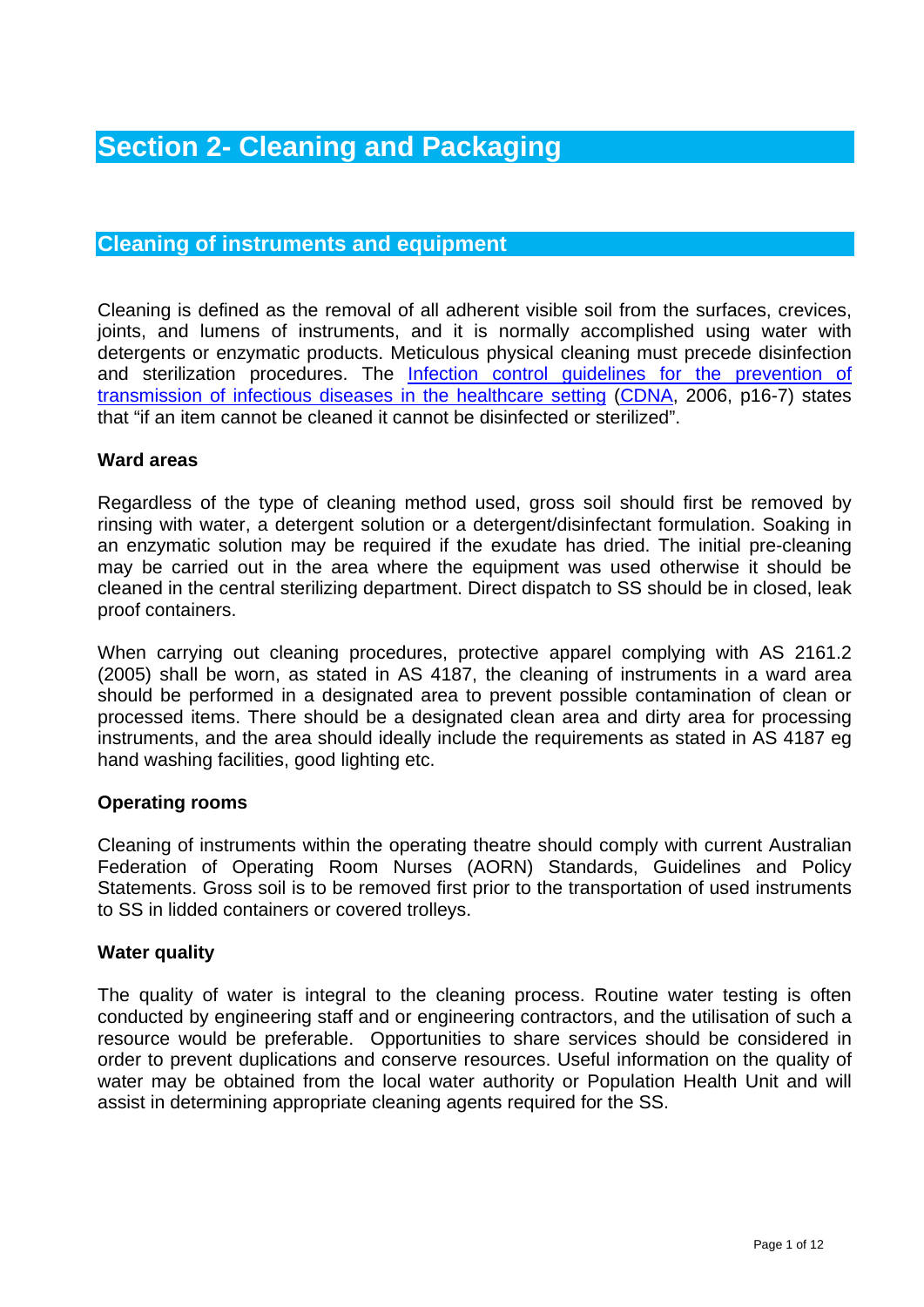Water hardness is determined by the amount of calcium and magnesium ions present in the water. Water hardness reduces the rate of kill of certain disinfectants and generally reduces the efficiency of cleaning chemicals. This occurs because divalent cations (eg magnesium and calcium) interact with some chemicals to form insoluble precipitates and a white-grey residue on the instruments.

Possible interactions between very hard water, or water with elevated levels of dissolved chemicals justify the attention required here to the quality of water used for cleaning. These dissolved components of reticulated water have the potential to seriously retard the effectiveness of some cleaning agents and may damage instruments. Also, drying of instruments following a post-cleaning rinse with impure water can produce undesirable precipitated residues of the salts and other elements dissolved in the water.

In some cases where further filtration is required to remove the likes of chlorides, etc, systems such as Reverse Osmosis filtration are employed. This quality of water would normally only be used for final rinse applications.

Water and resource economisation should not take precedent over operational imperatives such as water quality and critical parameters for processes.

#### **Selection of cleaning agents**

Deposits of dust, soil and microbial residue on equipment can contribute to healthcare associated infections. Cleaning agents remove organic, inorganic and microbial contaminants. No single compound has all the properties that are required to remove all fractions of soil deposits. The first step in cleaning is the use of surfactants or surface active agents to reduce surface tension, which assists in soil being held in the cleaning solution.

Chemical suppliers shall provide Product Data Bulletins and Material Safety Data Sheets (MSDS) for all cleaning agents. A guide for selecting cleaning agents can be found in AS 4187.

#### **Chemical storage**

Chemicals classified as hazardous by Worksafe Australia (as indicated on the Material Safety Data Sheet, or MSDS) should be registered within a facility and stored appropriately. Detergents, disinfectants and chemicals with high acidity or alkalinity should be stored in a chemical storage cabinet and each MSDS for chemical incompatibilities are to be reviewed before storing different chemicals together.

#### **Material safety data sheets**

Material Safety Data Sheets (MSDS) provide important information about chemical substances. Suppliers of chemical agents shall provide Product Data Bulletins and the MSDS for all cleaning agents and provide the user with validation that the cleaning agent complies with the recommendations of AS 4187.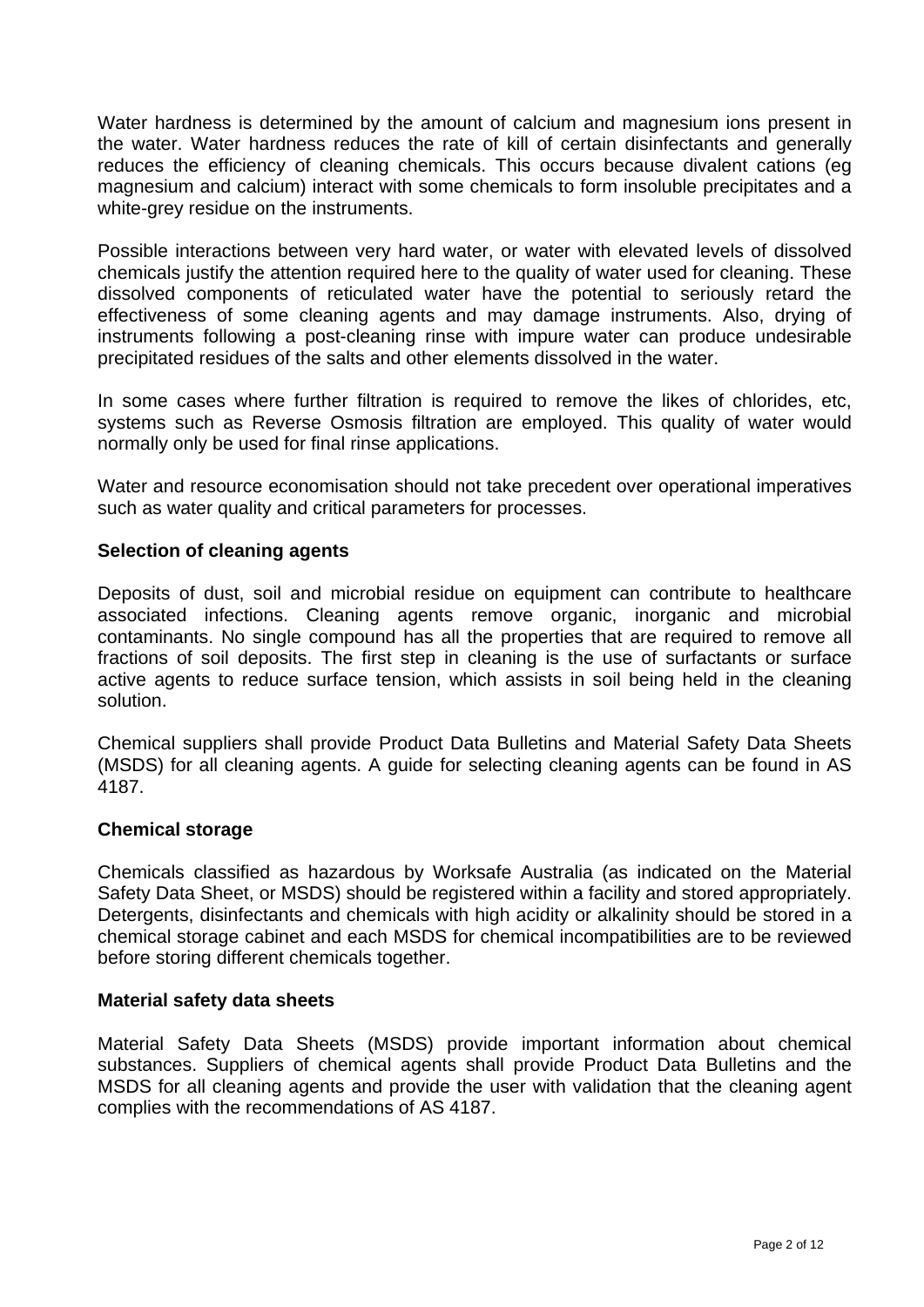Copies of all MSDS should be available to all employees at all times in a designated register so that appropriate action can be taken in case of exposure to a hazardous substance. If information is incorporated into work instructions it is important to use the original wording and refer to the MSDS.

#### **Chemical spills**

The degree of hazard from a spill depends on the nature of the substance and the amount spilled. All chemical spill management procedures, including spill kits, should be developed in accordance with the MSDS for the particular substance, or other relevant policies. Spill kits should be provided for each cleaning agent that may be hazardous, as well as for blood (refer 'blood spill cleaning procedure'), asbestos and glutaraldehyde. Contact the facility Workplace Health and Safety Officer for advice.

#### **Detergents**

A mild alkaline detergent is preferred for manual cleaning, ultrasonic cleaning, or one of the several types of instrument washers. Mild alkaline detergents (pH range 8.0 – 10.8) are more efficient cleaning agents for surgical instruments than neutral pH detergents or surfactant based detergents. It is recommended that facilities work with chemical suppliers to determine the best detergent required as this will be dependent on the facilities water quality.

The term pH refers to a scale which measures acidity or alkalinity:

- pH 0-6.9  $=$  acid
- $pH 7.0 =$  neutral
- pH  $7.1-14.0$  = alkaline

Information on detergents to be used in ultrasonic cleaners is described in: AS 2773.1, Ultrasonic cleaners for health care facilities, Part 1, Non-portable; and AS 2773.2, Ultrasonic cleaners for health care facilities, Part 2, Benchtop.

To assist in preventing detergent or rinse residue on the instruments the functions of the washer/disinfector and detergent dispenser should be checked daily. Chemical residue has the potential to cause tissue irritation.

#### **Enzymatic (proteolytic) cleaners**

Gross soil should first be removed by rinsing with detergent and water. If blood or exudates have dried or hardened, soaking in a warm solution of an enzymatic cleaner is required.

Cleaning agents, containing enzymes for breaking down proteinaceous matter, may be used for sensitive equipment if the equipment manufacturer approves their use. Rubber or nitrile gloves are required when handing enzymatic solutions as the enzymatic cleaner will degrade latex gloves.

#### **Disinfectants**

Disinfectants are not needed during the cleaning of surgical instruments and equipment. Nor are disinfectants required for general environmental cleaning.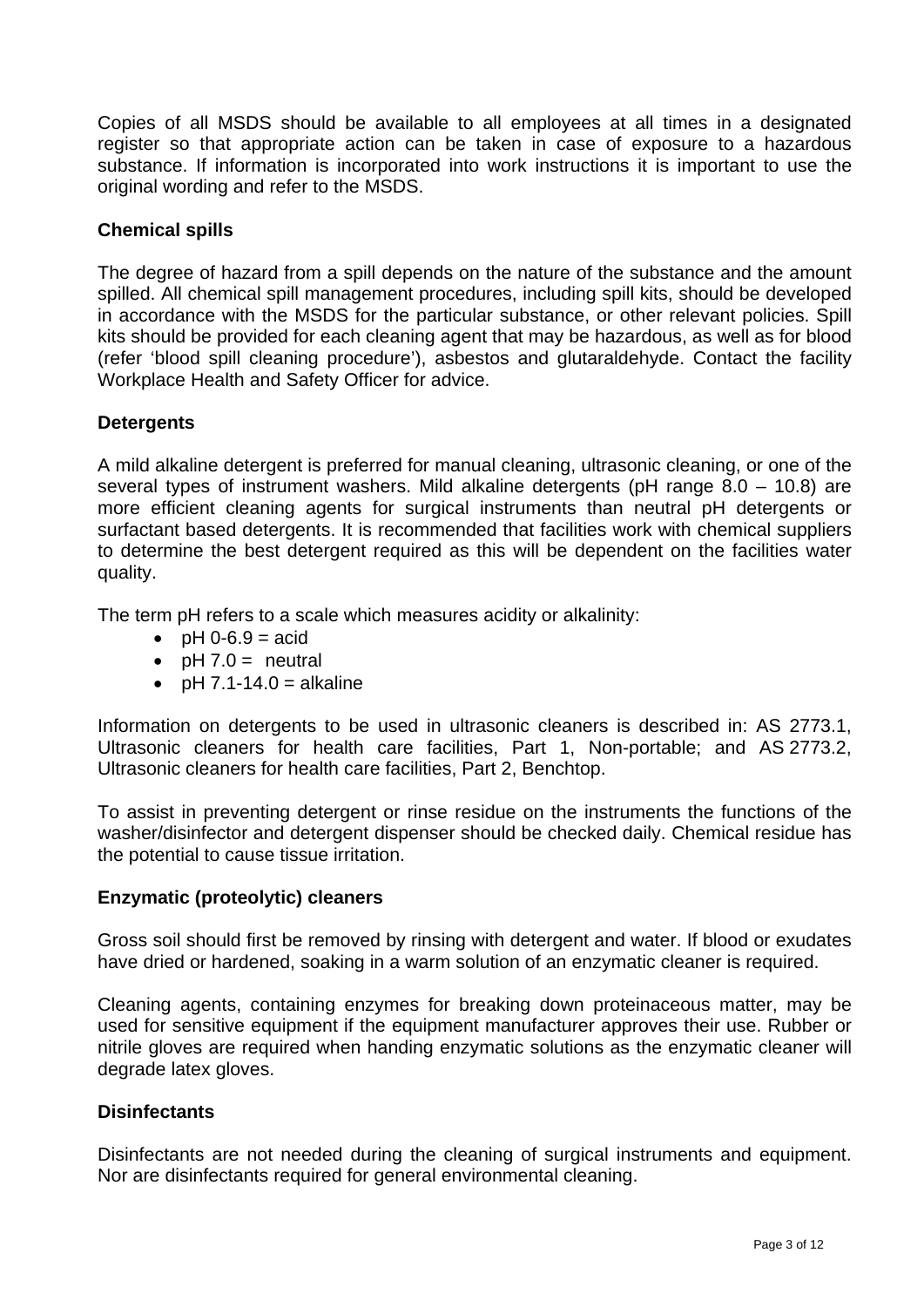#### **Manual cleaning**

Manual cleaning can be labour and time intensive but the practice may still be recommended by the manufacturers for the cleaning of items that are delicate or complex. Items that require manual cleaning must be separated from other items when they are received into SS. Prior to cleaning the item is to be checked for completeness. Manufacturer's instructions must be followed. Manual cleaning is not appropriate for anaesthetic equipment or equipment where thermal disinfection is required.

Staff who undertake manual cleaning should undergo appropriate training and instructions for the dismantling and reassembly of complex instruments should be available for reference.

The manual cleaning process usually involves a system of two, preferably three sinks; one for washing with the aid of a soft bristled brush; the second for the first rinse with tap water; and the third for the final rinse. For the process for manual cleaning including cleaning lumen instruments refer to the Standard Operating Procedures and Workplace Skills Assessments as part of Easi-Sterilise (http://www.chrispgld.com/easi\_sterilise/easi[sterilise.html\)](http://www.chrispqld.com/easi_sterilise/easi-sterilise.html).

Highly caustic agents, abrasive pads and powders must not be used during the manual cleaning process as they have the potential to cause damage to instruments due to abrasions or leave residue on the instruments.

During the manual cleaning process staff must wear appropriate personal protection which includes waterproof apron, rubber gloves (strong enough to prevent punctures or cuts) and eye and face protection. All of these items should be changed when the staff member leaves the cleaning area.

#### **Brushes and accessories for cleaning**

The criteria for cleaning equipment are per AS 4187. Cleaning accessories should be capable of withstanding thermal disinfection, or they should be single use only. Adequate supplies of disposable non-linting cloths or swabs should be available to allow frequent changing. Cleaning brushes and accessories should be inspected regularly, not used if visibly contaminated and replaced when worn or kinked. At the completion of each day all reusable cleaning accessories should be cleaned and thermally disinfected or sterilized.

Some equipment may be supplied with appropriate cleaning adapters eg endoscopes. Substitute cleaning equipment should not be used unless approved by the manufacturer of the instrument.

#### **Mechanical cleaning**

Mechanical cleaning using washer/disinfector machines (either batch or multi-chambered design) removes soil from instruments. They offer a number of advantages including: an automated and controlled process, lack of aerosol generation, and reduced staff contact with contaminated instruments.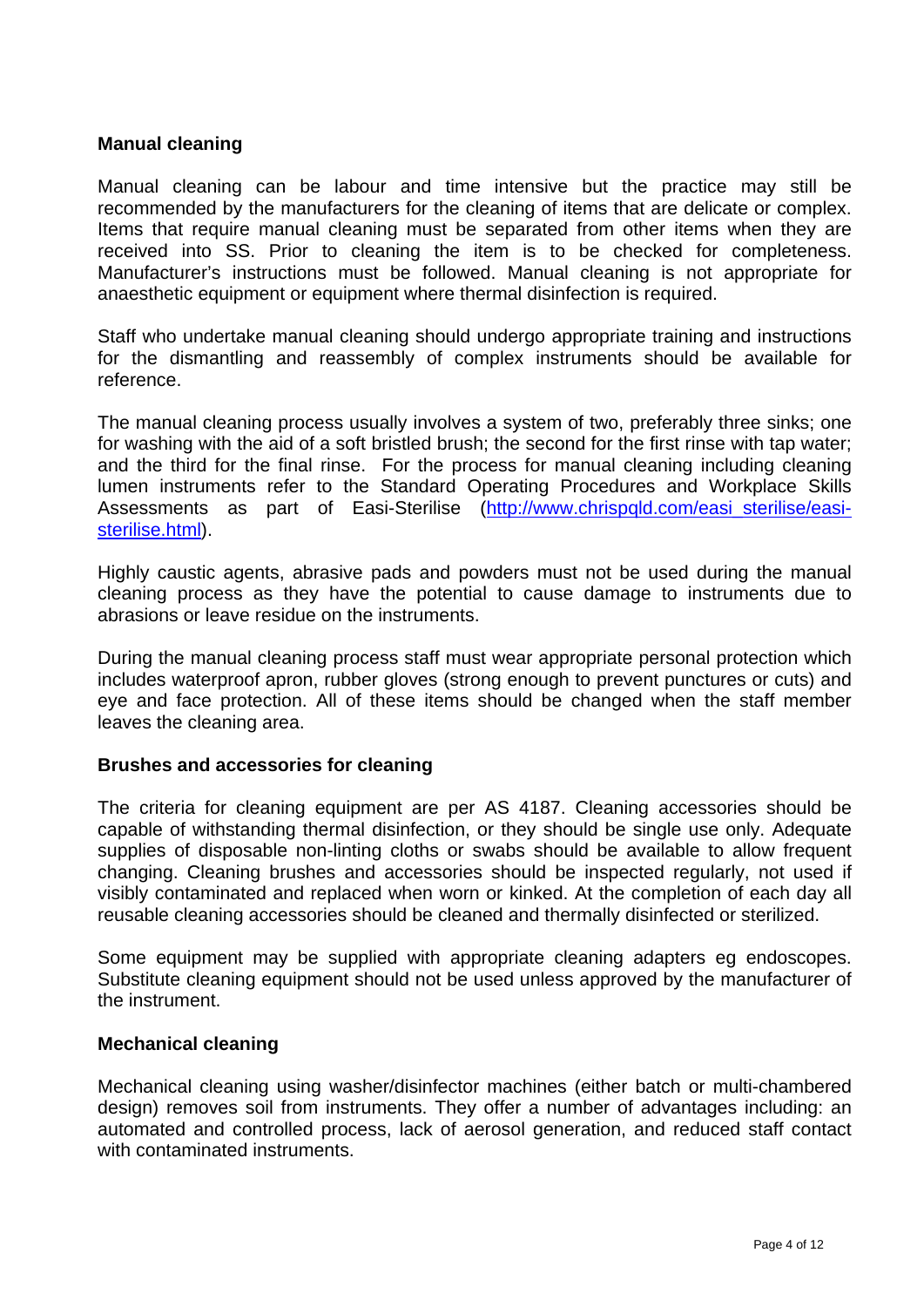Washer/disinfectors usually operate within the following temperature ranges:

- Rinsing 40°C 50°C
- Washing 50°C 60°C
- Disinfecting 70°C 95°C
- Final rinsing 80°C 90°C

For thermal disinfection the following times and temperatures must be achieved:

- $\circled{}$  70<sup>o</sup> for 100mins<br> $\circled{}$  75<sup>o</sup> for 30 mins
- $75<sup>°</sup>$  for 30 mins
- $\circ$  80<sup>o</sup> for 10 mins
- $\circledcirc$  90<sup>o</sup> for 1 min

Maintenance of mechanical cleaners such as ultrasonic cleaners, batch type washers and multi-chambered washers should follow manufacturer's instructions as well as the relevant sections in AS 4187.

When procuring new equipment consideration should be given to systems that employ automation for the conveying of items offers advantages by increasing efficiency by maximising machine utilisation also reduces the risk of manual handling injury by reducing the need to double handle instruments or trays.

#### **Ultrasonic cleaning**

Ultrasonic cleaning is generally used as a supplement to manual or mechanical cleaning or to clean delicate tubes or other hollow instruments such as special syringes or needles. Manual cleaning is to precede ultrasonic cleaning.

Ultrasonic cleaners work by subjecting instruments to high frequency, high energy sound waves that dislodge soil from the surfaces and crevices of the articles placed in the cleaning fluid. A neutral or alkaline, low foaming detergent is suitable; foam is undesirable because it settles on instruments when they are removed from the tank. Rubber and polyvinyl chloride (PVC) cannot be cleaned ultrasonically because these materials absorb the vibrations that are created.

The operation and maintenance of ultrasonic cleaners should comply with the manufacturer's instructions and with AS 2773. The process for ultrasonic cleaning and specific considerations on the use of ultrasonic cleaners can be found in AS 4187.

#### **Batch washers**

Mechanical cleaning via specifically designed machines such as batch type washer/disinfectors or multi-chambered washer/disinfectors is available. These machines are used for cleaning instruments and utensils, complex equipment such as anaesthetic breathing circuits, flexible fibre optic endoscopes, and laboratory glassware.

Batch type washers clean baskets of instruments by forced spraying from fixed or rotating arms in a closed chamber; refer to AS 2945 describing Batch-type washer/disinfectors for health care facilities.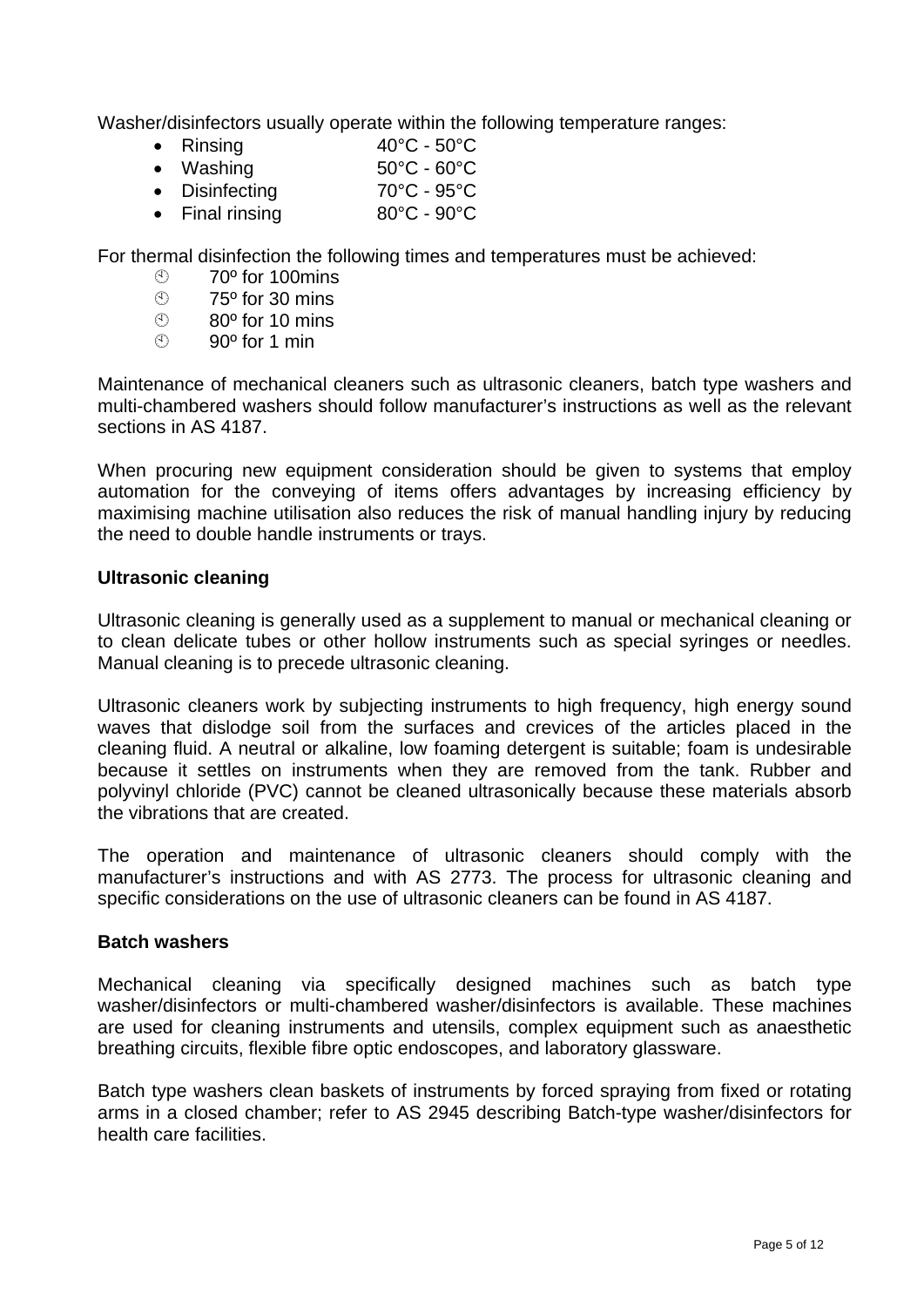Details for washer cycles and specific considerations for batch type washers can be found in AS 4187.

#### **Continuous Process (multi-chambered) Washer/Disinfectors**

These machines have several stages/chambers with different cleaning, rinsing and drying conditions. They perform a continuous process in which the articles being cleaned proceed on a moving belt/conveyor through a series of chambers on racks or load carriers. AS 3836 provides basic requirements for this type of machine.

The rack conveyor system extends from before the input window of the machine to past the output window to facilitate manual handling of the racks and the items being cleaned.

#### **Drying of instruments**

Drying reduces the risk of re-contamination during inspection and assembly of instruments, and minimises rusting and staining. Residual moisture interferes with the sterilization process, and can damage instruments. Following any method of cleaning (pre-cleaning, manual, mechanical and ultrasound) instruments need to be dried.

If a mechanical washer (batch or continuous process) has a drying cycle; during validation of the machine it is important to identify what items the process can effectively dry. If there is ever a need to transfer these identified items to a dryer because of residual moisture there is potentially a malfunction in the drying cycle and the machine needs to be serviced and revalidated.

Drying cabinets should be used for drying instruments, hollow ware, tubing and anaesthetic equipment. Drying cabinet operating temperatures shall be within the range 65°C to 75°C. Refer to AS 2514 and AS 2774 for drying cabinets.

Hot air drying may also occur during the last stage of the cycle of washer/disinfector machines, batch washers or multi stage rack conveyor machines. Drying cabinets, and or compliant drying systems must be used for drying of tubing. Alcohol is recommended as a drying agent only for endoscopes, and only if recommend by the manufacturer.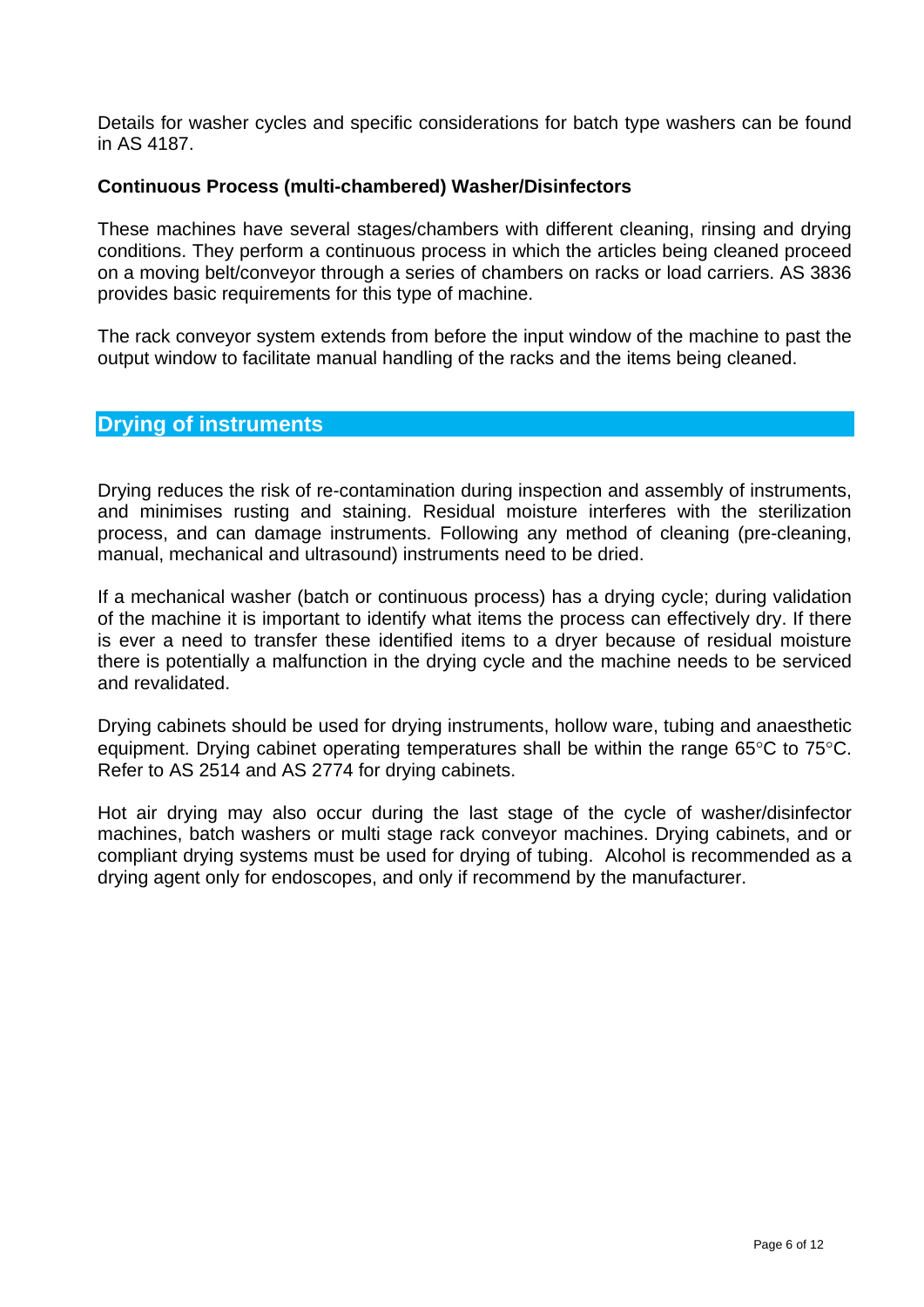# **Packaging & wrapping materials and techniques**

The purpose of packaging and wrapping of items for sterilization is to provide an effective barrier to maintain sterility following processing prior to use and to permit aseptic removal of the contents from the pack.

#### **Packaging materials**

A wide range of packagining materials are available for use in SS. Packaging materials are selected according to size, shape, weight and the intended sterilization process. Packaging material must:

- be compatible with the sterilization process;
- be suitable for closing and sealing;
- free from loose fibres and particles;
- free from toxic ingredients and non-fast dyes;
- be compatible with pack contents under the proposed sterilization conditions

The requirements of a packaging material include:

- permeability to air, steam and gaseous sterilants (i.e. allows removal and penetration to steam) (does not apply to dry heat or ionising radiation);
- resistance to penetration by micro-organisms following sterilization

In relation to microbial penetration, non-porous materials are solid barriers while porous materials are effectively 'filters' manufactured to have good control over the probability of penetration by micro-organisms, even at small rates of air flowing through the material, as long as it is kept dry.

Australian Standard 1079 covers several generic types of packaging used in sterilizing services. These and the textile related standards for sterilizing packaging materials are:

| AS1079.1             | Selection of packaging materials for goods undergoing sterilization                                                                                                                                                               |  |  |
|----------------------|-----------------------------------------------------------------------------------------------------------------------------------------------------------------------------------------------------------------------------------|--|--|
| AS1079.2             | Non-reusable papers - for the wrapping of goods undergoing                                                                                                                                                                        |  |  |
|                      | sterilization                                                                                                                                                                                                                     |  |  |
| AS1079.3             | Paper bags – for single use in healthcare facilities                                                                                                                                                                              |  |  |
| AS1079.4             | Flexible packaging systems – for single use in hospitals                                                                                                                                                                          |  |  |
| AS1079.5             | Non reusable, non woven wrapping materials - for goods undergoing                                                                                                                                                                 |  |  |
|                      | sterilization in health care facilities                                                                                                                                                                                           |  |  |
| AS3789.2             | Theatre linen and pre-packs                                                                                                                                                                                                       |  |  |
| AS3789.8             | Recyclable barrier fabrics                                                                                                                                                                                                        |  |  |
| <b>AS1079 Part 1</b> | Is a 'Guide to the selection of packaging materials' which describes to<br>potential manufacturers of sterilising packaging systems the general<br>conditions and requirements they will need to meet during the<br>intended use. |  |  |

Other packaging materials or systems include rigid reusable sterilization container systems, containers for dry heat sterilization, aluminium foil and polyethylene film.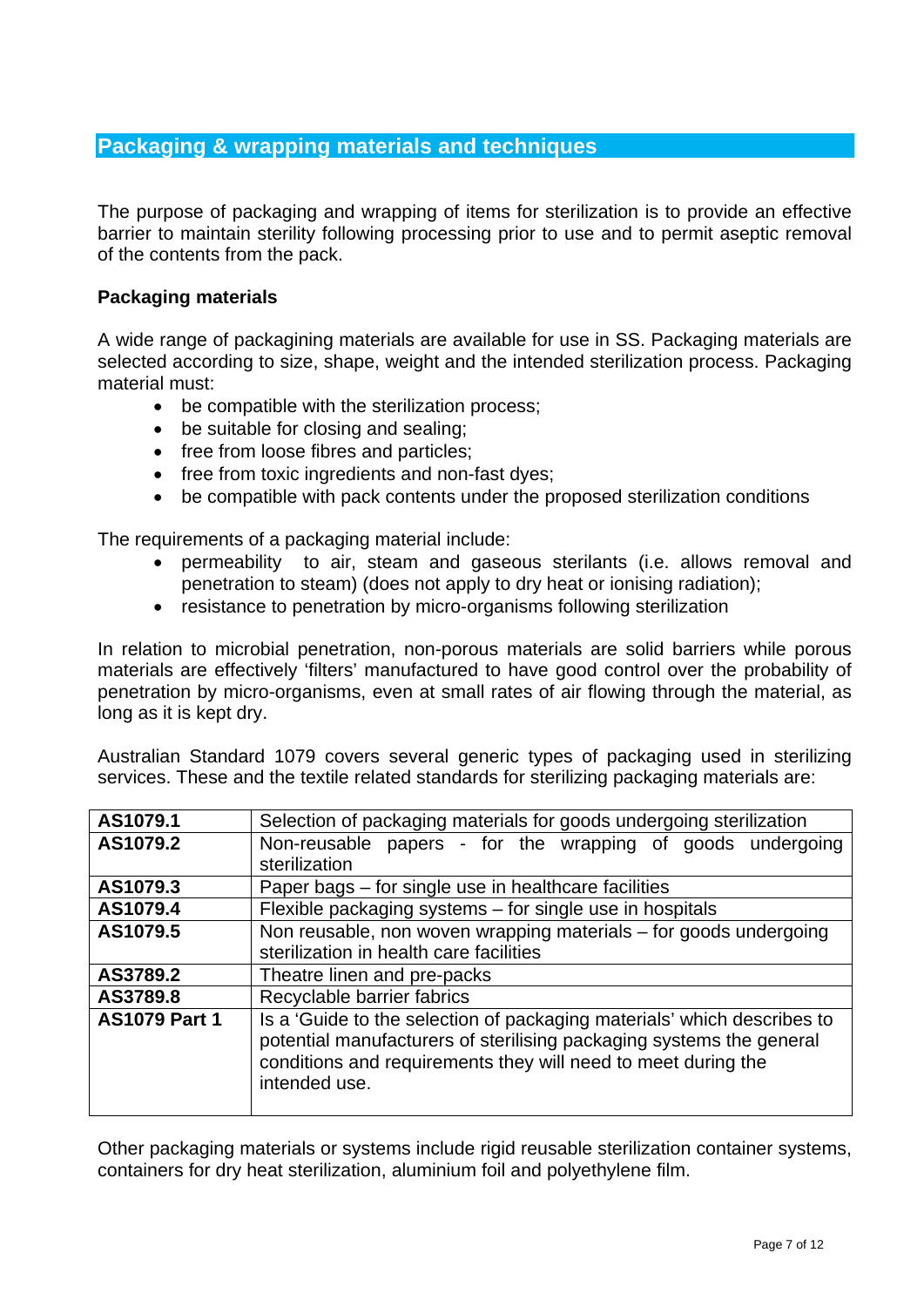#### **Appropriate processes for different packaging materials**

Not all packaging materials or systems are appropriate for all sterilization processes used in health care facilities. AS 4187 describes the different process for which particular packaging materials are appropriate.

Nylon film (sometimes offered for sale in Australia) is inappropriate for use in most in-facility sterilization processes due to problems of air removal and sterilant penetration.

Care needs to be taken in the use of flexible packaging materials in steam Sterilizers. The non-porous web (usually 'see-through') is impermeable to steam, air and condensate. Care needs to be taken in the placement of packs made from this material in a Sterilizer; place the pack so that the plastic layer is generally vertical. After sterilization, packs need to be closely inspected for moisture.

If a facility is changing the class of wrapping material eg linen inner and outer paper to an all paper wrapping system; the Sterilizer/s must be revalidated and the drying capacity of the machine checked and adjusted accordingly.

#### **Resistance to punctures and tears**

One significant factor in the choice of a particular packaging material for a pack intended for sterilization is the need for the finished sterile pack to resist damage that may occur during handling. Punctures and tears can easily occur to many porous packaging materials, but some are more resistant than others.

Health facility personnel need to monitor the occurrences of damage that do occur and decide on appropriate actions, which may involve the selection of an alternative material.

#### **Papers**

Papers including bleached crepe paper and wraps combining cellulose and synthetic fibres are commonly used packaging materials for steam, dry heat and ethylene oxide sterilization. They are permeable to steam, air and chemical vapours and provide an effective barrier if the packs are stored in clean, dry conditions. Medical grade paper is free from loose particles but frees particles if packs are opened by tearing, cutting or by opening a fibre tear seal.

It is important that the paper wraps used within the facility are used inline with the manufacturer's recommendations, the use of double peel is not recommended as a wrapping method as this increases the probability that the steam may not penetrate the packing material.

Paper is unsuitable for use in the hydrogen peroxide plasma method of sterilization as it absorbs the hydrogen peroxide vapour from the chamber space, thus interfering with subsequent generation of hydrogen peroxide plasma during the cycle.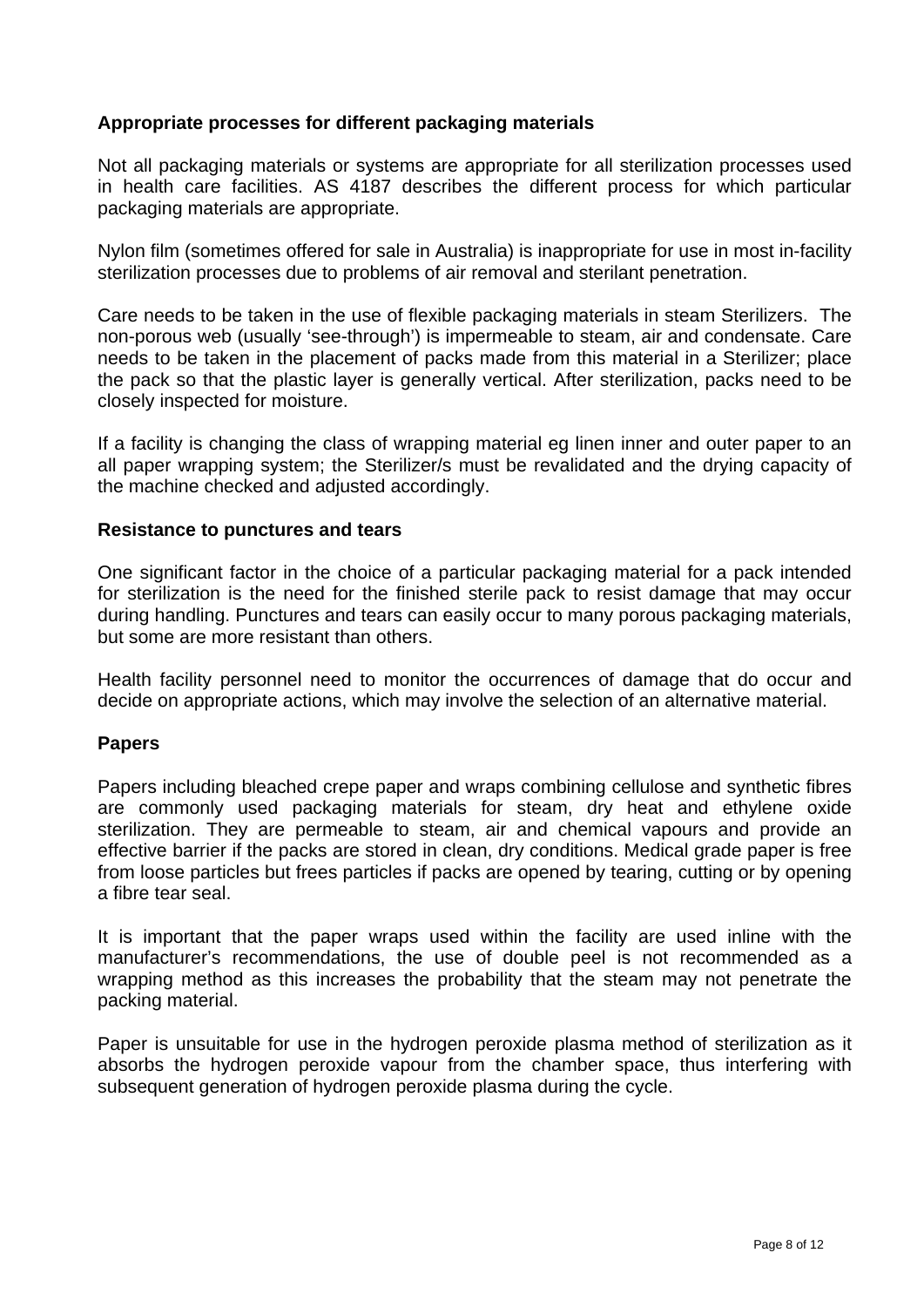#### **Reusable rigid container systems**

Reusable rigid containers are used for the steam sterilization of large sets of surgical instruments. They are made from metals, aluminium, high-density polymers, or metals and plastic in combination. Perforations in the base and lid are lined with a steam permeable high-efficiency filter material. These containers should be properly loaded in terms of density to avoid problems of moisture retention and increased drying times. After use these containers should be disassembled and cleaned by washing with detergent and water before sterilization. Routine inspection and maintenance of these containers is essential in ensuring their ongoing effectiveness. Container systems are to be validated before use.

#### **Woven fabrics**

Woven cotton or cotton/polyester material can be used for heavy packs that are sterilized in pre-vacuum or downward displacement steam sterilizers. They are less resistant as a bacterial barrier than crepe paper but they are more resistant to tearing. Two layers of cloth, or one of cloth and one of paper, with the textile configured as an inner wrap, should always be used. Defects in the fabric, such as holes and threadbare patches, render the wrap ineffective. All textile outer wraps shall be of double thickness. The performance of woven cotton or polyester/cotton materials as microbial barriers is not as good as the many single-use wraps, but in clean, dry storage conditions these wraps should maintain sterility for several weeks.

If woven cotton/polyester materials are used, there should be facilities and procedures in place to inspect and access the quality and suitability of such fabrics for use and reuse.

Very tightly or thick woven materials may impede air removal and steam penetration, and thus should not be used. The exception is the introduction into the Australian market of 'recyclable barrier fabrics' made from wholly synthetic materials. These are very durable and thus attractive for use, but validation of the attainment of sterilization conditions and reliable drying should be locally established before they are adopted in a facility.

#### **Non-perforated containers of glass or metal**

Glass tubes closed with non-absorbent cotton wool plugs or crimped foil caps may only be used for dry heat sterilization of glass syringes and needles. Because glass is a poor conductor of heat, heat penetration investigations need to be performed. Needles should be supported so that the tip does not contact the wall of the container. Glass bottles, vials and ampoules may be used for the steam sterilization of aqueous liquids by laboratories, and lidded jars may be used for dry heat sterilization of oils. Non-perforated metal containers are only suitable for dry heat sterilization.

Aluminium foil may be used as a wrapping material for large articles, such as surgical drills, which are sterilized by dry heat. Pinholes may occur in the creases and thus a grade of foil thicker than the common 'domestic' grade needs to be selected (~75μM). Metals are impervious to steam and gas sterilizing agents.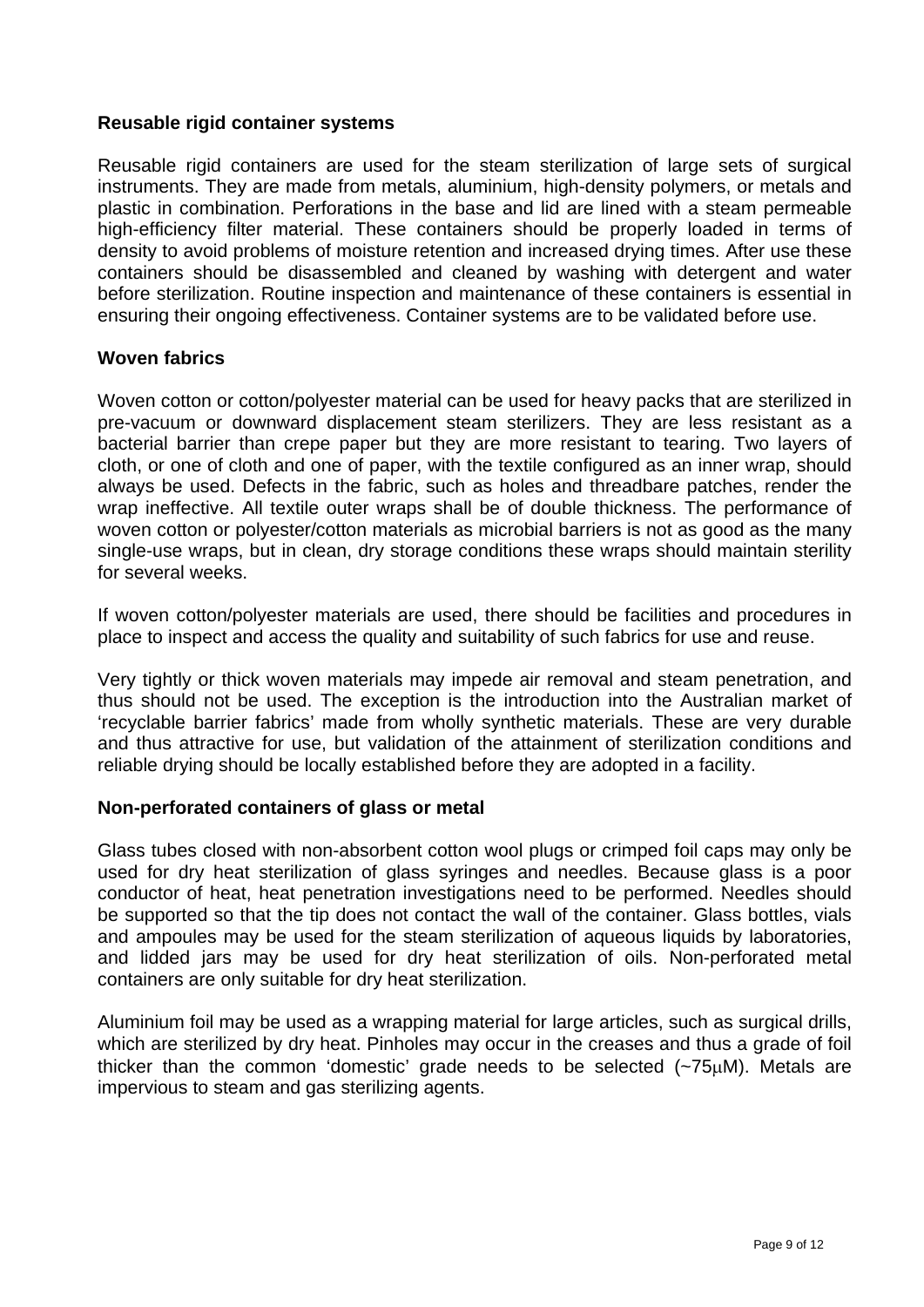#### **Wrapping technique**

A package should be designed to minimise the risk of contamination during opening and removal of contents. All principle features of a sterile pack such as sealing and layers of packaging material may be compromised by careless opening of the pack.

Individual products may be enclosed in a single layer of wrapping material or they may be double wrapped to reduce the likelihood of contamination when the package is opened. The outer wrap is sealed and provides the bacterial barrier. The inner wrap, which is unsealed, acts as a protective cover during the removal of the article. Wrapping methods are outlined in AS4187.

#### **Sealing, indicators and labelling**

- Adhesive tapes, such as 'sterilization indicator sealing tape' which are commonly used to fasten wrappings also incorporate a chemical indicator, usually comprising diagonal stripes which darken or change in colour during the sterilization process. Tape adhesive must be stable under the conditions occurring during sterilization and be permeable to the sterilizing agent.
- Heat sealing of flexible packaging materials is the best method for these materials. Seal the laminate to the paper with a continuous adhesive seal of 3- 15mm. In the event of breakdown of the heat sealer a seal may be formed by first folding the corners of the open end inwards, then making two or three width-wise folds of the entire open end of the pack followed by securing of the folds with adhesive tape (which could be 'autoclave' indicator tape).
- Self sealing packages are to be used in accordance with manufacturers instructions.
- Staples must never be used because they perforate the packaging material
- Labelling of packs should be prior to sterilization using non-toxic, solvent based felt tip marking pens. Labelling should occur on the sterilization indicator sealing tape securing wrapped packs. Pouches should be labelled outside the heat seal line' and on the clear (laminate) side as the ink may penetrate the paper. Commercially prepared self-adhering labels may be used, with the advantage that they may be pre-printed and/or computer generated.
- A piggyback batch control label system or computer generated system is to be used on all items that are to be used as a sterile product (refer to [CHRISP](http://www.health.qld.gov.au/chrisp/sterilising/manual_lab_track.pdf)  ["Recommendations for manual batch labelling and manual tracking of](http://www.health.qld.gov.au/chrisp/sterilising/manual_lab_track.pdf)  [instruments trays for Operating Suite](http://www.health.qld.gov.au/chrisp/sterilising/manual_lab_track.pdf)"), this label is to be placed in the patient's procedural record by operating suite staff to assist with the ability to recall items. Minimum labelling requirements as described in AS4187 include:
	- o Sterilizer identification number or code
	- o Date of sterilization
	- o Cycle load or number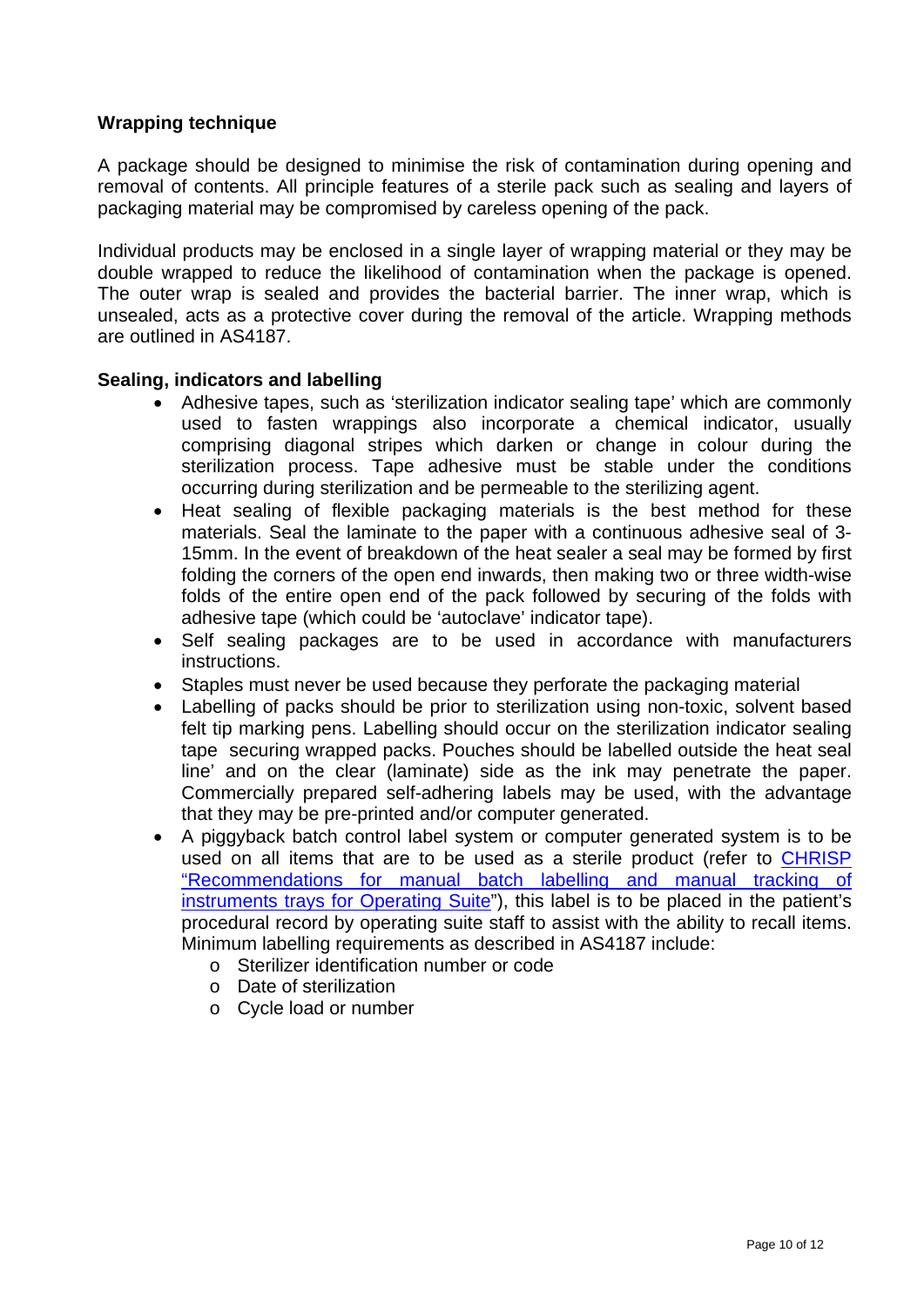#### **Specific guidelines for packaging for low temperature processes**

The low temperature sterilization processes each have special requirements or limitations for packaging materials. Short descriptions follow:

#### **Ethylene oxide**

Many porous packaging materials and sealing styles may be used in ethylene oxide, except for cotton or polyester/cotton textiles which absorb moisture needed for reliably killing microorganisms. Sealed containers must not be used. Different packaging materials (as well as the goods being sterilized) will absorb differing amounts of ethylene oxide during sterilization. Removal of this absorbed gas is a slow process requiring a specific aeration stage and equipment. Packaging materials can have a significant effect on the efficacy of the sterilization process and any change requires that the process be revalidated.

#### **Hydrogen peroxide plasma**

Only purely synthetic packaging materials can be used in hydrogen peroxide plasma sterilization. This is because there is no absorbed moisture in the packaging material, very small quantities of which would interfere with the attainment of the deep vacuum and the generation of plasma used in this process. Suitable materials may be selected from the range of non-woven wraps and non-cellulose flexible packaging materials available and are sealed at 120°C.

#### **Peracetic acid**

Peracetic acid sterilization utilises a liquid sterilant, therefore porous packaging materials cannot be used because at the end of the process they would be completely saturated with liquid.

This process is intended for sterilization of unwrapped instruments with only a very short distance for transport of goods from the sterilizer to the place where they are used. For this purpose, the load carrying 'cassette' offers some protection following sterilization, similar to the way packaging materials function, but these machine specific load-carrying systems are not intended to maintain sterility longer than a few minutes after sterilization.

# **Heat sealing of packaging material**

Heat sealers are used to seal paper to paper (eg bags or pouches), film to paper (eg laminates, flexible packaging systems) and plastics. Heat sealing involves pressing the lacquered surfaces between heated plates. The temperature, pressure and contact times must be constantly monitored. Creases, thickness and type of material used may result in faulty seals. Seals should always be checked on opening to ensure that the seal has been maintained.

Heat sealers shall undergo a complete mechanical service, including temperature calibration, at regular intervals not exceeding 12 months.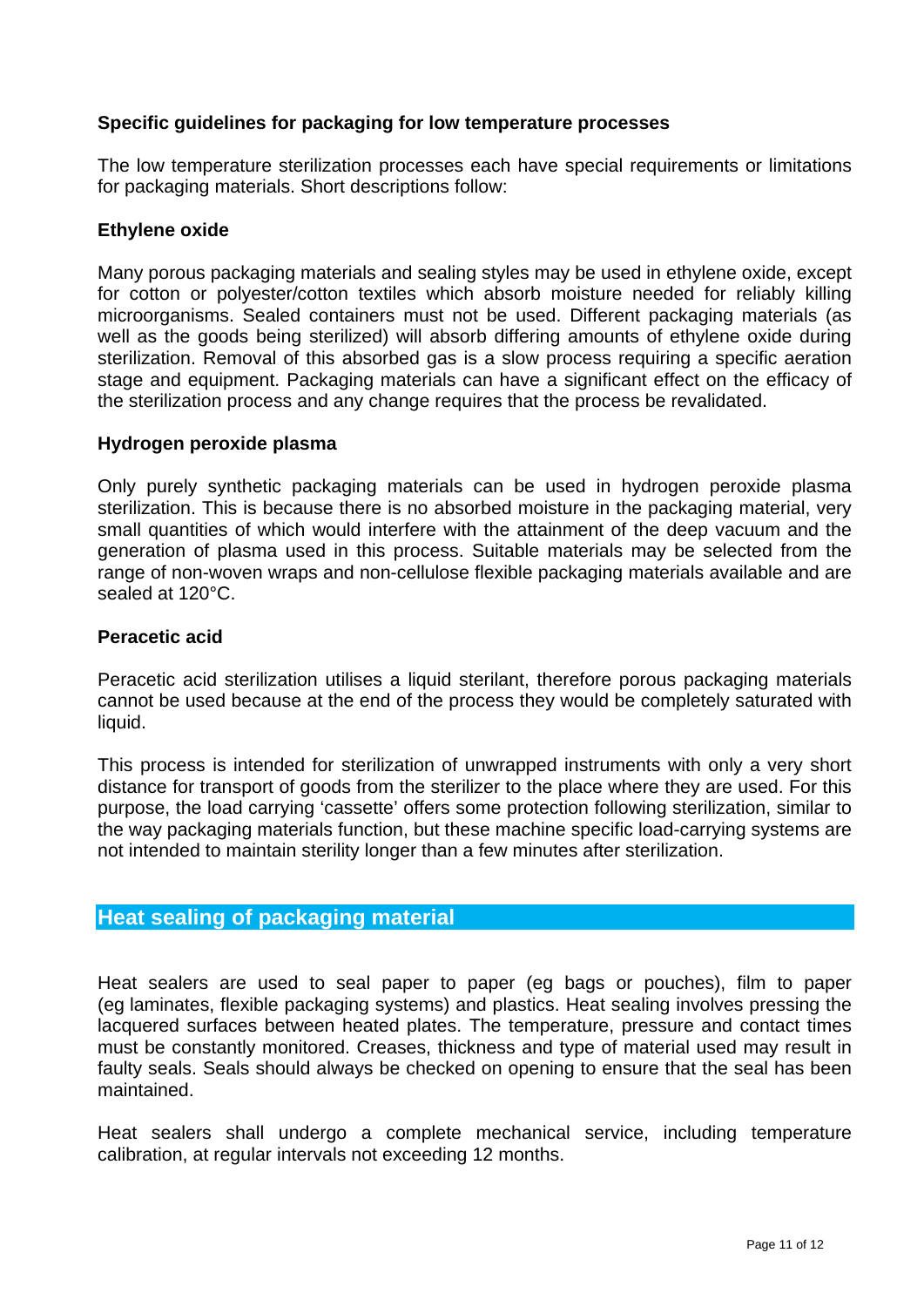Test pieces for each type of packaging material used shall be processed daily on each heat sealer and examined for integrity and strength of seal before and after being subjected to a steam sterilization process.

Various types of heat sealers are available – refer to AS 4187. Heat sealers are either of the jaw-type or of the continuous type. For each type of heat sealer, the operator shall on a daily basis check the following:

- the machine is in a clean condition with no loose fibres or lint present; and
- element covers, where fitted, are in a good condition, and are replaced immediately when damaged

In addition, the operator shall, every three months, check and adjust the gap between the heating elements to ensure that it is within the manufacturer's recommendations.

The effect of the sterilization process on the seal must be taken into consideration. Heat seals are weakened during steam sterilization but usually return to the normal condition on cooling. Sterilization by ethylene oxide, hydrogen peroxide plasma or radiation does not have a significant effect on seals.

# **State purchasing contract – SOA 7**

The Queensland Health Services Purchasing and Logistics Unit administers a whole-ofstate 'Standing Offer Arrangement' for consumables that are routinely used by sterilizing services. 'SOA-7' provides access to tried and tested sterilizing materials and monitoring consumables for use throughout all Queensland Health facilities. SOA-7 includes:

- plastic, paper bags for wrapping/sterilization with or without indicators
- packaging and wrapping systems flexible, heat sealable and paper
- sterilization monitoring systems chemical and biological
- sterilization accessories sealing tape, instrument tips and tray liners.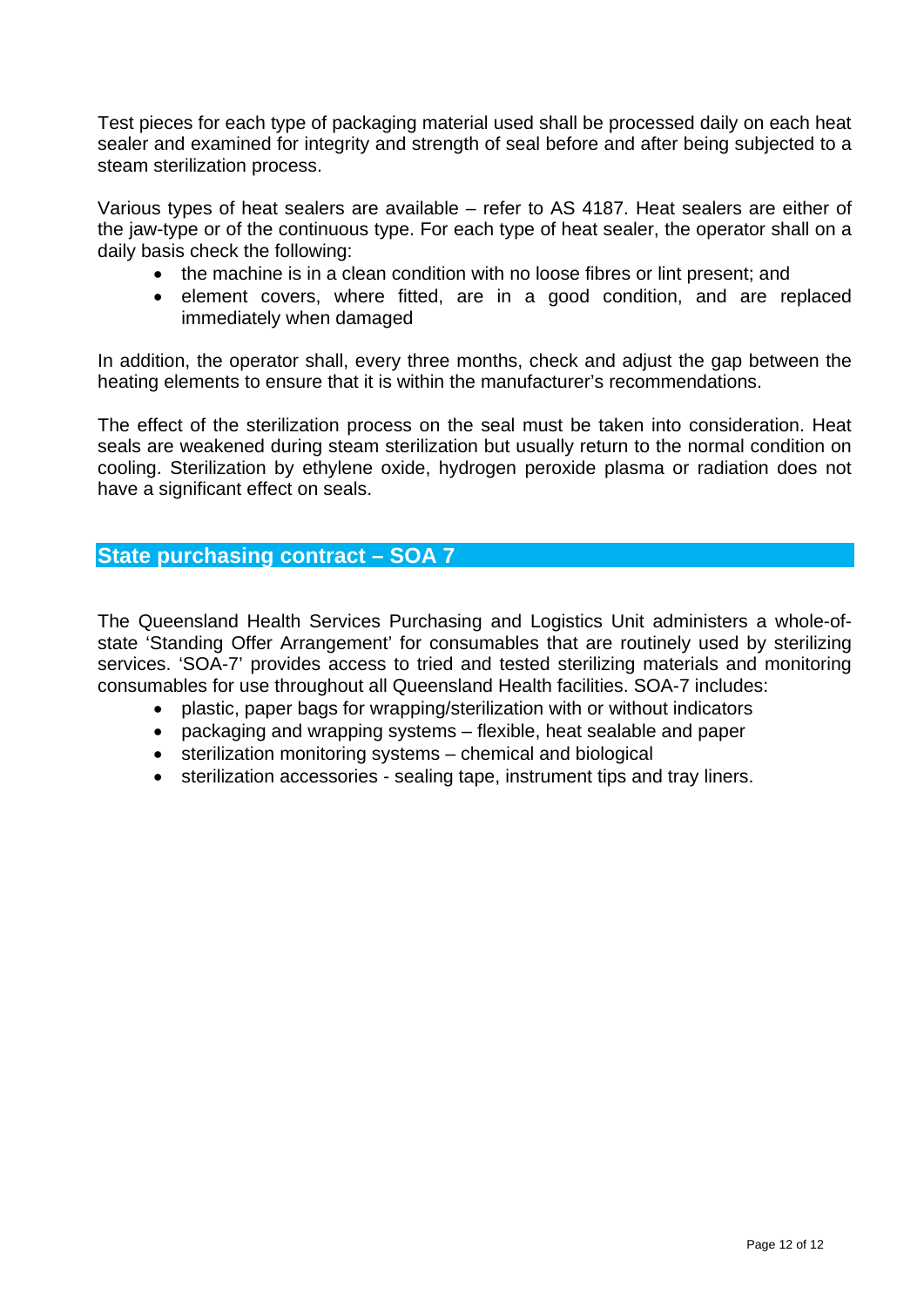# **DISINFECTION & STERILIZATION INFECTION CONTROL GUIDELINES**

# **SECTION 3 STERILIZATION**



www.health.qld.gov.au/chrisp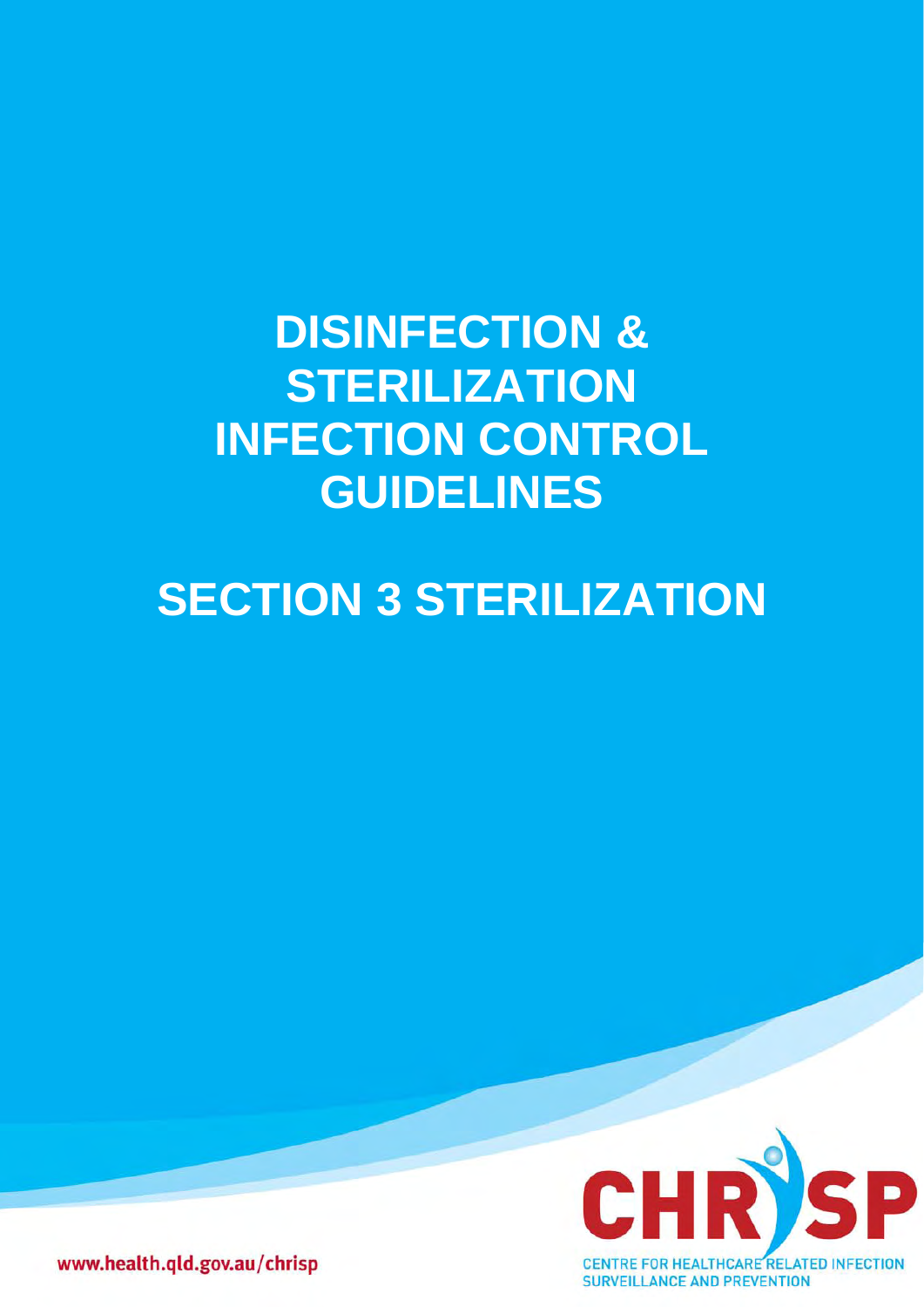# **Section 3 - Sterilization**

### **Definition and Overview**

Sterilization involves the complete destruction of all forms of microbial life, including bacteria, viruses, and spores. To be effective, sterilization must be preceded by meticulous cleaning (mechanical or manual) to remove all foreign material from objects prior to undergoing sterilization.

All items introduced into normally sterile tissue, sterile cavities or the bloodstream ('critical' sites) must be sterile. Sterility is also preferred for items used in 'semi-critical' sites (refer to 'Spaulding's classification').

There are a variety of sterilizing methods suitable for health care facilities including steam sterilization (autoclaving), dry heat sterilization, and low temperature sterilizing processes (ethylene oxide, peracetic acid and hydrogen peroxide plasma). The sterilization method chosen must be compatible with the item to be sterilized to avoid damage. Manufacturer's recommendations are to be followed when determining the method of sterilization for individual items. Single use sterile equipment is an alternative in settings unable to undertake sterilization processes.

#### **Steam sterilization**

Steam sterilization involves the use of steam under pressure, delivered at a particular temperature for an appropriate time. Sterilization occurs as the latent heat of condensation is transferred to the load causing it to heat rapidly. Heating denatures any microorganisms remaining following the cleaning process. Wrapped and packaged items must be thoroughly dry prior to removal from the autoclave and procedures must be in place to monitor the sterilization process.

#### **Types of steam Sterilizers**

In health care facilities, four generic types of steam Sterilizer may be found:

- the pre-vacuum steam Sterilizer (for porous and cannulated loads) AS/NZS 1410-2003.
- the downward displacement steam Sterilizer with drying stage (for porous loads) - AS/NZS 2192-2002
- the downward displacement 'flash' steam Sterilizer (for unwrapped instruments) AS/NZS 2192-2002
- the benchtop steam Sterilizer (which is only suitable for porous loads if it has a suitable drying stage) – AS/NZS 2182-1998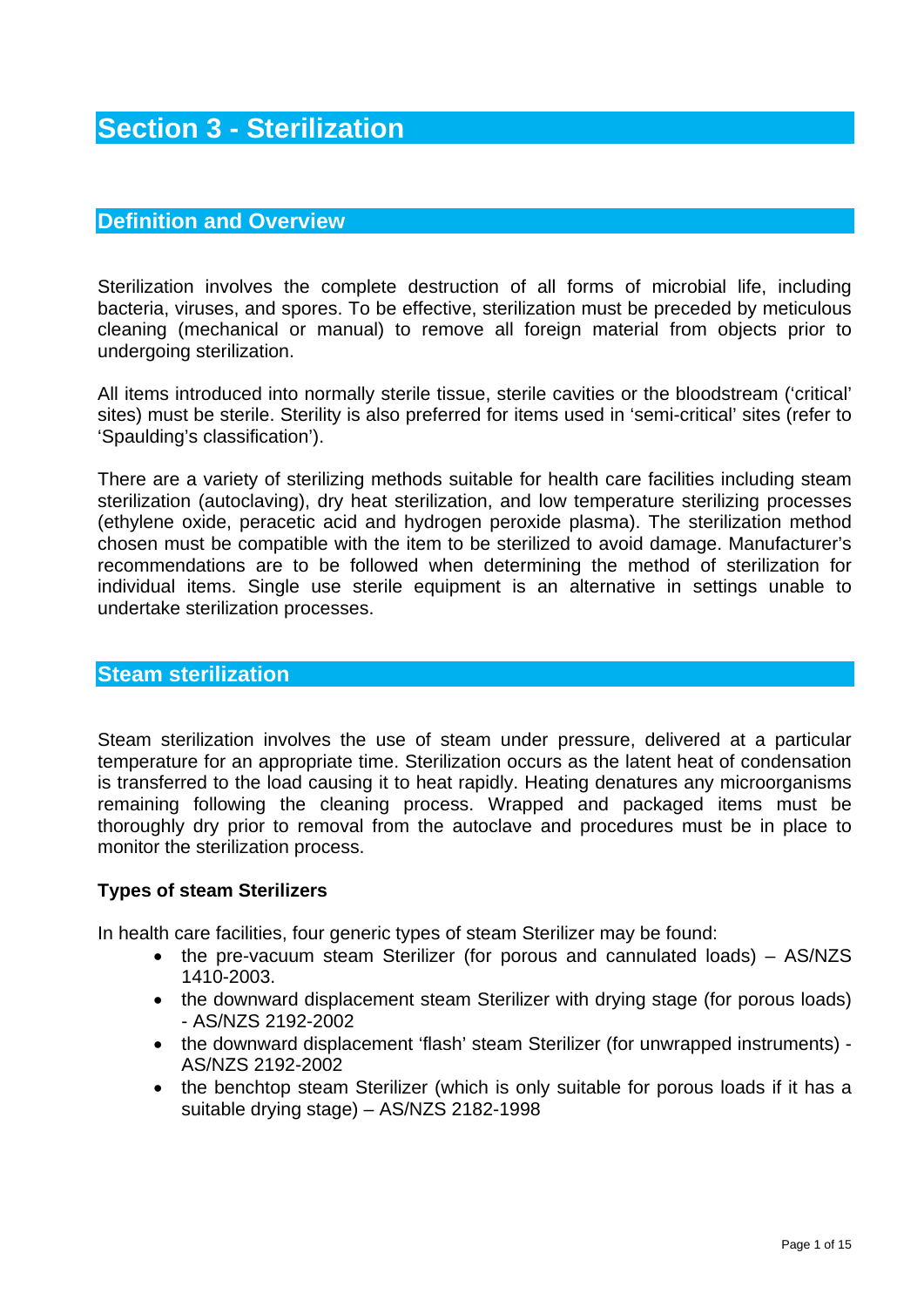#### **Steam quality**

Steam quality affects the degree of sterilization and dryness of processed materials. When materials such as dressings, linens, and outer wrappings are sterilized, the fabrics can become saturated with moisture. This in turn hinders diffusion of air from the load and therefore any trapped air can significantly reduce the rate at which a dense porous load will heat.

There are three categories of steam quality that will hinder the efficacy of the sterilization process:

- moisture content of steam (dryness fraction)
- non-condensable gases, e.g.: air content of steam
- particulate or chemical contamination carried in the steam arising from an impure water supply (from which the steam is generated) or improper operation of the boiler or steam generator.

#### **Moisture content**

A continuous supply of dry saturated steam is required for reliable steam sterilization. This is steam that is not too wet and not too dry. Excess moisture carried (suspended or entrained) in the steam may cause wet loads, while superheated steam is a problem for reliable sterilization because it is dry and needs to cool before its moisture (necessary for fast killing of microorganisms) becomes available. Steam in the Sterilizer may become superheated during expansion into the chamber from a much higher pressure, or it may be produced through malfunction of some Sterilizer or steam supply components.

The moisture content of the steam (dryness fraction) is measured as the weight of dry steam present in a mixture of dry saturated steam and entrained water. Ideal steam for sterilization is 100% dry saturated steam, although in practice, values greater than 97% are considered acceptable. Inferior moisture content quality can occur due to factors such as boiler priming and poorly trapped steam supply lines. Similarly, superheated steam is to be avoided.

#### **Non-condensable gases**

Non-condensable gases are those which do not exhibit a change between gas and liquid states in the normal operating range of temperatures of a steam Sterilizer. They seriously interfere with the heat plus moisture conditions necessary for microbial death.

Air is generally 'incondensable' and may be trapped in steam being delivered to a Sterilizer. Other Non-condensable gases may arise from boiler water treatment regimens, or residues of chemicals used to treat the interior of steam supply pipes. Non condensable gas entrainment can be minimised though the correct chemical treatment of boiler water. The removal of non-condensable gases can be facilitated by the installation of air vent assemblies at high points on the steam line before the sterilizer.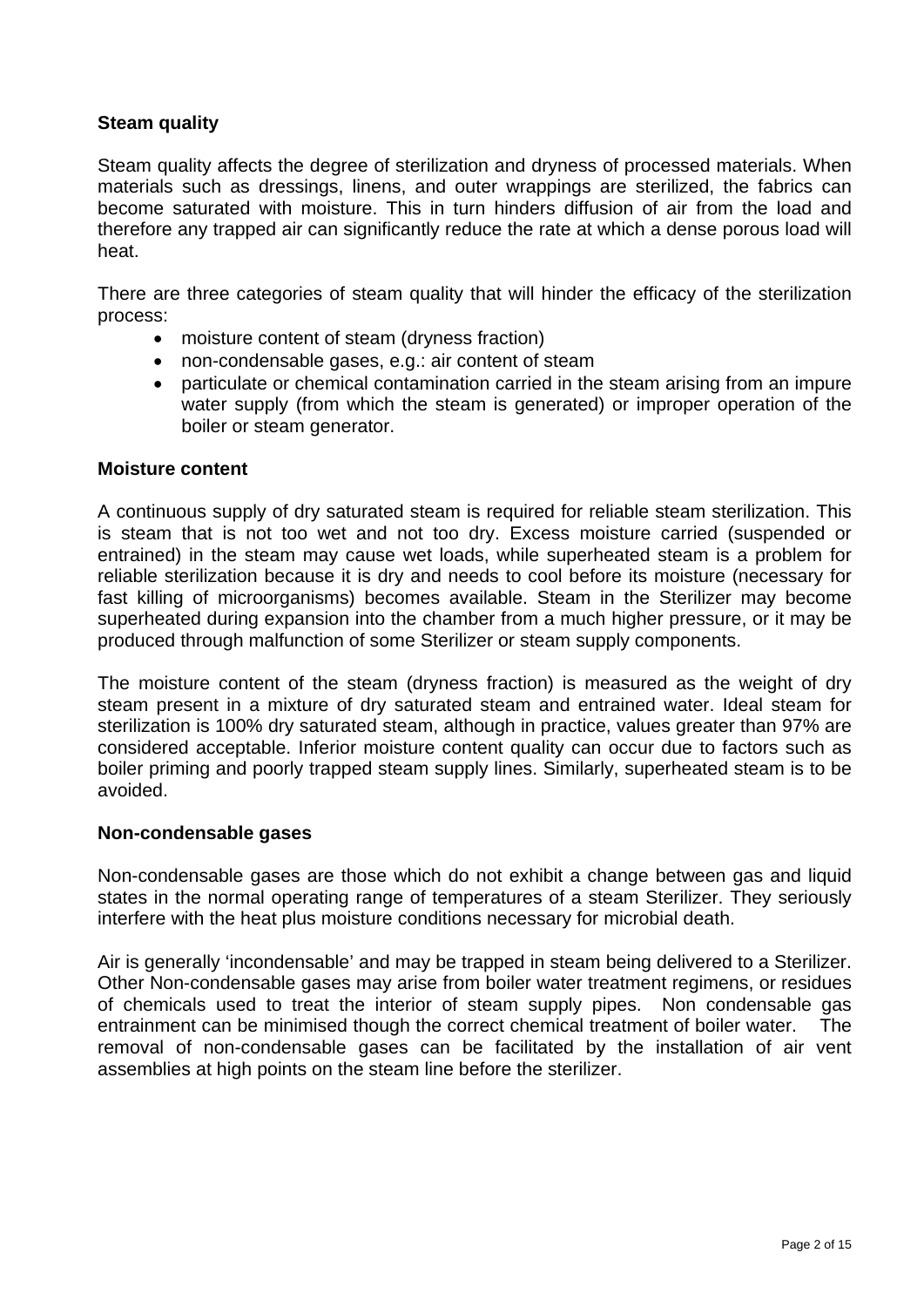#### **Contaminated steam**

Steam should not be contaminated by chemical or particulate matter. Chemical contamination may arise from small amounts of 'carry over' of chemical laden boiler water during steam generation, while particulate contamination may arise from release of corrosion or precipitated materials in steam supply pipes. It is necessary to remove this contamination in order for reliable sterilization to take place.

The maximum level of contamination given in European Standard EN 285 is 1.0 mg/kg. The qualities of non-condensable gases and physical contamination will largely depend on the quality of the boiler water. In the case of electric benchtop sterilizers, the purer the water supply, the purer the steam will be. This is also true for steam generators and steam boilers, however, steam quality is not solely dependant on the feed water quality, but an overall program including appropriate servicing and maintenance of equipment including a suitable water treatment program where applicable. The only method of removing physical and particulate matter from the steam supply is by filtration.

#### **Steam quality testing**

In order to ensure that the end product is as pure as possible, a number of tests can be performed to test steam quality. Results within the specified acceptable levels will show that the quality of steam introduced into the Sterilizer is not harmful to the load.

Steam quality testing is recommended during the commissioning of a Sterilizer and or Steam boiler to establish base line data. Steam quality testing may be considered as part of investigations aimed at pin pointing steam supply issues, but not be considered as definitive proof that a given system will achieve the desired results. Tests have proved that steam systems with a measured dryness fraction of in excess of 98% - delivered to the sterilizers, were still unable to produce suitably dry loads.

Information describing practical methods for testing Sterilizer steam quality can be found in Australian/New Zealand Standard 1410.

#### **Steam sterilization parameters**

The fundamental minimum times for reliable sterilization by dry saturated steam at different temperatures usually used for health care facility Sterilizers are set out in AS 4187. The term 'time at temperature' is often used. These times commence only after air removal from the Sterilizer chamber and load have been achieved, which means that the time taken for pack centres, and or product internals, to reliably attain the intended sterilizing temperature need to be determined and known. This determination is an essential part of 'validation' of the steam sterilization process.

For each working temperature there is a corresponding working steam pressure (when steam is 'dry saturated steam'), without which, the continuity of the intended temperature could not be guaranteed. Refer AS 4187 to determine temperature for each working pressure.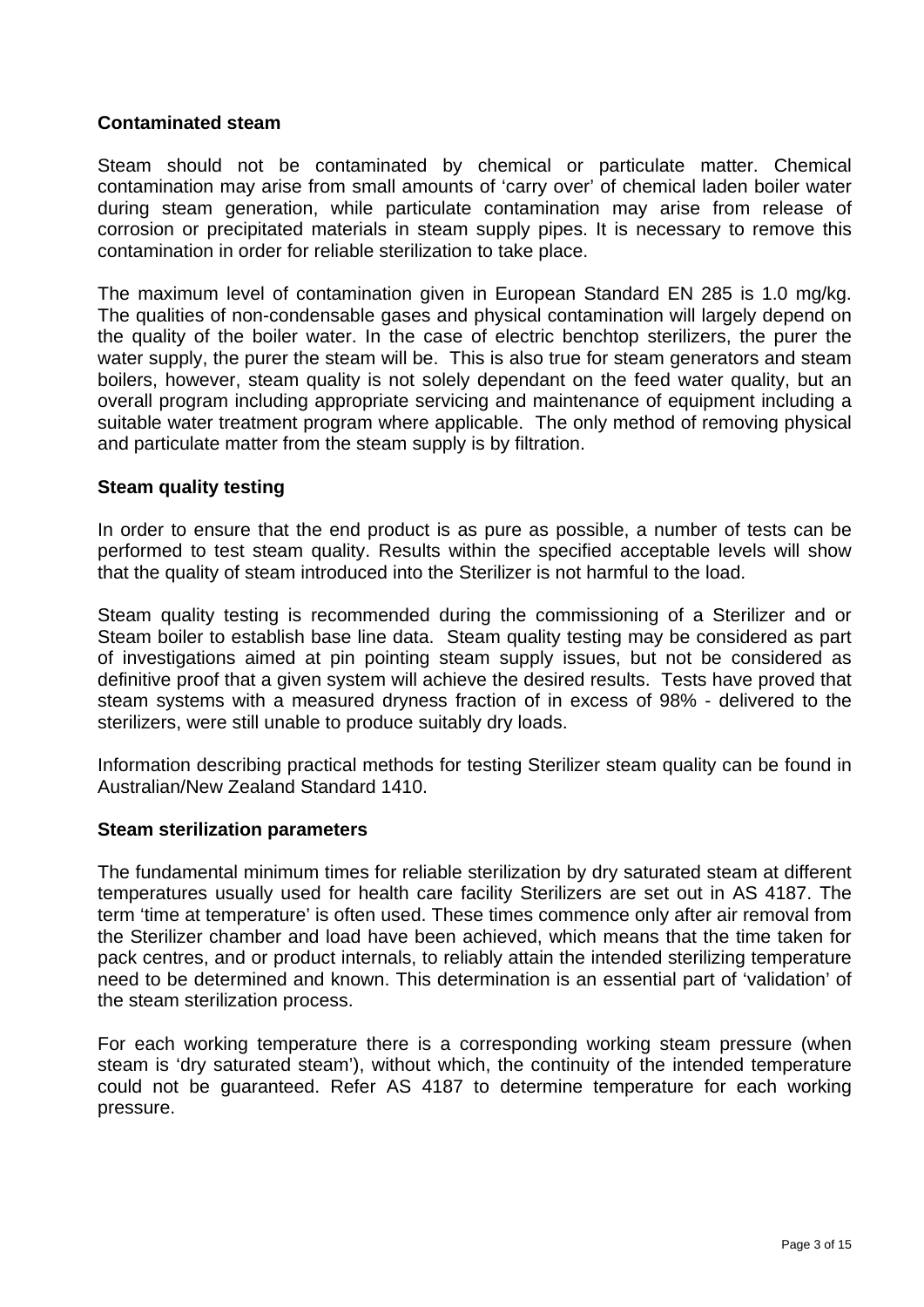The time and temperature parameters for steam sterilizing are regarded by microbiological authorities as defining 'overkill processes'. This is necessary in the typical situation where the number of packs and pack size per load vary.

#### **Load dryness testing**

The dryness test for pre-vacuum sterilizers, benchtop steam sterilizers and downward displacement steam sterilizers is documented in AS 1410, AS 2182 and AS 2192 respectively under the relevant sections for testing.

The dryness test should have been carried out pre-delivery during evaluation for 'type' acceptance, and it should be one of the 'on site' tests conducted during commissioning and validation.

The dryness test is essentially the same for benchtop steam sterilizers, and may be carried out by comparing the dryness of a load of sterilized porous articles, after they have returned to ambient temperature following the sterilization process, with the dryness of similar porous articles which have not been sterilized, at the same temperature.

#### **Fault Finding**

Determination and location of sterilizer failure and faults often requires the cooperation and consultation over many disciplines. It is imperative that when SS recognise a sterilising failure or fault the Sterilizer is placed out of action until Engineering Services has been consulted. Fault finding should follow a logical sequence of investigation and confirmation of factual information and data. A flow chart (Sterilizer Fault Finding- Flowchart) has been provided in Appendix 1 to assist in the formulation of an investigative process.

To facilitate a consistent approach to the technical support for sterilising and maintenance departments a Sterilising Maintenance Network of Advisors has been established with representatives from AMU, District BEMS staff and CHRISP. The Sterilising Maintenance Network of Advisors is a single point of contact for the provision of advice and guidance for Queensland Health facilities experiencing problems with sterilising equipment and steam supply. For further information please refer to the CHRISP website: [http://www.health.qld.gov.au/chrisp/sterilising/sterile\\_support.asp](http://www.health.qld.gov.au/chrisp/sterilising/sterile_support.asp)

# **Wet pack problem in steam sterilization**

Wrapped items need to be dry on removal from a steam sterilizer. Sterilizing and engineering/maintenance personnel can productively work to reduce the occurrences of wet loads and to eliminate problems that have been identified.

Sterilization by steam under pressure works best when steam is of high quality, i.e.: in the range 97% to 100% dryness fraction; steam of this dryness fraction does not deliver excess moisture to the packs being sterilized.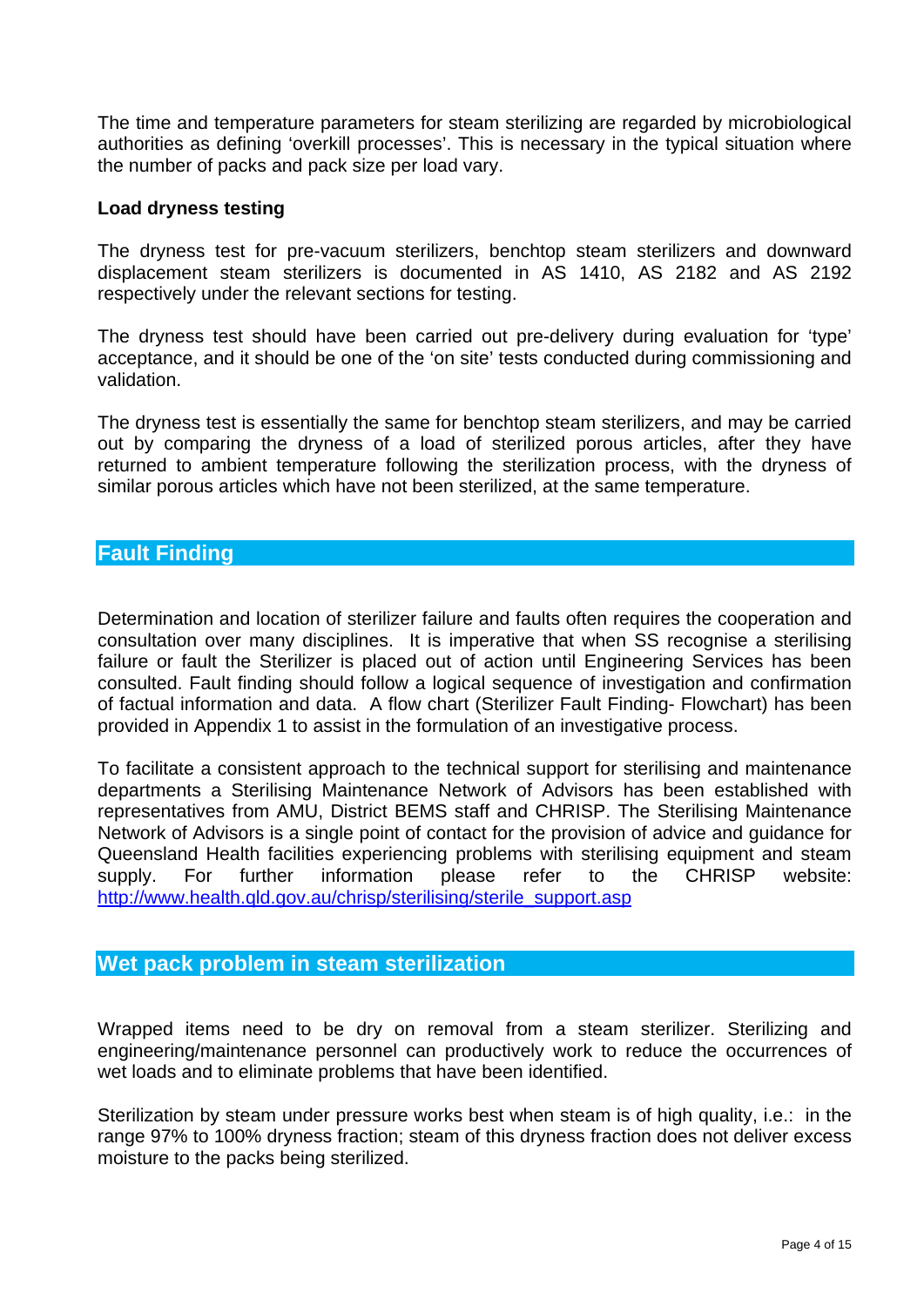The drying stage of a steam sterilizer, whether a downward displacement or a pre-vacuum type, cannot be relied upon to dry off more moisture than the Sterilizer imparts to packs (by condensation of steam) when it sterilizes them using steam of this quality. For this reason, all items must be suitably dry before being processed by the sterilizer. In either type of sterilizer, the drying stage immediately follows the sterilization stage. During the drying stage, the heat in the load plus the heat that is radiating inwards from the hot chamber walls (heated by steam in the jacket), combine to evaporate residual moisture in all parts of the load. A vapour removal process, usually involving a vacuum in the chamber to lower the boiling temperature thus allows evaporation to continue during the drying stage by removing the water vapour as it is being formed.

There are three areas requiring investigation when persistent wet pack problems occur:

- the quality of the steam supplied to the Sterilizer
- the effectiveness of the Sterilizer (including its various components)
- the methods used by the Sterilizer operators in loading the Sterilizer, including different types of packaging materials.

All three areas may need to be investigated in a particular problem situation refer to Appendix 2 A and B: Troubleshooting of Wet Packs.

#### **Addressing the real cause of wet pack problems**

Remedial actions suggested above and in Appendix 2 (A&B) must follow a thorough investigation. The following actions, while common, may not necessarily address the real cause of wet pack problem(s):

- covering loaded lower shelves of sterilizer loading trolleys with a textile sheet or drape to minimise the occurrence of drops of condensate falling onto load items from the shelves above
- extending the drying stage time without carrying out other investigations
- changing the packaging materials in use without carrying out other investigations
- pre-heating the load by leaving it in the sterilizer chamber for a short time prior to the actual commencement of the automatic cycle of the sterilizer. Pre-heating is sometimes successful in minimising the occurrence of wet packs, but it raises a number of unknowns relating to reliable timing and the effect of the preheating period on the long term performance of the sterilizing packaging materials used.

The following points are often erroneously implicated in the occurrence of wet loads:

- superheated steam in the sterilizer chamber (however this is a concern for reliable sterilization)
- the sterilization stage time being longer than necessary for reliable sterilization
- the appearance of wet loads with one packaging material and not others, when in fact the problem is elsewhere in the overall operation of the Sterilizer

For further information, contact [Centre Healthcare Related Infection Surveillance and](http://www.health.qld.gov.au/chrisp/default.asp)  [Prevention, Queensland Health.](http://www.health.qld.gov.au/chrisp/default.asp)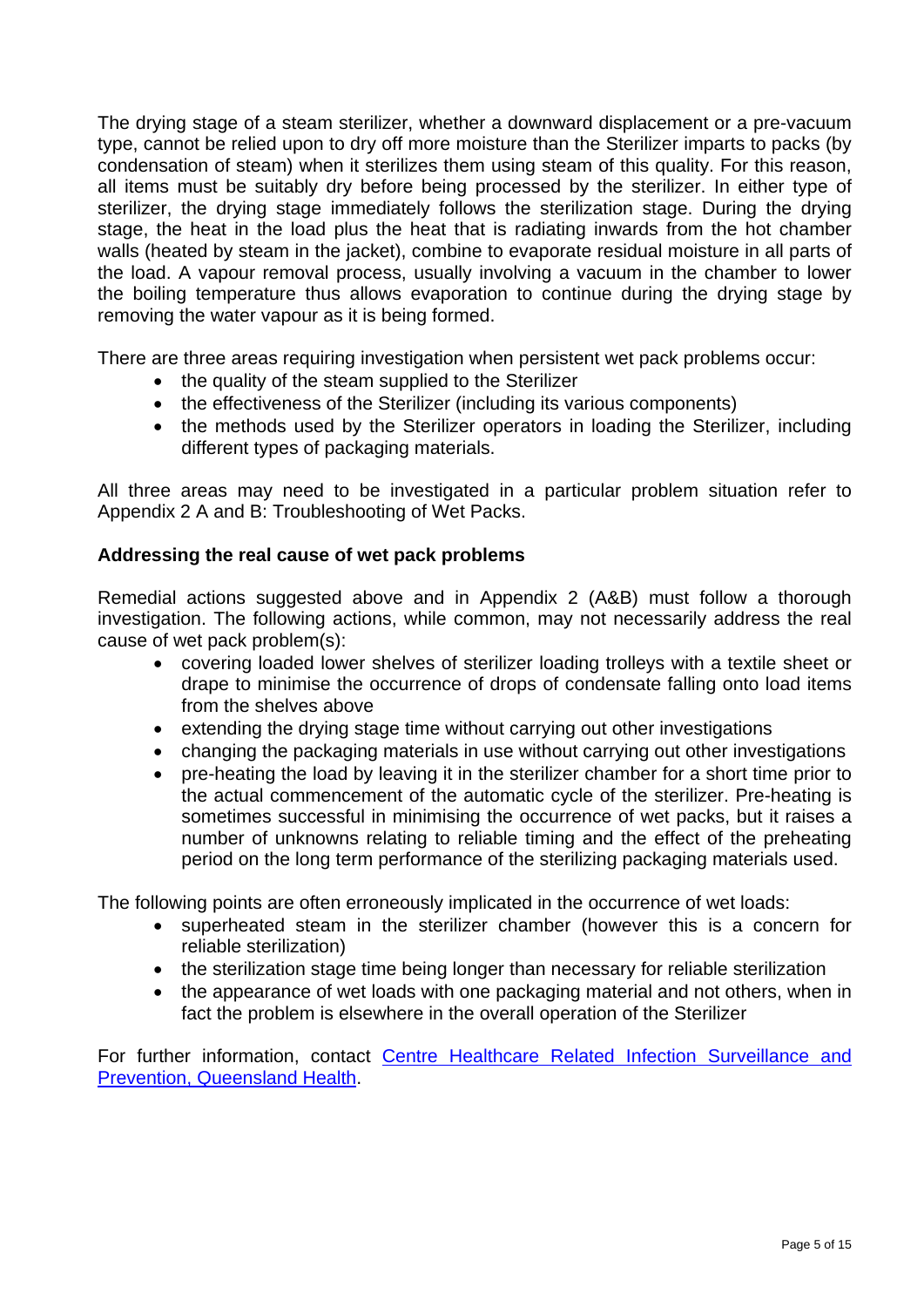### **Flash sterilization**

'Flash' sterilization is a common term which has arisen to describe the practice of fast sterilization of non-porous and or non-cannulated surgical instruments in an unwrapped condition in downward displacement steam instrument sterilizers located close to point where the instruments will be used immediately. In the past, 'flash' sterilization was the predominant way of providing sterile instruments for surgery. 'Flash' sterilization delivers the instruments wet and very hot into the operating room environment.

#### **'Flash' versus pre-pack**

The alternative approach to 'flash' sterilization is to provide instruments in a wrapped, dry and cool condition (temperature depending on the time since steam sterilization). This is possible when there is sufficient inventory of instruments and equipment to allow 'turn around' time for reprocessing (such as pre-vac sterilizers with fast cycles) in a wellappointed and staffed SS. In smaller surgical facilities, the SS activities often occur in the operating room area; however this represents a compromise of several desirable standards of control of particulate and microbial contamination in the area where sterile packs are being produced.

There is now a strong movement towards routinely preparing sterile instruments in a wrapped, dry and cool condition for use in the operating room. This is because:

- there are immediate advantages to case by case organisation of sterile instruments by operating room personnel
- the typical operating room suite is not designed or equipped to clean instruments as reliably and consistently as a properly appointed SS; there are concerns regarding the adequacy of cleaning and drying of instruments in the operating room prior to 'flashing'
- sterility of sets of instruments can be uncertain following the use sterilizers designed and intended only for single dropped instruments; they should not be used for routine sterilization of instrument sets
- the sterilizer may not be located in an area immediately adjacent to the operating room; the delivery of flash sterilized devices to their point of use compromises their sterility
- patient injury has occurred from flash sterilized items including: full thickness burns resulting in permanent scars, Pseudomonas aeruginosa meningitis from flash sterilized implantable devices, and surgical site infection.

A compromise is the method of delivery of 'flash' sterilized instruments in an enclosed container (with valves that automatically close at the end of steam sterilization) is commercially available (FLASH-PAK™). AS 4187 recommends that the use of such containers are specifically validated. Manufactures recommendations should be observed in relation to minimum time at temperature exposure time. Inspection and maintenance of such systems should be carried out on a regular basis as recommend by the manufacturer.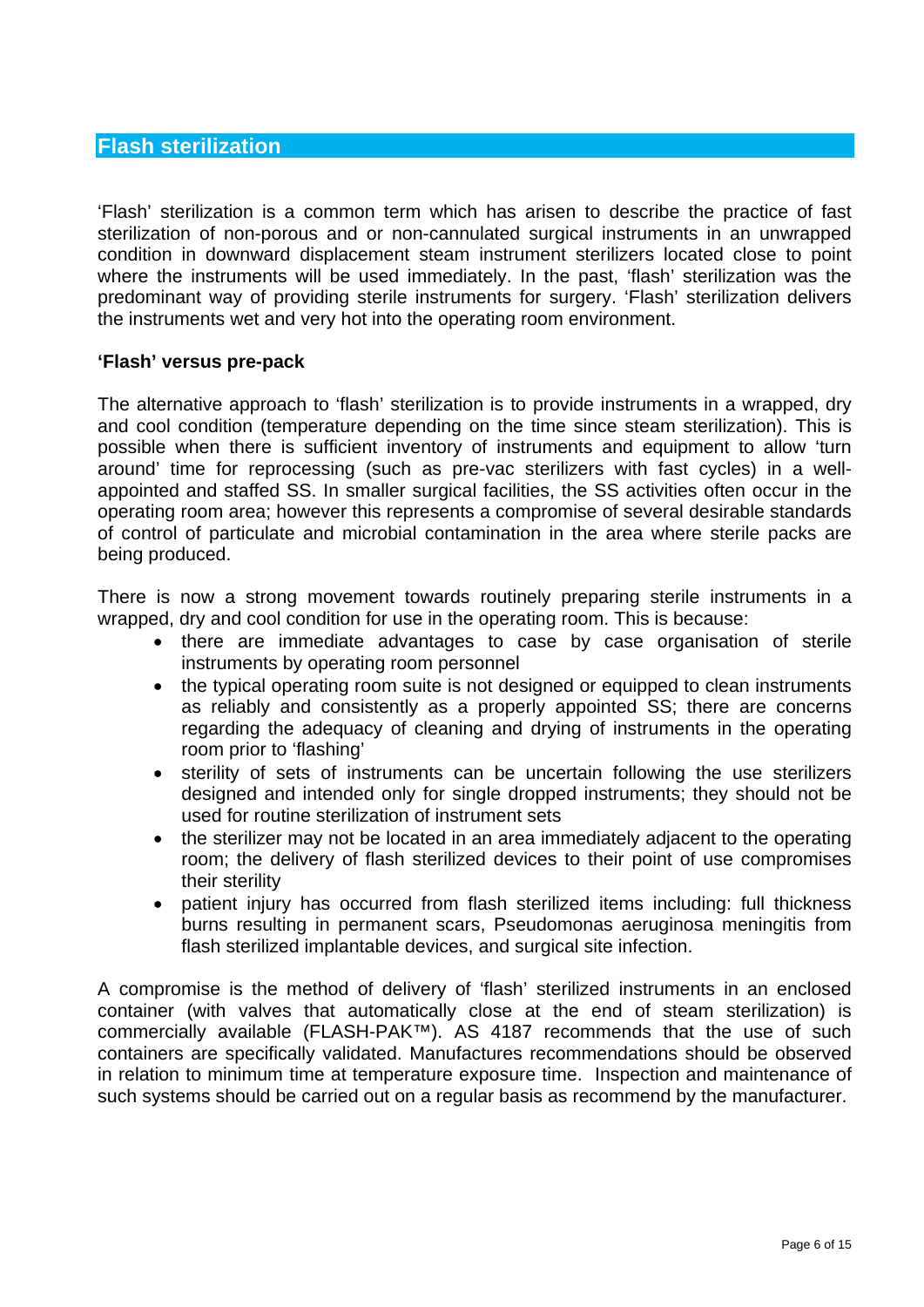### **Monitoring of flash sterilization**

Due to time constraints, no reliable biological means of verifying sterilization of instruments or devices can be used. In addition to the use of minimal cycle parameters (ie time, temperature, and pressure) in flash sterilization and the lack of protective packaging, lack of a biological 'flash-verifier' further reduces the inherently low margin of safety in 'flash' sterilization.

The emergency instrument ('flash') Sterilizer should be performance tested daily to ensure the efficacy of the sterilization process (i.e. time at temperature), when:

- biological indicator testing is not performed daily, or
- the Sterilizer does not maintain a permanent record of each cycle

• A chemical indicator must be used for each load. Refer to AS 4187.

#### **'Flash' sterilization recommendations**

- restrict use to emergencies, such as unexpected surgery, or dropped instruments. 'In most emergency situations, the risk/benefit ratio is low enough that the use of flash sterilized objects is justifiable. In non-emergency situations, however, the risk/benefit ratio is higher, particularly when implantable devices are involved' (Manian)
- 'flash' sterilizers must never be used for implantables, suction tubing or cannulars or any other product not specifically validated for the "flash" process

#### **Minimising 'flash' sterilization**

The following points should be considered for action to minimise routine 'flash' sterilization:

- increase available inventory of particular instruments, particularly rigid endoscopes
- replace older design instruments with newer design, steam sterilizable ones
- provide more instrument sets in wrapped form, focusing on the advantages this provides both during surgery and for management of the operating room suite
- ensure appropriate design of the sterilizing department or sterile processing area to optimise the production and timely delivery of wrapped instrument packs
- organise better shared use of expensive instrument inventory belonging to the **District**
- manage operating theatre case lists in a way that optimises use of the available instruments in association with their sterile processing requirements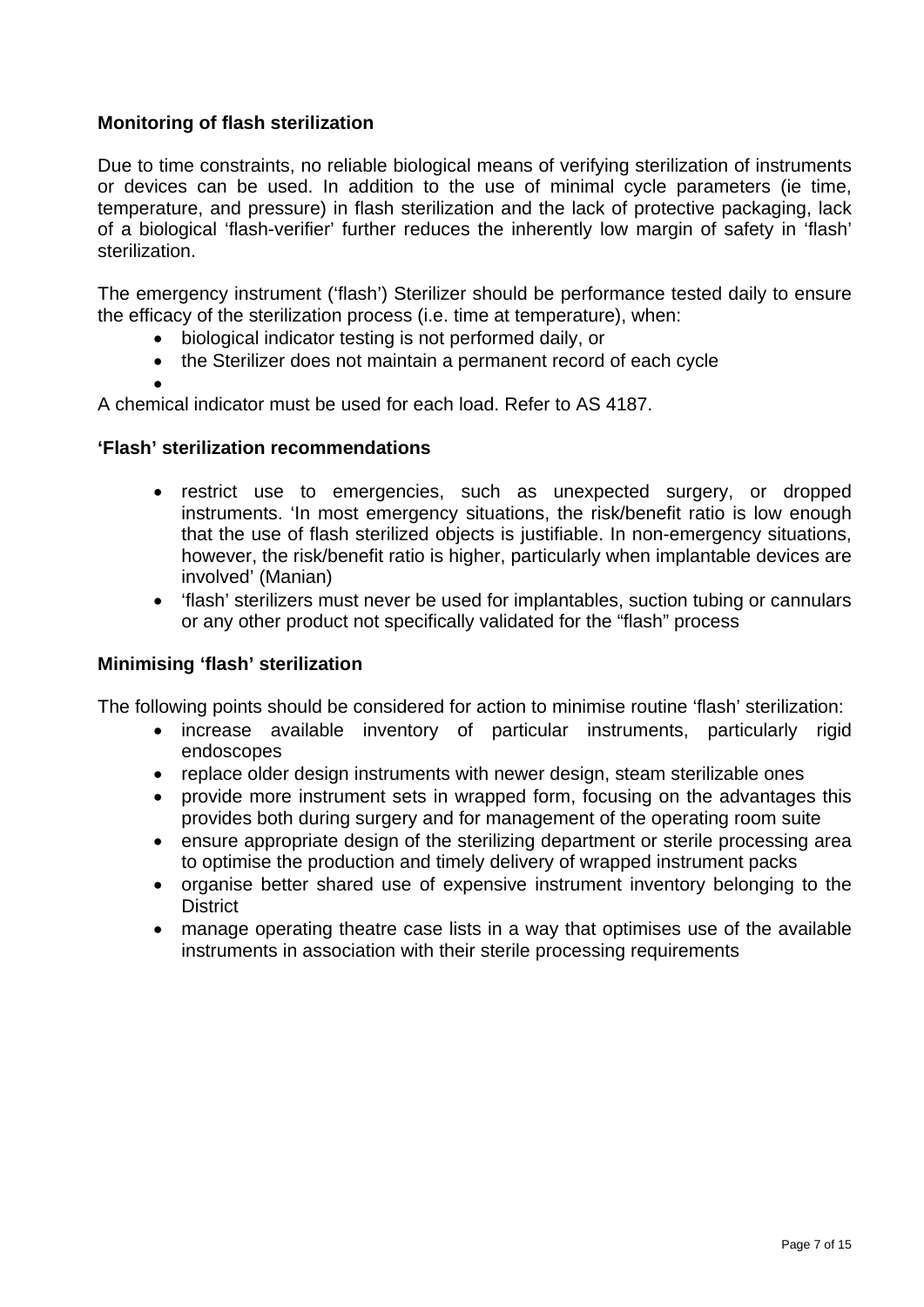# **Dry heat sterilization**

Dry heat sterilization is only minimally used in health care facilities today. Whereas steam sterilization is fast due to steam delivering both heat and moisture to the items being sterilized, dry heat sterilization subjects items to dry hot air for a long length of time. It is more commonly seen in use in laboratories for sterilization of some glassware items.

#### **Advantages**

Advantages of dry heat sterilization include:

- the ability to sterilize goods in sealed or non-porous containers
- the ability to sterilize complex goods while assembled
- the ability to sterilize goods which are impossible to dry in a steam sterilizer or which may be damaged/corroded by the moisture of steam sterilization
- the relative mechanical simplicity of a dry heat sterilizer

#### **Disadvantages**

Disadvantages of dry heat sterilization are:

- long times involved in heating, sterilizing and cooling goods being sterilized
- possible damage to packaging materials or to some of the items themselves arising from the high temperatures used
- close monitoring and control of sterilization conditions within packs being sterilized can be very time consuming
- due to the high temperature, dry heat sterilsers provide the greatest potential for injury to personnel following contact with parts of the sterilizer or the goods being processed (while they are hot), compared to the other in-facility sterilization processes
- equipment at the 'low cost' end of the market does not adequately maintain constant temperature conditions within the sterilizer. Purchasers may not be adequately aware.

#### **Sterilization parameters for dry heat**

Dry heat sterilization parameters are simply time and temperature. After attaining the sterilization temperature, the temperature must be maintained for a minimum length of time. This 'time at temperature' must be demonstrated to occur in the case of every pack placed in the sterilizer.

While even higher temperatures (for shorter times) may be used, in health care facilities it is usual to only use the time at temperature combination of 160ºC for 120 minutes (plus penetration time). Penetration of heat into packs prior to commencement of this minimum time at temperature must have been assured.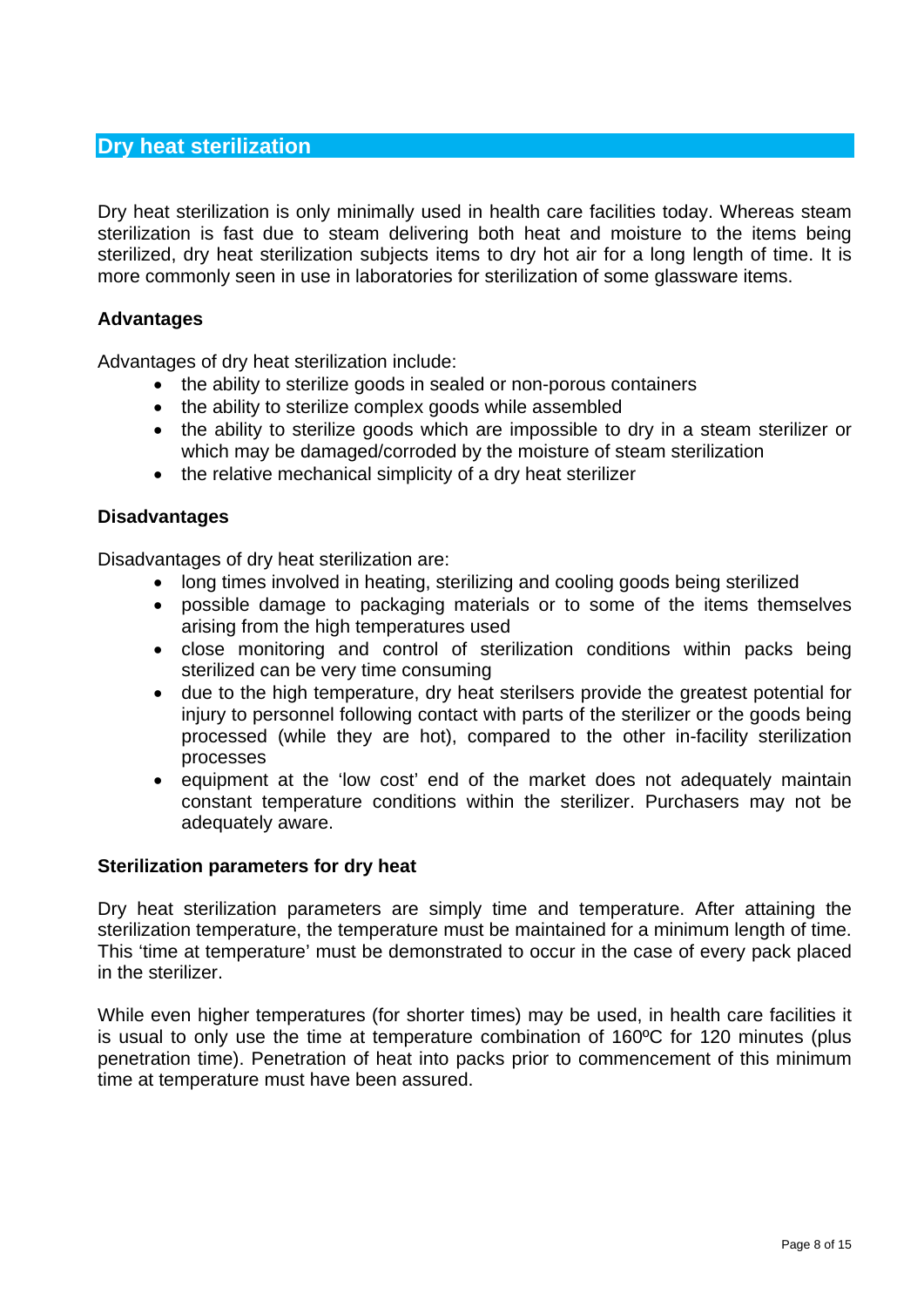#### **Monitoring of dry heat sterilization**

- temperature measurement using thermocouples is the best method of assessing the attainment of time at temperature conditions and validation of the process
- biological indicators may be used, but containing a different type of microorganism to those used to monitor steam sterilization (refer AS 4187)
- chemical indicators used in dry heat sterilization are useful only for determining the 'sterilized' or the 'not yet sterilized' status of goods to which they are attached

#### **Low temperature sterilization processes**

The increasing use of rigid and flexible endoscopic instruments which may be damaged when exposed to the temperatures achieved in steam and dry heat sterilization (121°C and 160ºC) has driven the development of alternative reprocessing methods for heat-sensitive equipment. While steam sterilizable rigid endoscopic instruments have been developed, the need to reliably sterilize many other types of heat sensitive instruments still remains.

There are three low temperature sterilization processes identified by AS4187 for use in health care facilities to sterilize items at temperatures of 55ºC or lower. The active sterilants of these processes are ethylene oxide, hydrogen peroxide plasma, and peracetic acid. All liquid sterilants shall be registered with the TGA.

The immediate advantage of the low temperature processes is that heat-sensitive items can be sterilized within health care facilities. However, because of the significantly higher costs of operating low temperature sterilization processes, items for sterilization should be steam sterilized where possible.

#### **Ethylene Oxide (EO)**

After an air removal stage using a vacuum, sterilization is achieved by ethylene oxide gas in controlled conditions of humidity, temperature, time and gas concentration. Gas is supplied in canisters that are used one per cycle. Aeration of all load items is required after sterilization. Risk of personnel exposure to ethylene oxide demands environmental control equipment be in place. There is a very limited availability for this type of processing within Queensland and consideration must be given to procuring instruments or items that can undergo other processing methods other than EO.

#### **Hydrogen peroxide plasma**

After air removal by a very deep vacuum and plasma stage, sterilization is achieved through generation of a plasma of hydrogen peroxide vapour within the load by radio frequency excitation. The sterilizer monitors and controls the rate of attainment and depth of the vacuum drawn, energy required to initiate plasma within the chamber, and duration of each stage. ('Plasma' is matter excited to a higher energy state than its gaseous form).

At the end of the cycle hydrogen peroxide vapour is replaced by filtered air, and the hydrogen peroxide vapour is converted back into water and oxygen. Automated machines using hydrogen peroxide plasma to chemically process medical and surgical instruments are currently available. This method is normally used for wrapped items.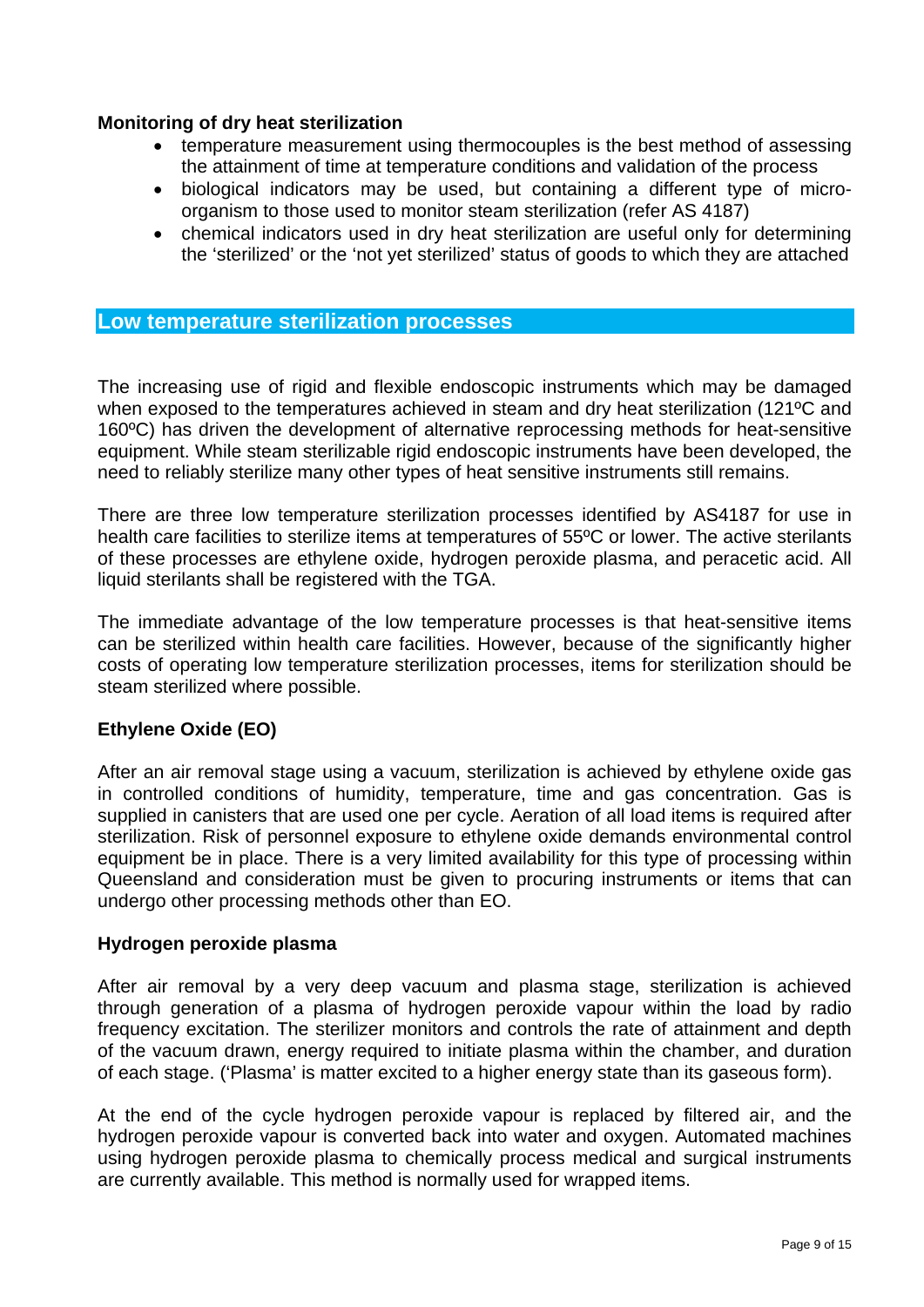#### **Peracetic acid**

Peracetic acid, or peroxyacetic acid, in low concentrations is characterised by a very rapid action against all microorganisms including bacterial spores. Peracetic acid remains effective in the presence of organic matter and is sporicidal even at low temperatures.

Little is known about the mechanism of action of peracetic acid, but it is believed to function in a similar manner to other oxidising agents. It denatures proteins, disrupts the cell wall permeability, and oxidises sulph-hydryl and sulphur bonds in proteins, enzymes, and other metabolites.

Sterilization is achieved by contact of every part and surface of each item with a 0.2% solution of peracetic acid. The sterilizer creates a fresh sterilant solution from water combined with a powdered concentrate supplied in a single usage container. During the cycle, temperature (50°C-56°C), concentration of peracetic acid and time of exposure (12 minutes) are controlled, and sterilant is circulated throughout instruments being sterilized. A chemical neutralising agent is used in the final stage of the process to return items to a useable condition. Several different load carrying trays or containers are available to accept a variety of instruments being processed.

Automated machines using peracetic acid to chemically process medical and surgical instruments such as endoscopes and arthroscopes are available. Manufacturer's data demonstrate that this system inactivates Bacillus subtilis and Clostridium sporogenes when the solution is heated to 50°C with an exposure time of 12 minutes or less. These systems have been registered by the Australian Therapeutic Goods Administration as a sterilization process when used according to its manufacturer's recommendations. They are 'point of use' Sterilizers for unwrapped items as recommended by the manufacturer only.

#### **Loading and unloading of sterilizers**

The principles governing loading and unloading of sterilizers vary according to the type of sterilizer. In most cases involving wrapped sterilization, a significant difficulty for reliable sterilization exists when packs are loaded into the sterilizer such that they are pressed together.

Instead of the load being several smaller packs, the sterilizer 'sees' such a load as one large pack, requiring a longer sterilant penetration time than is needed for each of the packs by itself. The total sterilizing stage time may not be long enough to reliably sterilize this dense load and, for steam sterilization, drying of the load after sterilization may be ineffective.

Final assessment of reliable sterilization is determined when the sterilization process is being validated (refer AS 4187). Information related to loading and unloading of sterilizers is presented in AS 4187. Specific considerations for the different sterilizing processes follow.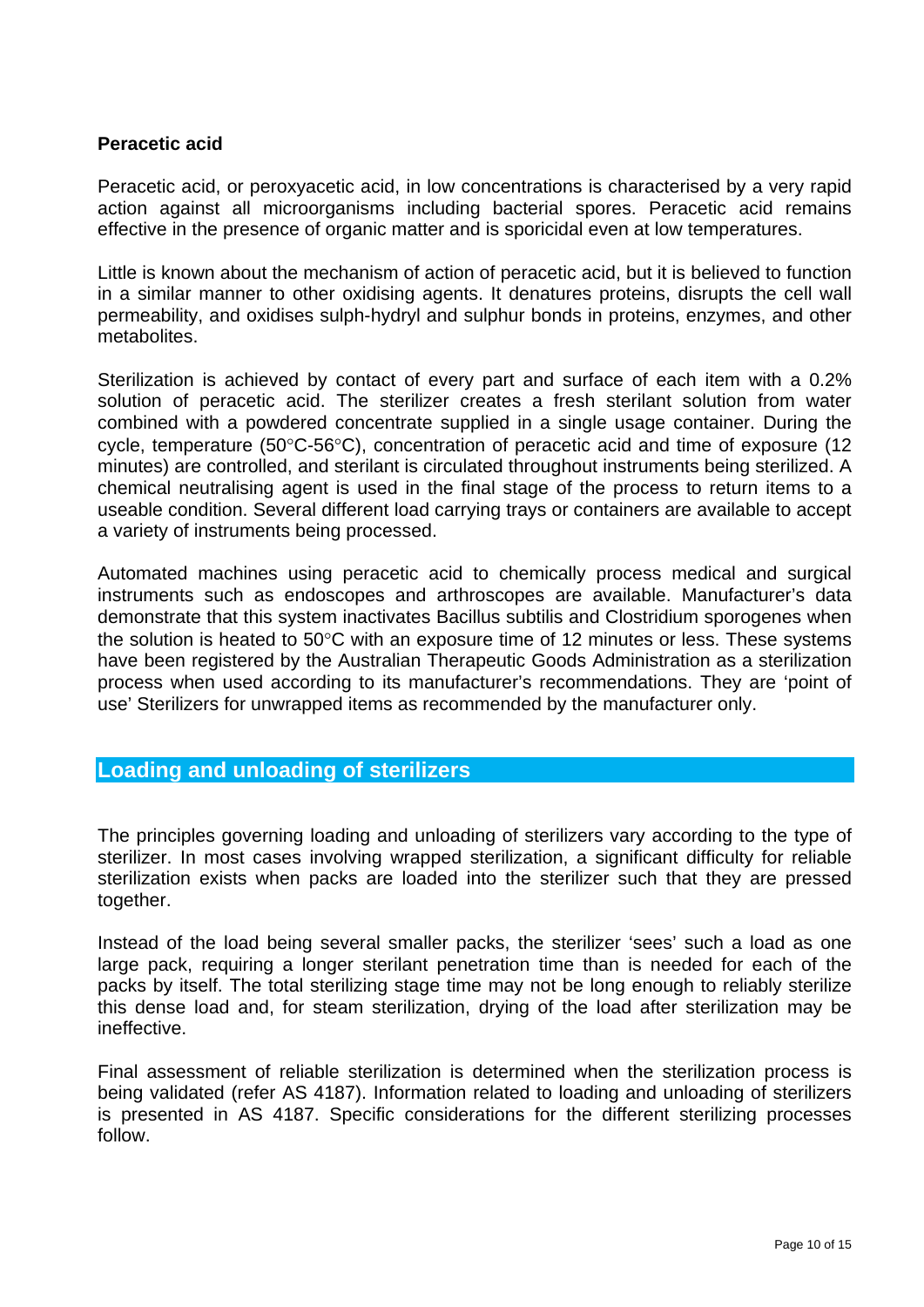#### **Loading and unloading in steam sterilization**

- heavy instrument sets (which generate large quantities of liquid condensate) should be placed on lower shelves if the condensate cannot be diverted away from lower items. This may avoid wetting of other packs
- items need to be placed in such a way that air and steam can move between and past them. Light contact is possible and likely but it should not affect sterilization
- non-perforated trays, hollowware and other containers must be placed in such a way that liquid or air (heavier than steam) is not likely to be retained e.g. tilted on the edge to facilitate air removal, entry of steam and removal of condensate
- flexible packaging material should be loaded on edge paper to laminate or flat with the paper facing downwards
- when unloading sterile instruments from a 'flash' steam sterilizer and when they are about to be used sterile, locally valid policy should be developed to ensure a low probability of recontamination of the instruments as they are transferred to the sterile field

#### **Loading and unloading in dry heat sterilization**

• packs or other items being sterilized need simply to be placed on the perforated shelves of the sterilizer without contact between each other

#### **Loading and unloading in ethylene oxide gas sterilization**

• items need to be placed in such a way that air and ethylene oxide can move between and past them. Light contact is possible and likely but it should not affect sterilization

#### **Loading and unloading in hydrogen peroxide plasma sterilization**

• items need to be placed in such a way that gaseous movement can occur between and around the items, refer to manufacturers recommendations. Light contact should not affect sterilization

#### **Loading and unloading in peracetic acid sterilization**

- the Sterilizer manufacturer's load carrying trays (specifically designed for particular types of instruments) must be used in order to achieve thorough sterilant contact with all instrument surfaces
- when unloading instruments from a peracetic acid sterilizer and when they are about to be used sterile, local policies should be developed to ensure a low probability of recontamination of the instruments as they are transferred to the sterile field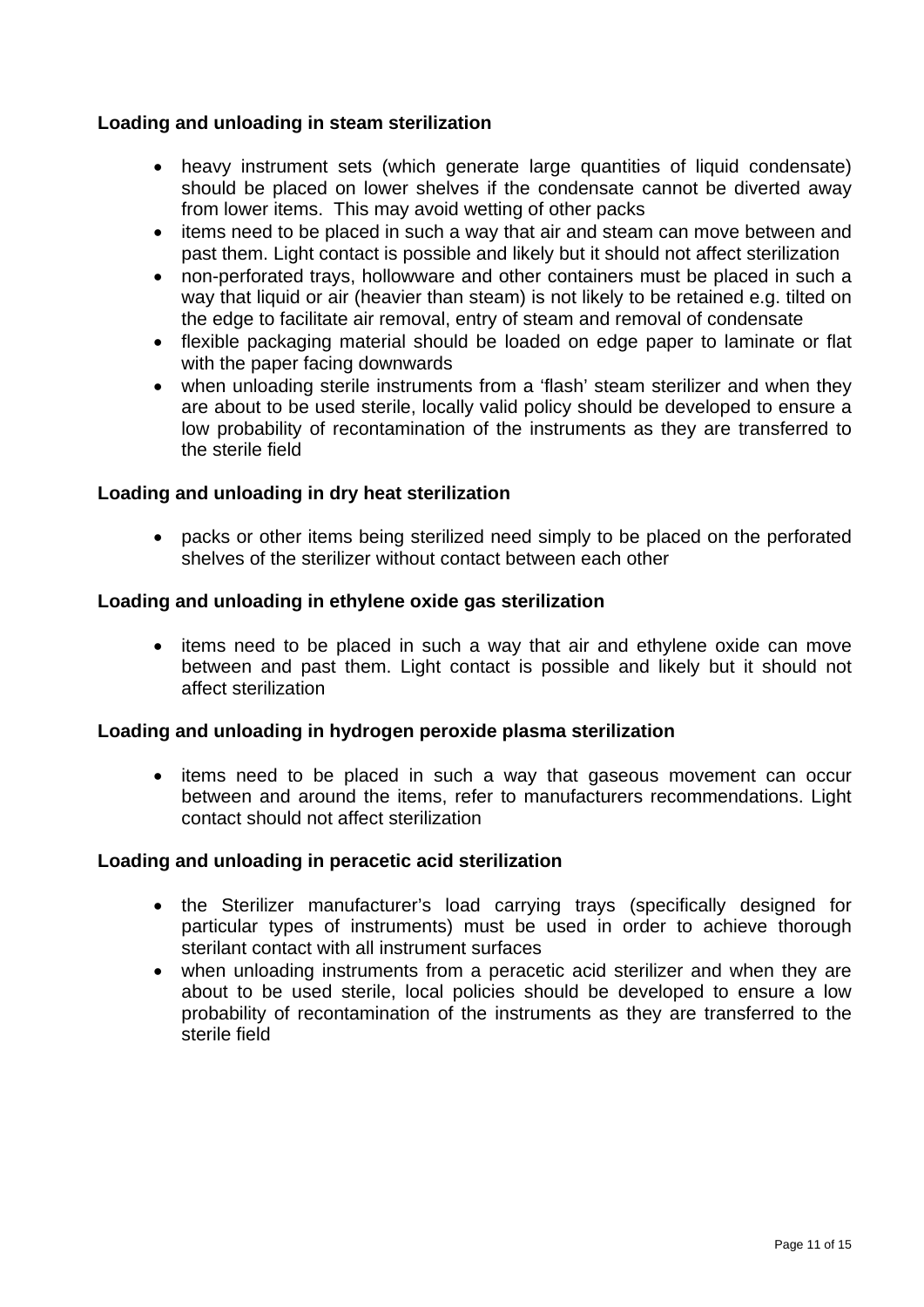#### **Cooling practices following sterilization**

For items wrapped in porous packaging materials, the period of time between their removal from a Sterilizer (any type) and their return to room temperature is the most critical time with respect to assurance of sterility. Cooling generates a tiny flow of room air into the pack at flow rates demonstrated to breach porous packaging materials leading to their failure to provide a microbiological barrier.

Correct cooling practice is essential to maintain sterility. When a sterile item is not cooled in the correct manner the article can have moisture build up, which can contaminate stock. The item should be discharged if the packaging is torn, punctured or wet.

Before any sterilized items is used it is necessary that the item be in the temperature range of 18-22ºC with relative humidity of 35-70%. In general this can be achieved with a cooling time of two hours however it does depend on the density of the item processed.

AS 4187 recommends that at the end of the sterilization process, stock should be removed and inspected for signs of moisture. Sterile packs removed from a steam sterilizer should be cooled on a mesh surface to prevent the packaging from sweating.

Do not place items on a solid surface or use forced cooling methods including fans or boosted air conditioning. If a plastic dust cover is to be applied, it needs to be applied after the sterile item has completely cooled.

The equipment storage area must be free from dust, draughts, dampness and high traffic activity to minimise bioburden and environmental contamination. All sterile packages should be handled as little as possible to decrease risk of contamination.

#### **Rejection of items intended to be sterile**

AS 4187 lists conditions under which a product is considered non-sterile. These may be summarised as items that:

- are incorrectly wrapped
- are damaged or opened
- are still wet after the sterilizing cycle or comes into contact with a wet surface
- have been placed or dropped on a dirty surface
- have no indication of having been through a sterilizing process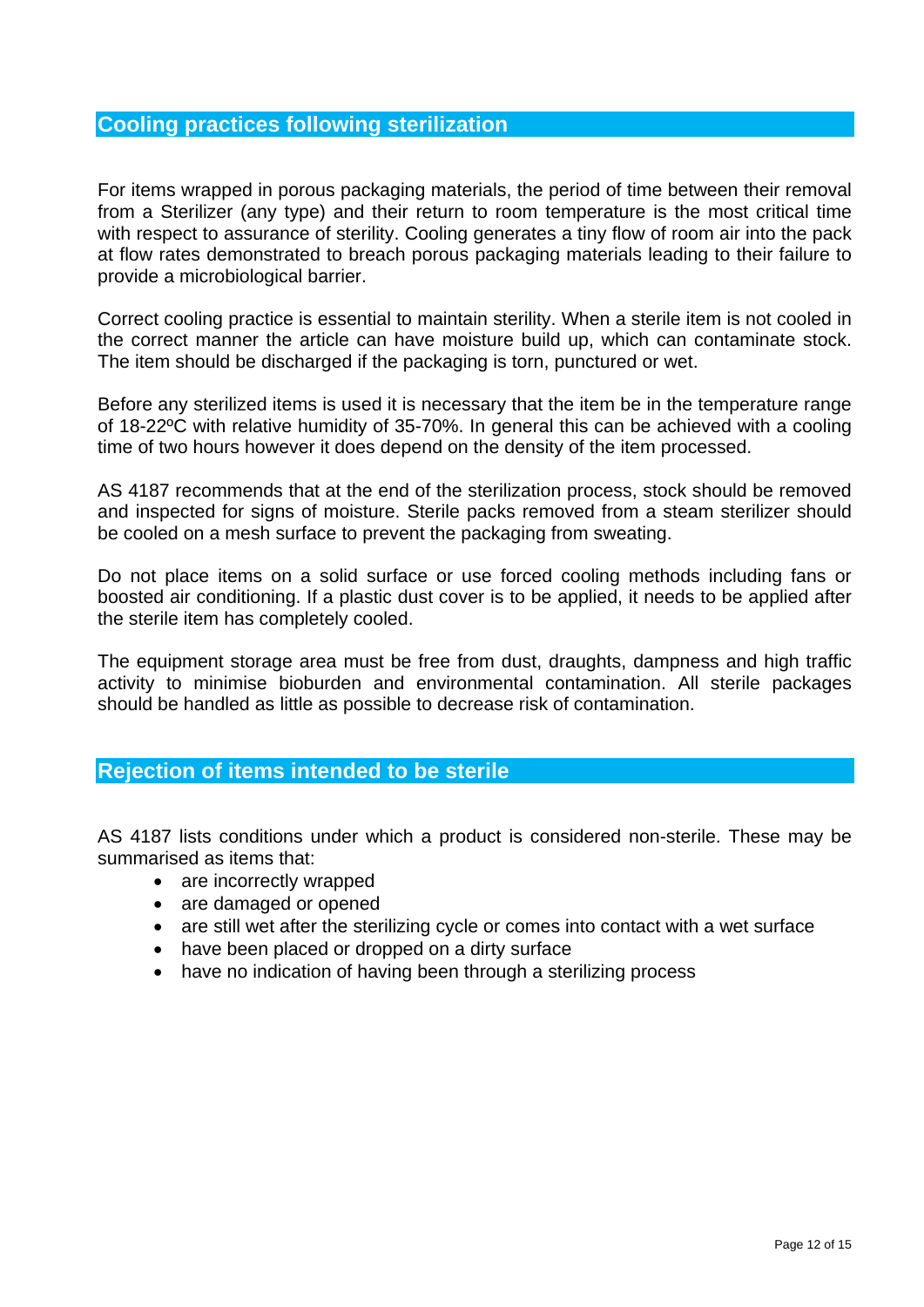## **Storage of sterile stock**

Immediately following sterilization, items should be minimally handled and stored in a low traffic area while cooling (refer AS 4187). Objectives related to sterile storage are:

- to manage sterile stock maintaining the requirements of AS 4187
- to provide end users with a product that has been reliably sterilized, and maintained in a sterile state
- to apply sound techniques of inventory management and infection control

## **Storage conditions**

Ideally, sterile storage areas should be air-conditioned with minimal air turbulence created by fans. The following points are minimum requirements whether or not storage conditions are air-conditioned:

- area to be dedicated for sterile stock storage
- free from dust, insects and vermin
- temperature range to be between 18°C to 22°C with a relative humidity ranging from 35% to 68%
- possible deterioration of materials and/or components of sterile articles must also be considered. Manufacturer's instructions as to the likely life of an item's components (eg latex, or maximum recommended number of wash cycles) need to be considered

#### **Shelving, containers and handling**

- consideration should be given to wire rack compactor systems as these increase efficiency and storage space
- shelving systems are to be designed and constructed to avoid inaccessible corners, with sealed seams, having non-porous surfaces which facilitate damp dusting and vacuum cleaning
- shelving to be 250 mm above the floor and 440 mm from the ceiling
- area to be protected from direct sunlight
- sterile items are to be stored within the original packaging or decanted into receptacles which are enclosed and able to be cleaned to reduce risk of contamination and/or damage
- reusable cardboard boxes should not be used as storage containers as they are porous and cannot be adequately cleaned and may harbour organisms
- a system of inventory review and stock rotation based on the date of sterilization must be developed
- routine cleaning with detergent and water to be scheduled and procedures to be documented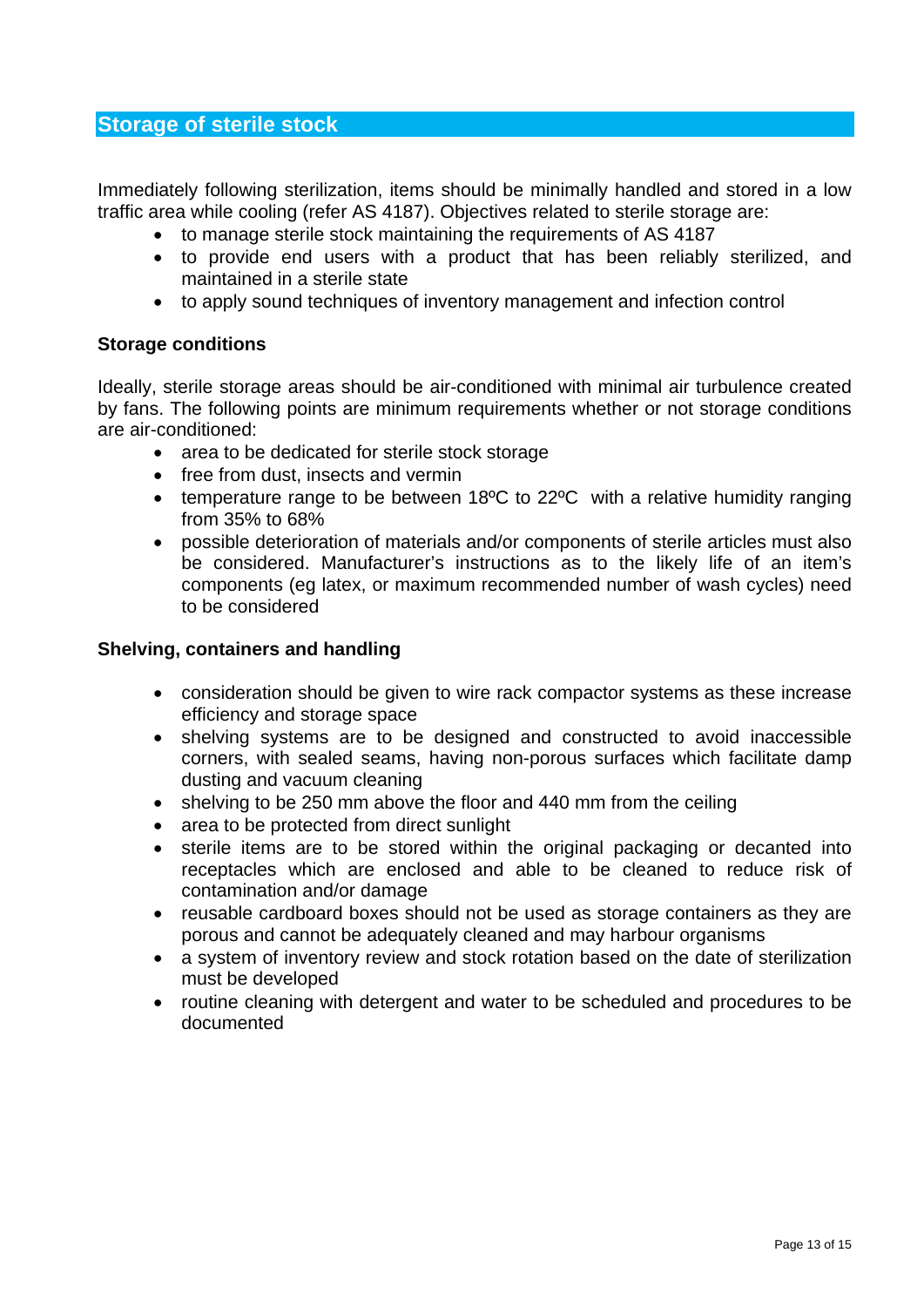## **Transporting sterile stock**

In order that protection of sterile stock is 'seamless', the same factors which may compromise storage of sterile stock need to be addressed when it is being transported.

The following are important:

- avoid moisture and condensation
- avoid incorrect temperature
- avoid excessive exposure to sunlight and other sources of ultraviolet light
- avoid exposure to vermin and insects
- containers used during transportation need to be such that sterile stock does not experience extremes of storage or handling. Assessment and planning is required in order to determine the most appropriate container for the particular situation. Strong, easily cleaned, plastic containers with clip on lids are often necessary, depending on the distance transported and the training of the personnel who may be involved in transport of containers of sterile stock
- transport vehicles must have a dedicated space for containers of sterile stock

## **Access to sterile stock storage area**

- access to the area shall be clearly defined
- traffic should be controlled to minimise the movement of airborne contaminants
- adequate education and training must be given to all staff in handling sterilized articles

## **Shelf life and event related sterility**

The use of time-related expiration dates for the determination of shelf life for sterile items has been widely recognised as meaningless (Gardner & Peel, 1998). For many years a sterile storage time of four weeks has been the tradition, followed by recall, repacking and reprocessing of all facility manufactured stock not used within four weeks of sterilization.

The alternative is a system called 'event related sterility' which declares that the sterility of an item depends on the events occurring during storage of that item. Possible and probable events compromising sterility vary from one facility to another; therefore sterility maintenance must be viewed as a quality management exercise in each facility, comprising monitoring, evaluation, planning and instigation of changes as necessary.

Events that could compromise package sterility may arise from:

- the type(s) of packaging materials or packaging system in use
- package design
- the after effects of any failure(s) during cleaning and/or sterilization of the item(s)
- conditions occurring during storage and handling eg packaging damage, soiling, becoming wet, exposure to vermin, etc.
- materials deterioration of the product or its component parts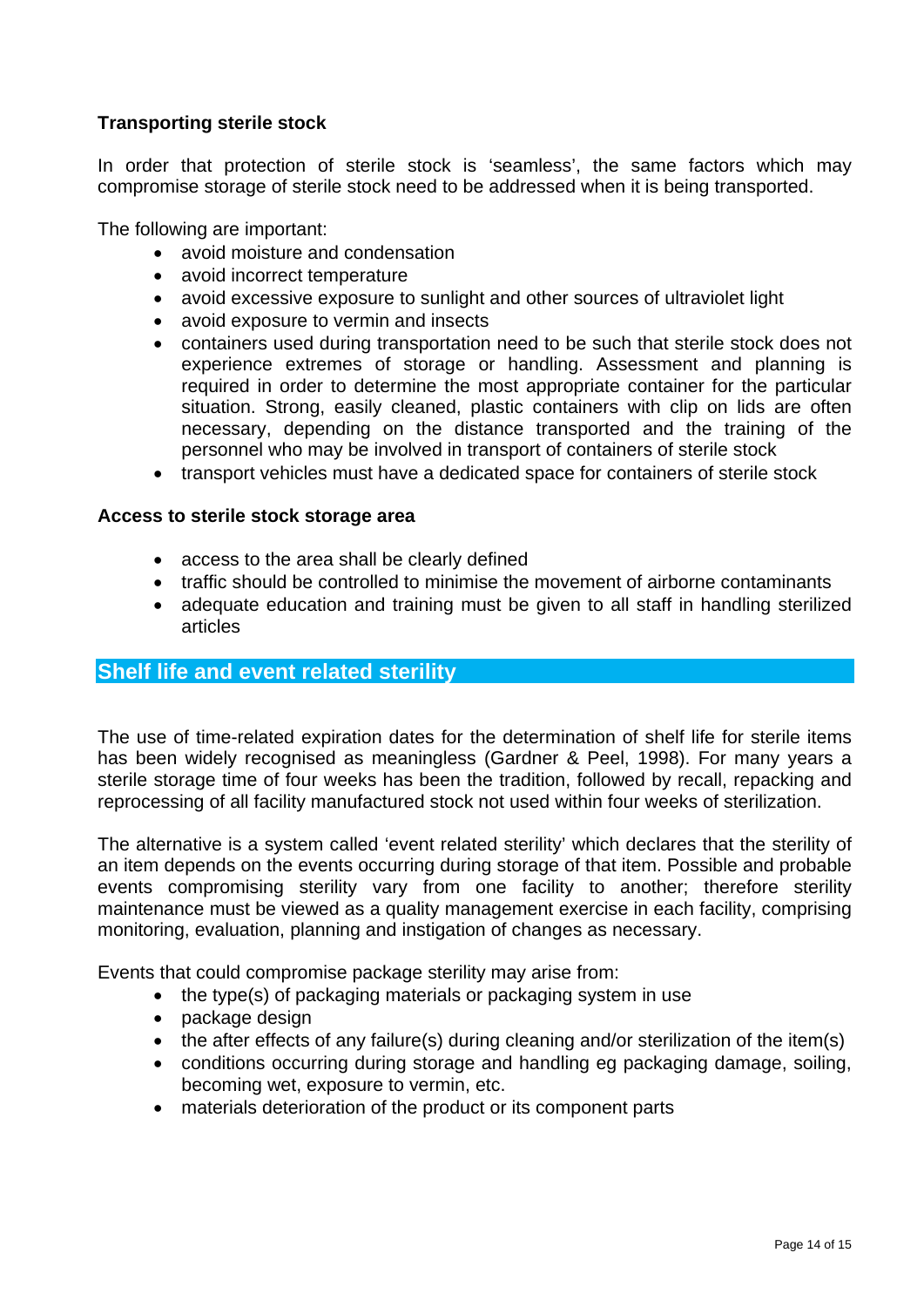As part of the quality management process, any or all of these factors may be altered to improve the likelihood of maintenance of sterility for long lengths of time. Another factor important in establishing an 'event related sterility regime' is education of all personnel involved in handling sterile stock, including users (medical and nursing personnel).

In practice, the introduction of an event related sterility regime is a major exercise involving detailed assessment of all areas in which sterile stock is stored. There is a need to both influence and control the conditions of storage and all handling 'experiences' endured by stock during storage.

Broad steps towards the introduction of an event related sterility program are:

- evaluate the present situation in every user area where sterile stock is stored
- plan stages and timing of implementation, including on-going monitoring of sterile storage conditions and problem reporting mechanisms will be implemented
- raise awareness of the concept of event related sterility amongst all sterile stock users and the need for their involvement, and local plans for its introduction
- educate users as to their responsibilities for assessment of sterile packaging integrity every time they open a packaged sterile item (both in-hospital and commercially made), particularly in relation to providing feedback to the SS
- pilot the introduction in one user area for six months, utilising the date of sterilization as a reference for the length of time packs have remained on shelves
- determine the potential for adjustment and management of numbers of packs needing to be stored in each user area
- evaluate potential for more widespread introduction throughout the facility, involving assessment of observed condition of all packs
- modify (if necessary) plans for full introduction
- introduce event related sterility programme facility wide
- monitor and evaluate on a regular basis, documenting all data, observations and user reports to facilitate later quality improvements
- implement improvements as necessary on a continual basis

It should be noted that it is not possible to clearly interpret results of attempts by hospital laboratories to evaluate microbiological contamination in packs that have been sterilized, to either support or not support the introduction of an event related sterility program. Such assessment is of less importance to the program's introduction than careful monitoring and evaluation of the events that sterile packs experience during storage.

Where an 'event related sterility' regime has not been properly instituted, observance of the 'traditional' four week shelf life with repacking and resterilization each time is the only alternative.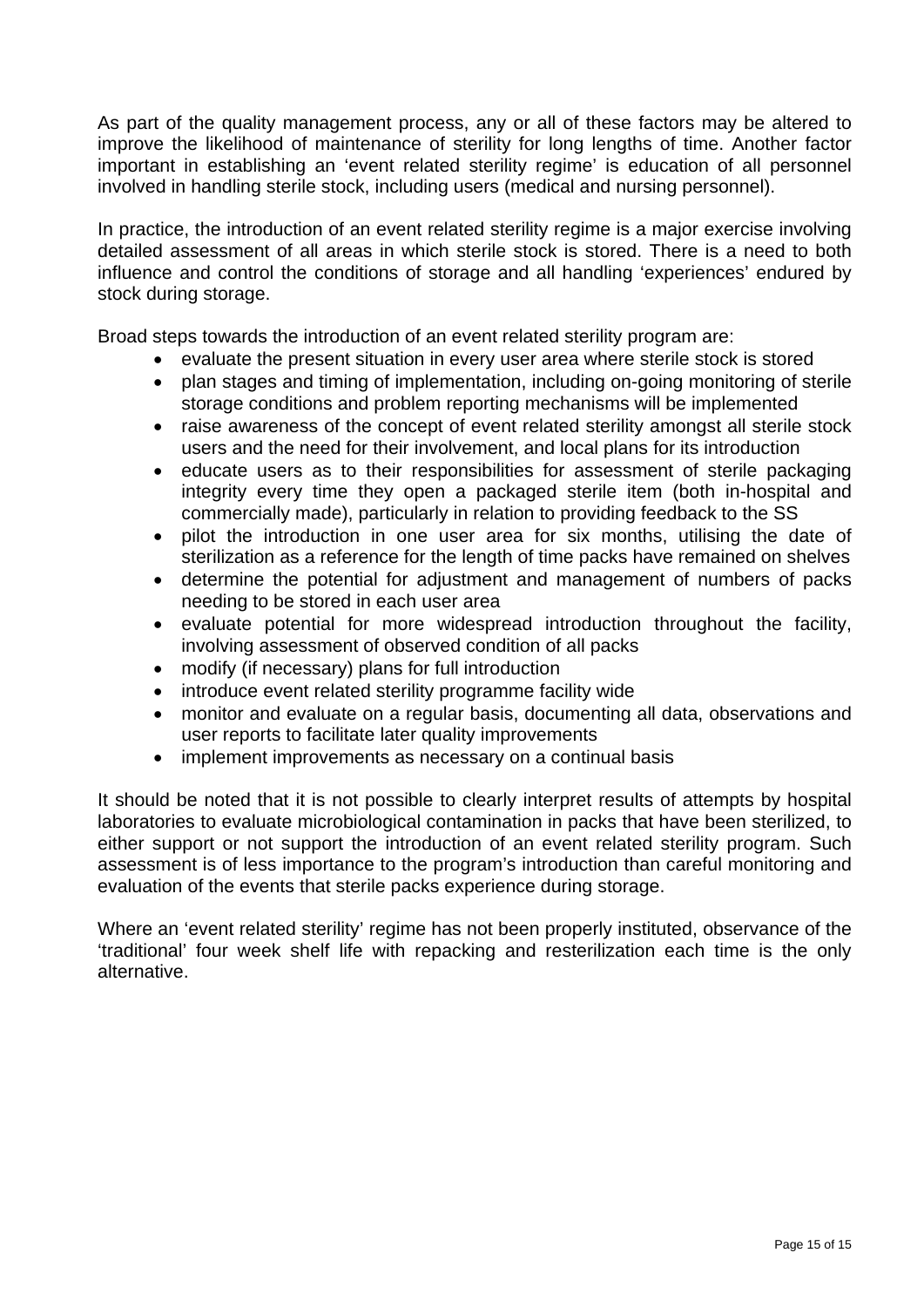## **DISINFECTION & STERILIZATION INFECTION CONTROL GUIDELINES**

# **SECTION 4 QUALITY MANAGEMENT IN STERILIZIATION**



www.health.qld.gov.au/chrisp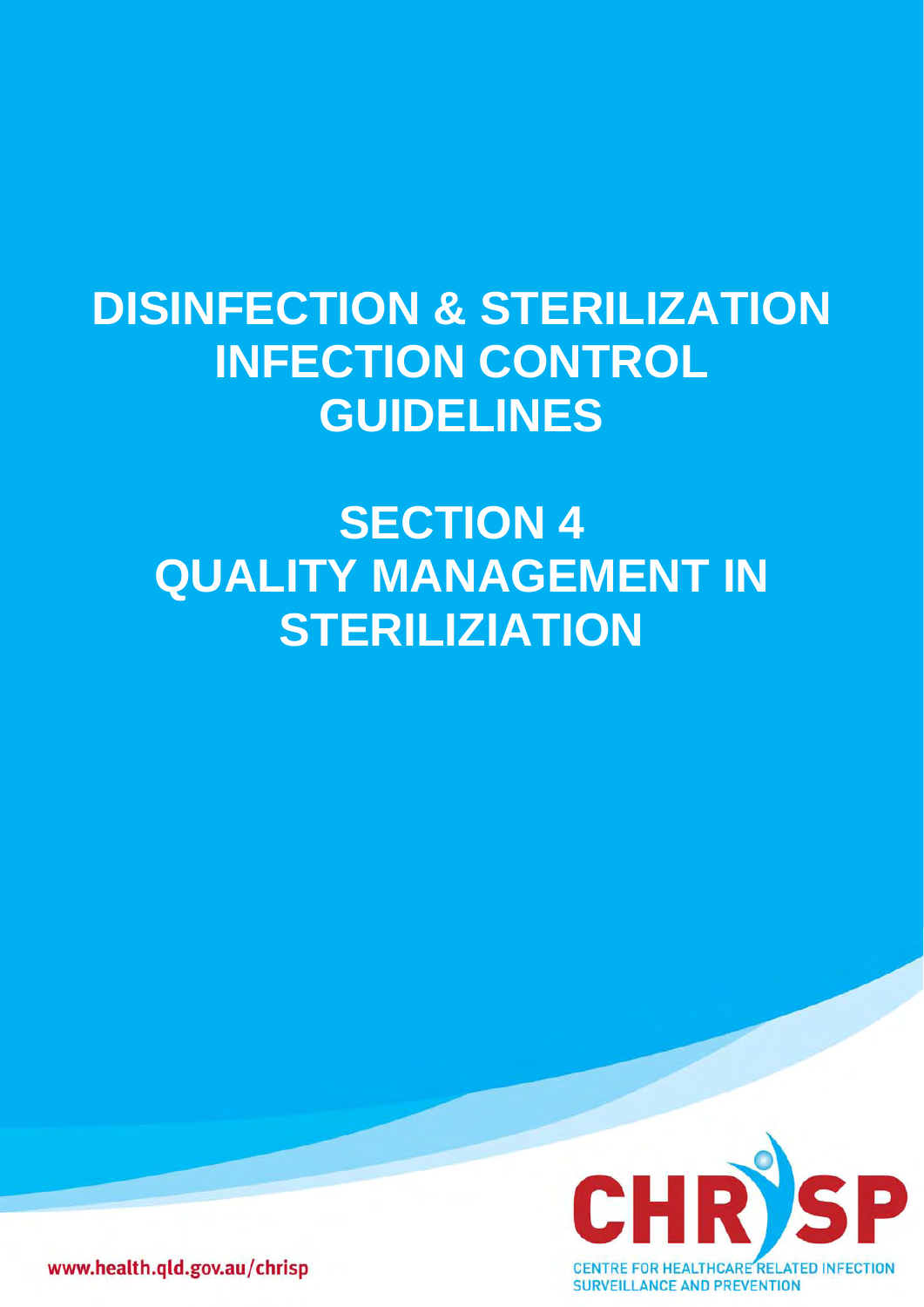## **Quality management in sterilizing services**

## **Quality management: checking instrument integrity**

The SS provides a valuable service to the operating suite through routine checking of the integrity of surgical instruments, replacement where possible and reporting of damage to the operating room personnel.

Due care of instruments by SS personnel requires the availability of photographic instrument identification information, as well as training in the necessary checks and tests that sometimes need to be performed to evaluate the working integrity of instruments being processed. It also involves the design and application of cleaning procedures and equipment appropriate to the range of instruments being processed.

## **Quality management in cleaning**

Bioburden, by definition, is the number and types of microorganisms found on devices prior to sterilization (AS 4187). An awareness of the average level of contamination on a 'cleaned' batch of articles is an essential component of sterilization process design because it controls the severity of treatment that will be needed to assure sterility. Sterility assurance is the probability that a microorganism may survive the sterilization process, which corresponds to the proportion of processed articles that may not be sterile.

Visual inspection is the commonly practised method for assessing cleaning efficacy. AS 4187 provides more information.

Australian Standard 2945, 'Batch-type Washer Disinfectors for Health Care Facilities', describes a 'Soil Removal Test' which may be utilised within facilities to assess cleaning effectiveness. A standardised test soil and cleaning machine for 'test pieces' has become commercially available. Personnel in facilities may use either of these approaches to routinely assess and manage the efficacy of cleaning, particularly by mechanised cleaning equipment.

The Therapeutics Goods Administration recommends that purchasers of all surgical instruments ensure that the instruments are able to be adequately cleaned and dismantled prior to disinfection or sterilization. Manufacturers of instruments should provide the purchasing facility with the recommendations regarding requirements for reprocessing of reusable medical devices. Consultation with SS when purchasing new instrumentation is imperative to ensure that that existing sterilizing services has the capacity to reprocess instrumentation.

Washer/disinfectors easily remove excessive amounts of dried organic material from instruments. The number of water jets and the degree of agitation of the water are such that instruments are thoroughly cleaned without causing damage. Monitoring the cleaning efficacy of washer/disinfectors through microbiological testing has not been validated and is therefore not recommended.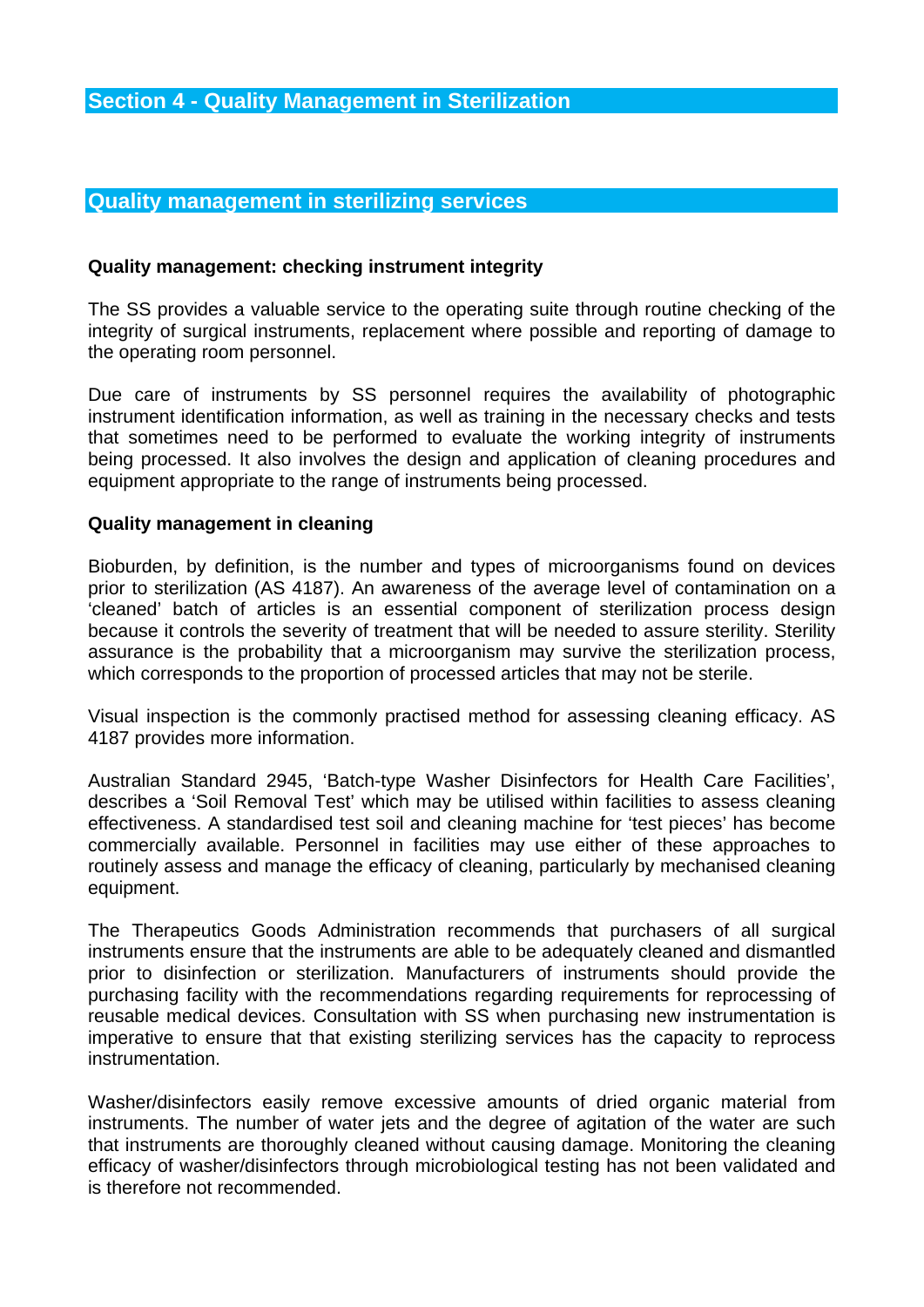## **Quality management in packaging**

Quality of packaging in sterilizing services incorporates management of the following aspects:

- selection and purchase of packaging materials or sterile packaging systems according to appropriate standards of packaging manufacture and sterilizing practice
- selection of packaging materials or systems appropriate to the intended final design of the pack, the sterilization process to be used, the amount of handling and transport that the pack will have to endure before use
- consistency in the preparation of packs prior to sterilizing
- on-going monitoring of the performance of packaging materials and/or packaging systems, and implementation of improvements as necessary
- documentation of decisions relating to the above steps in order to facilitate ongoing improvements
- any changes to packaging materials or load configurations requires performance requalification of the Sterilizer

## **Quality management in sterilization**

## *Sterilizer loading*

- the articles for sterilization should be cleaned and inspected
- hinged instruments should be opened
- articles should be positioned so that air flows out by gravity

## *Sterilization process*

The following stages are carried out under automatic control (steam sterilization):

- removal of air and heating of the chamber to sterilization temperature
- sterilization for an appropriate time and temperature; e.g: the sum of the penetration time as establish during performance qualification , and the sterilize hold time including safety factor; 3 minutes at 134°C or for 4 minutes at 132°C, etc
- restoration of the chamber to atmospheric pressure by rapid exhaustion of steam
- an effective drying stage (if fitted) Chamber contents returned to atmospheric pressure via the introduction of air through an biological filter (if fitted)
- The chamber should be vented and opened immediately because delay increases the wetness of the load and negative pressure in the chamber can cause an inrush of non-sterile air. However, if a drying stage is provided, the door remains closed and a drying process is activated and operates until the load is dry.

For flash sterilization aseptic transfer of the sterilized articles must be carefully planned. Ideally, where the Sterilizer opens into an operating room area, they may be placed directly on an appropriate sterile field (see note regarding cooling of instruments).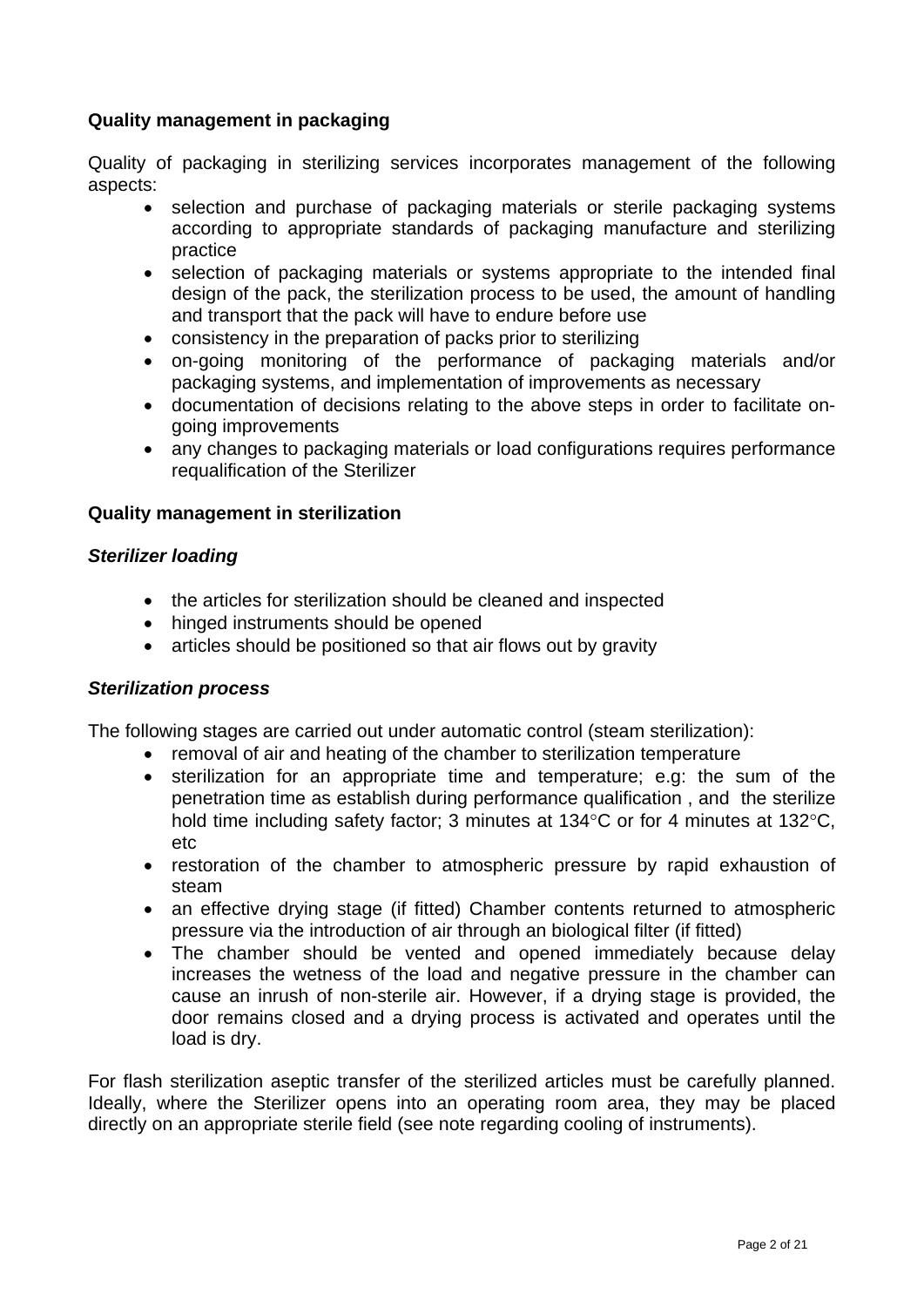## **Monitoring and validation of sterilizers overview**

Monitoring and validation of Sterilizers are very important activities in sterilizing services. No matter whether Sterilizers are small or large, and no matter whether they use steam or another sterilizing agent, the results of monitoring and validation activities are vital in achieving assurances within health care facilities that items for use on patients that are processed in Sterilizers are reliably sterile.

This section explains monitoring and validation, and attempts to assist sterilizing service personnel to implement the requirements of relevant standards in this area. AS 4187 and ISO 13683 establish the requirements for monitoring and validation of all Sterilizers used in health care facilities. Failed tests that occur during the monitoring and validation process are to be logically investigated, please refer to Appendix 1: Fault Finding of this document.

#### **Definitions – monitoring and validation**

These ISO definitions have been adopted by Australian Standards writers:

Monitoring: A programmed series of checks and challenges, repeated periodically, and carried out according to a documented protocol which demonstrates that the process being studied is both reliable and repeatable.

Validation: Documented procedure for obtaining, recording and interpreting the results required to establish that a process will consistently yield a product complying with predetermined specifications. Validation covers three activities: commissioning, verification of process specification, and performance qualification.

The monitoring activities in use in a particular facility should have been decided upon and confirmed during validation of the Sterilizer(s) in that facility.

#### **Sterilizer maintenance and calibration**

A fundamental starting point is that every sterilizer needs to be working properly in accordance with the manufacturer's specification. This necessarily requires maintenance, testing, and calibration by personnel skilled in sterilizer operation. Unless all mechanical components and control systems of a sterilizer are functioning properly and consistently, there is no certainty regarding the sterility of product. Records of all sterilizer maintenance need to be kept.

Similarly, unless the Sterilizer instrumentation which control, display, and record physical conditions during the sterilizer cycle (particularly during the sterilization stage) are known to be accurate, there is again no chance of being able to assure that goods processed through the sterilizer are reliably sterile. Calibration (the checking and adjustment of accuracy of indication of this instrumentation) is a vital part of the maintenance necessary for every sterilizer in a health care facility. Thus routine maintenance includes calibration.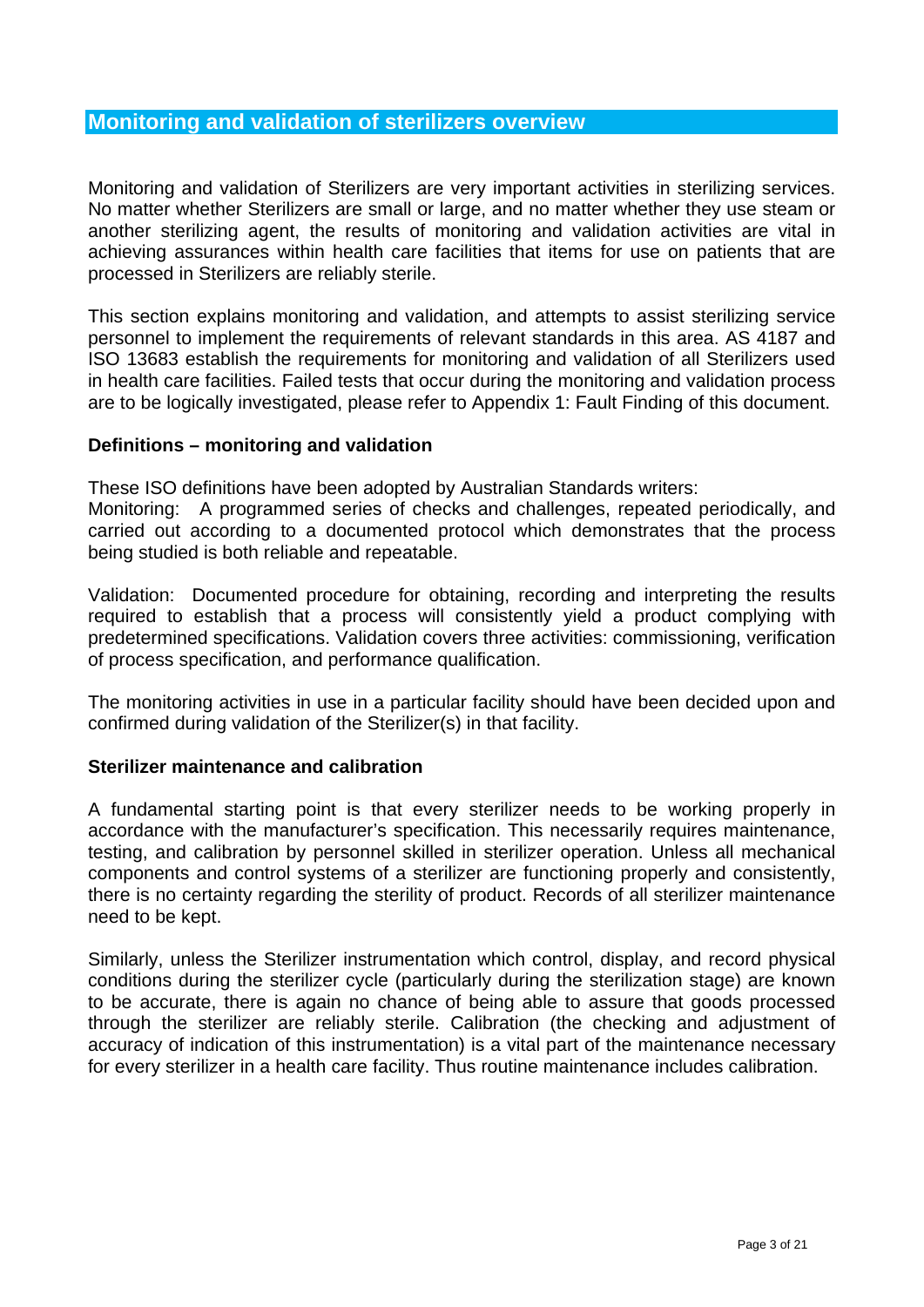## **Monitoring sterilization**

Monitoring of sterilization may be by physical, chemical and/or biological means and a variety of monitoring methods are available. In practice, a combination of physical, chemical and biological methods of monitoring is required. AS/NZS 4187 – Section 7, specifies the requirements for routine monitoring for each type of sterilizer.

#### **Requirements of Australian Standard 4187 for monitoring**

As steam under pressure is by far the most common method of sterilization in use in health care facilities, and as there are several styles of steam Sterilizer, AS 4187 devotes a significant amount of attention to steam sterilization.

A basic summary of the monitoring requirements for steam sterilizers is listed below:

| <b>Process</b>  | <b>Temperature</b><br>Recorder <sup>3</sup> Measurement                                | <b>Chemical</b><br><b>Monitoring</b>            | <b>Other</b>                                                                                                                                                                                                                        | <b>Optional Monitoring</b>                                                                                                                                                                               |
|-----------------|----------------------------------------------------------------------------------------|-------------------------------------------------|-------------------------------------------------------------------------------------------------------------------------------------------------------------------------------------------------------------------------------------|----------------------------------------------------------------------------------------------------------------------------------------------------------------------------------------------------------|
| Every<br>cycle. | Only during<br>calibration and<br>performance<br>qualification of<br><b>Sterilizer</b> | Every load<br>and if<br>required,<br>every item | Pre-vacuum<br>$\bullet$<br>Sterilizers - Weekly<br>leak rate if sterilizer<br>fitted with an<br>automatic air<br>detector, otherwise<br>daily<br><b>Biological Indicator</b><br>$\bullet$<br>for emergency - non<br>validated loads | <b>Biological</b><br>$\bullet$<br>Indicators $^{\Sigma}$<br><b>Process Challenge</b><br>$\bullet$<br>devices<br><b>Electronic Data</b><br>Loggers<br><b>Internal Chemical</b><br>$\bullet$<br>Indicators |

<sup>3</sup> The condition here is that the record is generated automatically by the sterilizer controller system, and crucial details of every cycle are recorded in a permanent form. AS 4187, Section 8 makes note that existing sterilizers without process recorders need to be upgraded or replaced to ensure automatic parameter monitoring.

 $\Sigma$  any of the three types of biological indicators for steam sterilization available in the Australian marketplace may be used, subject to sterilizer operators demonstrating the value of their contribution to sterilizer monitoring.

σ This involves use of an independent means of temperature measurement and the introduction of electronic temperature measurement leads (thermocouples) into the sterilizer chamber. The aim is to measure during the sterilizing stage, the chamber temperature and the inside temperature of a test pack/packs. Note; the placement of thermocouples within packs should be done considering the complexity of the contents; e.g insert thermocouples into cannulas and like places where steam penetration is likely to be impeded.

Thermocouples and similar devices compliant with the recommendations set out in AS1410 are preferred because of their small physical size, high sensitivity, and ability to display and record real time data which is critical in comparing measured parameters with the sterilizers built in monitoring devices during testing. Sealed data loggers are better suited to routine monitoring – See table above.

Sterilizers should be fitted with a means of introducing test equipment such as thermocouples into the chamber, and the absence of such facilities may necessitate the replacement of the sterilizer. Refer to AS 4187, and AS1410.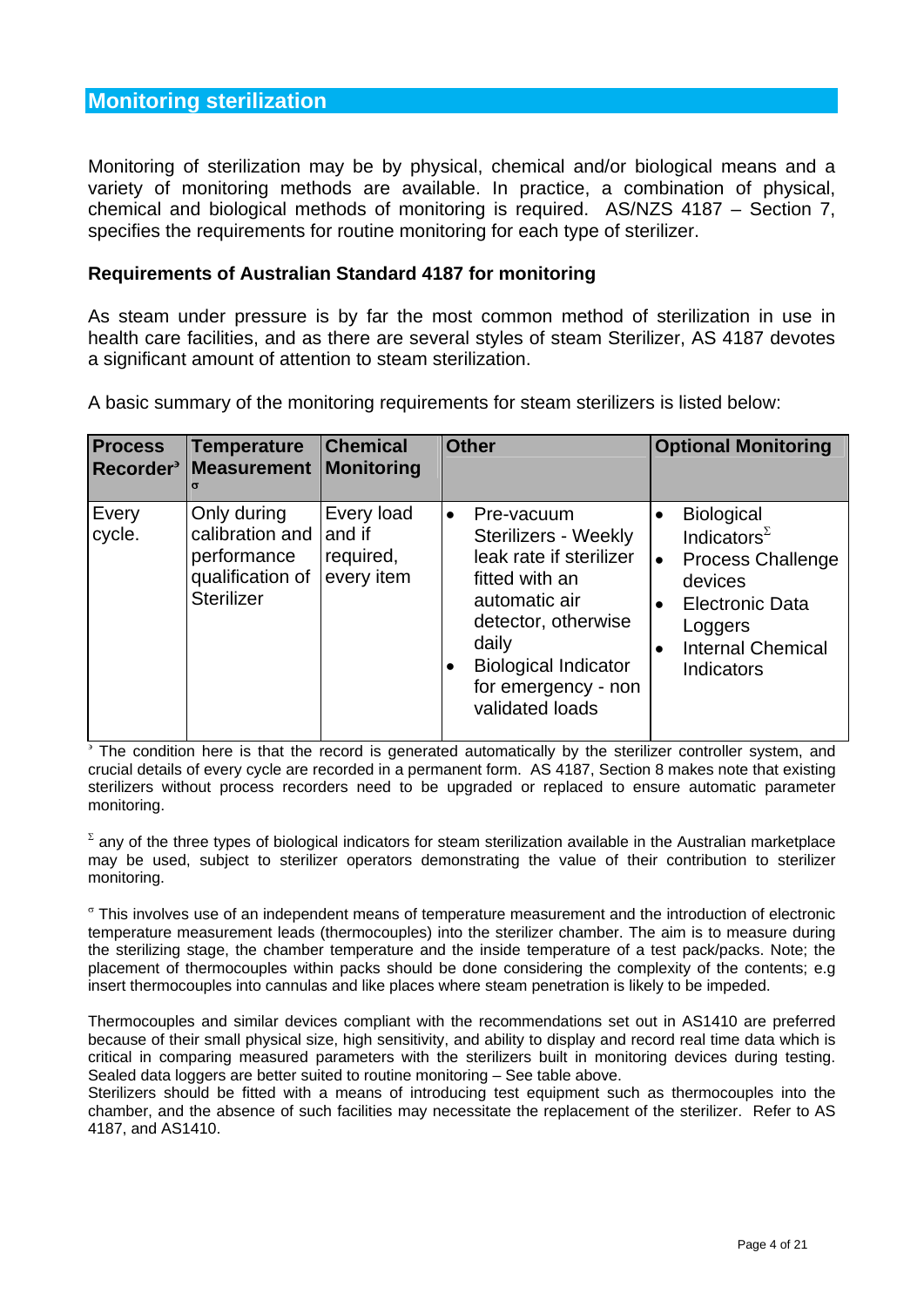This schedule of monitoring is appropriate for all types of steam sterilizer used in health care facilities:

- downward displacement porous load steam sterilizers
- downward displacement emergency instrument ('flash') steam sterilizers
- pre-vacuum porous load steam sterilizers
- portable ('bench-top') steam sterilizers
- specialised 'cassette based' steam sterilizers

The most common testing procedures performed for sterilizers include but are not limited to:

- (a) Leak rate test.
- (b) Bowie Dick type air removal test
- (c) Chemical Indicators
- (d) Biological indicators
- (e) Enzymatic indicators are no longer available.
- (f) Process challenge devices
- (g) Physical tests.

## **Leak Rate Tests**

This test is mandatory for pre-vacuum sterilizers and is to be carried out once a week if the sterilizer is fitted with an automatic air detector.

If the sterilizer is not fitted with an air detector the leak test should be done daily.

The test should be done when all parts of the chamber is hot, usually during the drying cycle.

A leak test failure, which is an increase of more than 134 Pa per minute after stabilisation of the pressure gauge, must be reported to the line manager immediately.

## **Bowie Dick Air Removal Type Test**

This test is mandatory for pre-vacuum sterilizers and is to be carried out on a daily basis before the processed load. A warm up cycle should be run first to properly heat the sterilizer and flush the steam lines.

The Bowie Dick Air Removal Type Test is used to provide evidence that air is being displaced by steam in porous items or provides information about the conditioning phase of the sterilizer.

It does NOT verify the time and temperature parameters.

The Bowie-Dick test should be carried out during initial sterilizer installation and after relocation, sterilization process failures and major repairs of the steam sterilizer. In these circumstances, three consecutive empty cycles should be run, each containing one Bowie-Dick test pack.

The Bowie-Dick is not applicable to downward displacement sterilzers as these have a longer cycle which can cause change to the indicator even there is air present. If a fail result is obtained, the sterilizer must not be used until the cause is found.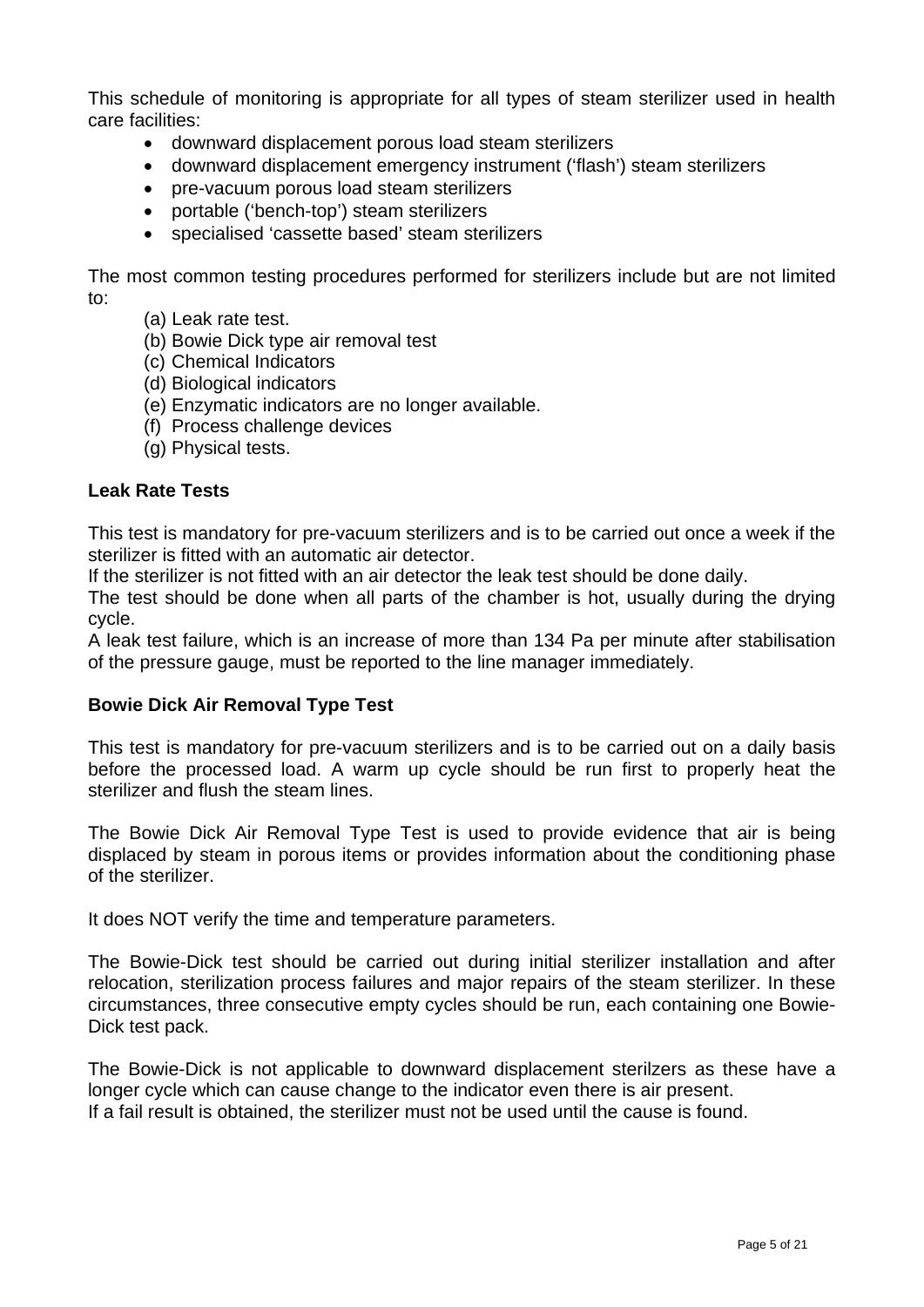## **Chemical indicators**

Monitoring using chemical indicators involves the use of purpose designed chemical preparations which change in consistency or colour when exposed to particular sterilizing agents.

Many chemical indicators produce a colour change before minimum sterilization conditions are attained, and thus are only suitable for sorting of processed goods from those not yet processed. Most commonly, chemical indicators for steam sterilization are printed inks on packaging materials, or paper strips on which the chemical indicator is printed. A feature of paper strip indicators is that they can be placed inside packs being sterilized and thus checked by the end user.

Different types of chemical indicators are required for different types of sterilization process such as steam heat, dry heat, ethylene oxide, plasma and paracetic acid.

#### *External indicators*

These indicators are intended only to identify packs which have been through a sterilization process. They may reveal gross equipment malfunction but do not verify conditions within the sterilizer chamber or the load.

External indicators may come in the form of paper bags, pouches, autoclave tape, all of which darken in colour during the sterilization process.

Chemical indicators in the form of adhesive tapes or inks printed on packaging materials are only used on the outside of packages. Adhesive indicator tape is often used to help seal wrapped packs, in addition to its indicating function.

#### *Internal indicators*

Chemical indicators in the form of paper or cardboard strips are designed to be placed inside wrapped packs where (typically) sterilization is likely to have been more of a challenge. The person opening the pack or the pack user is then able to check for the desired colour change of the indicator. Some examples of this type may also be suitable for use during 'flash' instrument sterilization.

Purchasers should select chemical indicators based on the intended interpretation of the colour change produced by the indicator. Very few chemical indicators are designed and calibrated to only show a complete colour change when proper minimum sterilization conditions are attained.

The need to sort processed goods from unprocessed suggests a need for only low cost indicators. The desire for a good indication that sterilization was achieved for all items associated with each individual indicator suggests a need for the more expensive indicators, which provide more precise information in relation to attaining the conditions required for sterilization.

A less common type of chemical indicator is in the form of a small sealed glass vial of indicator liquid. Whilst being responsive to heat only (as distinct from heat plus moisture), this type of chemical indicator is invaluable in dry heat sterilization, or in steam sterilization of aqueous preparations in laboratories where the liquid being sterilized assures the presence of moisture during sterilization.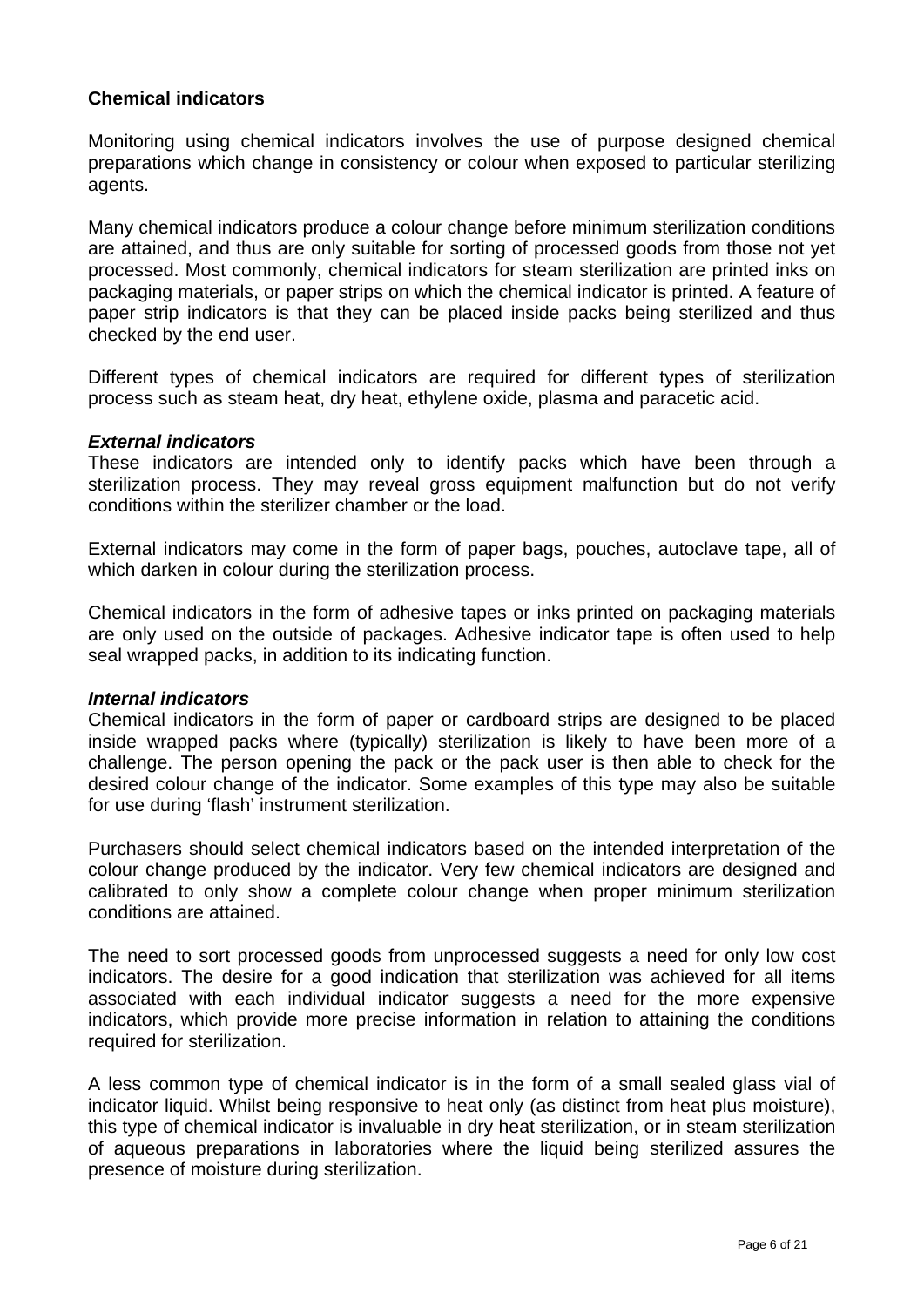## **Biological monitoring**

Biological monitoring is the use of living microorganisms for checking and challenging a sterilization process. The goal in using biological indicators is to determine whether all of the microorganisms have been killed during the sterilization process.

The microorganism based biological indicator is a system in which a large number of living hard-to-kill spores of a chosen bacterial species are presented either in a small paper envelope or in a self-contained vial. As described in AS 4187, *Bacillus stearothermophilus*, a hardy spore, is the organism of choice when monitoring steam sterilization. Different organisms are used for the different methods of sterilization (refer AS 4187). The deactivation of spores during the sterilization stage is indicated by their inability to grow in a suitable growth medium over a long incubation time (8 to 72 hours) following the sterilization cycle.

Depending on the type of steam Sterilizer and the other method(s) of monitoring also in use, AS 4187 currently recommends that biological indicators are optional with the exception of emergency loads or loads not previously validated. Biological indicator(s) are to be used for emergency loads, (Loads not previously validated). The number of biological indicators to be used will depend on the sterilizer's chamber volume (refer AS 4187, Section 8, and AS1410, Section 6.6.6)

Whether the chosen indicator is in the form of a small paper envelope or a self-contained vial, the challenge indicator(s) are strategically placed in the sterilizer and the chosen sterilization cycle is operated.

Following completion of the sterilizer cycle, the operator retrieves the indicator and commences or arranges for the incubation of the strip or vial in a controlled temperature environment.

For paper strips, transfer to the incubation medium, and the incubation process itself, must be performed in a suitably equipped laboratory. On the other hand, self-contained vials (containing a small quantity of growth medium and an indicator which shows a colour change if and when any microorganisms grow) may be incubated by the sterilizer operator if a specially designed incubator unit is also available. Demonstration that all of the microorganisms have been killed is the absence of any growth of the 'sterilized' microorganisms on the paper strip or in the self-contained vial, during the time of incubation.

When using this type of biological indicator, it is necessary to demonstrate that live microorganisms were present before the challenge was placed in the sterilizer. This is achieved through use of a 'control', an additional strip or vial from the same batch of indicators that has not been subjected to the sterilizing process. The 'control' is incubated at the same time as the strips or vials used to challenge the sterilizer(s), and a definite growth of the 'control' is reasonable evidence that viable microorganisms were present in the challenge strips or vials placed in the sterilizer. Only one control indicator strip or vial from each batch of indicators in use needs to be incubated on any day that biological indicators are used.

A drawback of this type of biological indicator is the long delay between performing the test/challenge and the gaining of the assurance that the result of the test is negative. Nevertheless, this traditional type of biological indicator is very widely used.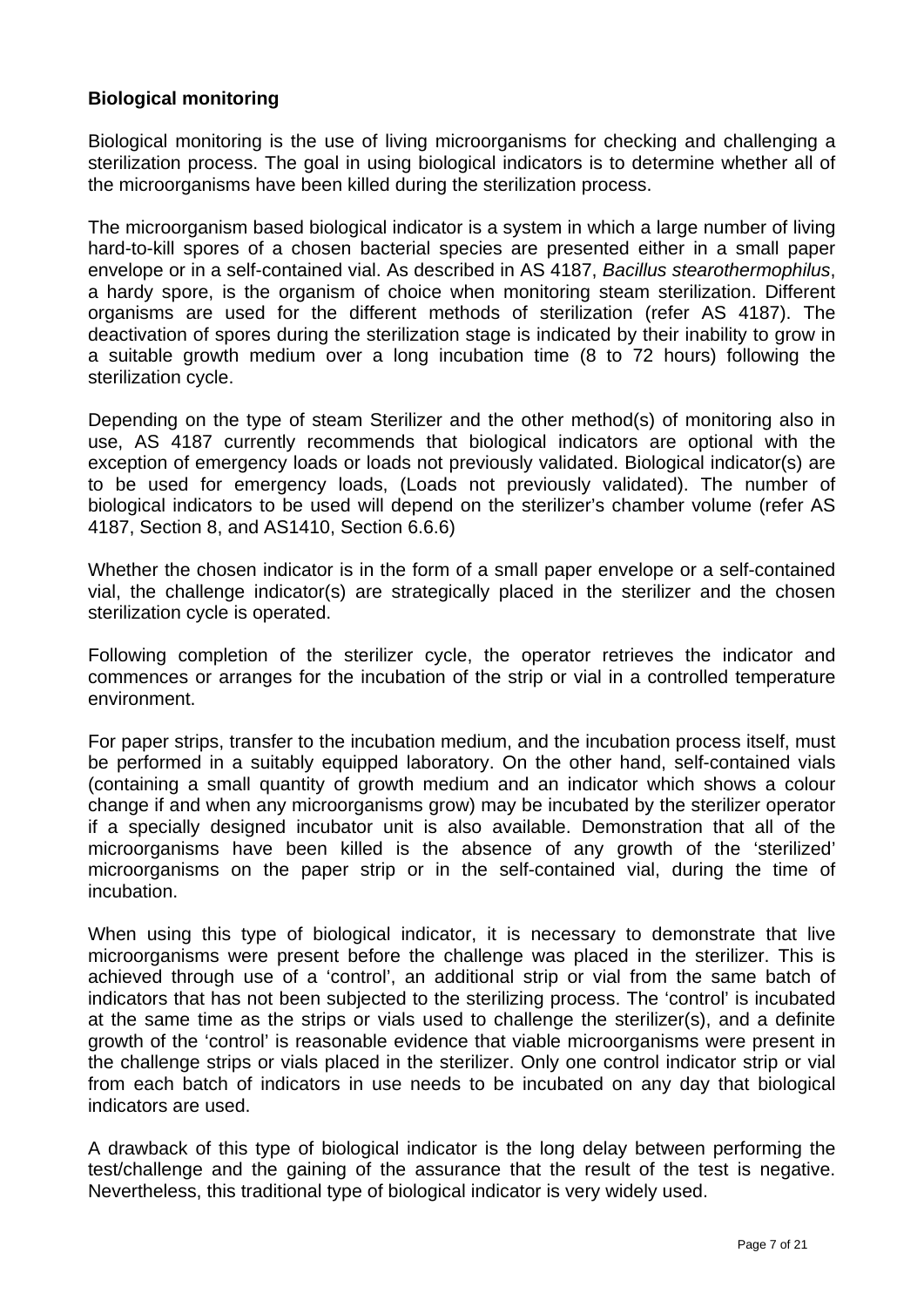## **Physical monitoring**

Physical monitoring involves independent temperature, pressure and vacuum measurements performed automatically by the sterilizer by gauges and data loggers throughout its cycle. Temperature and pressure readings should be taken at least three or four times during the sterilizing cycle and the records kept until all tests are completed. **Gauges and recorders should be calibrated at regular intervals against standard instruments.** 

#### **Process control devices**

Process control devices are specially designed monitoring 'systems' which can be used routinely to obtain an indication that desired air removal and time at temperature conditions are likely to have been attained inside the packs being sterilized. There are presently a number of these on the Australian market.

The decision by a health care facility to use a process control device, and the interpretation of the results generated, needs to be based upon the results of studies of Sterilizer performance during validation.

European Standard (EN 867-5) is the only document describing the performance requirements of process control devices.

#### **Monitoring other methods of sterilization**

For other methods of sterilization, monitoring should also be in accordance with the recommendations in AS 4187. A summary is included below.

#### **Dry heat**

For dry heat, following necessary mechanical maintenance, calibration and the assurance of even temperature distribution within the sterilizer chamber, a combination of temperature measurements and use of biological indicators is required. A different bacterial spore type *Bacillus subtilis var. globigii* is necessary for use with dry heat which may limit the method of incubation of test spores to a microbiological laboratory.

Chemical indicators appropriate for dry heat are available for indicating 'processed' goods but they are not accurate as indicators of sterilization conditions. Steam process 'autoclave' tape is commonly used because it does produce a distinctive 'total' colour change, but some chemical indicators specifically designed for dry heat are available. As in the case of steam, chemical indicators need to be used for every item in every sterilized load combined with an electronic printout of sterilization parameters for each load.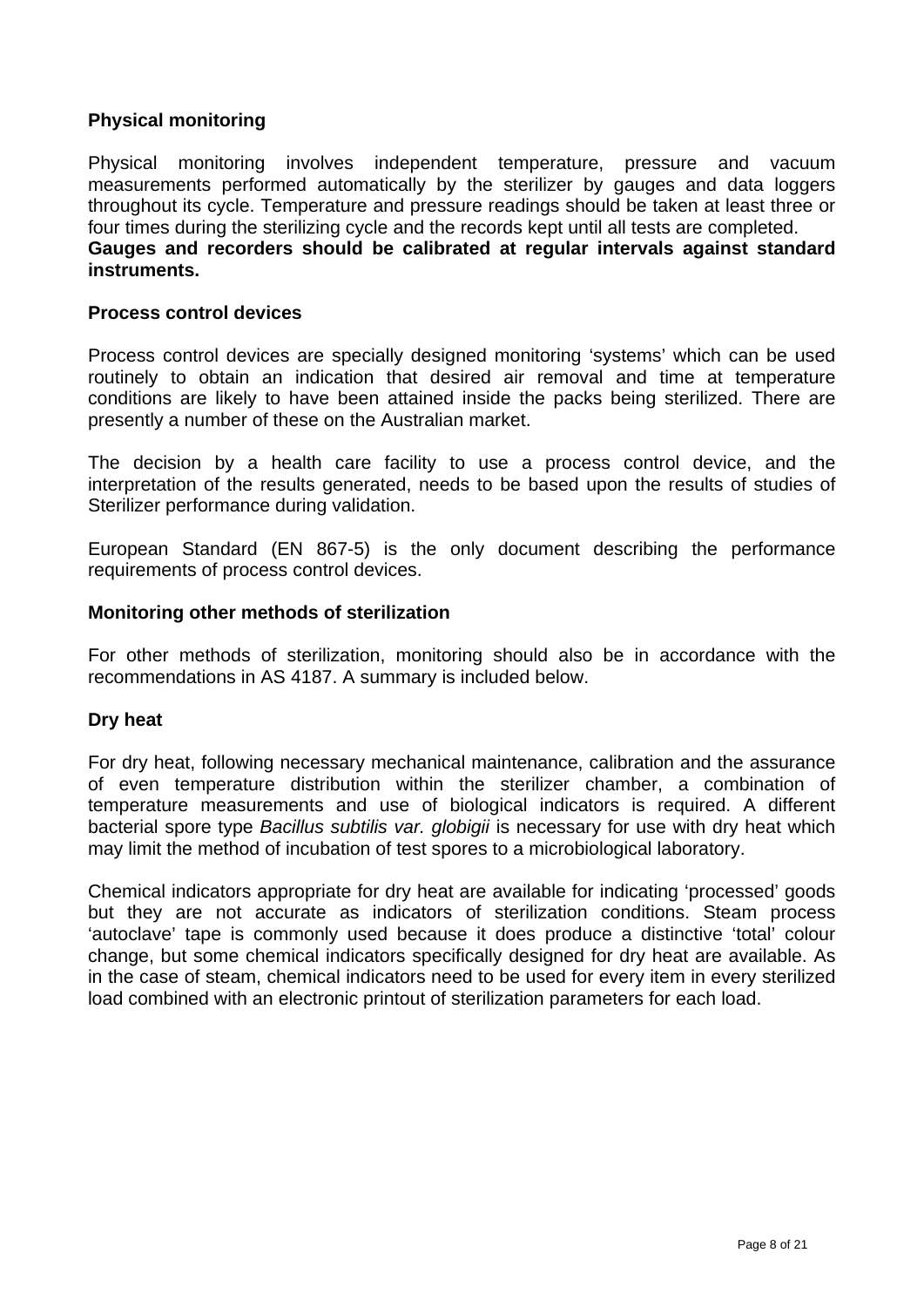## **Low temperature sterilization processes**

For the three low temperature sterilization methods, ethylene oxide, peracetic acid and hydrogen peroxide plasma, maintenance (including calibration) is necessarily only to be performed by the sterilizer manufacturer or his agent. Equipment now in use for sterilization by these methods always generates a printed record of the physical conditions during each cycle and this is an important monitoring record. For chemical and biological indicators, only those designed for use in the particular process being monitored are to be used. These are supplied by the sterilizer manufacturers / suppliers. As with the other methods of sterilization, chemical indicators need to be used on every item in every load.

AS 4187 also requires that biological indicators be used during every cycle of an ethylene oxide sterilizer, but only weekly (by a note to the table) for peracetic acid or hydrogen peroxide plasma sterilizers which produce a printed record of the attainment of critical physical stages and conditions (which in turn control and assure sterilization) for each sterilizer cycle.

## **Validation of sterilization**

## **Sequence of events**

Building on the internationally recognised definition of validation given at the beginning of this section, validation of sterilization in a particular sterilizer becomes a sequence of events, all thoroughly documented. These are:

- 1) Determining or deciding on the 'specifications' or sterilization conditions intended to be achieved in load items subjected to the process in the Sterilizer (this necessarily involves attention to every aspect of processing, not just sterilization, because other aspects eg cleaning and packaging, do impinge upon sterilization efficacy)
- 2) 'Commissioning' of the sterilizer ie demonstrating that the sterilizer is functioning as intended by the designer/manufacturer, that it is able to generate the specified sterilization conditions, that the sterilizer will detect any shortcomings in attaining the intended sterilization conditions, and that all gauges and process recording equipment are accurate
- 3) Verifying that the intended sterilization conditions are being achieved in all load items in the loading configuration(s) to be used in the sterilizer, and that interpretation of the results from chosen routine physical, chemical and/or biological monitoring methods is valid
- 4) Demonstrating that the intended sterilization conditions will be consistently achieved during repeated operation of the sterilizer.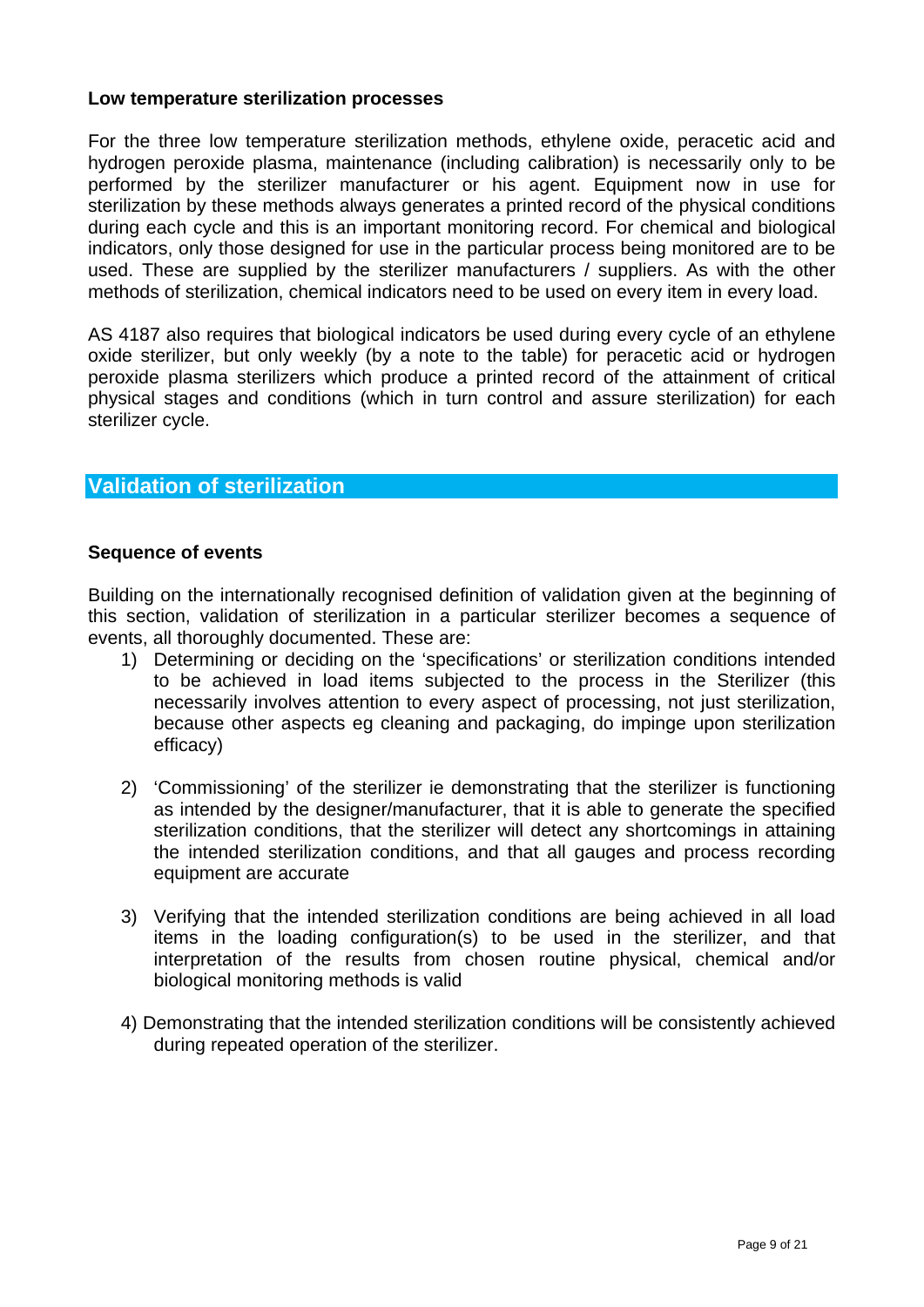These principles are applicable to validation of any method of sterilization. Some of the information called for in the above four steps has to be obtained by on site measurement, some from persons conducting sterilizer Performance Qualification tests, and some data may already be obtained during regular maintenance and monitoring activities by Sterilizer operators. AS 4187 describes many of the points that may impinge upon reliability of the overall process surrounding sterilization. It is necessary to consider the possible impact on the 'validated' state of the sterilizer arising from all of the factors listed in that clause. These are summarised by: (a) the mechanical state of the sterilizer, (b) the sterilization process programmed into the machine, (c) packaging of the goods to be sterilized, including sizes of packs, (d) loading of the sterilizer, and (e) other factors (eg cleaning methods) which have an effect on the reliability of the overall sterile production process.

## **International Standard 13683**

AS 4187 directs readers to ISO 13683 for information on validation of steam sterilization in health care facilities. This International Standard gives guidance for the application of ISO 9000 series quality management principles to the specialised situation of moist heat (steam) sterilization.

A 'validated' process is necessary to assure that sterilization occurs reliably and the process is consistently repeated. ISO 13683 draws attention to all points that must be considered in achieving these ends, and is recommended as a resource for those with educational qualifications in the field.

#### **Validation requirements**

Validation is an intensive exercise involving planning, evaluation of test methods and systems, acquisition of data from persons performing the testing of the Sterilizers and other related products, combined with the results from repeated physical and microbiological testing and considerable record keeping. The overall approach is more rigorous than routine monitoring activities. AS 4187 recommends that validation is done at least annually.

There are different requirements for different steam sterilizer types and AS4187 and ISO 13683 provides guidance in assessing the different types. Essentially, the principles are the same but the application varies between different types of steam sterilizers.

## **Revalidation**

Revalidation is the repetition of part or of all of the tests done for 'validation', for the purpose of reconfirming reliability of the overall process of sterilization. AS 4187 sets the requirement for annual revalidation of each Sterilizer, if there have not been any significant changes to any of the factors listed in the Clause which may impinge on reliability of the overall sterilization process. Revalidation may be required more frequently, following every incidence of change to one or more of these factors during a particular year.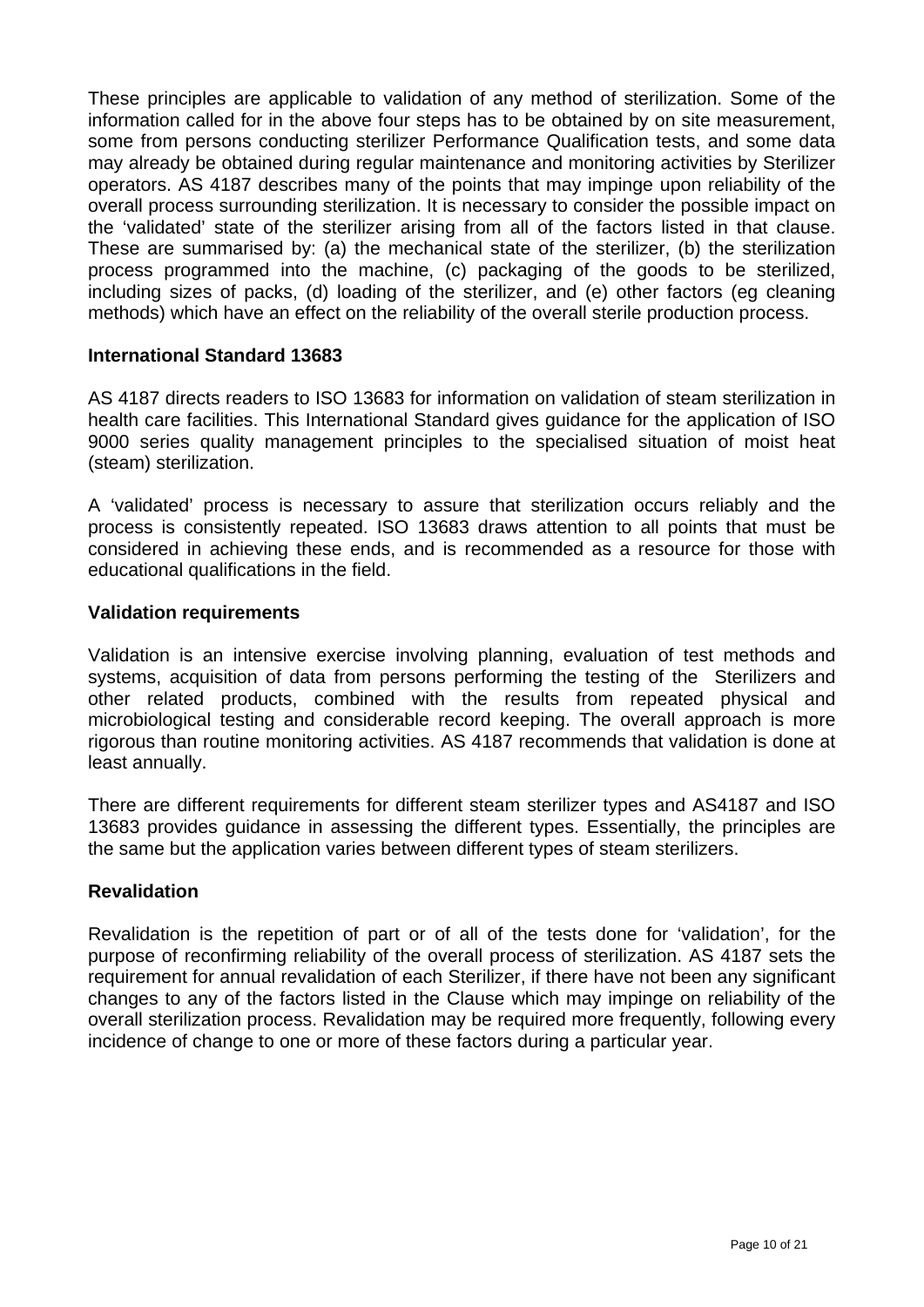## **Australian Standards and other guidelines**

Australian Standard 4815 should be obtained and referred to. The Royal Australasian College of General Practitioners has developed 'Sterilization/Disinfection Guidelines for General Practice' (2000).

Sterilization in office practices should be no different from sterilization in other areas of health care. It is essential that personnel operating (and testing) sterilizers in office practices receive the training required to perform this function.

Most office practices will use steam Sterilizers of the bench-top type ('autoclaves'). A few office practices may have bench-top dry heat sterilizers, but as the required tests are performed, many will find that sterilization conditions are more reliably achieved in a steam sterilizer than in a dry heat sterilizer.

It is necessary that the sterilizer be serviced by skilled and experienced service people at least annually, and that this servicing involve checking the accuracy (calibration) of the temperature and pressure gauges and the readout given by any process recorder fitted or connected to the sterilizer.

Studies to determine penetration times of heat into examples of packs being sterilized are necessary for regular revalidation of each bench-top steam sterilizer (refer to AS 4817). It will usually be necessary for the owners of such sterilizers to have an outside contractor perform this type of testing. Firms providing this service and preventative maintenance of bench-top steam sterilizers should be able to do this testing during their regular visits. Records of results for all tests performed need to be maintained for each sterilizer in use.

## **Package size (time at temperature) testing**

'Time at temperature' is the time during which the measured temperature is above the desired sterilizing temperature for the particular test thermocouple location or locations being assessed. Time at temperature testing makes it possible to verify the attainment of sterilizing conditions in packs or items being sterilized, and to determine:

- a. the maximum pack size that should be placed in a particular Sterilizer
- b. and or the maximum complexity of item that should be placed in a particular sterilizer e.g length and complexity of cannulars, lumens, should be considered.
	- time at temperature testing is used for steam or dry heat Sterilizers
	- temperature measurement is achieved by the use of temperature sensors, eg thermocouples, placed at specific positions in the Sterilizer
	- because of the density of textiles, maximum size and mass of textile packs are determined by the ability of the sterilizing agent to penetrate the load and the efficiency of air elimination from the load
	- thermocouples should be placed into torturous paths such as canulas and like places where steam penetration is likely to be impeded .
	- refer to AS 4187 for a detailed description of methods of temperature testing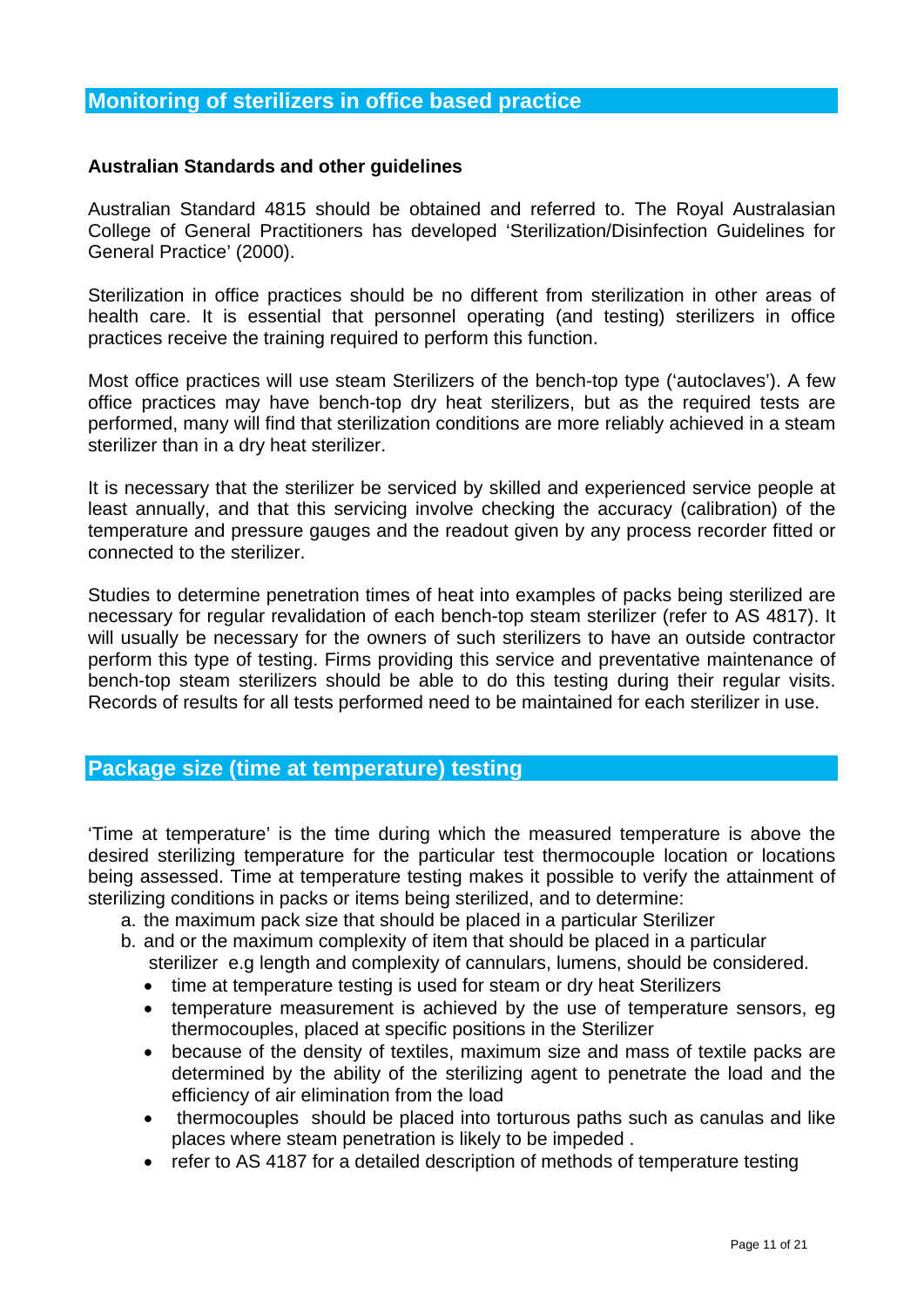## **Record keeping for sterilizing services**

A significant part of any quality managed production system is the documentation of all that should be occurring, and documentation of what has been occurring, including all deviations from the norm. For hospital sterilizing services, this necessarily includes:

- investigations leading to decisions about pack specifications and design
- validation and routine monitoring records for sterilizers
- details of the contents of each sterilizer load (including traceability information)
- documentation of production problems and faults
- reports of difficulties experienced by users whenever they occur
- records of responses to all problems
- sterilizing personnel records including training received by each staff member plus occupational health and safety records

[Queensland Health Policy Statement: Retention and Disposal of Clinical Records Policy](http://qheps.health.qld.gov.au/iib/docs/9442.pdf) provide the timeframe for the retention of clinical records (which includes sterilizing service records) for QH facilities.

## **Documentation: use and maintenance of equipment**

It is important for the smooth operation of sterilizing services that the mechanical operating condition of all sterilizing and related equipment is assured and maintained. This is especially the case due to the critical nature of the items undergoing sterilization processes in health care settings. Validation of the process demands reliable and consistent operation of the equipment in use.

Reliable and consistent operation involves direct sterilizing process function as well as the function of both automatic and manual monitoring systems/components associated with the equipment. AS 4187 describes a range of tests for sterilizers and their recommended frequency, as well as recommended maintenance and monitoring activities for common equipment associated with sterilizing services.

Written and orderly records need to be kept of all routine maintenance provided to each piece of sterilizing equipment and each piece of associated equipment. These maintenance records are of importance equal to the records of measurement of the attainment of sterilization conditions in packs/loads being sterilized.

Records of the use of sterilization equipment will naturally be generated by the batch sterilization records and product recall requirements described above. These records need also to be retained for reference within the health care facility.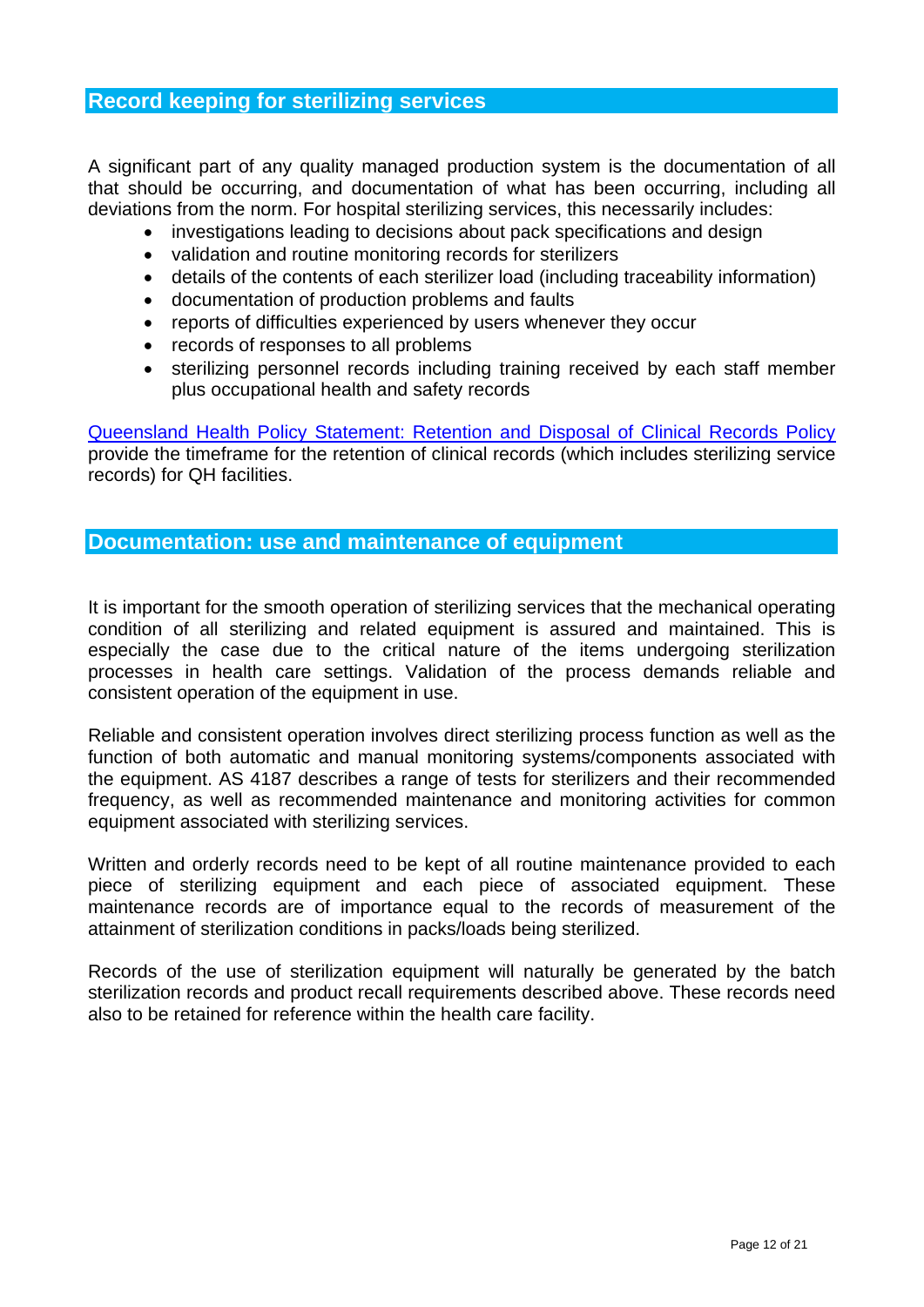Sterilizing services involve not just the production of sterile goods but management of the quality of processes involved in production. The ability of Queensland Health facilities and Districts to successfully defend possible litigation following patient infection which might be traceable to non-sterility of a product which should have been sterile depends in part on the maintenance of suitable and accurate records by the sterilizing service. One significant feature that should be present in any system is the ability to recall 'Sterilized' product (if necessary) after it has been issued by the sterilizing service to a 'user area' of the health care facility.

AS 4187 establishes minimum criteria governing the monitoring of Sterilizers in health care facilities and the records associated with in-hospital production of sterile goods. Queensland Health recommends a manual system using piggy back labels that are placed in the patient's peri-operative medical record as a cost effective system for product recall for further information refer to [CHRISP "Recommendations for manual batch labelling and](http://www.health.qld.gov.au/chrisp/sterilising/manual_lab_track.pdf)  [manual tracking of instruments trays for Operating Suite".](http://www.health.qld.gov.au/chrisp/sterilising/manual_lab_track.pdf) 

## **Product/equipment specification, selection and purchase**

## **Planning**

Determination for specification and purchase of equipment should be resultant on a facility capacity study, and an engineering feasibility study. Such studies will facilitate a holistic approach to purchasing and will ensure that the specification for new equipment will include any structural and or supply service considerations.

## *Capacity Study*

A capacity study is an audit of the facilities current and future processing needs to determine the nature and volume of items to be processed. The capacity study may include but not be limited to:

- Total volume for each classification of product to be processed
- Maximum product volume to be processed per day or shift
- Current available resources for processing
- Condition audit of existing equipment
- Future changes in processing needs
- Size and complexity of reusable items for processing

#### *Engineering Feasibility Study*

An engineering feasibility study should include but not be limited to the investigation and documentation of:

- Building elements critical to the housing of equipment such as:
	- o Floor space
	- o Structural suitability
	- o Access for both installation and maintenance
	- o Air conditioning and ventilation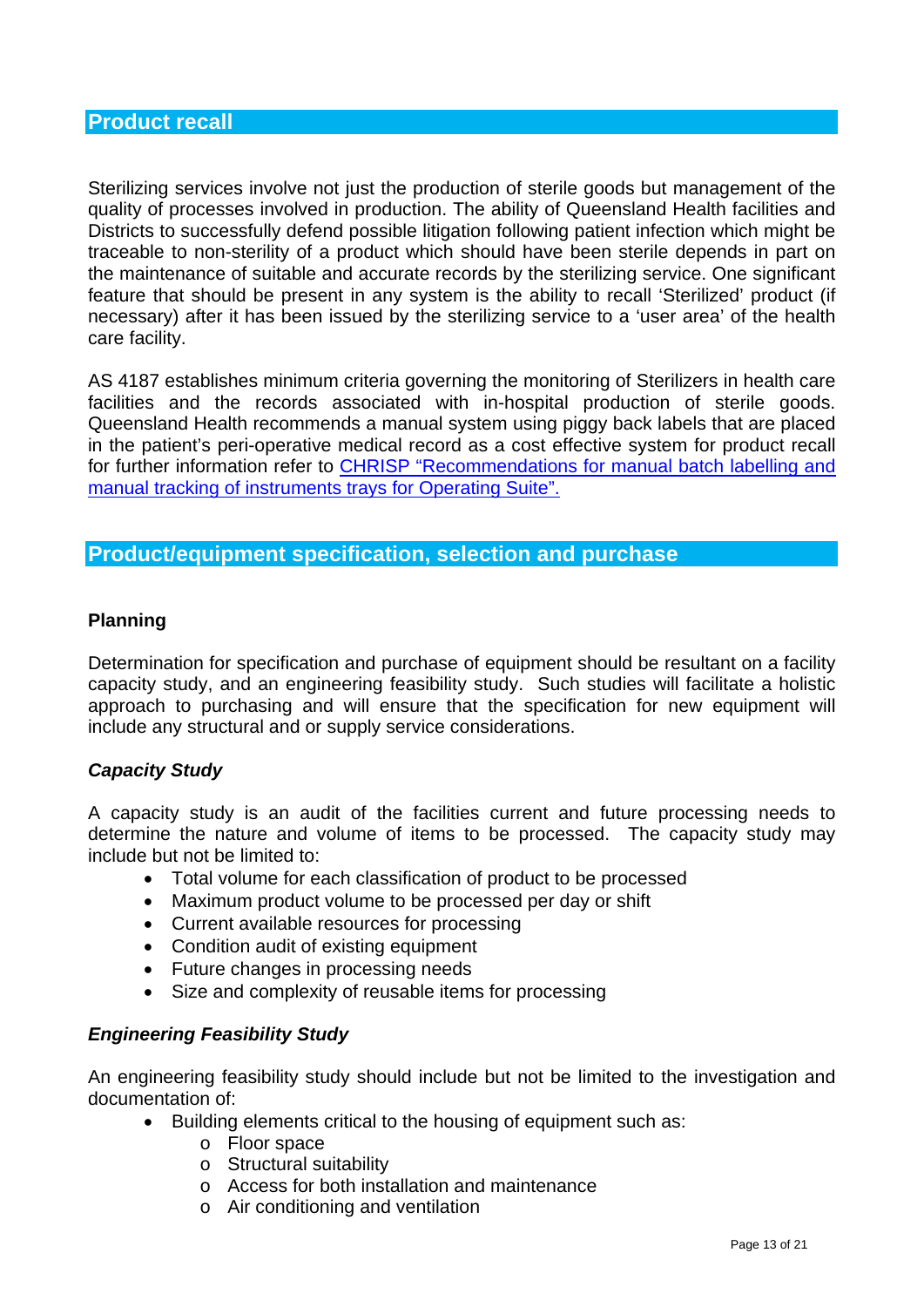- Availability and suitability of support services such as:
- Electrical supply, both essential and non-essential
	- o Water supply Potable, non-potable, softened, Demineralised, hot, cold etc.
	- o Chilled or heated process water.
	- o Drainage, and venting
	- o Medical gases
	- o Fuel or gas
	- o Compressed air
	- o Special services such as fire systems, Building Management systems, security systems, data and communication systems

The Engineering Feasibility study should include general information on the availability of all related building elements and services and a basic condition audit of all critical items. From this report a determination can be made in relation to any new proposed equipment and this equipment's impact on the building and or working environment. For example; the installation of an additional steam sterilizer could require the subsequent need for the upgrade of steam supply services, or additional heat load may be generated from the equipment and an increase in air conditioning capacity will be required.

In addition to the following considerations a template for the procurement of sterilising and related equipment is available on the CHRISP website: refer to [http://www.health.qld.gov.au/chrisp/sterilising/sterile\\_support.asp](http://www.health.qld.gov.au/chrisp/sterilising/sterile_support.asp)

## **General Considerations**

## *Total Life Cycle Cost*

The purchase and installation cost of new equipment represent a proportion of the equipments' "Total Life Cycle Cost". Calculations and comparisons should be made comparing these costs during thee selection process. "Total Life Cycle Cost" could be calculated as follows:

|        | <b>Total Life Cost</b>   |  | $P + I + [(Con + En + M) \times SL]$                                       |  |  |
|--------|--------------------------|--|----------------------------------------------------------------------------|--|--|
| Where: |                          |  | Purchase cost of equipment<br>Installation cost (Including staff training) |  |  |
|        | Con                      |  | consumables cost per annum                                                 |  |  |
|        | Fn                       |  | Energy cost per annum                                                      |  |  |
| М      | annual maintenance costs |  |                                                                            |  |  |
|        | SL                       |  | <b>Expected Service life of Equipment</b>                                  |  |  |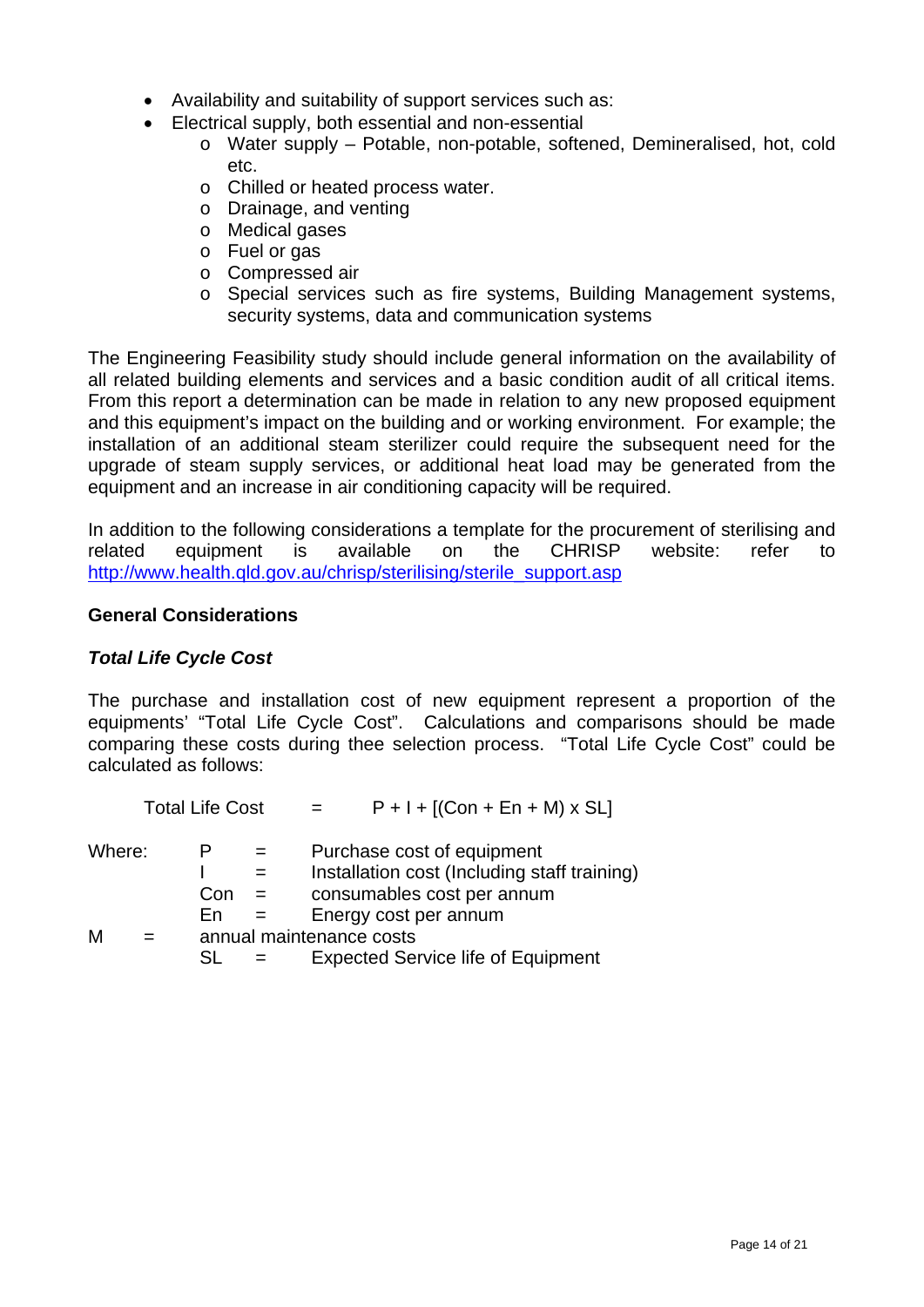## **Human Resource Management**

The introduction of new equipment and technology can also impact upon human resources. For example:

- Automated processing may decrease the total amount of labour required
- An increase in departmental capacity through redesign may require a subsequent increase in human resources.
- Introduction of new technology and or equipment may require the up skilling and or training for operational, and Maintenance staff
- The redesign of a work place or addition or replacement of equipment may require a process of stakeholder consultation.

#### **Purchase of sterilizers and associated equipment**

Where appropriate standards are available, purchases and installation of Sterilizers and any associated equipment associated with sterilizing services shall comply.

Where an appropriate standard is not available, efforts should be made to determine current best practice in the processing step intended to be performed by the equipment. This should be followed by an assessment of the performance and design of available equipment in terms of the desired best practice.

The purchasing of water saving devices for sterilsier and related equipment is best done at the time of procuring the new equipment. In the event that facilities are investigating the feasibility of installing water saving devices on current sterilizers and associated equipment consultation needs to occur between SS, engineering staff, service contractors and the manufacturer.

#### **Purchase of ultrasonic cleaners**

Purchase and installation of Ultrasonic cleaners and any associated equipment should meet the requirements of AS 2773.1 for 'non-portable' ultrasonic cleaners (covering 'built in' or 'console' types of machine), or AS 2773.2 for bench top sized machines. Any additional features intended to assist the cleaning of cannulated items in the ultrasonic cleaner should be assessed for their effectiveness by practical trial at the time of purchase or by obtaining reports from existing users of similar technologies.

#### **Purchase of washer or washer/disinfector machines**

Purchase of rack transport system washers ('tunnel' washers) and any associated equipment rack transport system washers ('tunnel' washers) should meet or exceed the requirements of AS 3836. The standard of control over cleaning achieved by 'indexing' rack transport washer systems compared to lower priced machines should be determined based on the intended level of cleanliness of the equipment being processed.

Purchases and of installation of batch washers and any associated equipment should be according to AS 2945, particularly with respect to load carrying equipment and the machines' ability to clean the intended variety of load being processed. Full thermal disinfection conditions are not necessarily required for every load type. Lack of this feature in the specification may alter the available choices of machine.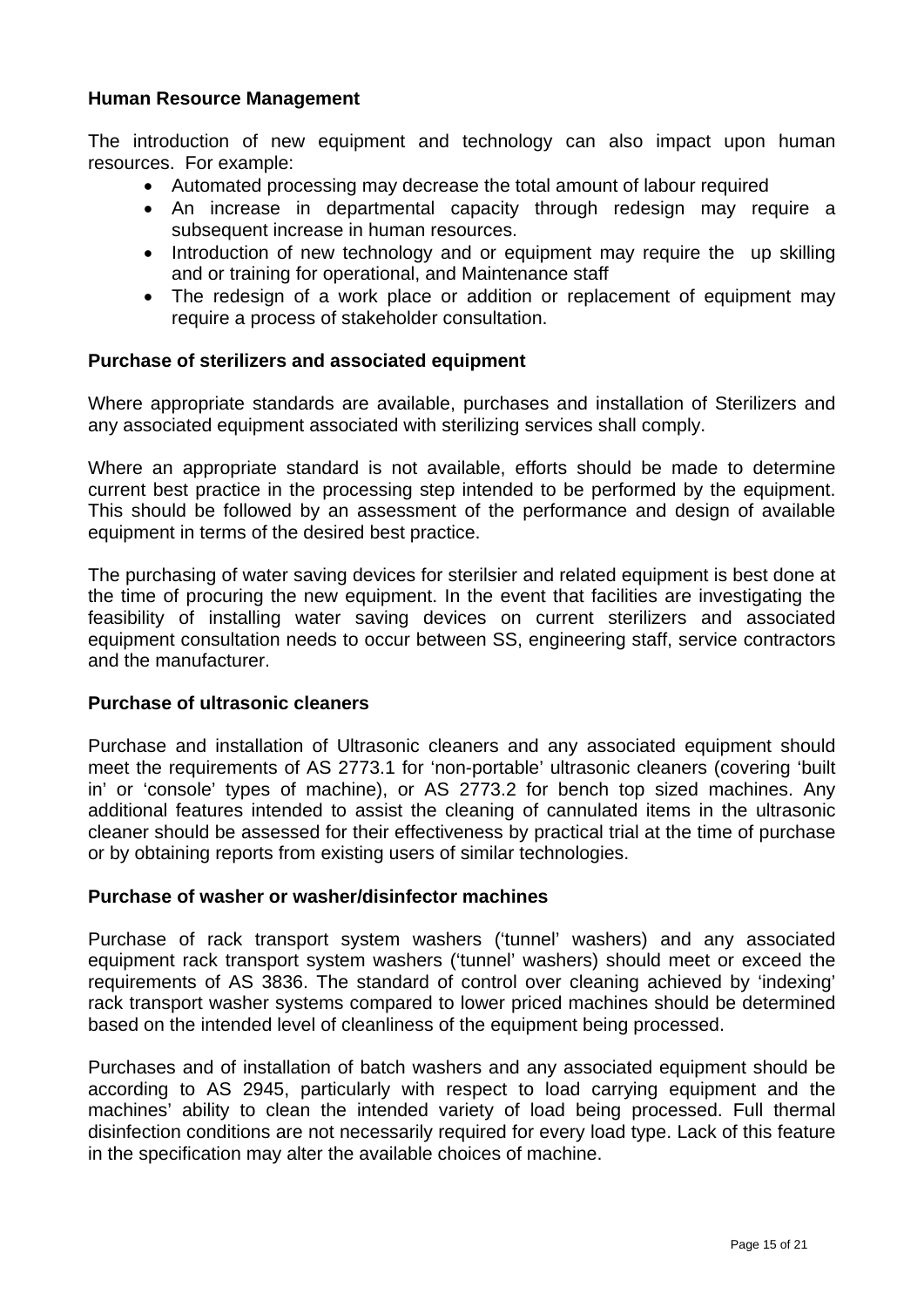The type, size and number of washer or washer-disinfector machine(s) should be carefully assessed according to present and future sterilizing services workload as well as the processing capacity of the available machines. Architectural requirements, features and limitations may also be significant when a choice is being made. The ability of several batch washers to provide flexibility and temporary coverage for machine 'down time' should also be considered.

Ability to effectively dry instruments after washing should also be assessed, primarily in relation to drying effectiveness but also with respect to energy consumption and thermal 'load' on the air conditioning of the room in which the cleaning machine is located.

Consideration should be given to the capacity of the machine vs the total energy, requirements including but not limited to electrical power consumption, water usage, total amount of waste generated etc.

## **Purchase of drying cabinets**

Drying cabinets for heated air drying of instruments should meet AS 2514. The intended variety of load items to be dried will dictate different features of the drying cabinet being purchased in terms of distribution of shelves, the presence of hanging space, and the ability to circulate heated air through particular types of items required to be dry.

## **Purchase of heat sealers**

There is presently no Australian Standard for heat sealing equipment for use in sterilizing services. However, AS 4187 does provide some useful information about possible design and features of heat sealing machines.

## **Single use and single patient use items**

In July 2006 the TGA issued a statement on the regulations for sterilization of single use devices:

"The TGA's policy is that if there is to be re-use it can only be done in premises licensed by the TGA and any re-manufacturing that takes place must be in accordance with the standards that apply to the original manufacture of the device. In other words, the sterilized SUDs must be of the same quality, performance and safety as the original device."

The likelihood of an existing Queensland Health care facility meeting these standards is low.

In October 2006 the Therapeutic Goods Administration (TGA) also published Fact sheet 44 clarifying definitions relating to the regulation of the re-manufacture of single use medical devices.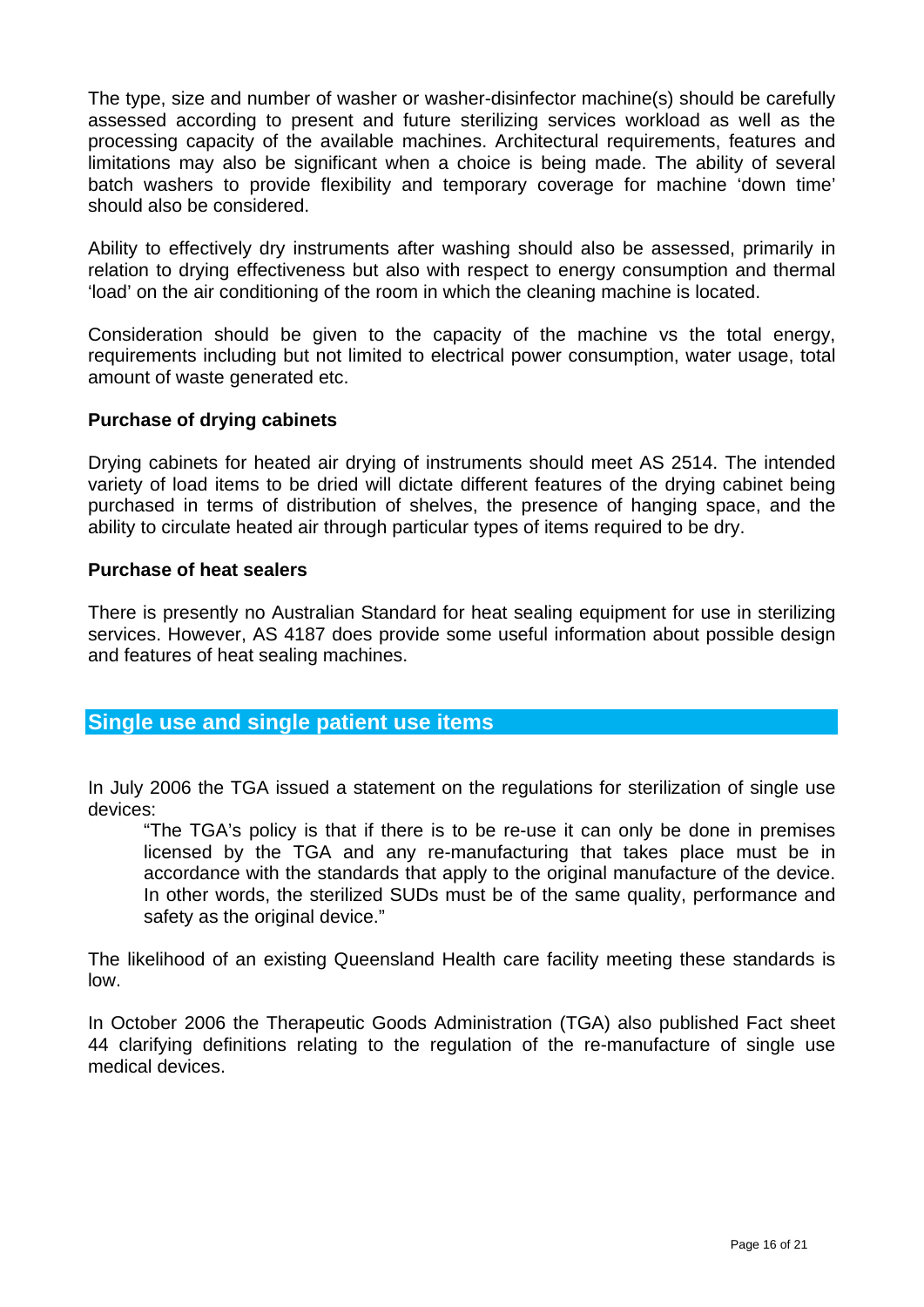## **Definitions that required clarification include:**

## **Single Use:**

Single-use means the medical device is intended to be used on an individual patient during a single procedure and then discarded. It is not intended to be reprocessed and used on another patient.

Some single-use devices are marketed as non-sterile which require processing to make them sterile and ready for use. The manufacturer of the device will include appropriate processing instructions to make it ready for use.

#### **Single Patient use:**

Single-patient use means more than one episode of use of a medical device on **one**  patient only, the device may undergo some form of reprocessing between each use in accordance with the manufacturers instructions for reuse on the same patient.

#### **Reuse:**

Reuse means the repeated use or multiple use of any medical device which has undergone some form of reprocessing (cleaning, disinfection or sterilization) between each episode of use.

#### **Open-but-unused:**

Is the term used to refer to a SUD where the packaging has been damaged or opened but the device not used and/or did not come in contact with blood, tissue or body fluids.

#### **Used:**

For medical devices that are supplied sterile:

- The device has been placed into a wound or body cavity and comes into contact with blood or body fluids; or
- Has been opened but cannot be reprocessed because the manufacturer did not provide instructions on how to reprocess the device if the packaging is opened or damaged.

#### **For medical devices that are supplied non-sterile:**

• The device has been applied for its intended use.

#### **Re-manufacture:**

Refers to one or more of the following activities carried out on SUDs supply for reuse:

- Assembly the device; or
- Packaging the device; or
- Processing the device; or
- Fully refurbishing the device; or
- Labelling the device; or
- Assigning the device a new intended purpose by means of information supplied by on or in the labelling the instructions for use or advertising material;

•

In the process, the person responsible for undertaking these activities on a SUD has:

- Changed the intended purpose of the device:
- Certified the device is suitable for reuse; and
- Assumed the legal liability for the quality, safety and performance of the device.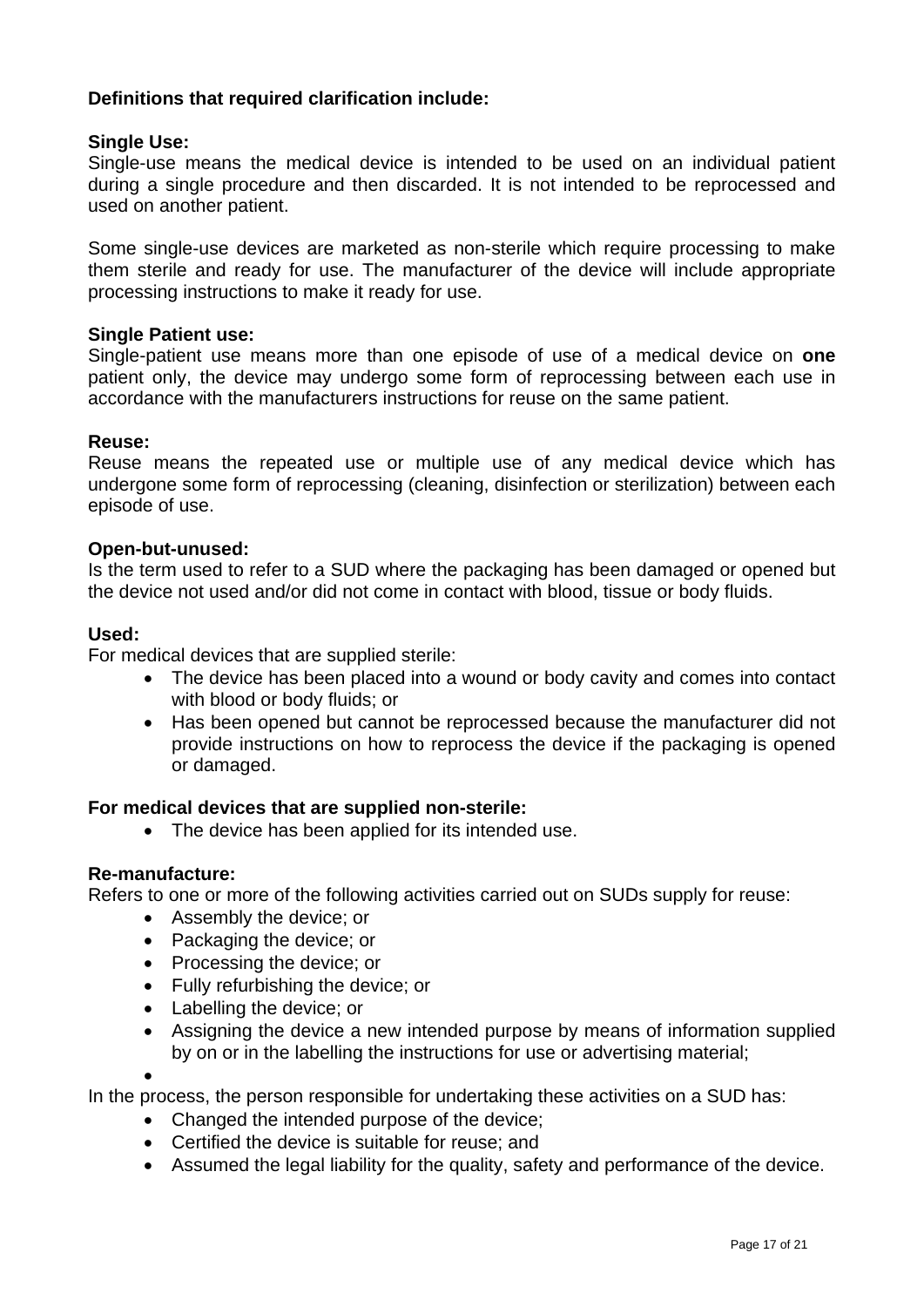Clarification has also been provided in relation to the fact that "the single act of cleaning a SUD is not to be regulated as a manufacturing activity". A specific example of this type of item is crutches.

The TGA are discussing the possibility of recommending quality assurance processes to enable facilities to reprocess specific high cost items such as external fixation devices and halo braces for reuse.

Because the device was never intended or labelled as suitable for multiple reprocessing and multiple uses, the technical requirements which must be assured for safe multiple uses need to be checked and tested by the reprocessing facility.

Thus for the purposes of the present Queensland Health Infection Control Guidelines, reuse is not recommended. Exceptions to this recommendation are in particular device situations where full quality control measures are in place, and where the final quality assured cost per device of the proposed reuse is found to be less than the cost of using each device once only. QH is examining the possibility of putting in place Quality Assurance processes and a list of exempt devices where QH accepts responsibility for the reprocessing and reuse.

Further information may be obtained by contacting The Medical Device Governance Unit of Biomedical Technology Services.

## **Management of surgical instruments**

#### **Procurement**

The procurement of surgical instruments has traditionally been the role of operating theatres and surgeons. Over time surgical instruments have become more sophisticated and intricate and are a costly asset to health care facilities. With this in mind it is imperative that surgical instruments are appropriately maintained, cleaned, disinfected or sterilized as per the manufacturer's instructions.

Problems have arisen in facilities that do not have a co-ordinated and consultative approach when procuring surgical instruments. Issues such as inability to for sterilising services to adequately process the instruments or damage that is inadvertently caused to instruments during use or processing has been frequently reported and can be very costly to a healthcare facility.

It is recommended that when procuring surgical instruments the following strategies should be considered:

- Establishment of an Instrument Management Committee with representatives from key stakeholders eg Operating Theatre, Sterilising Services and asset managers and Utilisation of Instrument/Tray Purchase Checklist. For further information refer to CHRISP sample template "Terms of Reference Instrument Management Committee": http://www.health.qld.gov.au/chrisp/sterilising/sterile\_support.asp
- All materials (including base materials and implants), used in manufacture of surgical instruments must meet internationally recognised material standards.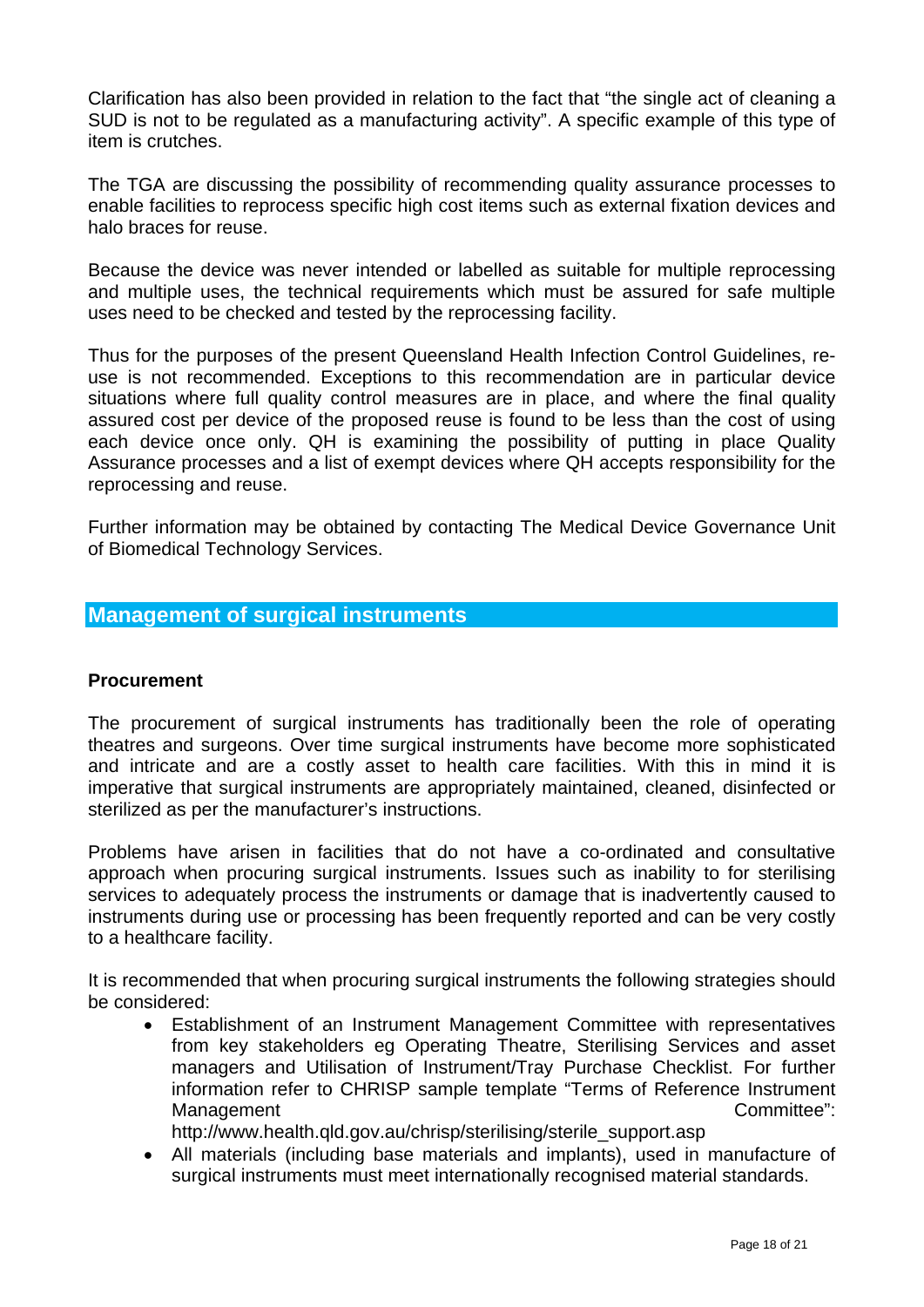- The external surface of both the instruments should be a matt finish, minimising distortion from reflected light. The overall finish of the instruments shall be to a high quality, with no rough or sharp edges, visible rust, pitting or defects of any variety.
- The following design elements must be considered when procuring instruments:
	- o the action of the instrument must be smooth.
	- o where a box or screw joint is included in the design of the instrument, it shall not allow for movement at the joint in opposition to the action of the instrument.
	- o the jaws of the instrument must close in apposition.
	- o there the instrument includes toothed jaws in its design, there shall be no gaps in the teeth section when the jaws are closed.
	- o where a ratchet is included in the design of the instrument, this shall allow for the clamping and unclamping of the ratchet with one hand and the design of the ratchet must prevent over-clamping.
	- o where the design of the instrument includes teeth or blades these must not grate or catch when closing the instrument or during use.
	- o where the design of the instrument includes a spring action with a pin, this pin must extend beyond the opposing shank when the instrument is compressed.
- Each instrument shall be unconditionally guaranteed against defects in material and workmanship. The item shall be replaced or repaired at no cost to the purchaser, when said instrument has been cared for according to the manufacturer instructions, and such a defect arises.
- Manufacturer of the instrument to provide training and training material (including assessment tools) to all relevant staff e.g. Sterilising Services and Operating Theatre
- Ensure that the surgical instrument has the following warranty requirements (which is to be provided without charge to the facility ):
	- o the surgical instrument shall be free from defects in materials and workmanship for at least twelve months from the date of acceptance of the equipment by the facility.
	- o the renewal or replacement of any parts which are, or become defective, during this period
	- o the cost of any maintenance specified by the manufacturer to be performed during this period; and
	- o the cost of any labor and travel associated with fulfilling the warranty service.

## **Maintenance of surgical instruments**

To ensure that the surgical instrument maintains its functionality a comprehensive care and maintenance program is required. Common issues associated with surgical instruments include rust and discoloration, damage to fine tips and contaminated cannula (e.g. orthopedic reamers) following reprocessing. In order to prevent damage it is essential that key stakeholders develop guidelines for the management and transportation of surgical instruments following use.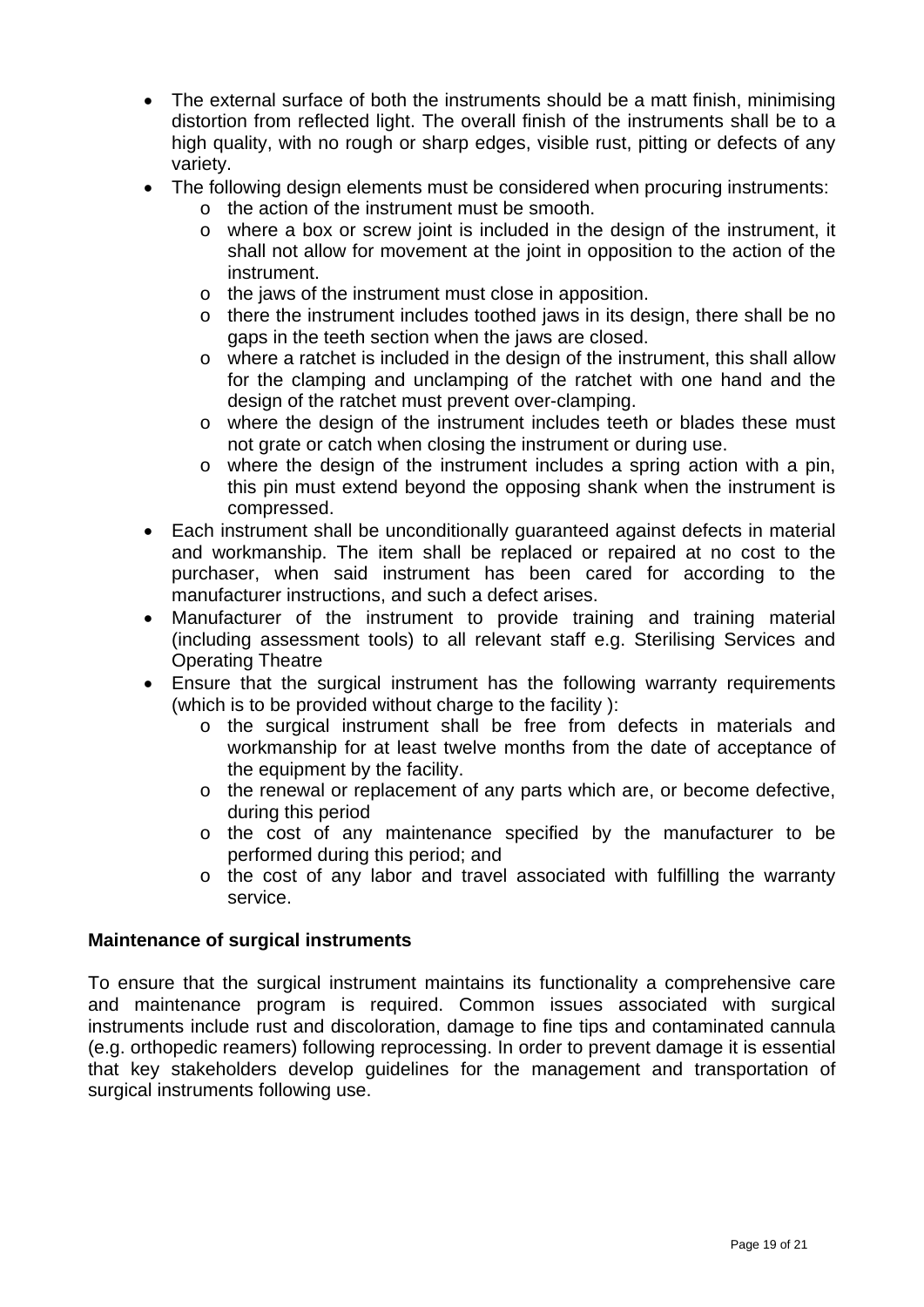The most significant strategy to minimize potential issues is the removal of gross soil (blood and body fluids) at the point of generation. The following is a list of contributing factors is:

- allowing blood or body fluid to dry onto the instruments
- soaking the instruments in water
- soaking instruments in saline
- any and all long term soaking
- sterilizing instruments with ratchets closed
- improper use of the instrument
- rough handling/dumping of the instrument
- incorrect cleaning solutions and lubricants
- allowing water to dry on instruments
- instruments not being maintained (either by the manufacturer or a recognised instrument repairer e.g. Biomedical Technology Services)

#### **Loan sets**

#### **Requirements for reprocessing loan sets**

There are logistical constraints on the processing of loan surgical instrument sets caused by the pressure for the instruments to be used with as little delay as possible between facilities. However, these constraints should not compromise the processing of loan instruments. A good working relationship between the company/facility loaning the instruments and your facility's sterilizing department and operating suite is essential to facilitate the appropriate and timely processing of these sets.

Difficulties in steam sterilizing of loan instrument sets include the following:

- often inadequate time for the set to be properly processed either before or after the intended surgical case, or both
- uncertainty about the adequacy of instrument cleaning given in a previous facility
- sets are large and often transported in container systems which impede steam sterilization and/or effective drying, meaning that the set of instruments needs to be completely repacked into smaller trays for wrapped sterilization in the facility
- instruments are often specially designed and different from those usually processed, meaning that there may be delays as sterilizing personnel learn to identify a new range of instruments

Australian Standard 4187 (Clause 12.4.3) establishes a high standard to be attained in the processing of loan instruments:

'On receipt into the health care facility, loaned instruments shall undergo a complete routine cleaning and processing prior to sterilization in a pre-vacuum or downward displacement sterilizer. Lack of time shall not permit the cleaning process to be bypassed. Following use, all loaned instruments shall be subjected to the full cleaning process and sterilized as part of the decontamination process, before being returned to their source.'

This level of processing ensures that an adequate level of control over the processing of loan sets is assured in each facility using them, and that the instruments are not being transported in an inadequately cleaned and potentially damaging state.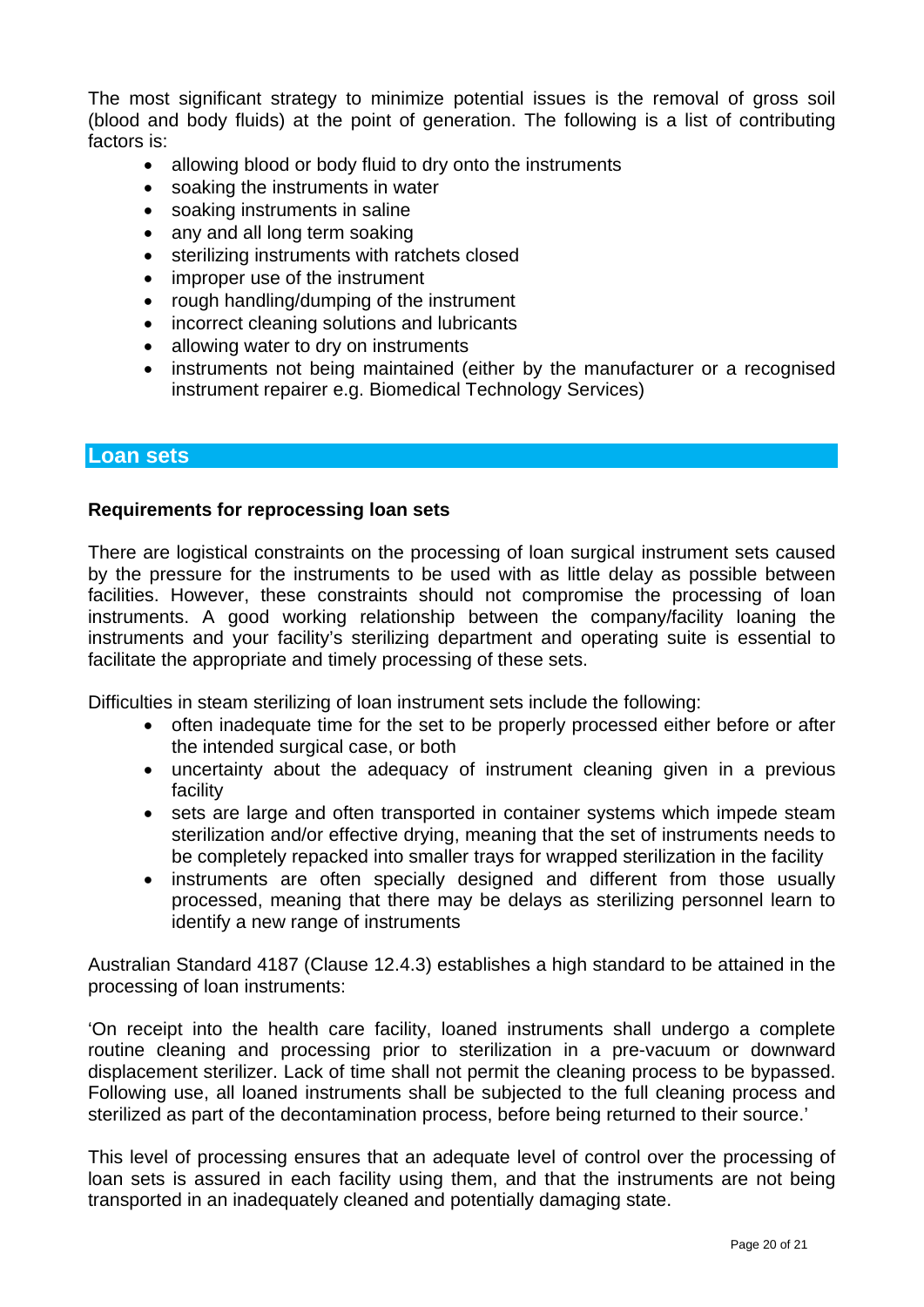A record of the processes given to a set of loan instruments by a previous facility should accompany its arrival in a new facility. Similarly, such a record should be generated by each facility when returning a loan set to the managing company/facility. These records should include the following:

- name of set and supplier
- name of facility processing the set
- method(s) used for cleaning eg manual, ultrasonic, batch washer (simple or multi-cycle), tunnel washer, and results of monitoring of this step (if available)
- results of monitoring of the steam sterilization cycle used to finally sterilize the loan instruments ('flash' or porous load cycle)
- name and signature of the person in the user facility responsible for final assurance that the loan instruments are ready for despatch

Loan instruments should not be 'flash' steam sterilized prior to use (AS 4187), however the sterilization process prior to return of instruments to the supplying company or facility may be 'flash' steam sterilization.

Detailed instrument identification, re-processing requirements, care and assembly information, should be supplied by and obtained from the company/facility supplying the loan instruments.

The size and complexity of pack and or products, making up the loan instruments being steam sterilized should not exceed the size and complexity of packs and or products in which sterilization conditions are known to be reliably attained in each facility. Pack sizes and or instrument complexity should not exceed the size established in each facility for the production of reliably dry wrapped sets of instruments. Maintaining the wrapped integrity of weighty loan instrument sets is also an issue, potentially requiring use of heavy duty wraps.

The potential for the mass of loan instrument sets to cause injuries to staff (eg back and wrist injuries) should be addressed. The maximum mass of individual sets needs to be locally determined.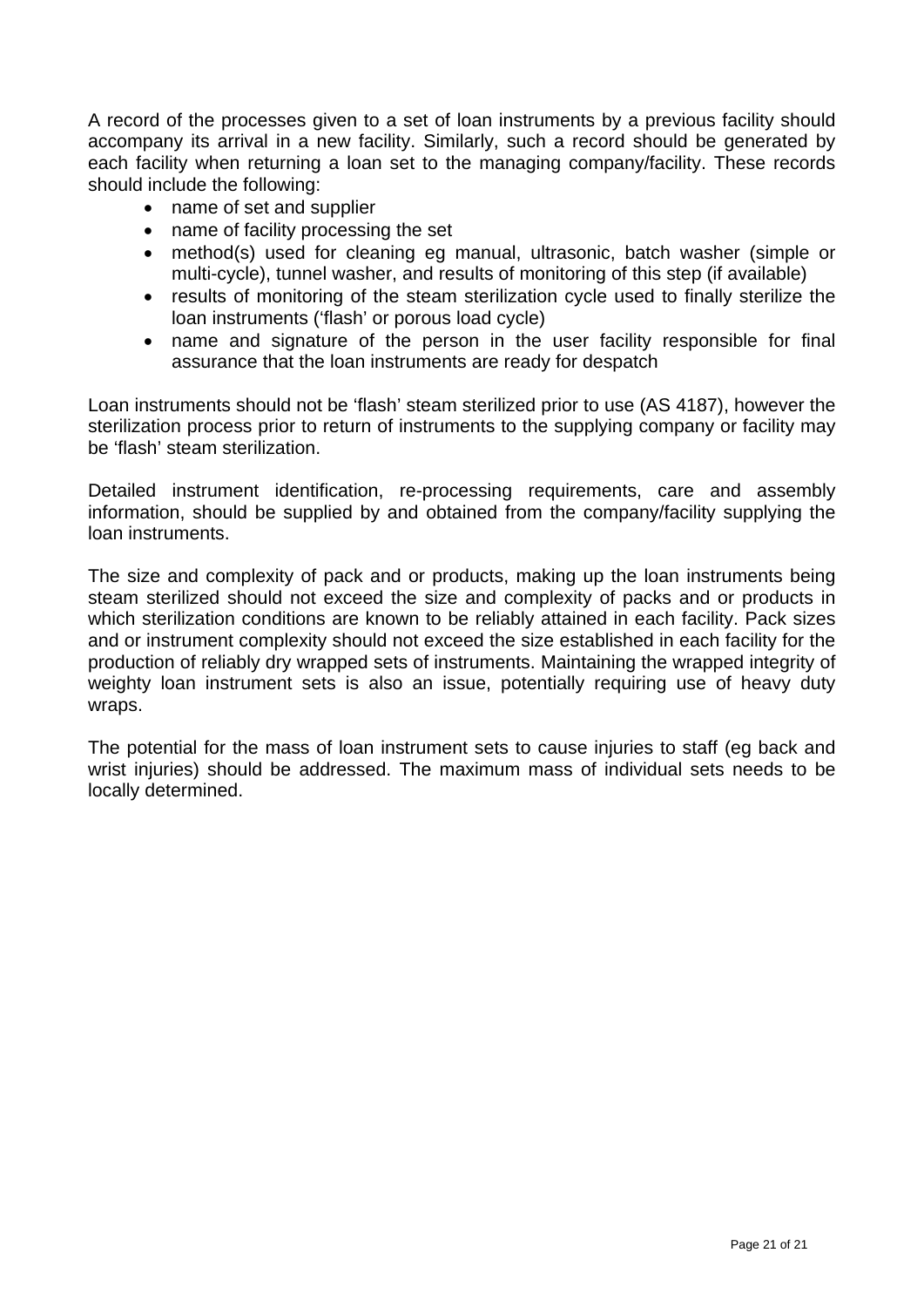## **DISINFECTION & STERILIZATION INFECTION CONTROL GUIDELINES**

# **SECTION 5 THERMAL & CHEMICAL DISINFECITON**



www.health.qld.gov.au/chrisp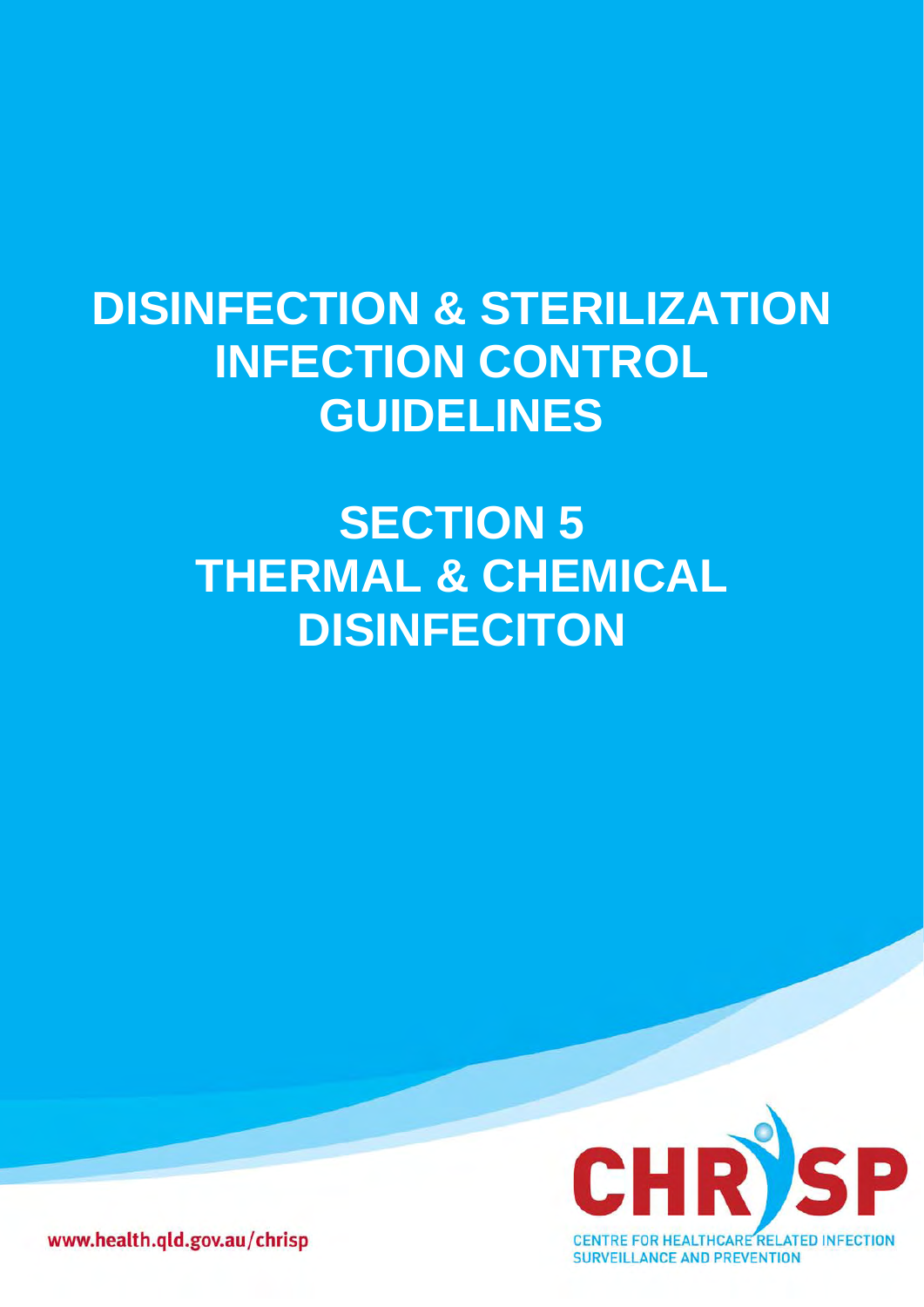## **Section 5- Thermal and Chemical Disinfection**

## **Thermal and chemical disinfection overview**

A disinfection process is one that is intended to significantly reduce the number of pathogenic microorganisms on instruments by removing and/or killing them. Bacterial spores are not necessarily killed by disinfection, however their numbers may be reduced as a result of the cleaning process.

Disinfection may be high level, intermediate level or low level (refer to 'Equipment reprocessing: cleaning, disinfection and sterilization'). The level of disinfection required is governed by the intended use of the item, namely in a 'non-critical', 'semi-critical' or 'critical' site (refer to 'Spaulding's classification').

High level disinfection of previously cleaned instruments and equipment will produce items with very low likelihood of any pathogenic microorganisms remaining.

## **Disinfection: key points**

- disinfection may involve chemical or thermal means. Thermal disinfection, where items can withstand it, is always preferable to chemical disinfection
- disinfection by any process is not appropriate where sterilization is necessary, i.e.: instruments or equipment used in invasive procedures ('critical' sites)
- where sterilization is possible, sterilization is preferable to high level disinfection
- disinfection is preceded by thorough mechanical or manual cleaning
- the method of disinfection chosen must be compatible with the particular equipment and suitable for the intended use of the equipment

## **Efficacy of disinfection**

The efficacy of disinfection depends on:

- the number of microorganisms present on items to be disinfected
- biocidal action of the disinfectant or disinfection process (chemical concentration, pH, temperature, water quality, humidity)
- effective contact between the biocidal agent and the microorganisms (presence of crevices, lumens, hinges)
- biocidal agents and apparatus being appropriate for the item(s) being disinfected

Consider the manufacturer's directions for use, and the material safety data sheet for each disinfectant regarding the need for fume extraction. This is usually achieved using a fume extraction hood or by use of a recalculating fume cabinet using an activated charcoal filter.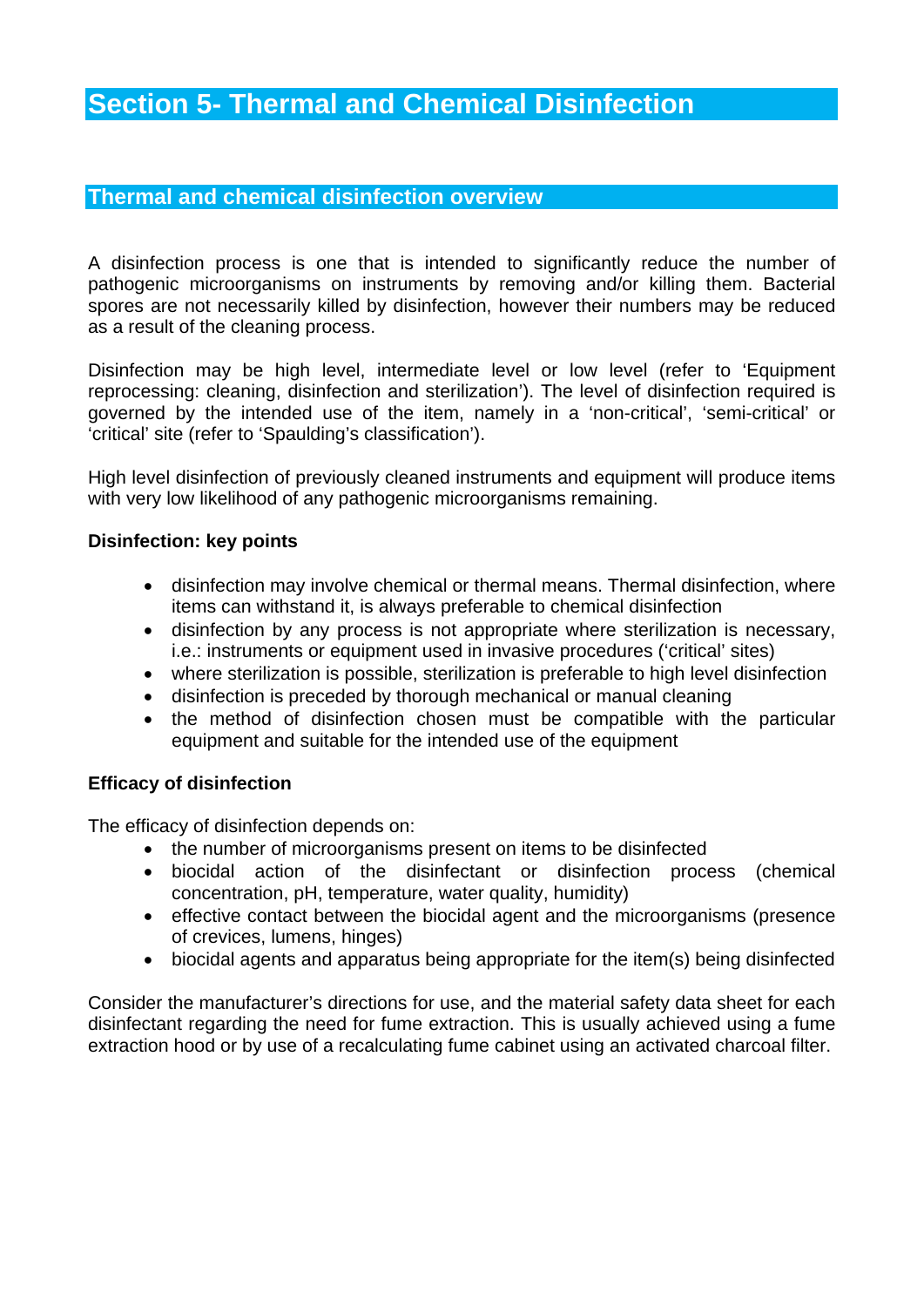## **Thermal disinfection**

Thermal disinfection achieves high level disinfection when surfaces are in contact with heated water for an appropriate length of time. Shorter times are required at higher temperatures than at lower temperatures. Draft International standards will precipitate changes to conditions required for disinfection by thermal means using circulating hot water in a mechanical cleaning machine. AS 4187 will include the following instrument surface temperatures and times for washer/disinfectors:

- 70ºC for 100 minutes, or
- 75ºC for 30 minutes, or
- 80ºC for 10 minutes, or
- 90°C for 1 minute

## **Indications for use**

Thermal disinfection is recommended for reprocessing of:

- anaesthetic equipment and apparatus
- laundering (eg linen, mop heads)
- eating and drinking utensils including infant feeding equipment

#### **Methods of thermal disinfection**

- washer/disinfector machines are designed for cleaning instruments and utensils, complex equipment, such as anaesthetic breathing circuits, and laboratory glassware
- some washer/disinfectors clean baskets of instruments by impingement (forced spraying) from fixed or rotating arms in a closed chamber. This is a batch process
- continuous process washer/disinfectors provide a continuous process of washing and (usually) disinfection during which articles on a moving belt proceed through a series of chambers. The 'indexing' washer achieves complete isolation of each sequential stage, and can be programmed so that different loads receive different treatments. The different treatments may involve different degrees of thermal disinfection

A typical washer/disinfector cycle includes the following stages:

- cold water rinse
- warm water wash, with cleaning agent
- hot water rinse, with disinfection (eg 80-85°C for 2 minutes, or other intended conditions)
- drying by radiant heat or hot air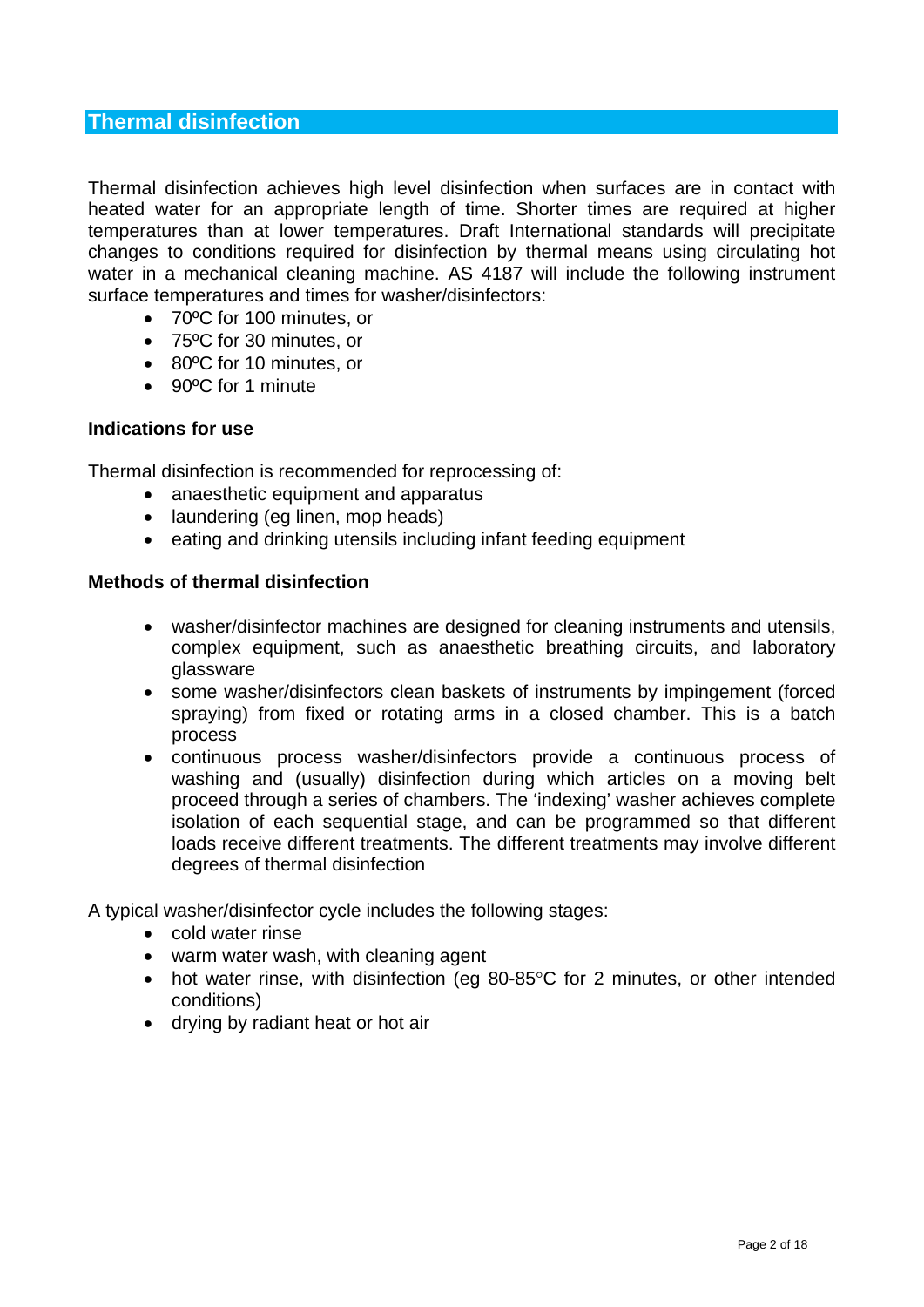## **GENCA infection control guidelines**

Flexible endoscopic instruments are particularly difficult to clean and disinfect, and easy to damage because of their intricate design and delicate materials. Gastroenterological Nurses College of Australia Inc (GENSA) published Infection control in Endoscopy (2<sup>nd</sup> edition, 2003) guidelines which includes comprehensive instructions for the cleaning, disinfection and testing requirements for endoscopic reprocessing. These guidelines form the basis for practice within Queensland Health facilities and can be located via the CHRISP website at

[http://www.health.qld.gov.au/EndoscopeReprocessing/documents/ic\\_guide\\_endo\\_2ed.pdf](http://www.health.qld.gov.au/EndoscopeReprocessing/documents/ic_guide_endo_2ed.pdf)

## **Chemical disinfection**

Chemical disinfection is the application of a liquid chemical agent to eliminate the majority of pathogenic microorganisms, with the exception of bacterial spores, on inanimate objects or surfaces. Chemical disinfectants:

- may be inactivated in the presence of organic matter; thorough cleaning of the item must occur prior to contact with chemical disinfectants for the agent to be effective
- must be suitable for the intended use of the equipment (i.e.: choice of disinfectant and process depends on whether low, intermediate or high level disinfection is indicated)
- must be compatible with the particular equipment
- must be used in the appropriate concentration, and have sufficient contact with all surfaces of the item for an appropriate length of time.

#### **Examples of use in health care settings**

- endoscopic equipment (where unable to be sterilized)
- disinfection of environmental surfaces (where indicated)
- disinfection of 'non-critical' equipment
- disinfection of intravenous access devices/'ports', medication vials
- preservation of specimens

#### **Alcohol**

Alcohols (ethyl and isopropyl alcohol) are rapidly bactericidal, tuberculocidal, fungicidal and virucidal, but not sporicidal. They denature protein through dehydration. The optimum concentration is 60-90% by volume. Alcohol is used to:

- disinfect the surface of ampoules/vials prior to access
- disinfect cleaned surfaces (following initial clean with detergent and water) eg trolleys, counter tops, laboratory benches where required
- disinfect surfaces of some equipment eg stethoscope diaphragm, resuscitation manikins
- assist in the drying of some equipment surfaces
- disinfect skin prior to invasive procedures (refer to 'skin antisepsis')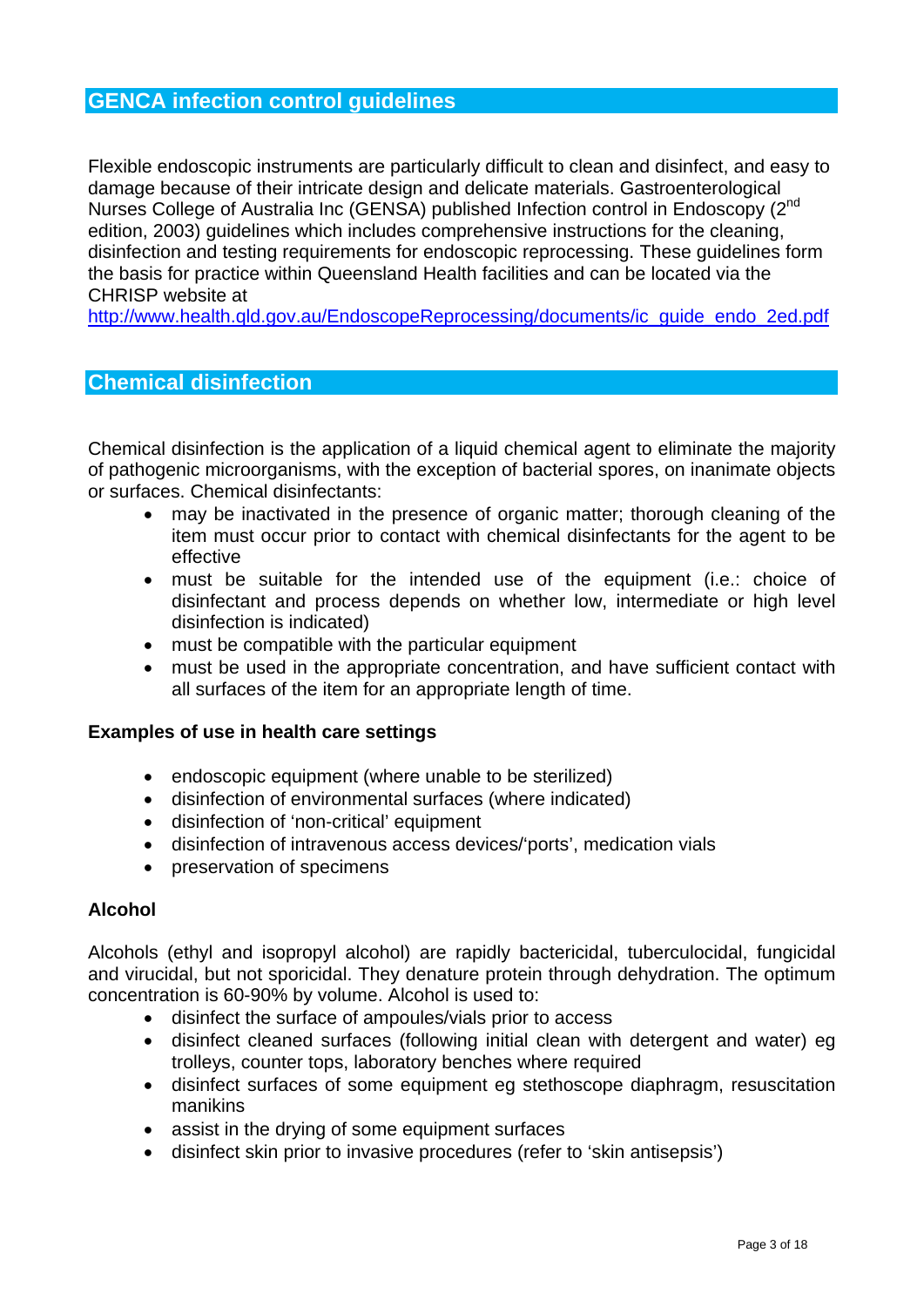## *Comments:*

- evaporates at room temperature. The concentration of alcohol diminishes as it evaporates and the action may be bacteriostatic at concentrations below 50%
- flammable at concentrations recommended for disinfection; precautions are required to prevent accidental ignition; unsuitable for use in operating rooms
- inactivated by organic material; prior cleaning is required
- inexpensive and readily available
- there is no residual activity after the alcohol has completely evaporated
- generally unsuitable for application to mucous membranes
- damages materials such as rubber, plastics. The lens cement of optical equipment is weakened by disinfection with alcoholic solutions.
- •

## **Chlorine (sodium hypochlorite)**

Sodium hypochlorite has broad spectrum antimicrobial activity; however it is inactivated in the presence of organic matter. It is used for the treatment of water, disinfection of laundry items, dental appliances and clean environmental surfaces.

## *Comments:*

- sodium hypochlorite is inactivated by organic material; prior cleaning is required for chlorine compounds to be effective
- low concentrations of sodium hypochlorite are effective and rapidly disinfect clean surfaces
- hypochlorite solutions may bleach and damage the texture of fabrics and corrode or damage materials eg stainless steel instruments and utensils
- solutions are unstable; are to be prepared fresh for use and to be used within 24 hours
- requires direct contact with surfaces (unsuitable for channels/crevices etc) for up to a maximum of 10 minutes
- affected by temperature and water pH
- concentration of chlorine-based disinfectants refers to available chlorine, which is a measure of oxidising power. The available chlorine content of a concentrated solution is expressed as percent w/v or, part per million (ppm). One percent corresponds to 10,000 ppm available chlorine

|                                         | <b>Available Chlorine (parts per million)</b> |                          |            |        |                          |  |  |  |
|-----------------------------------------|-----------------------------------------------|--------------------------|------------|--------|--------------------------|--|--|--|
|                                         | 10,000ppm                                     | 5000ppm                  | $1000$ ppm | 500ppm | $125$ ppm                |  |  |  |
| <b>Household</b><br>bleach <sup>*</sup> | 1:5                                           | 1:10                     | 1:50       | 1:100  | $\overline{\phantom{0}}$ |  |  |  |
| Milton**                                | 'neat'                                        | $\overline{\phantom{0}}$ | 1:10       |        | 1:80                     |  |  |  |

\*Household bleach (5%+ sodium hypochlorite) = 50,000 ppm available chlorine

\*\*Milton (1% sodium hypochlorite) = 10,000 ppm available chlorine

## **Formaldehyde**

The liquid form is bactericidal, tuberculocidal, fungicidal, virucidal and sporicidal. However, its carcinogenic properties limit its use. The aqueous solution (Formalin) contains 37-40% w/v formaldehyde. Formaldehyde is classified as a high level disinfectant and is chiefly used to preserve anatomical specimens.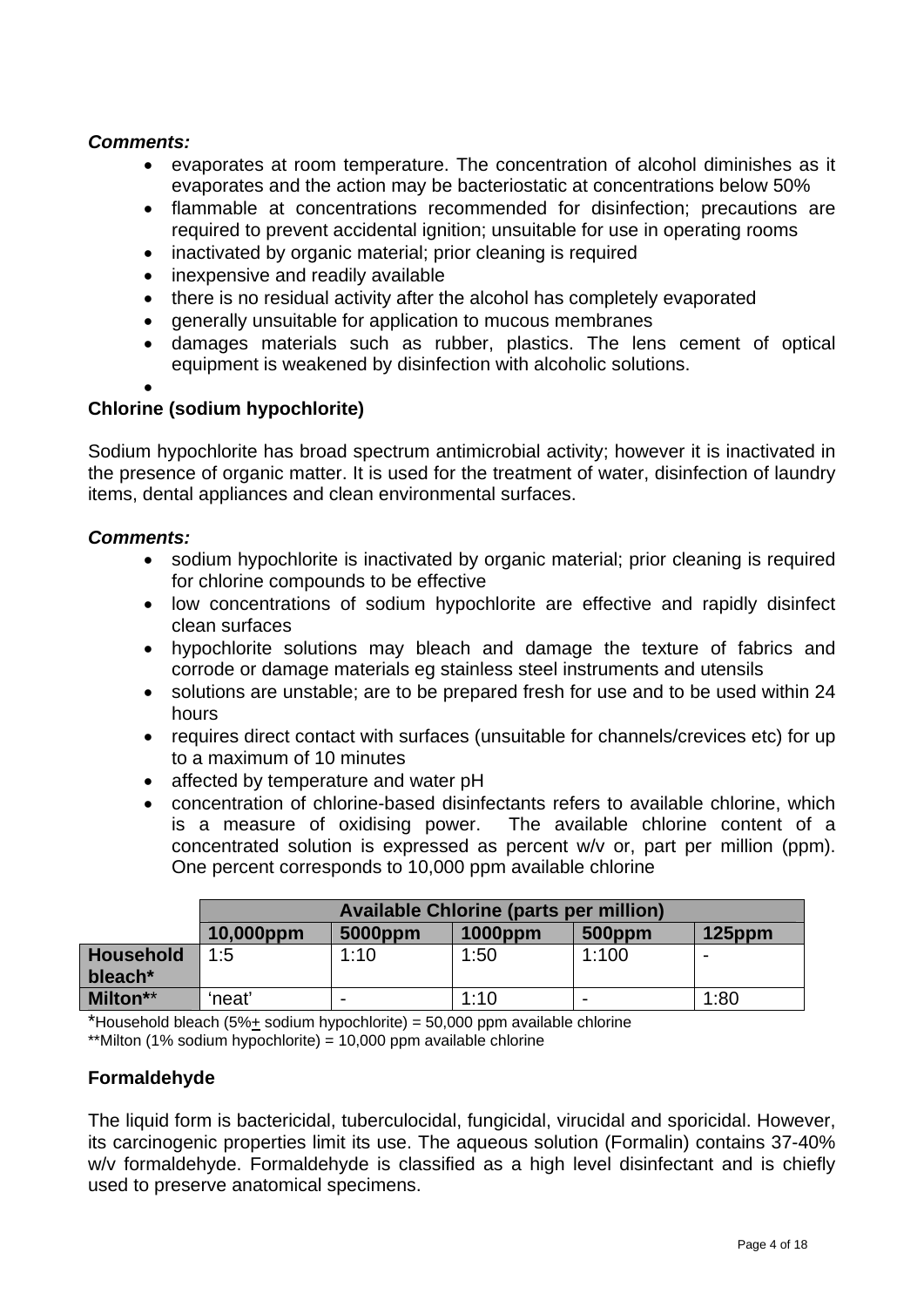## *Comments:*

- vapour is extremely irritating to the eyes and respiratory tract at low concentrations (1-5 ppm) which can also be detected by smell
- care must be taken to avoid contact between any free source of free chlorine, including chlorine disinfectants, and formaldehyde eg in histopathology laboratories and mortuaries

#### **Glutaraldehyde**

Glutaraldehyde is a liquid disinfectant recommended for the purposes of high level disinfection of heat-sensitive endoscopic instruments (refer GENSA Infection Control Guidelines).

#### *Comments:*

- refer to manufacturers directions for use of CIDEX<sup>™</sup> and AIDAL<sup>™</sup> as these products differ in relation to activation, duration of use and monitoring of in-use concentration
- care must be taken to avoid the introduction of organic material or excess water by unclean or wet instruments which will reduce the concentration of glutaraldehyde
- aldehydes fix protein to instrument surfaces; meticulous cleaning must occur prior to immersion
- workplace health and safety issues are well-documented

## **Indications for use of glutaraldehyde**

There are two fundamental issues important to the use of glutaraldehyde, and both must be addressed by users:

- whether sterility is required for the instruments/equipment being processed, as distinct from high level disinfection; and
- whether there is adequate workplace protection available for people who are using glutaraldehyde

#### **Glutaraldehyde as a sterilizing agent**

It is technically possible to achieve sterilization by immersing items in glutaraldehyde, however, this requires many hours to accomplish and is not a practical means for achieving sterilization. Users need to consult manufacturers' data on this point. Glutaraldehyde is more commonly used for short immersion times to produce high level disinfection.

Items requiring sterility (eg arthroscopes, hysteroscopes, laparoscopes and their accessories, cystoscopes and all other instruments entering normally sterile locations in the body) must have been processed by a recognised sterilization method. Steam sterilization, or one of the three low temperature sterilization methods are suitable to achieve this end.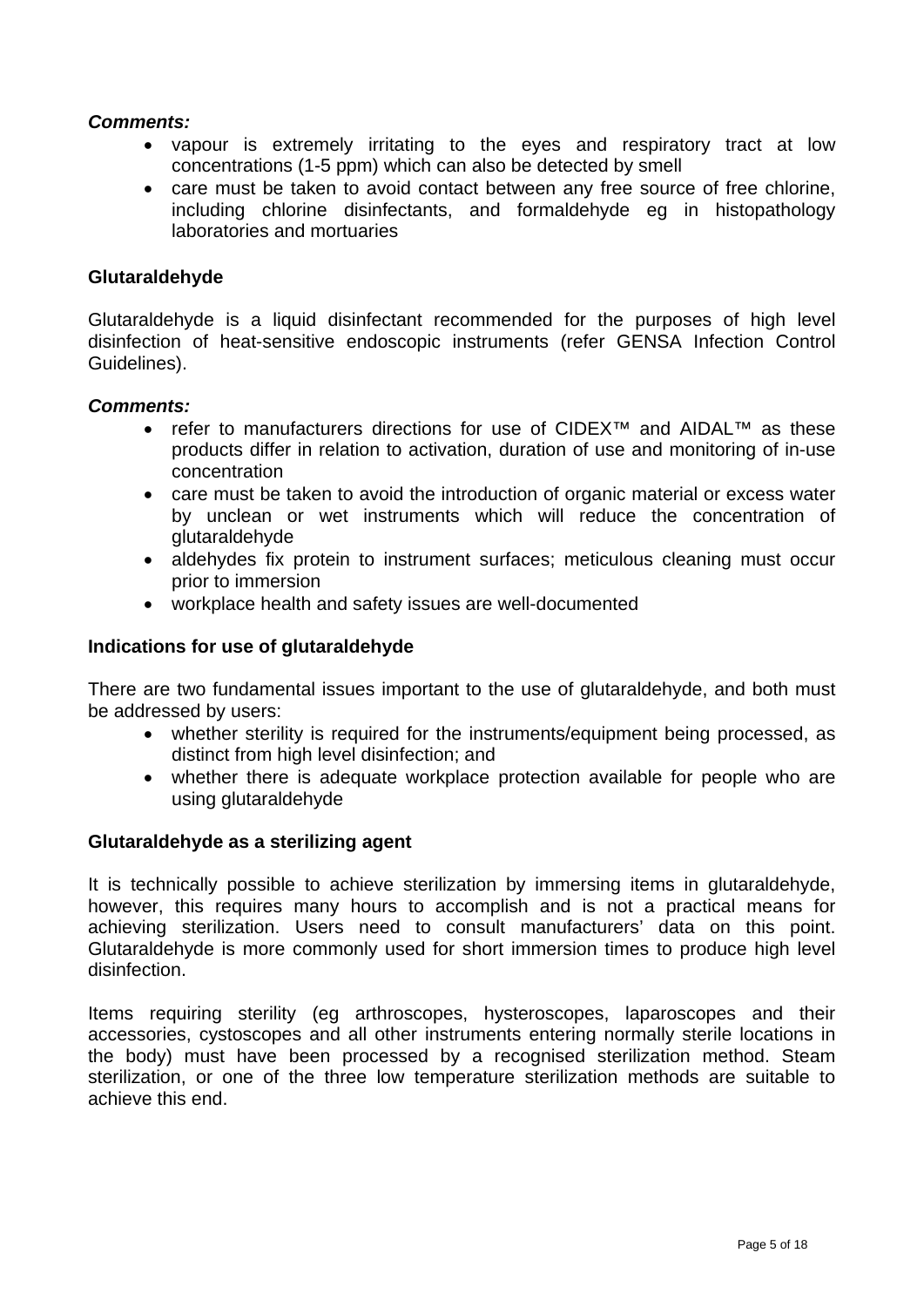## **Glutaraldehyde as a disinfecting agent**

In cases where sterility is unnecessary and thermal disinfection is inappropriate (a good example is the reprocessing of gastrointestinal flexible endoscopes), high level disinfection using a TGA registered instrument grade liquid chemical disinfectant is indicated.

**NOTE:** The strong and appropriate recommendation (from a number of sources) is for instruments to be meticulously cleaned prior to immersion in the disinfectant. They are then rinsed free of residual glutaraldehyde (using water of known microbiological quality) after disinfection to protect both patient and staff from contact with the irritant and hazardous active agent of the disinfectant solution.

**NOTE:** Temperature requirements and other factors affecting the efficacy of glutaraldehyde should be reviewed prior to use. Consider manufacturer's directions.

## **Efficacy of glutaraldehyde**

The Therapeutic Goods Administration (TGA) governs the marketing in Australia of all therapeutic goods including liquid sterilants and 'instrument grade disinfectants', such as glutaraldehyde. At the present time no new glutaraldehyde preparations are allowed to be marketed without TGA registration involving evaluation of their efficacy, adequacy of labeling, and assurance of Good Manufacturing Practice in their manufacture. Continued marketing of glutaraldehyde preparations which were on the Australian market prior to 1 January 1998 is occurring with 'sponsoring' firms already having submitted applications for retrospective registration. Through this process of TGA registration users can now be assured of the efficacy of glutaraldehyde preparations on the Australian market.

#### **Soaking times/immersion times**

The issue of soaking times for instruments being disinfected in glutaraldehyde is somewhat controversial. Many factors influence successful disinfection. The time for which an instrument is soaked in glutaraldehyde is but one factor, and is inversely governed by the temperature and concentration of the disinfectant solution. However the relationships are not linear.

Differences in recommended soaking times are seen between different manufacturers of glutaraldehyde disinfectants as well as between professional organisations representing users of the disinfectant. AS 4187 recommends that users consider manufacturers' recommendations (requiring users to note the instructions for the particular glutaraldehyde preparation in use).

The infection control literature recommends a soaking time of 20 minutes for all endoscopic equipment undergoing high level disinfection, following careful cleaning, to satisfy the time requirements for inactivation of mycobacteria (Alvarado and Reichelderfer, APIC Guidelines for infection prevention and control in flexible endoscopy. AJIC 2000;28:138-155). The GENSA Guidelines for Infection Control in Endoscopy (1999) recommend a soaking time of 10 minutes for endoscope disinfection following a meticulous and repeatable regime of cleaning, with the exception of bronchoscopes, which require a soaking time of 20 minutes to inactivate mycobacteria.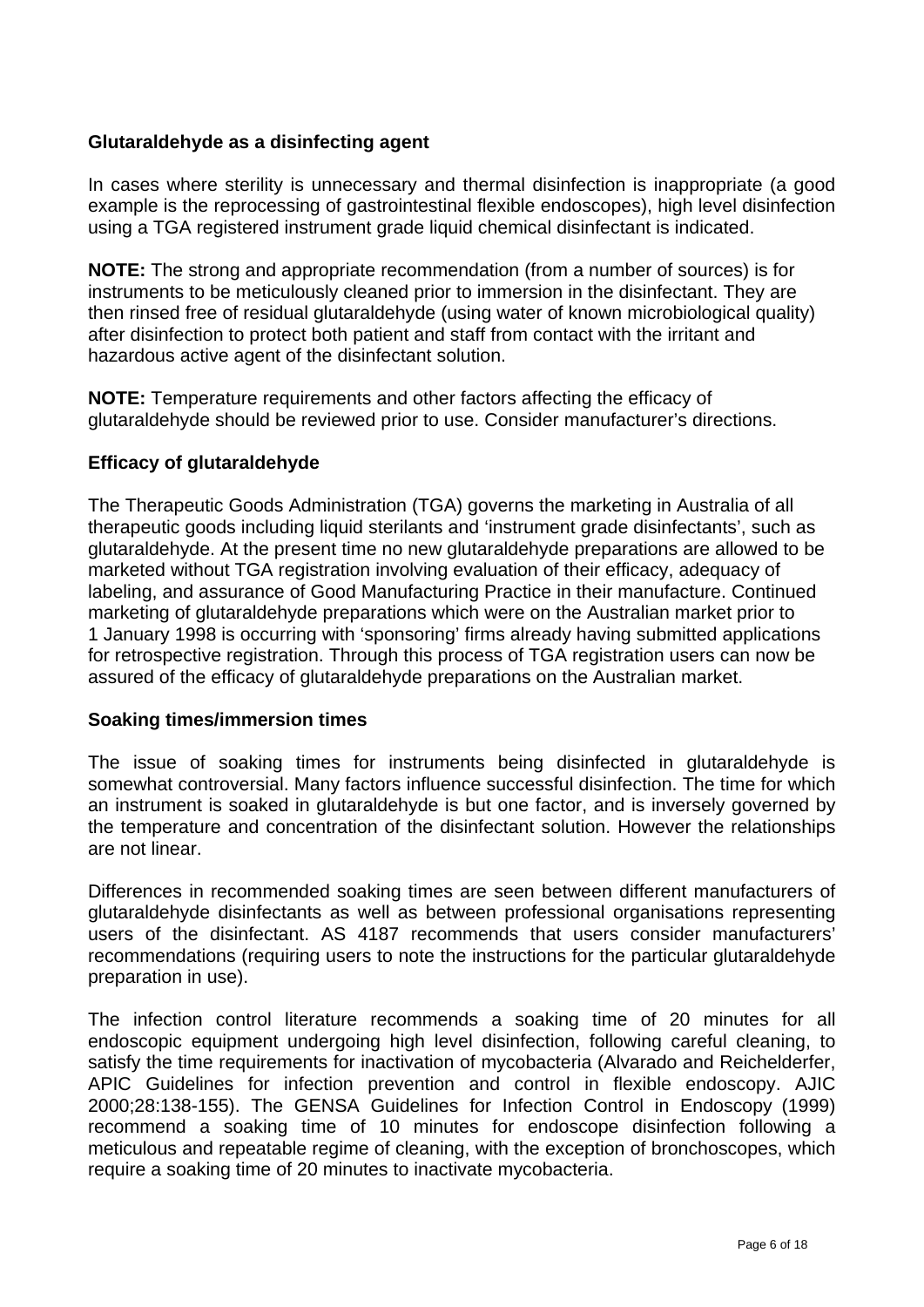Regardless of the soaking duration chosen, users must ensure that all equipment is meticulously cleaned prior to immersion and that the solution is in contact with all surfaces of each instrument during immersion, avoiding air bubbles trapped inside lumens.

## **Glutaraldehyde concentration**

Whether glutaraldehyde preparations are acid or alkali based, the recommended in-use concentration of each preparation is an important point for effectiveness as a disinfectant. In order to achieve a nominal in-use concentration, manufacturers design their chemical formulation so that the concentration commences at an elevated level. As the concentration of active glutaraldehyde decreases over time, it remains above the minimal effective concentration up until the manufacturers recommended date of discard. Other factors will shorten the time that a solution can be used, as concentration will be affected by evaporation, dilution and carry-over.

'Evaporation' is simply the loss of glutaraldehyde from the solution through the process of conversion to a gaseous state and subsequent release into the air above the solution. This is the major factor requiring proper ventilation of any area in which glutaraldehyde is used.

'Dilution' is the reduction of the concentration of glutaraldehyde in the disinfectant solution due to the presence of droplets of water adhering to instruments following the final rinse of the cleaning stage. These droplets lower the concentration of glutaraldehyde in the disinfectant solution by a small amount by increasing the ratio of water to active ingredient.

'Carry over' is the gradual loss of disinfectant solution due to adherence of some of the solution to the surfaces of each instrument as instruments are removed from the solution. This residual material is toxic and must be rinsed off the instrument(s) after disinfection.

It follows that with evaporation, dilution and carry over, there is for each situation a point in time after commencement of use at which the concentration of glutaraldehyde is no longer reliable for disinfection and the solution must be replaced. This 'end point' will vary according to the type and number of instruments being immersed, as well as the number of days that have elapsed since use of the solution commenced. To avoid this potentially serious situation occurring, users must follow procedures involving monitoring of liquid concentration and replacement of the disinfectant with fresh solution at a frequency based on the results of concentration monitoring.

With relatively small numbers of instruments being processed, safe usage for as long as four weeks is possible with some brands of glutaraldehyde solution. Common practices used to avoid the 'end point' even being approached are to replace glutaraldehyde solutions on a weekly basis, or even daily in known high usage situations. Solutions are also discarded on a daily basis after use if the disinfectant is not stored in its in-use receptacle, as Workplace Health and Safety regulations prohibit recanting of solutions.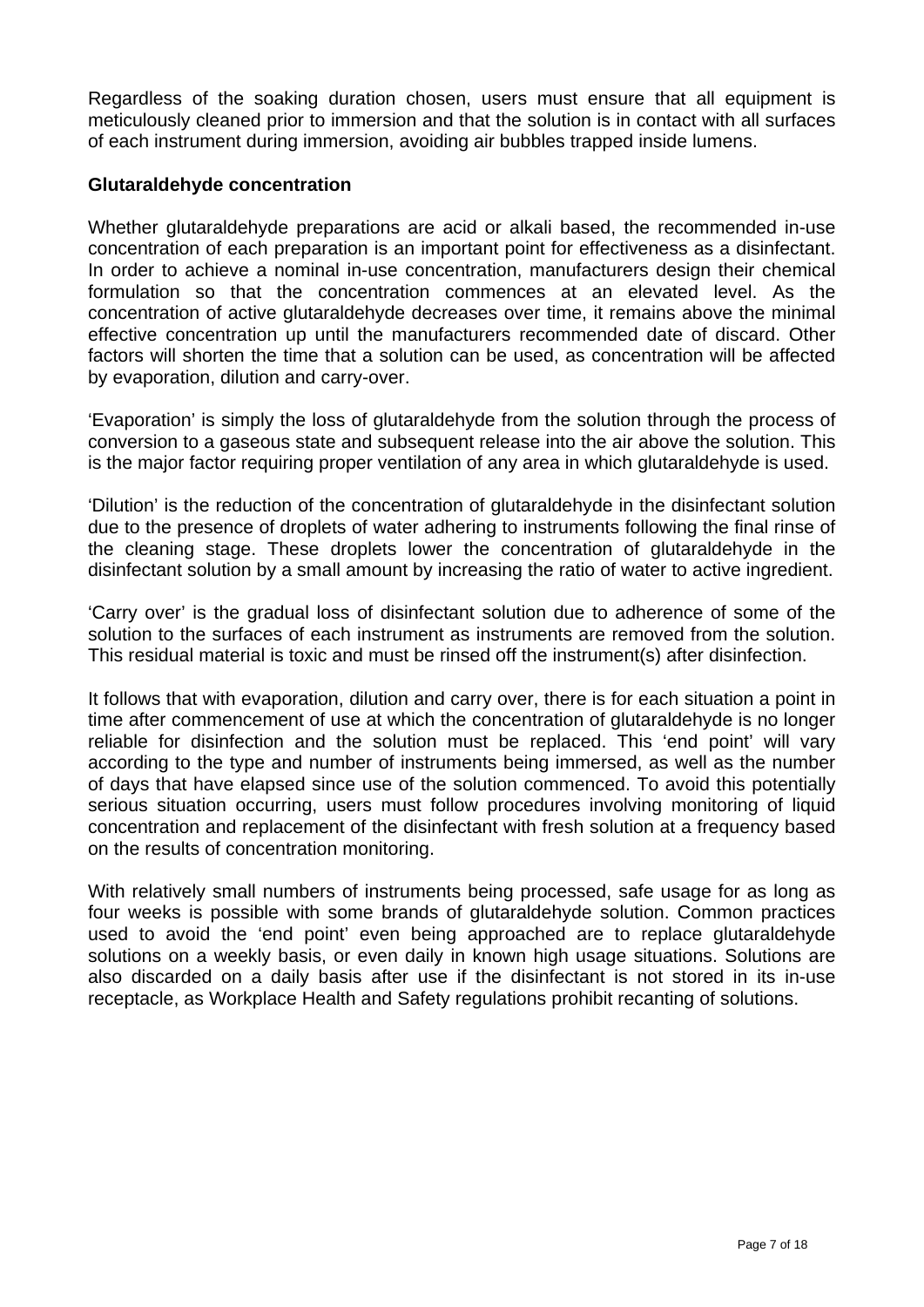## **Monitoring glutaraldehyde concentration**

Determining the replacement frequency requires measurement of in-use concentration. Monitoring strips ('dip in the solution' type) are available from the various suppliers of glutaraldehyde preparations. However, the strips need to be chosen to be compatible with the particular chemical formulation of the preparation in use. Chemical analysis of sample(s) of the solution in a laboratory is the only alternative to monitoring strips. Whilst laboratory analysis is more accurate than the available monitoring strips, the accuracy afforded by use of properly chosen strips is adequate for most purposes. Laboratory monitoring does provide a method for checking the accuracy of the monitoring strips where this is questioned.

## **Workplace health and safety issues**

The workplace health and safety issues associated with use of glutaraldehyde disinfectants are significant as evidenced by the number of documented cases of skin and/or respiratory sensitisation reported by personnel involved in their handling or use. Staff wearing contact lenses who work in settings where glutaraldehyde is used should consult an ophthalmologist regarding the suitability of their lenses. Such staff may experience eye irritation or find that lenses become discoloured due to impregnation with glutaraldehyde. The issues are covered in detail in a report prepared in 1994 under the National Industrial Chemicals Notification and Assessment Scheme.

Glutaraldehyde is classified as a hazardous substance when its concentration is greater than 0.1% w/w, according to the National Occupational Health and Safety Commission's Approved Criteria for classifying hazardous substances. If a substance is classified as a hazardous substance, then its use is regulated by Part 13 of the Workplace Health and Safety Regulation 1997. This requires that a worker is not exposed to more than the maximum allowable exposure standard relevant to that substance. In the case of glutaraldehyde this is the airborne concentration in the worker's breathing zone, and workers need to be aware that maximum exposure limits exist. The Regulation governs all of the exposure standards, labelling, surveillance, personal protective equipment, training, management of spills, record keeping relevant to both employers and employees, and readers of this section are referred to it for further information.

In relation to employers' responsibilities to protect workers from exposure to hazardous substances, the Division of Workplace Health and Safety has prepared a useful 'Case Study' that demonstrates the steps an employer must take to comply with the Regulation as it applies to a facility using glutaraldehyde for disinfection. It follows that there may be requirements for monitoring and health surveillance if the risk assessment process described in the Case Study indicates a significant risk.

For advice on these issues, contact the Division of Workplace Health and Safety on telephone Freecall 1800 177 717.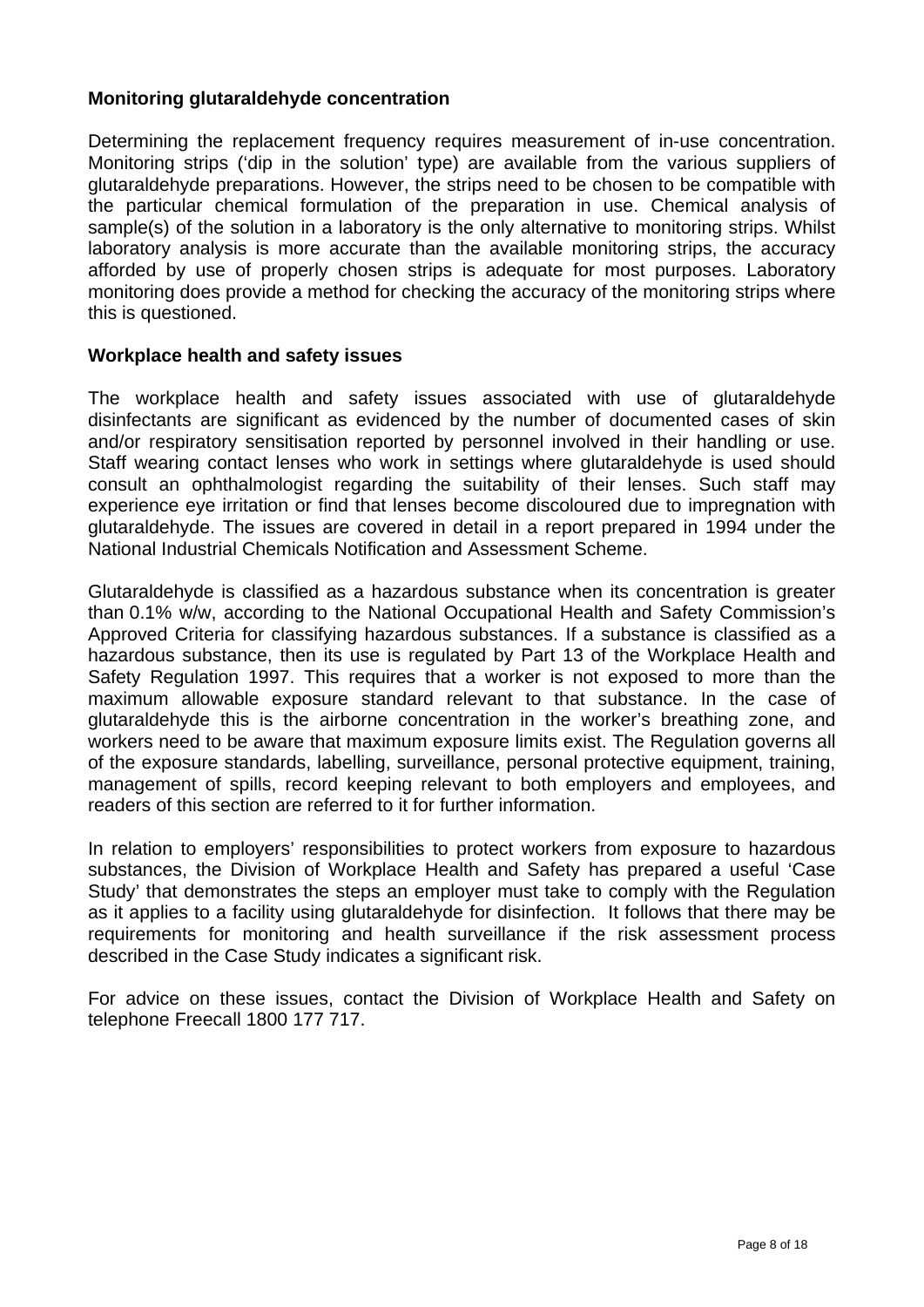## **Ventilation and air quality monitoring**

All areas where glutaraldehyde is used should be properly ventilated. This may be by means of controlled air flow that exhausts to atmosphere or by purpose designed recirculating fume cabinets with activated charcoal chemical vapour absorbent filters. If recirculating fume cabinets are being considered, their ability to maintain adequately low levels of glutaraldehyde vapour in the breathing zone of operator(s) needs to be assured prior to installation. There is also a need for the activated charcoal cartridge within a recirculating fume cabinet to be regularly replaced. The frequency of its replacement needs to have been specifically determined based on the amount of usage of the fume cabinet and the level of control of atmospheric glutaraldehyde required.

Where ventilation is unable to control the operator's exposure to glutaraldehyde from inhalation, personal protective equipment such as a respirator may be necessary.

Whichever ventilation method is used, an assessment by a skilled occupational hygienist who is able to measure the concentration of glutaraldehyde vapour in the operator's normal breathing zone is necessary when an installation is first completed (or if it has never been tested before). Testing involves setting up equipment capable of sampling air in the breathing zone and the taking of a number of 15 minute samples in various locations.

To discuss and/or have this testing performed, contact Public Health Services Laboratories, Queensland Health, at Coopers Plains, Tel: (07) 3274 9106, Fax: (07) 3274 9177, or the Safety in Mines Testing and Research Station (SIMTARS), Redbank, Tel: (07) 3810 6336; Fax: (07) 3810 6388. These specialists provide a written report covering the results measured as well as recommendations about workplace health and safety issues observed at the time of testing in the facility. The cost of having this on-site analysis done will vary depending on factors such as location, number of sites, number of samples needing to be taken, and travel and accommodation costs (if applicable).

At the time of preparation of this section, the average cost for testing for a survey in the Brisbane area was \$700 - \$1000. This covers collection of samples, laboratory analysis, and written report containing results, observations and recommendations. Where testing is done for Queensland Health facilities by Centre for Public Health Services Laboratories' personnel, only travel and accommodation costs will have to be met. It would be best for individual facilities or Health Services Districts to seek a quotation. Some savings could possibly be made by way of a number of facilities in a geographical area arranging for testing at the same time.

Costs of this testing can be significant but repeated testing is only needed when there is a variation in the equipment, layout or ventilation system or an employee believes they are being exposed. Due to the limited number of testing personnel available in Queensland and the impracticality of frequent repeat testing, a policy of testing once only (provided there is no subsequent change in the process or the ventilation installation) is regarded as adequate monitoring of this issue. Some facilities may decide to have more frequent monitoring performed, but this is not required if there has been no change.

Monitoring of the reliable operation of ventilation systems, knowledge of the effectiveness of recirculating fume cabinets and/or observance of the recommended regimen for replacement of activated charcoal filters (where used) assures the continuing minimisation of hazard to workers due to glutaraldehyde vapour in the breathing space.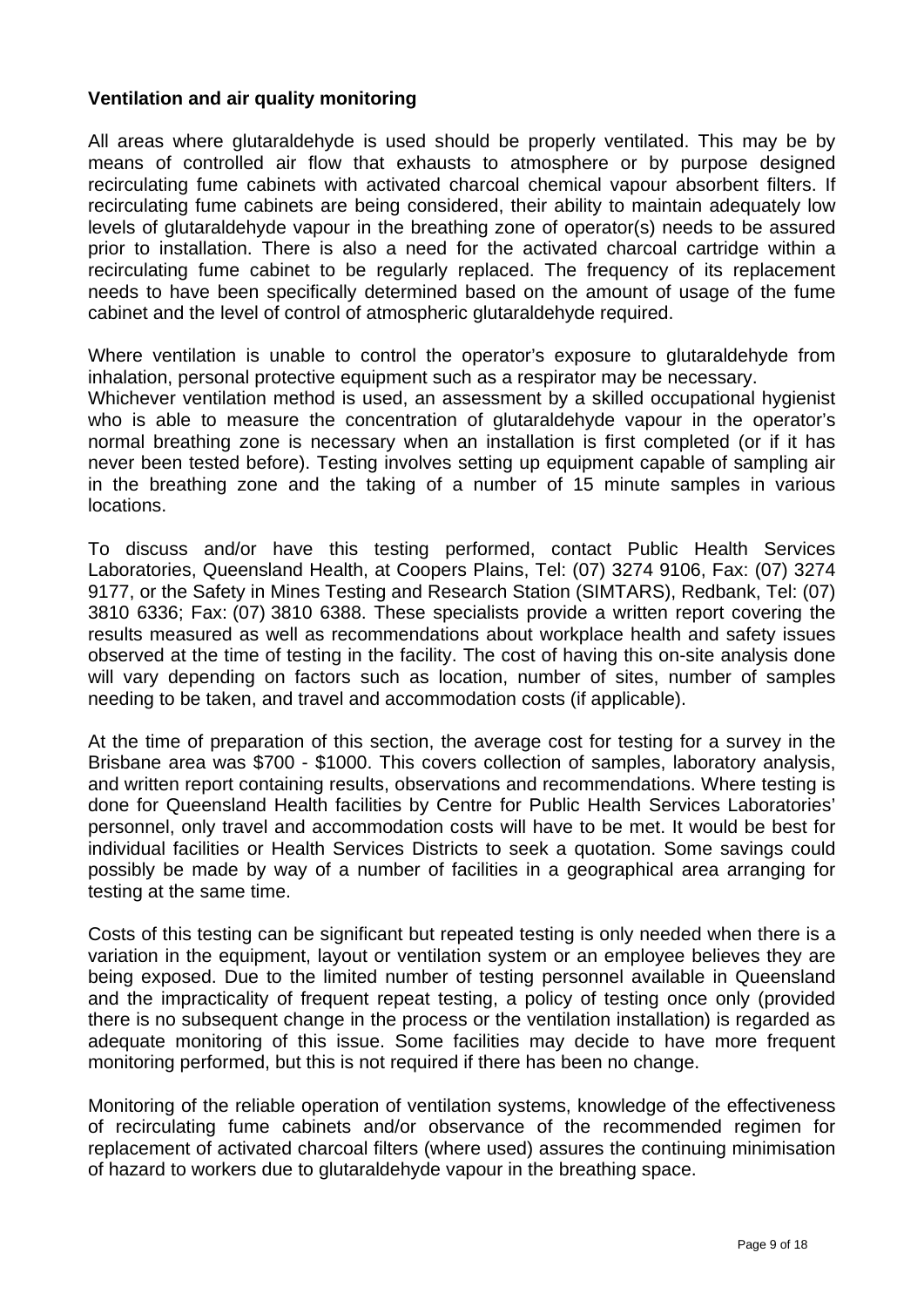## **Personal protective equipment**

Gloves of material impermeable to glutaraldehyde, full facial shield and water proof gowns or aprons are necessary for personal protection wherever glutaraldehyde preparations are used. Also, careful design of the area where disinfection is being performed and the procedures used will minimise the likelihood of skin exposure to glutaraldehyde.

Glove materials may be nitrile or latex with nitrile having more resistance to glutaraldehyde 'break through'. The use of single-use gloves (changed with each procedure) avoids many of the problems of 'break through'. Users of latex gloves need to be aware that the time for glutaraldehyde 'break through' may vary widely but is usually greater than one hour. Glutaraldehyde also 'breaks through' nitrile glove material following repeated use without washing residual disinfectant off gloves prior to storage between procedures.

The 'sleeve length' of gloves influences the risk of exposure to glutaraldehyde as well as the work practices aimed at minimising the risk of skin contact along the arms or wrists.

A suitable 'spill kit', designed for appropriate action in the case of a spillage of glutaraldehyde, is advisable. One supplier of spill kits suitable for spills up to 15 litres is Endomed Pty Ltd, 1/18 Paisley Drive, Lawnton, 4501, Telephone (07) 3881 1883.

## **Continued use of glutaraldehyde: difficult in-use situations**

Difficulties in bringing under control the workplace health and safety issues relating to protection of health care worker(s) from exposure to glutaraldehyde as a hazardous substance may preclude its use in some situations. Employer responsibilities towards employees may lead to a decision in some situations to eliminate glutaraldehyde from a facility. In addition, practical issues precluding the use of glutaraldehyde where sterility is required may result in a decision to avoid its use in some situations.

These difficulties have created the impression that a state-wide or national 'ban' on the use of glutaraldehyde is imminent. This is not the case. Safe use of glutaraldehyde is technically and practically feasible, and in view of this Queensland Health has no plan to generally limit its use in facilities over which it has jurisdiction.

## **Eliminating the use of glutaraldehyde for sterilization purposes**

Where surgical procedures are invasive, instruments must be sterile. In previous years glutaraldehyde has been widely used for processing heat sensitive invasive equipment but it is now a Queensland Health risk management priority that use of glutaraldehyde for this purpose be eliminated. The following points should be considered for action to eliminate the use of glutaraldehyde:

- increase available inventory of heat sensitive instruments, particularly rigid endoscopes
- replace older design instruments by newer design steam sterilizable ones and use steam sterilization
- install low temperature sterilization equipment appropriate for the instruments in use
- organise better shared use of expensive instrument inventory belonging to the **District**
- manage operating theatre case lists in a way that optimises use of the available instruments in association with their sterile processing requirements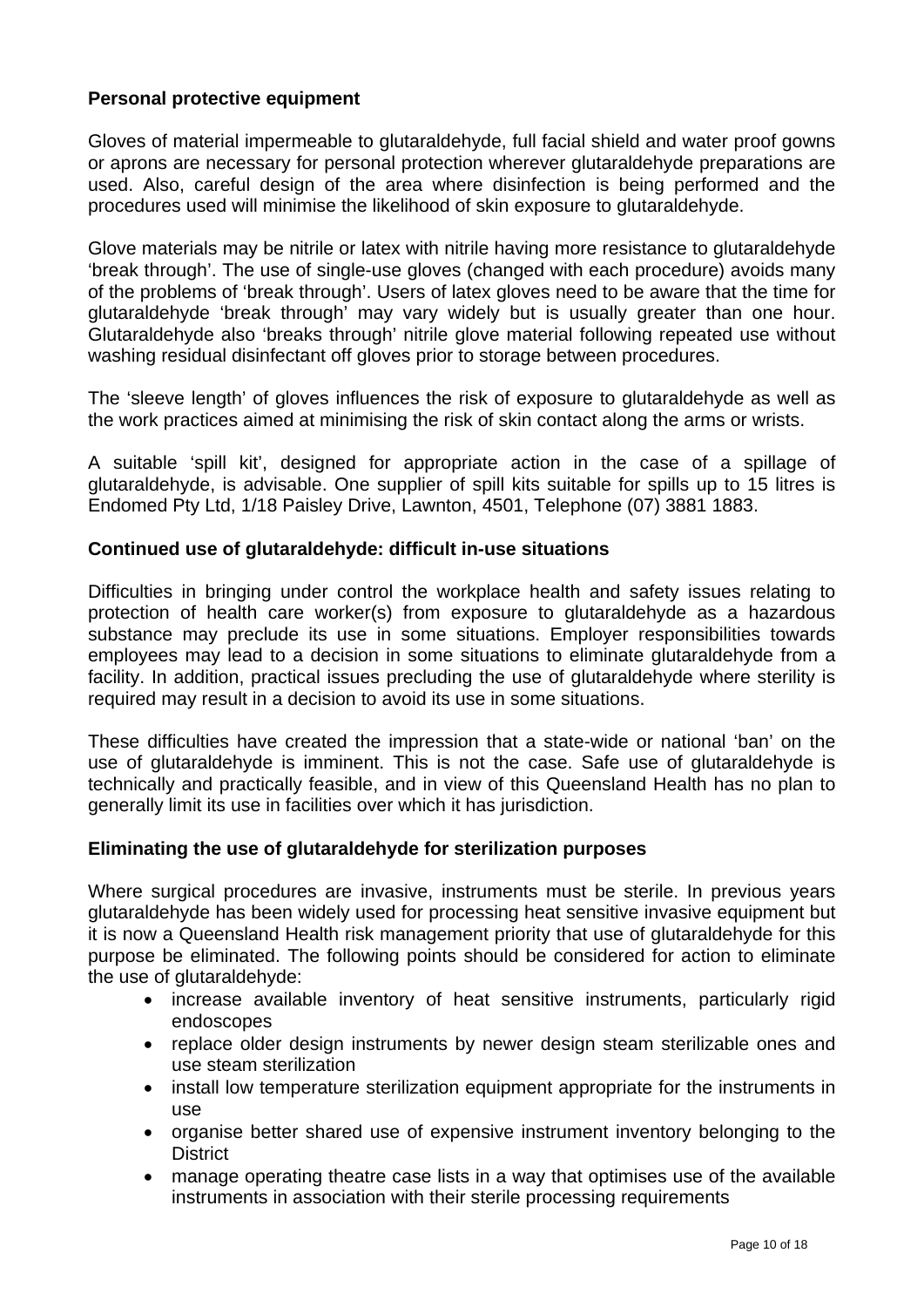#### **Ortho-phthalaldehyde (OPA)**

Ortho-phthalaldehyde (OPA) is an instrument grade liquid disinfectant recommended for the purposes of high level disinfection of heat sensitive instruments. The increased level of microbial activity of 'OPA' lends itself to shorter disinfection immersion times than other available high level chemical disinfectants.

'OPA' (0.55%) is a high level disinfectant suitable for reprocessing clean, heat sensitive, semi-critical medical and dental devices. It does not sterilize devices; items requiring sterilization should undergo an appropriate, biologically monitored sterilization process.

The minimum effective concentration (MEC) of 'OPA' is 0.3%. The solution may be reused for a maximum of 14 days, and should be monitored using Solution Test Strips to ensure that the MEC is above 0.3% during this time. No activation of the product is required. Once opened, the shelf life of the unused portion can be stored in the original sealed container for up to 75 days prior to use. Prior to disposal, the solution must be inactivated using Glycine. The product is designed to be used in both manual (bucket and tray) systems as well as automated endoscope reprocessors. The manufacturer's instructions should be consulted.

Thorough cleaning of instruments, including all lumens, prior to immersion should involve the use of a near neutral, low-foaming and easily rinsed detergent. Any residual contamination reduces the effectiveness of 'OPA'. The item is to undergo cleaning and drying prior to immersion in 'OPA', immersed completely for at least 10 minutes at 20°C (room temperature), and rinsed according to manufacturer's instructions. Tests have shown that 'OPA' is a more rapid tuberculocidal agent than other high level chemical disinfectants; this is achieved following immersion of a thoroughly cleaned instrument for 10 minutes.

#### *Comments:*

- stable over a wide pH range
- does not fix proteinaceous material to instruments
- is compatible with a wide range of instrument models and materials
- does not require activation
- non-irritating to personnel
- stains skin and surfaces
- costly in comparison to glutaraldehyde

#### *Workplace health and safety*

Direct contact with 'OPA' may cause irritation to eyes and skin, and temporary staining of the skin. Repeated contact may cause sensitisation. Personal protective equipment (eg gloves with sleeve length to protect arms or wrists made of latex, nitrile, butyl rubber or synthetic copolymer; full face shield; fluid resistant gowns) should be used in concordance with AS 4187 requirements.

'OPA' vapours may cause respiratory and eye irritation. The agent should be used in a well-ventilated area in closed containers with tight-fitting lids. Local exhaust hoods may be required if the area is not adequately ventilated.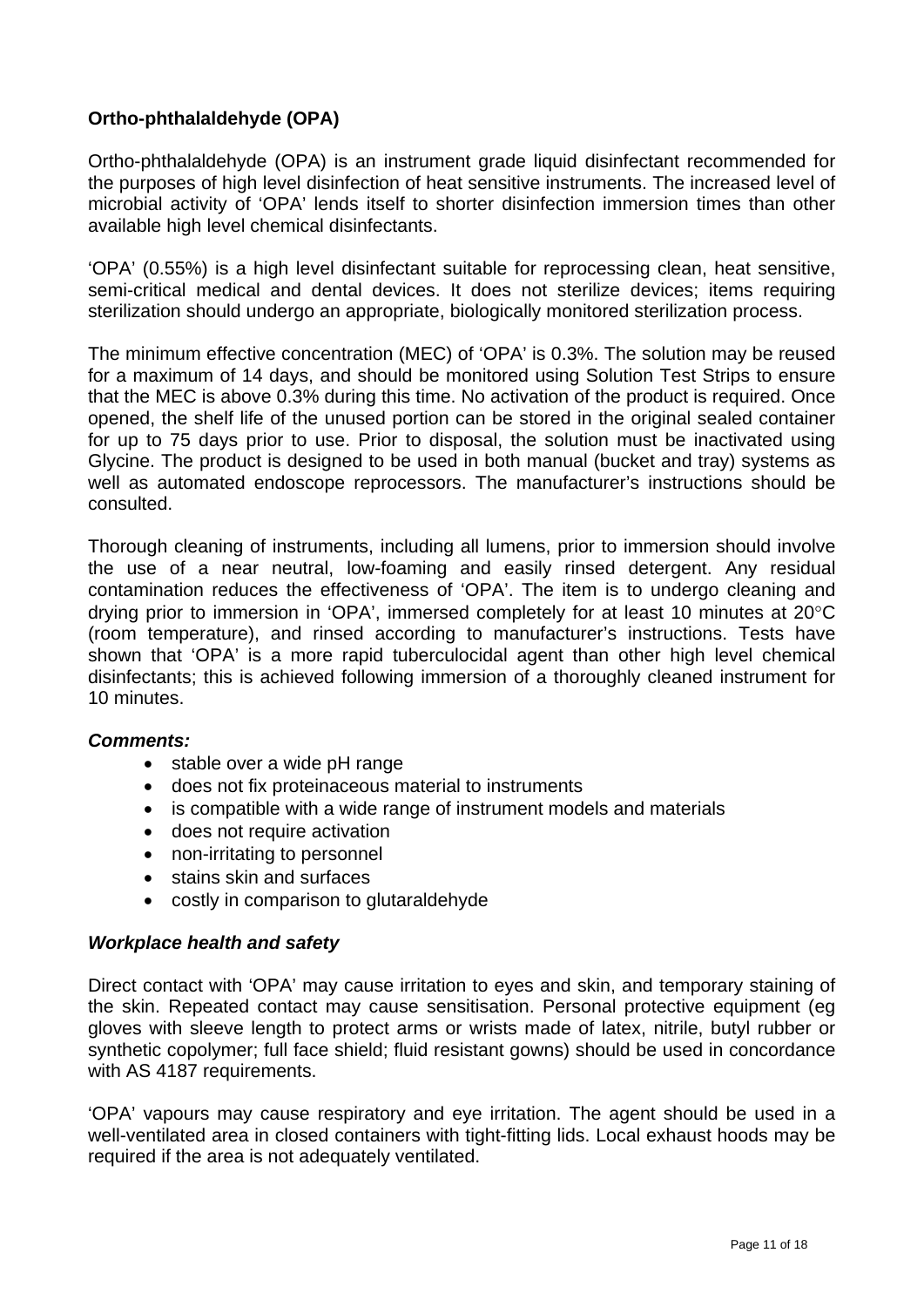#### **Peroxygen biocide**

The one available peroxygen disinfectant (Virkon™) may be used on environmental surfaces; however surface disinfection is not routinely required in health care settings.

#### **Phenolics**

Phenolics are classified as low level disinfectants. They are absorbed by porous materials, and the residual disinfectant may cause tissue irritation. Phenolics are bactericidal, virucidal, fungicidal and tuberculocidal.

#### *Comments:*

- mainly used for environmental disinfection of non-porous surfaces, such as laboratory surfaces
- not for routine hospital use

#### **Quaternary ammonium compounds**

Suitable for low-level disinfection of clean surfaces; not recommended for routine use in health care facilities. Cement, synthetic rubbers and aluminium may be damaged by quaternary ammonium compounds, especially if an anti-rust compound has been added to the solution. Inactivated in the presence of organic matter.

#### **Purchasing chemical disinfectants**

The following is a list of actions and principles to assist in rationalising the range of chemical disinfectants being purchased for use in individual facilities:

Formulate a policy for the selection and application of chemical disinfectants in the health care facility

Determine the overall use of disinfectants through a comprehensive survey of all departments and prepare a list of currently purchased products and the purposes for which they are used. The concentration in use should also be noted.

Use the list as a basis for eliminating the use of disinfectants when:

- sterilization is required
- disinfection by hot water or steam can be carried out
- the use of an antimicrobial agent is unnecessary

Develop policies for which chemical disinfectants are required (applications and in-use concentration) for disinfection of hospital equipment, for example

- phenolic disinfectant in discard jars in bacteriological laboratories
- glutaraldehyde or OPA used for disinfection of endoscopic instruments
- disinfection of the hospital environment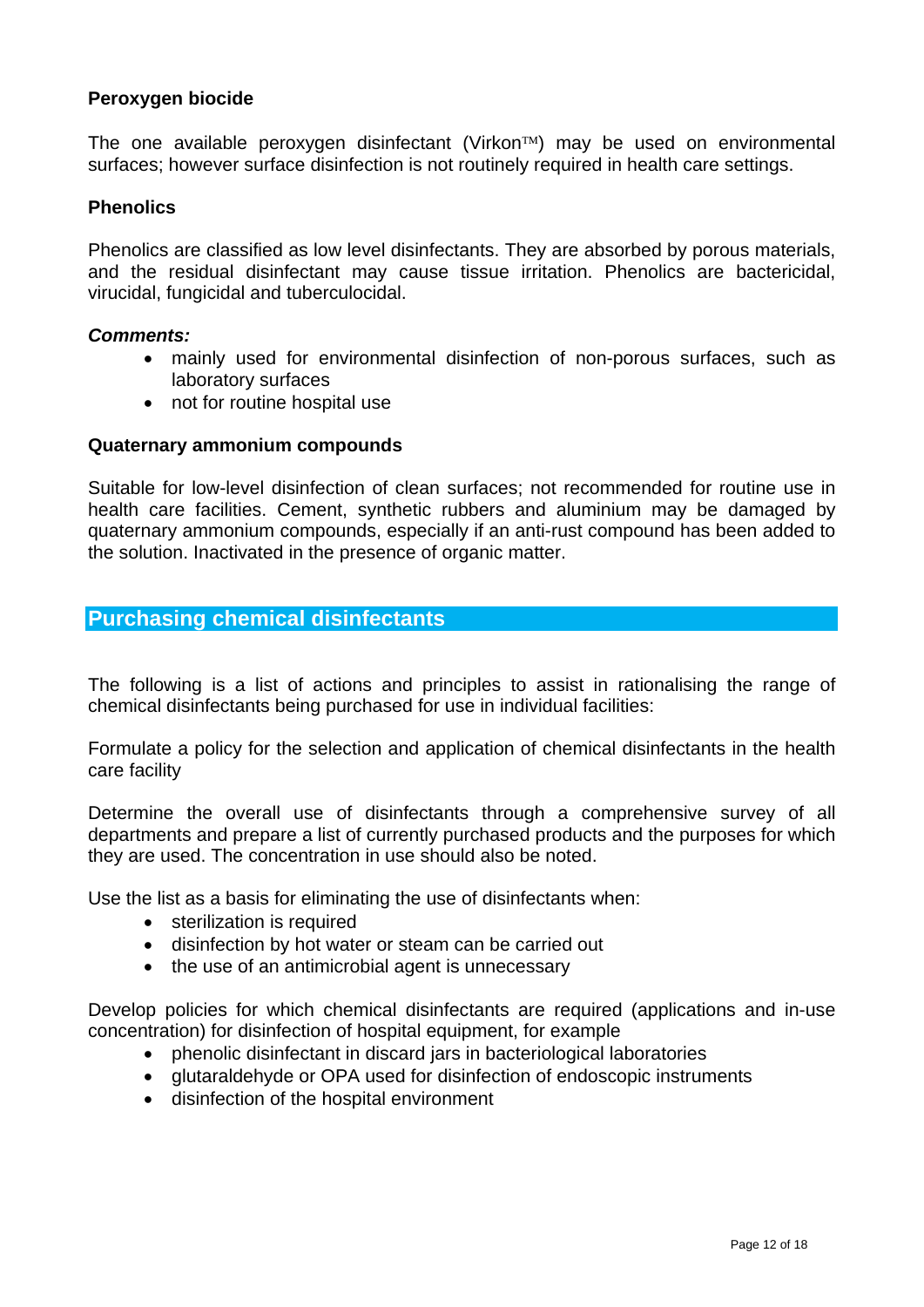#### **Disinfectants for cleaning**

It has been demonstrated by Ayliffe et al (1967) and other investigators that the benefit of including an antibacterial agent in the cleaning solution is restricted to the short period of wet contact. Residual disinfectant, which may remain on the floor, is inactive in the dry state and does not retard the rate or decrease the level of re-contamination in areas where uncontrolled movement of people and equipment occurs. Sodium hypochlorite is recommended where disinfection is required following cleaning of blood spills (refer 'blood spill cleaning procedure'), and alcohol (eg isopropyl alcohol-impregnated wipes) may be used on clean trolley tops and similar surfaces that have been physically cleaned.

#### **Other significant issues for disinfectant purchasing**

- disinfectants should have TGA approval
- the successful implementation of a disinfection policy depends on the provision of information to the staff throughout the hospital
- the responsibility for preparing dilutions should be centralised and placed under the supervision of a pharmacist
- the solutions that are distributed to wards and departments should be ready for use and clearly labelled to identify the type of disinfectant
- the selection of a type or brand should be based on compatibility with materials with which it may come in contact during use, the risk of harm to the user or the articles treated, the intended purpose of the disinfection process, and costeffectiveness

#### **Endoscopic instruments and their accessories**

Fibre-optic endoscopic instruments can be divided into rigid endoscopes (laparoscopic instruments) and flexible endoscopes. There are significant processing and usage differences between rigid and flexible endoscopes.

However, both rigid and flexible endoscopes (and their accessories) require meticulous cleaning prior to undergoing the appropriate sterilization, or high level disinfection, process.

Rigid endoscopes are categorised as 'critical' items (refer to 'Spaulding's classification'), and must be sterilized between uses. Flexible endoscopes are categorised as either 'critical' or 'semi-critical' in relation to the nature of their use. Those classified as 'critical' must be sterilized. In the case of 'semi-critical' flexible endoscopes, sterilization is preferred but not mandatory. Where sterilization of 'semi-critical' flexible endoscopes is not possible, high level chemical disinfection is required.

Both rigid and flexible endoscopes can be sterilized by low temperature processes, although some methods may be unsuitable for some flexible endoscopes. Many rigid endoscopes can also withstand steam sterilization. Endoscopes with no attached lenses, fibre-optic light carriers or cables, and suitable accessories, may be sterilized by steam (refer to 'steam sterilization' and 'low temperature sterilization processes'). In all instances, the instrument manufacturer's instructions as to the preferred method of sterilization should be followed.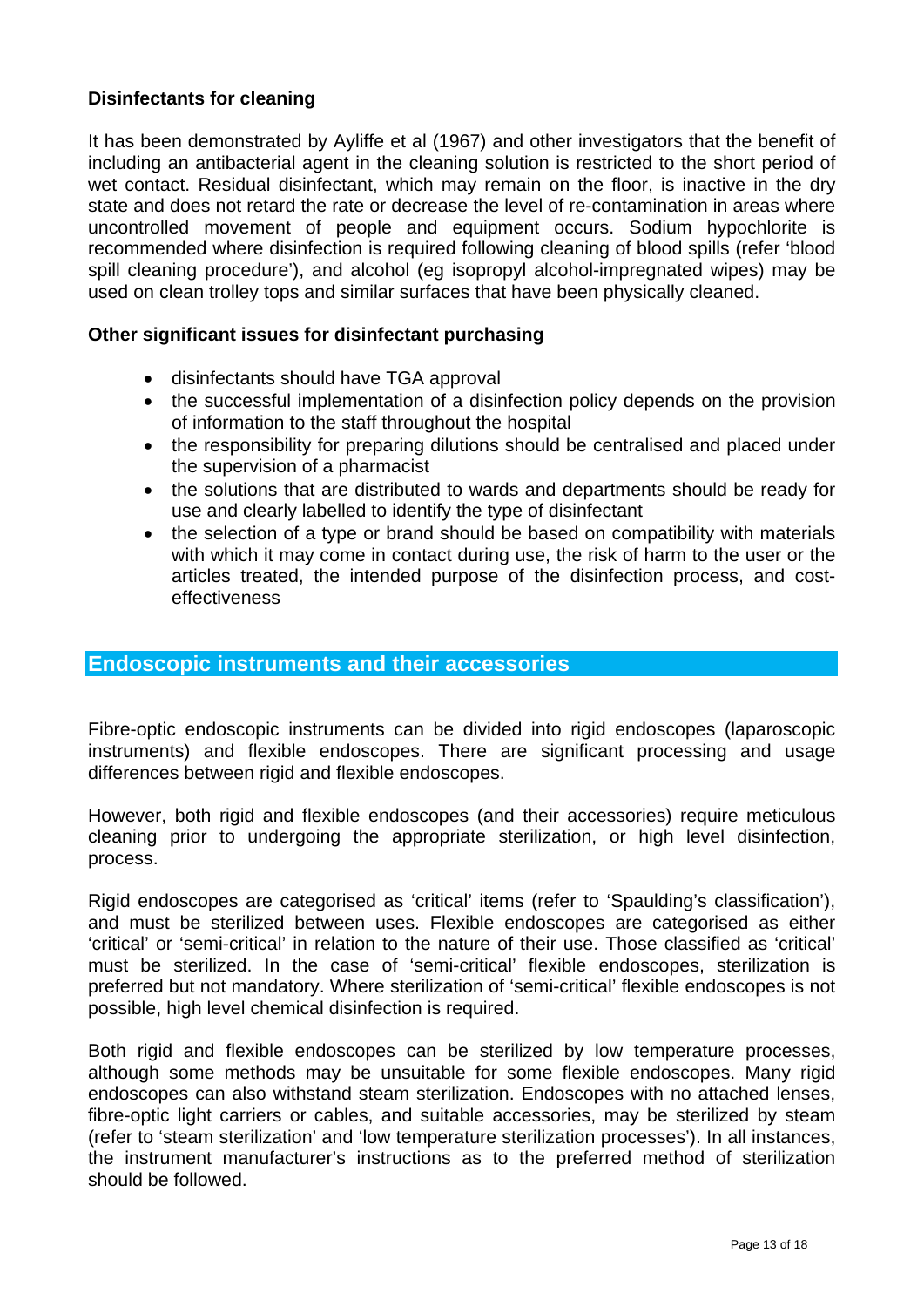A wide range of accessories is available for both invasive and non-invasive endoscopes, including forceps, laparoscopic scissors, diathermy, snares, sphincterotomy knives, and lasers. Accessories used in conjunction with rigid and flexible endoscopes should be treated as 'critical' items and sterilized.

#### **Rigid endoscopes Flexible endoscopes Flexible endoscopes Accessory instruments**  Spaulding's classification Critical Critical Semi-critical Critical Appropriate process Sterilization Sterilization - High level disinfection (sterilization where possible) **Sterilization** Suitable process alternatives **-Steam sterilization**  -Low temperature sterilization∗ -Low temperature sterilization  $\triangle$ -Chemical disinfection with glutaraldehyde or **OPA** -Low temperature sterilization  $\bullet$ -Steam sterilization -Low temperature sterilization∗

#### **Summary of processing requirements**

∗ method dependent on location of sterilizing machinery and need for wrapped product (wrapped is preferred)

♦method dependent on instrument type, materials and facilities – consult instrument manufacturer

#### **Rigid endoscopes**

Invasive ('critical') endoscopes are mainly laparoscopes, and rigid instruments with no operating channel. According to AS 4187, arthroscopes and laparoscopes which are inserted into sterile body cavities shall be sterile. Rigid endoscopes are classified as 'critical' (refer 'Spaulding's classification') and must be sterilized. Although high level disinfection has been used in the past, it is now considered inadequate.

#### **Sterilization of rigid endoscopes**

Sterilization of invasive devices attains a higher standard of infection control than high level disinfection can achieve, is more thoroughly controlled, and cycle times are comparable with immersion in disinfectants.

Low temperature sterilization methods (ethylene oxide, peracetic acid or hydrogen peroxide plasma sterilization processes) or steam sterilization may be used for rigid endoscopes. Low temperature methods are preferable as they may reduce instrument damage caused by repeated exposure to steam (even when the instrument is steam compatible). Refer to 'steam sterilization' and 'low temperature sterilization processes'.

Laparoscopes and accessory instrumentation shall be dismantled, cleaned (specially designed ultrasonic irrigators are available to assist cleaning), dried thoroughly and then reassembled prior to sterilization.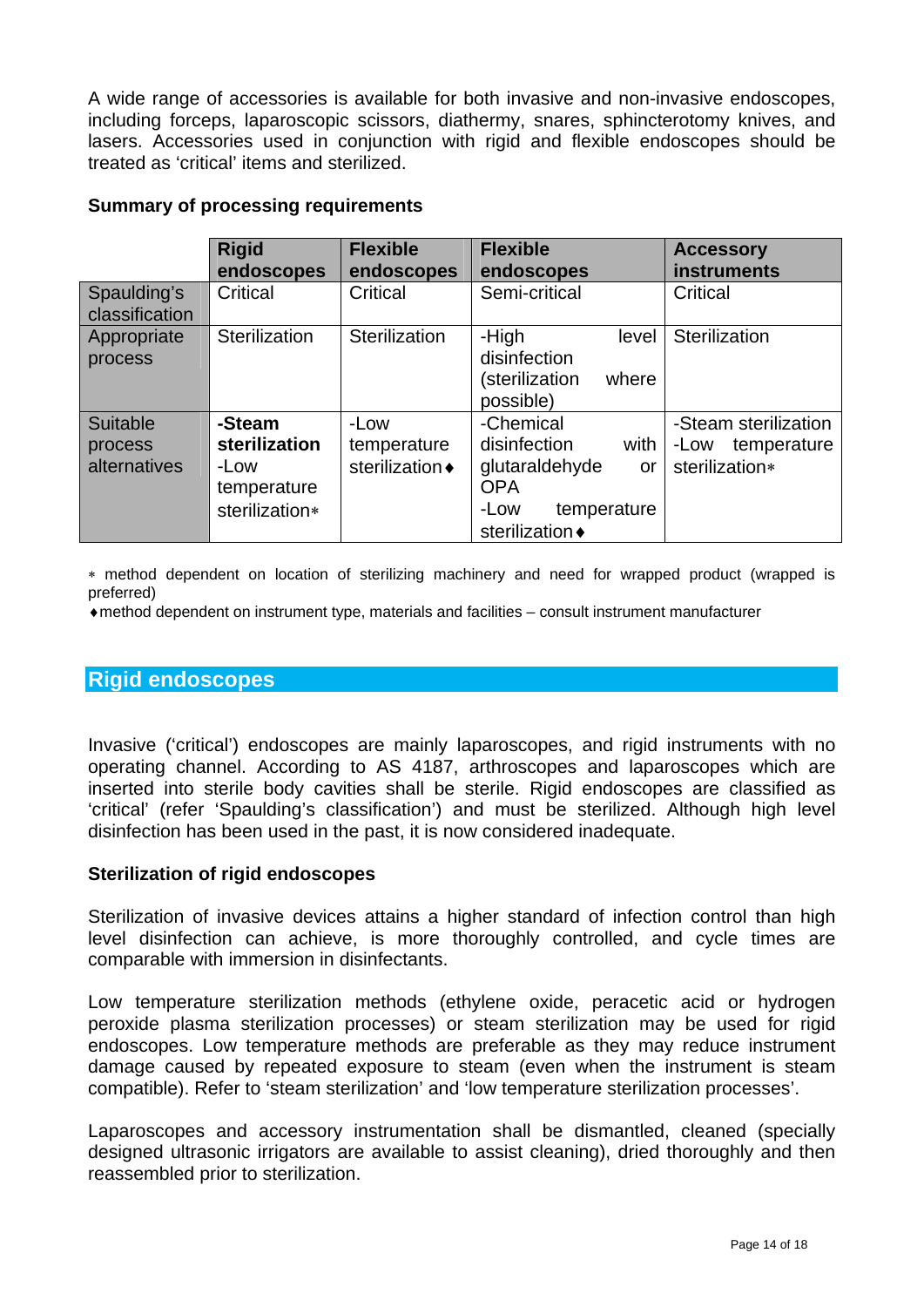#### **Flexible endoscopes**

Flexible endoscopes can be classified according to Spaulding's classification as 'critical' (e.g. invasive) instruments that penetrate the skin or are inserted into a sterile cavity, or as 'semi-critical' (e.g. non-invasive) items that are in contact with intact mucous membranes. However, even in cases where items are not classified as 'critical', sterilization is preferable to high level disinfection.

#### **Sterilization of flexible endoscopes**

Steam sterilization is unsuitable for flexible endoscopes because they are unable to tolerate temperatures greater than 60°C. Low temperature sterilization methods are required when sterilization of flexible endoscopes is required (i.e.: flexible endoscopes categorised as 'critical') and, where sterilization is desired (i.e.: flexible endoscopes categorised as 'semi-critical') but not mandatory.

Low temperature systems such as ethylene oxide, and peracetic acid sterilization systems may be used to sterilize flexible endoscopes. However, the hydrogen peroxide plasma sterilization process is not commonly used for reprocessing flexible endoscopes due to the following technical problems:

- very long narrow lumens and those closed at one end are unsuitable for sterilization using the hydrogen peroxide plasma process
- process compatible packaging must be used
- biological indicators are required for routine monitoring with lengthy incubation periods
- entire cycle takes 75 minutes, making hydrogen peroxide plasma impractical for routine processing of most gastroenterological endoscopes

#### **High level disinfection of flexible endoscopes**

Non-invasive or 'semi-critical' items may either be sterilized or high level disinfected, however sterilization is the preferred method whenever possible. In the case of bronchoscopes that are high-level disinfected, care must be taken to observe the contact time required to inactivate Mycobacterium tuberculosis.

High level disinfection is a suitable process for non-invasive ('semi-critical') endoscopes such as gastroscopes, duodenoscopes, sigmoidoscopes, proctoscopes, colonoscopes, bronchoscopes, and laryngoscopes.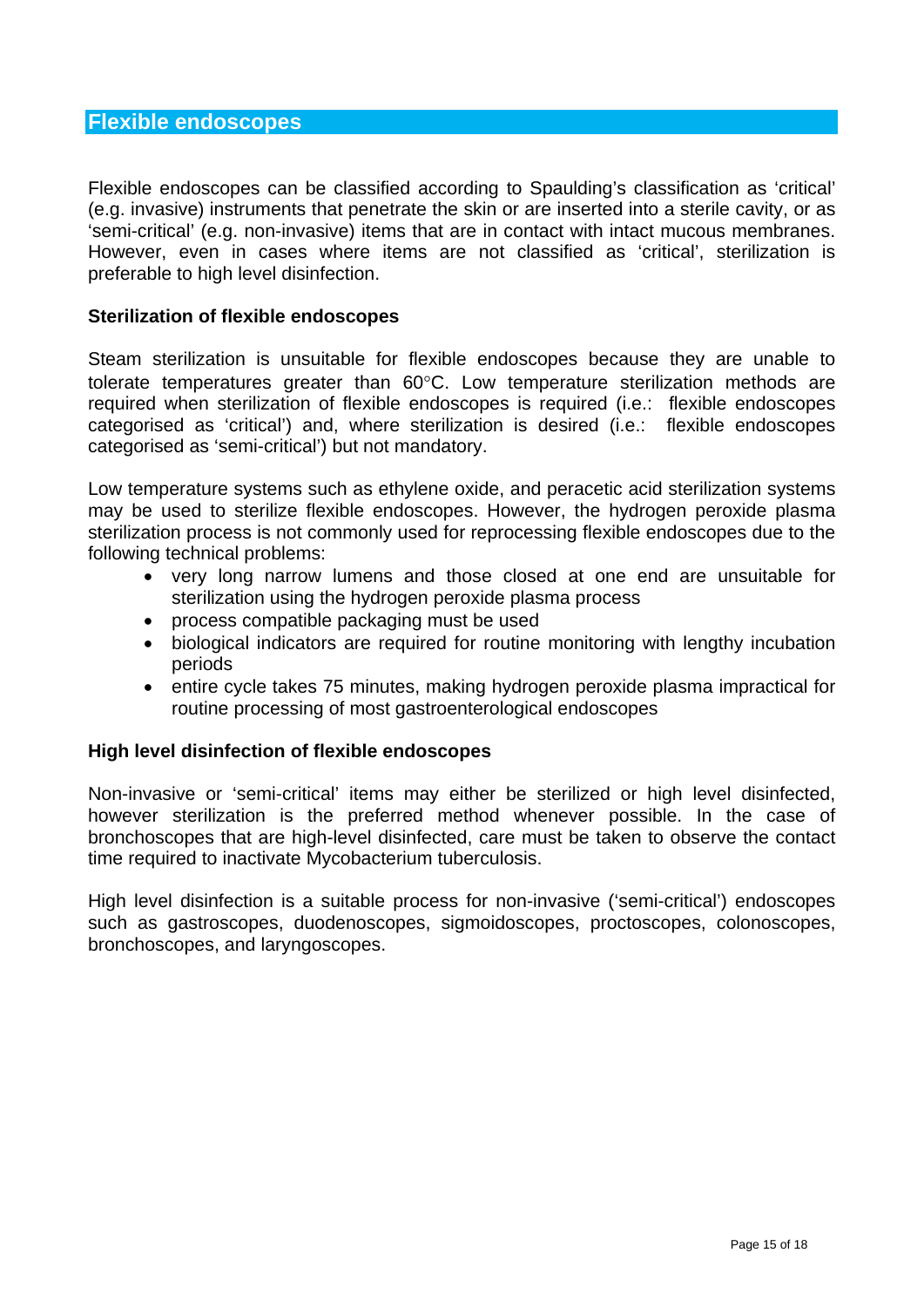#### **Reprocessing of anaesthetic and respiratory equipment**

Most anaesthetic machines and breathing systems are contaminated to a minor degree with microorganisms. Equipment that is in direct contact with the patient (breathing circuits and masks) becomes more heavily contaminated.

All anaesthetic equipment that comes into contact with a patient's body fluids (including saliva) must be changed, cleaned and thermally disinfected before use on another patient. This includes equipment that has come into indirect contact with the anaesthetist's hands, which may be contaminated with blood, saliva or other body fluid. Additionally, unused items introduced into the anaesthetic work-field should be regarded as dirty and reprocessed. Attachment 3 outlines recommended processing information for anaesthetic and respiratory equipment.

To protect staff from aerosols generated during manual cleaning processes, preference should be given to the use of washer/disinfectors for the washing, disinfecting, rinsing and drying of respiratory apparatus. Most units automatically process through pre-wash, disinfection, rinse and drying cycles.

#### **Anaesthetic equipment: cleaning methods**

Thorough cleaning of all instruments and equipment is an essential prerequisite in disinfection and sterilization processes:

- all systems must be disassembled completely to allow unrestricted contact of all parts with the cleaning and disinfection process
- measuring instruments and pressure gauges must be processed separately according to the recommendations of the manufacturer
- lumens of non-disposable endotracheal tubes, airways, facemasks, laryngeal masks, anaesthetic breathing circuits and cobbs connectors are to be placed over the appropriate nozzle/water jet on the washer/disinfector to ensure proper cleaning and rinsing
- the manufacturer's instructions for cleaning and reprocessing of anaesthetic equipment should be followed
- mechanical washer/disinfectors must not be overloaded

The cleaning of external surfaces of anaesthetic machines and associated equipment should occur on a regular basis; the use of detergent and water is sufficient. The internal components do not require routine cleaning and disinfection.

#### **Anaesthetic equipment: disinfection requirements**

Anaesthetic respiratory equipment is classified as 'semi-critical' (refer to 'Spaulding's classification') and requires thermal disinfection for reprocessing. Sterilization of anaesthetic and ventilator equipment is generally unnecessary.

Refer Australian Standard AS 4187 and The Australian and New Zealand College of Anaesthetists Policy on Infection Control in Anaesthesia (1995).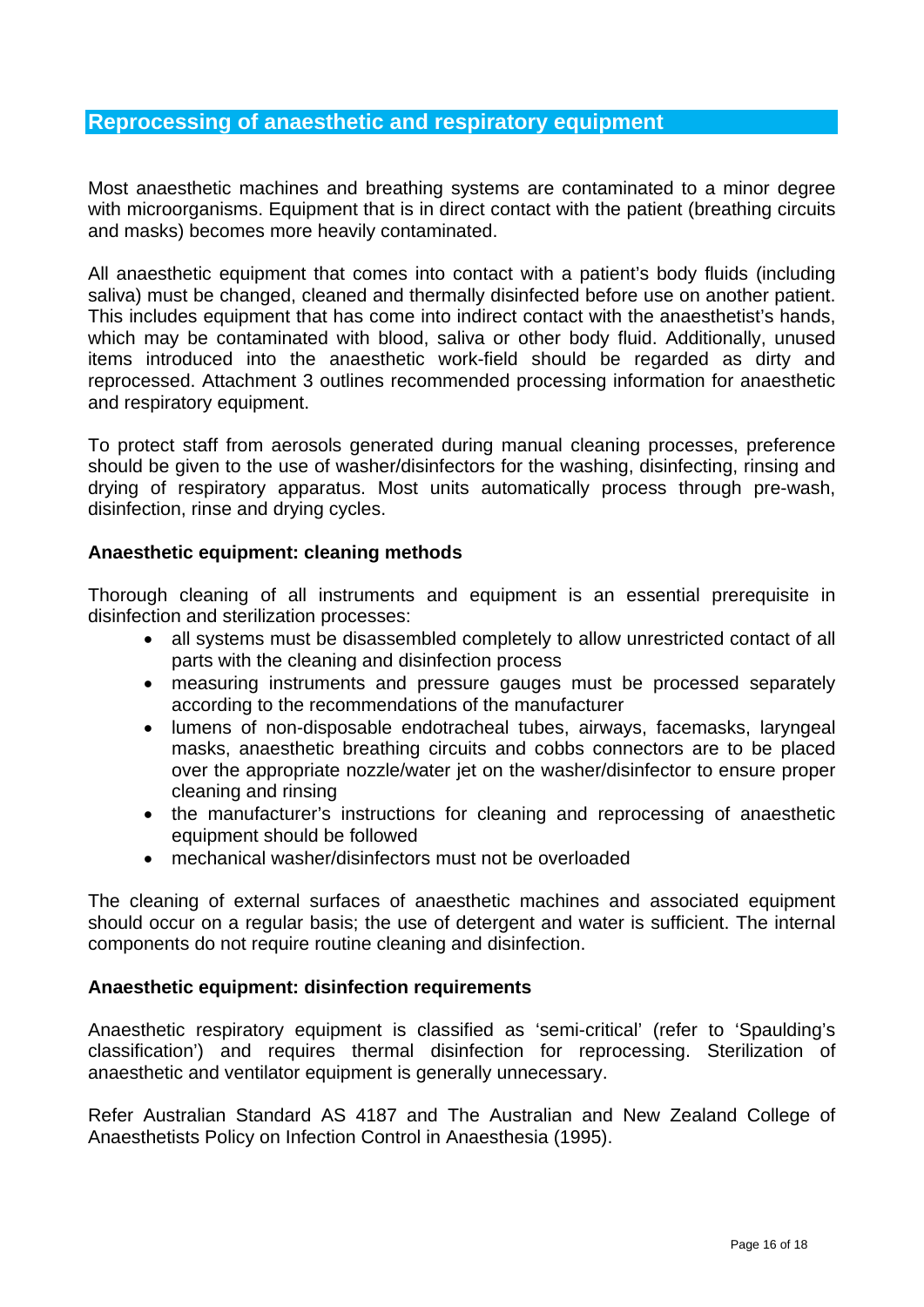#### **Water temperatures for thermal disinfection**

Rinse water temperature shall be between 80°C and 86°C (>80°C). Refer to 'Water temperature for thermal disinfection'.

#### **Monitoring of washer/disinfectors**

The requirement for routine microbiological monitoring of washer/disinfectors is unwarranted, as there are no current standards to determine if the washer/disinfector is microbiologically safe. Washer/disinfectors and instruments should be visually inspected and cycle parameters monitored to determine if the machine is functioning correctly:

- perform visual inspection and documentation of time at temperature. Instruments and equipment should be free from detergent and rinse additive residues
- presence of chemical residue (if the washing machine is functioning as designed with temperature, detergent, wash and rinse pressure all at the correct levels, there will be virtually no chemical residue left on instruments)

Standardized test devices are available for testing the effectiveness of wash processes. These tests are based on a visual indication of soil removal effectiveness.

Perform regular thermocouple testing of disinfection temperatures:

- rinsing  $40^{\circ}$ C to  $50^{\circ}$ C;
- washing  $50^{\circ}$ C to  $60^{\circ}$ C;
- disinfecting 80°C to 95°C, for up to 10 minutes

#### **Drying**

Drying reduces the risk of contamination during inspection and assembly of instruments:

- drying cabinets should be used for drying anaesthetic equipment. Drying cabinet operating temperatures shall be within the range 65°C to 75°C
- on completion of the cycle, the items shall be removed and placed in the anaesthetic apparatus drying machine (if drying cycle not installed). Tubing and other items with lumens shall be placed over appropriate connectors to ensure hot air dries all surfaces. Drying facilities may be available within the washer/disinfector

#### **Single use items**

- use single use sachets of lubricant for insertion into the patient's airway
- avoid using multi-dose vials. Such vials should always be accessed with a clean needle and syringe and dedicated for single patient use only

#### **Soaking or 'cold sterilization'**

Soaking or 'cold sterilization' (immersion of the different items in solutions containing disinfectants eg aldehydes) has a relatively high failure rate due to dosing errors, insufficient contact time (air trapping) as well as disadvantages of toxicity, skin irritation and allergy, and environmental concerns.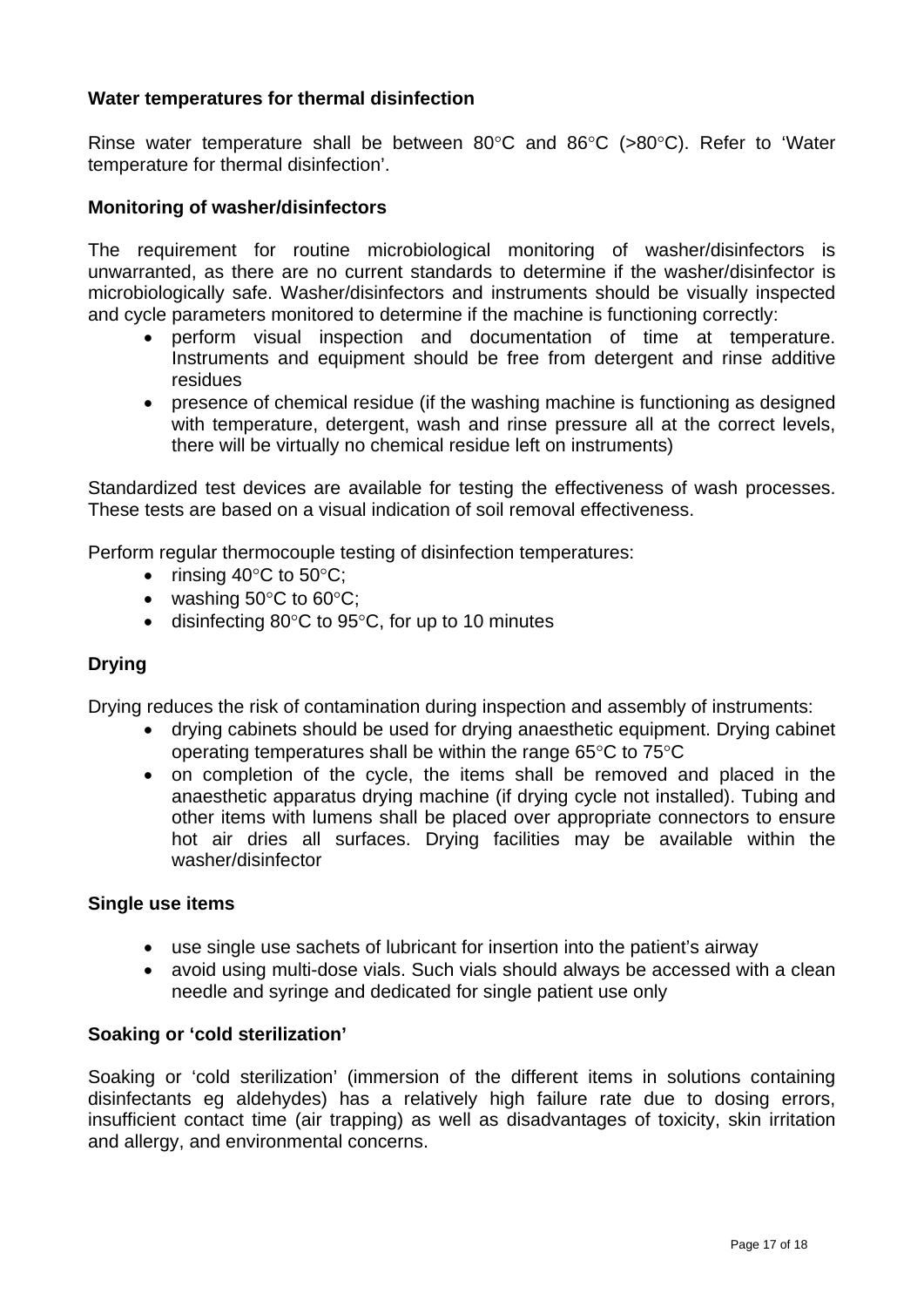#### **Management of patients with confirmed or suspected pulmonary tuberculosis**

Ideally, elective operative procedures on patients who have pulmonary tuberculosis should be delayed until the patient is no longer infectious. However, if operative procedures must be performed, they should be done, if possible in operating rooms that have anterooms and staff must observe airborne precautions (refer to 'additional precautions').

For operating rooms with anterooms, the doors to the operating room should be closed, and traffic into and out of the room should be minimal to reduce the frequency with which the door opens and closes.

- a bacterial filter should be placed as close as possible to the patient to help reduce the risk of contamination of the anaesthetic equipment (ventilator and  $CO<sub>2</sub>$  absorbers) and prevent the discharge of tubercle bacilli into the ambient air
- preference may be given to a disposable anaesthetic breathing circuit with appropriate filters
- detergent and water is sufficient for environmental cleaning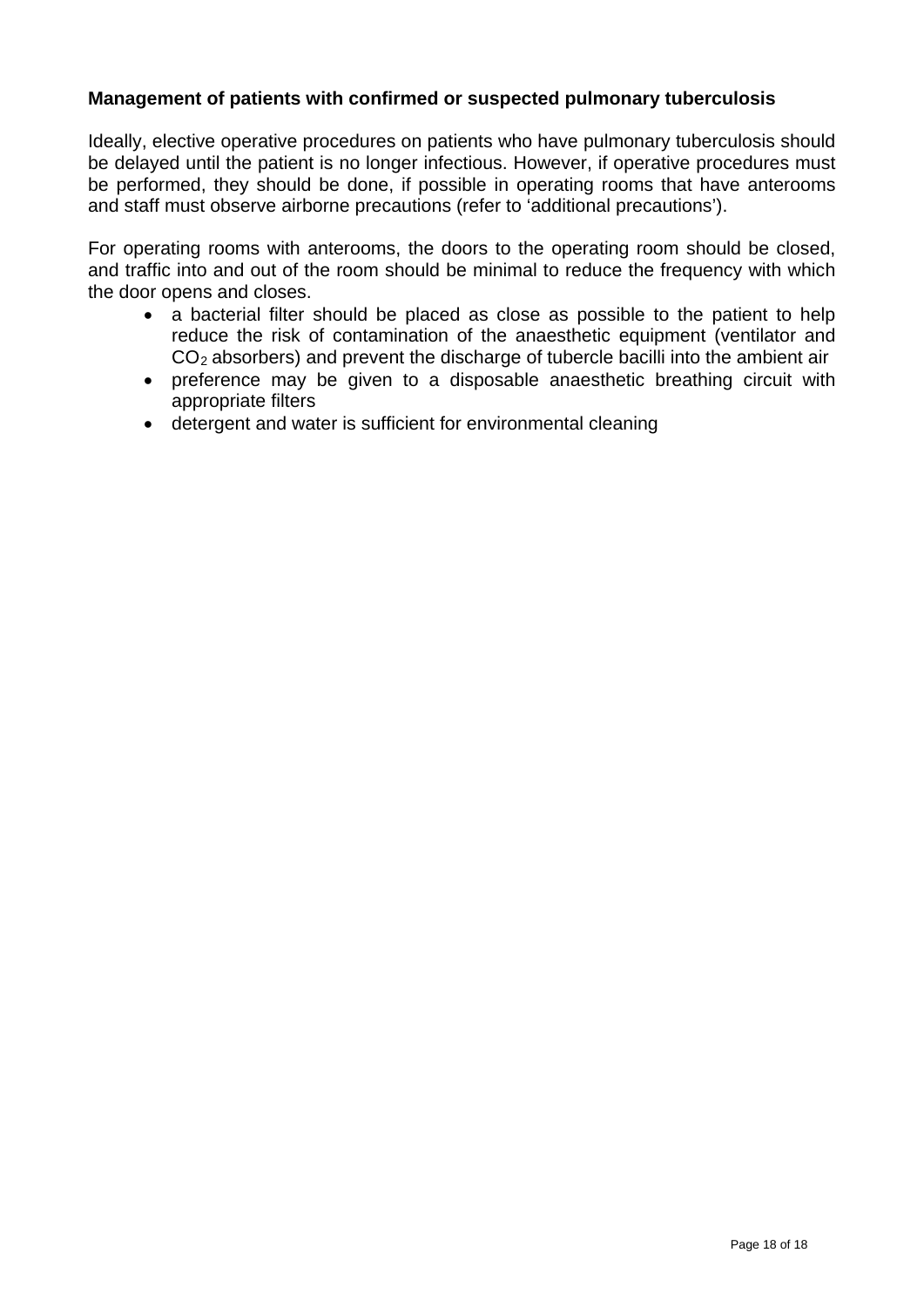# **DISINFECTION & STERILIZATION INFECTION CONTROL GUIDELINES**

## **REFERENCES**



www.health.qld.gov.au/chrisp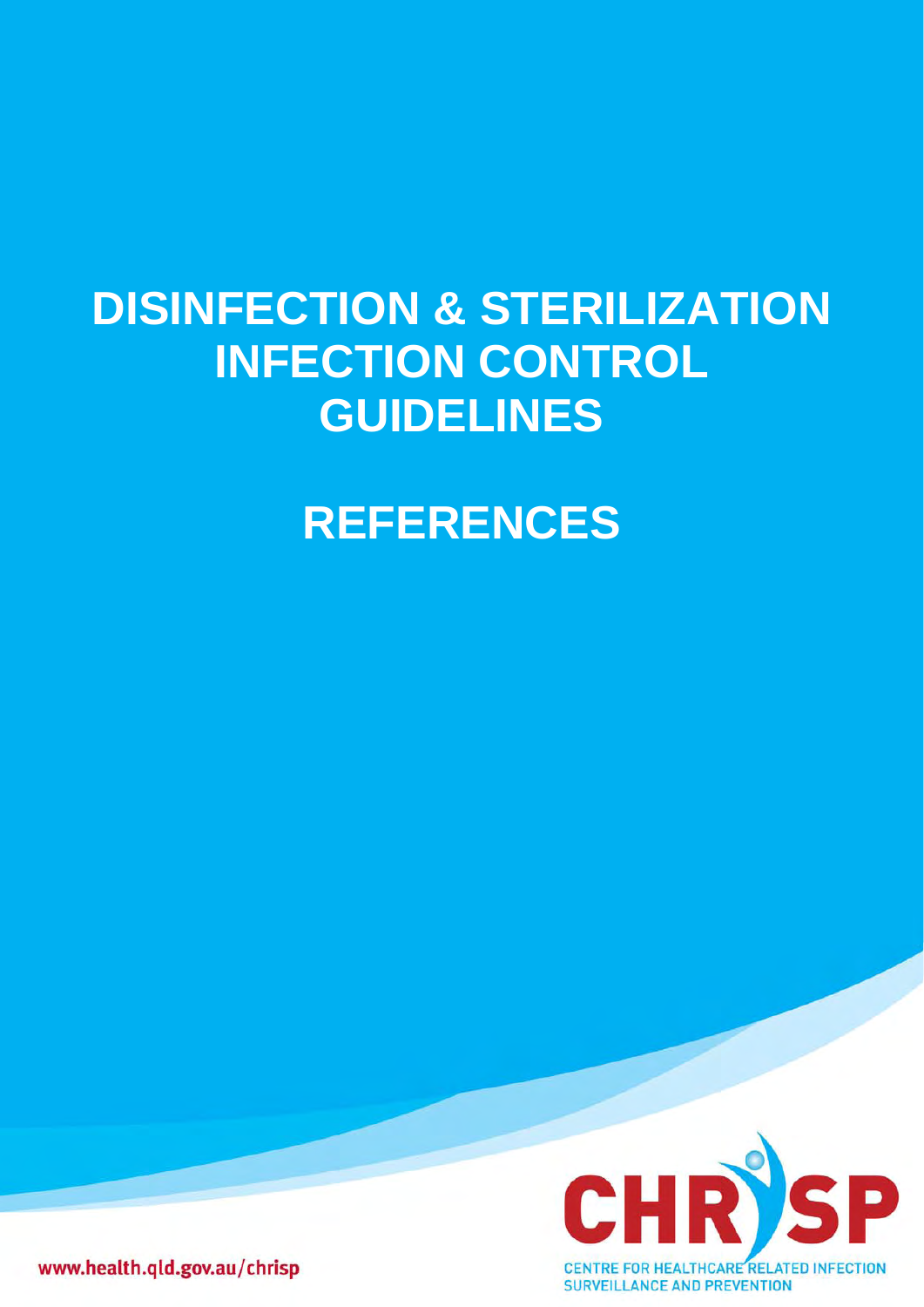### **References**

Alfa MJ, Sitter DL. In-hospital evaluation of ortho-phthalaldehyde as a high level disinfectant for flexible endoscopes. *Journal of Hospital Infection* 1994;26:15-26.

Alvarado CJ, Reichelderfer M. APIC guidelines for infection prevention and control in flexible endoscopy. *American Journal of Infection Control* 2000; 22:19-38.

Standards Australia, 2003. AS/NZS 1410:2003 Sterilizers—Steam—Pre-vacuum. Standards Australia, Sydney.

Standards Australia, 1991. AS 3789.2:1991. Textiles for Heath Care Facilities and Institutions. Part 2: Theatre Linen and Pre-packs. Standards Australia, Sydney.

Standards Australia, 2000. AS/NZS 4146:2000 Laundry Practice. Standards Australia, Sydney.

Standards Australia, 2003. AS/NZS 4187:2003. Code of Practice for Cleaning, Disinfecting and Sterilizing Reusable Medical and Surgical Instruments and Equipment, and Maintenance of Associated Environments in Health Care Facilities. Standards Australia, Sydney.

Standards Australia, 2006. AS/NZS 4815:2006. Office-based Health Care Facilities Not Involved in Complex Patient Procedures and Processes - Cleaning, Disinfecting and Sterilizing Reusable Medical and Surgical Instruments and Equipment, and Maintenance of the Associated Environment. Standards Australia, Sydney.

Standards Australia, 1995. AS/NZS 2496:1995. Breathing Attachments for Anaesthetic Purposes for Human use. Standards Australia, Sydney.

Standards Australia, 1995. AS/NZS 2496:1995. Breathing Attachments for Anaesthetic Purposes for Human use. Standards Australia, Sydney.

Australian and New Zealand College of Anaesthetists. Policy on Infection Control in Anaesthesia, Section 3.2: Anaesthetic Apparatus. March 1995.

Ayliffe GA, Babb JR and Bradley CR. Sterilization of arthroscopes and laparoscopes. *Journal of Hospital Infection* 1992; 22:265-269.

Bennett JV, Brachmann PS. Hospital Infections. 4<sup>th</sup> ed., 1998. Lippincott-Raven.

Block, S. 2001, 5<sup>th</sup> edition, "Disinfection, Sterilization and Preservation", Lippincott Williams and Williams.

Breslin ABX. Tuberculosis – the threat re-emerges. *Anaesthesia and Intensive Care* 1996;24: 176-179.

British Society of Gastroenterology, Endoscopy Committee Working Party. Cleaning and disinfection of equipment for gastrointestinal endoscopy. Report of a working party of the British Society of Gastroenterology Endoscopy Committee. *Gut* 1998;42: 585-93.

Centers for Disease Control and Prevention. Guidelines for preventing the transmission of *Mycobacterium tuberculosis* in health-care facilities. *MMWR* 1994;43: 1-132.

Centers for Disease Control and Prevention. Guidelines for prevention of nosocomial pneumonia. *MMWR* 1997;46 (RR-01). Available at 01/03/1997http://www.cdc.gov/mmwr/PDF/RR/RR4601.pdf

Communicable Diseases Network Australia, 2004. "Infection control in the Health Care Setting". Commonwealth Government.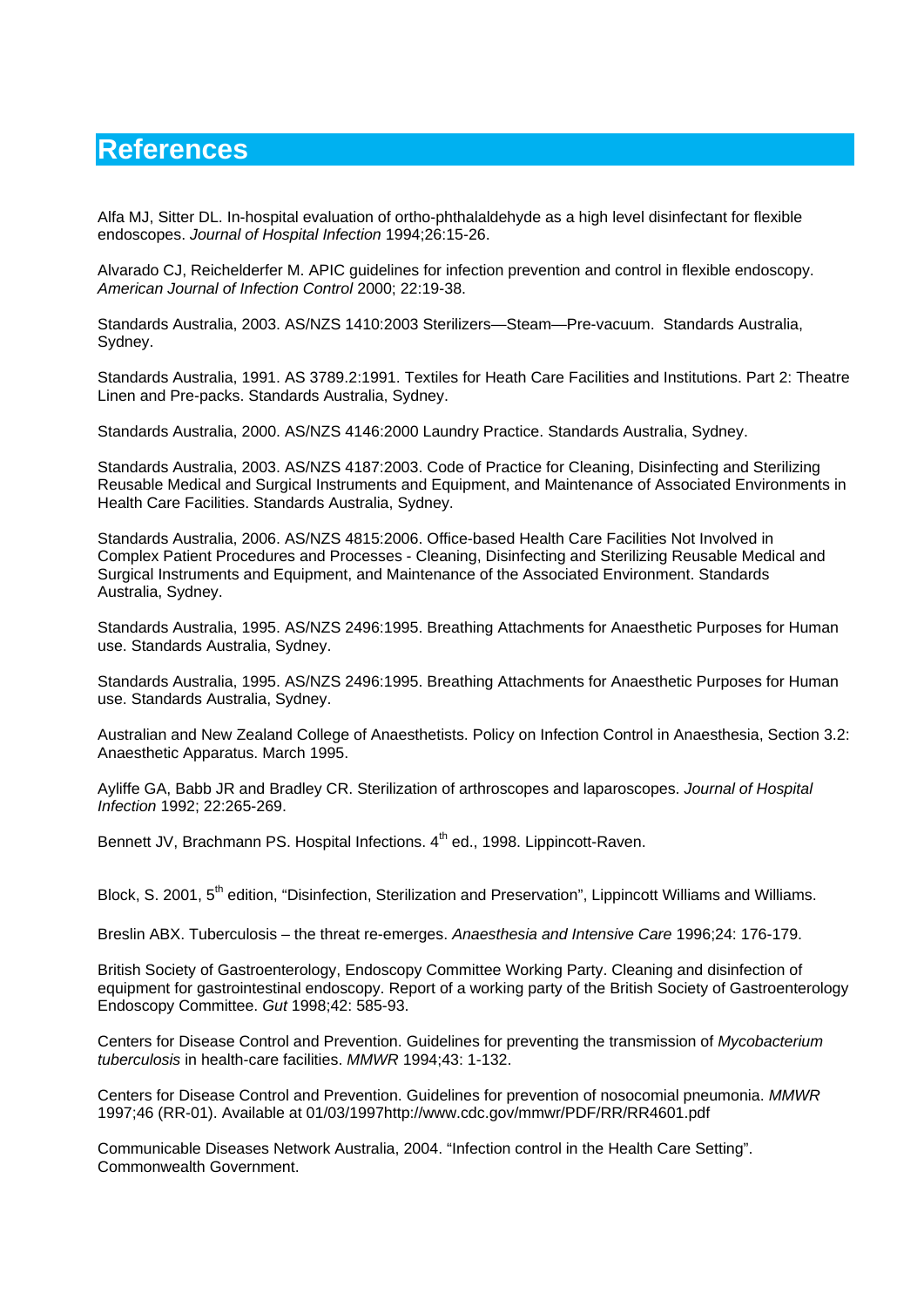Department of Health and Family Services. Australian Therapeutic Device Bulletin, Number 34 - 3/97, Page 9. December 1997. Therapeutic Goods Administration, Canberra.

Division of Workplace Health and Safety, Hazardous Substances, Case Study 8, Glutaraldehyde, Edition 2. Department of Employment, Training and Industrial Relations 1998. Brisbane.

European Standard EN 554. Sterilization of Medical Devices - Validation and Routine Control of Sterilization by Moist Heat.

Fowkes, B and Smith, M. 2003. "Sterilizing Department the Basics A little yellow Infection Control Book", Grampians Region Infection Control Group.

Fraise, A., Lambert, P. and Maillard, J-Y. 2004, 4<sup>th</sup> edition, " Principles and Practice of Disinfection Preservation and Sterilization", Blackwell Publishing.

Fraud S, Maillard J-Y, Russell AD. Comparison of the mycobactericidal activity of ortho-phthalaldehyde, glutaraldehyde and other dialdehydes by a quantitative suspension test. *Journal of Hospital Infection* 2001;48:214-221.

Gardner J and Peel M. Introduction to Sterilization, Disinfection and Infection Control. 3<sup>rd</sup> ed., 1998. Churchill Livingstone, Melbourne.

Gastroenterological Society of Australia and Gastroenterological Nurses College of Australia. 2003. Infection Control in Endoscopy. 2<sup>nd</sup> ed., Australian Gastroenterology Institute, Sydney.

Gastroenterological Society of Australia and Gastroenterological Nurses College of Australia. 1998 Standards for Endoscopic Facilities and Services. Australian Gastroenterology Institute, Sydney.

Geiss HK. Reprocessing of anaesthetic and ventilator equipment. *Journal of Hospital Infection* 1995;30 (Supplement): 414-420.

Gregory AW, Schaalje GB, Smart JD and Robison RA. The Mycobactericidal efficacy of ortho-phthaladehyde and the comparative resistances of *Mycobacterium bovis*, *Mycobacterium terrae* and *Mycobacterium chelonae. Infection Control and Hospital Epidemiology* 1999;20:324-330.

NHS, 2006. "HBN 13 Sterile services department", NHS estates, United Kingdom.

Health Technical Memorandum 2010, Part 3, Validation and Verification, Sterilization, NHS Estates, HMSO,

London, 1994. (Although not readily available in Australia, this Health Technical Memorandum includes tests of steam quality that can be performed on steam sterilizers).

Hogarth I. Anaesthetic machine and breathing system contamination and the efficacy of bacterial/viral filters. *Anaesthesia and Intensive Care* 1996; 24: 154-163.

International Standard 13683. Sterilization of health care products - Requirements for validation and routine control of moist heat sterilization in health care facilities. 1997. International Organisation for Standardization, Geneva.

Johnson & Johnson Medical Pty. Ltd. Cidex OPA: directions for use. January 2001. Johnson & Johnson (Australia) Pty Ltd, Sydney, Australia.

Johnson and Johnson Medical, "The STERRAD® 50 Sterilization System Information Package". Johnson and Johnson Medical.

Manian AF. Is eliminating flash sterilization practical? *Infection Control and Hospital Epidemiology* 1993;14(8): 479-480.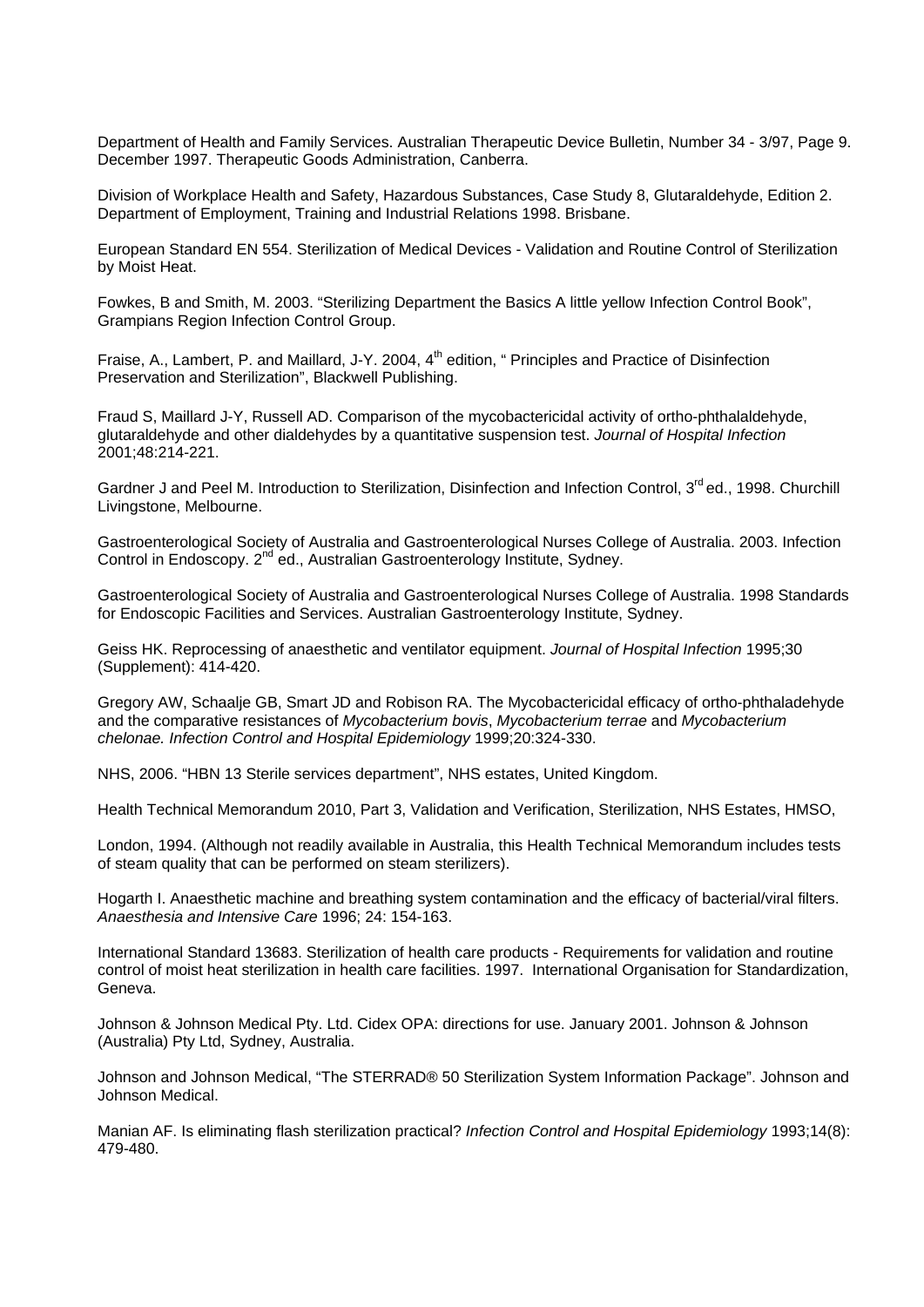McDonnell G and Russell D. Antiseptics and disinfectants: activity, action and resistance. *Clinical Microbiology Reviews* 1999;12:147-179.

National Coordinating Committee on Therapeutic Goods. 2004, "Reducing Public Health Risks Associated with Reusable Medical Devices" TGA Publications Office.

National Industrial Chemicals Notification and Assessment Scheme, Priority Existing Chemical No. 3, Glutaraldehyde, Full Public Report. 1994. AGPS: Canberra.

Queensland Health, 2001. "Infection Control Guidelines", Queensland Government.

Queensland Health. Capital Works Guidelines Infection Control Guidelines. 2002.

Queensland Health. Guidelines for the Storage and Handling of Sterilized Consumable Goods: for Queensland Health Purchasing/Supply/Stores/Warehousing Departments. November 1997. Rutala W. APIC guideline for selection and use of disinfectants. *American Journal of Infection Control* 1996; 24:313-342.

Rutala WA and Weber DJ. Disinfection of endoscopes: review of new chemical sterilants used for high-level disinfection. *Infection Control and Hospital Epidemiology* 1999; 20:69-76.

Rutala WA and Weber DJ. New and disinfection methods. Emerging Infectious Diseases 2001. *<http://www.cdc.gov/ncidid/eid/vol7no2/rutala.htm>*

Rutala WA, Weber DJ and Chappell KJ. Patient injury from flash-Sterilized instruments *Infection Control and Hospital Epidemiol*ogy 1999;20(7):458.

Schrader ES, cited in Harris MH. Flash sterilization: is it safe for routine use? *AORN Journal* 1992;55(6):1547- 1551.

Schultz, R. Inspecting Surgical instruments: An Illustrated Guide, 2005. International Association of Healthcare Central Services Material Management, Cleveland.

Tallentire A and Sinclair CS. Sterility Maintenance - Porous Packaging Materials. In: Advances in of Medical Products, Volume III, 1982. Johnson & Johnson (Australia) Pty Ltd, Sydney, Australia.

Walsh SE, Maillard JY and Russell AD. Ortho-phthalaldehyde: a possible alternative to glutaraldehyde for high level disinfection. *Journal of Applied Microbiology* 1999;86:1039-1046.

Workplace Health and Safety Regulation 1997, Workplace Health and Safety Act 1995, Division of Workplace Health and Safety, Department of Employment, Training and Industrial Relations, Queensland.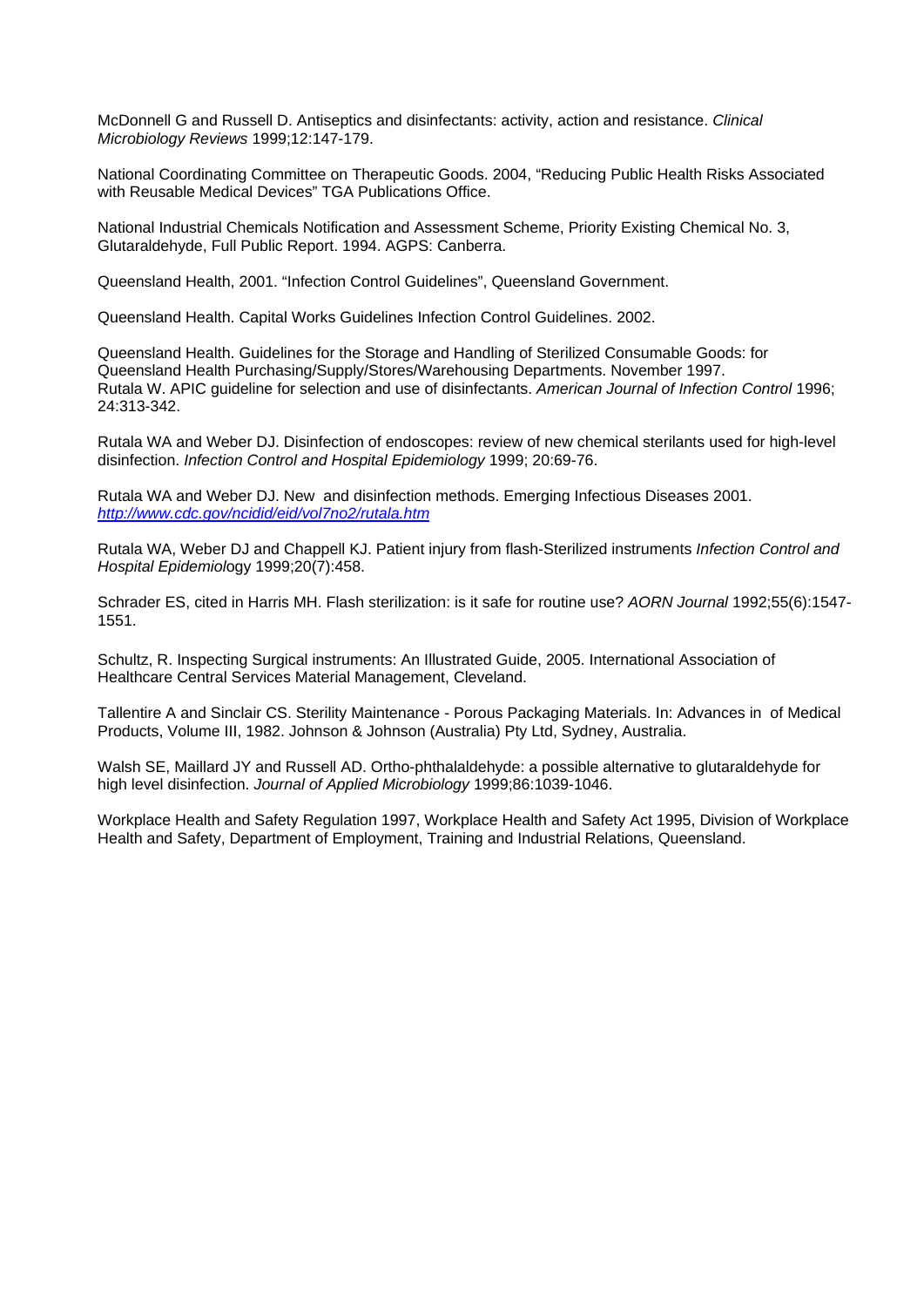# **DISINFECTION & STERILIZATION INFECTION CONTROL GUIDELINES**

### **APPENDIX**



www.health.qld.gov.au/chrisp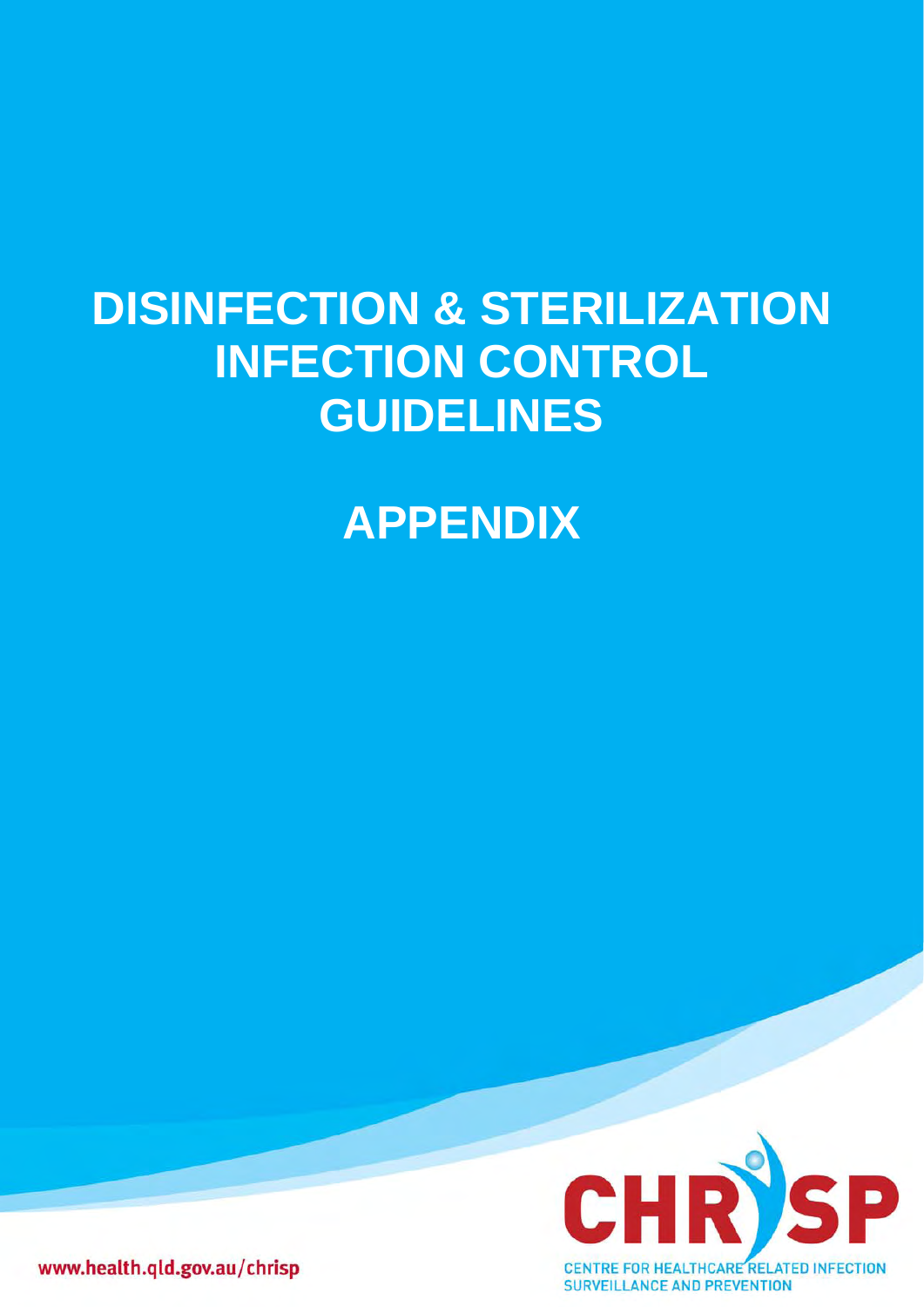### **APPENDIX 1: Sterilizer Fault Finding — Flow Chart**

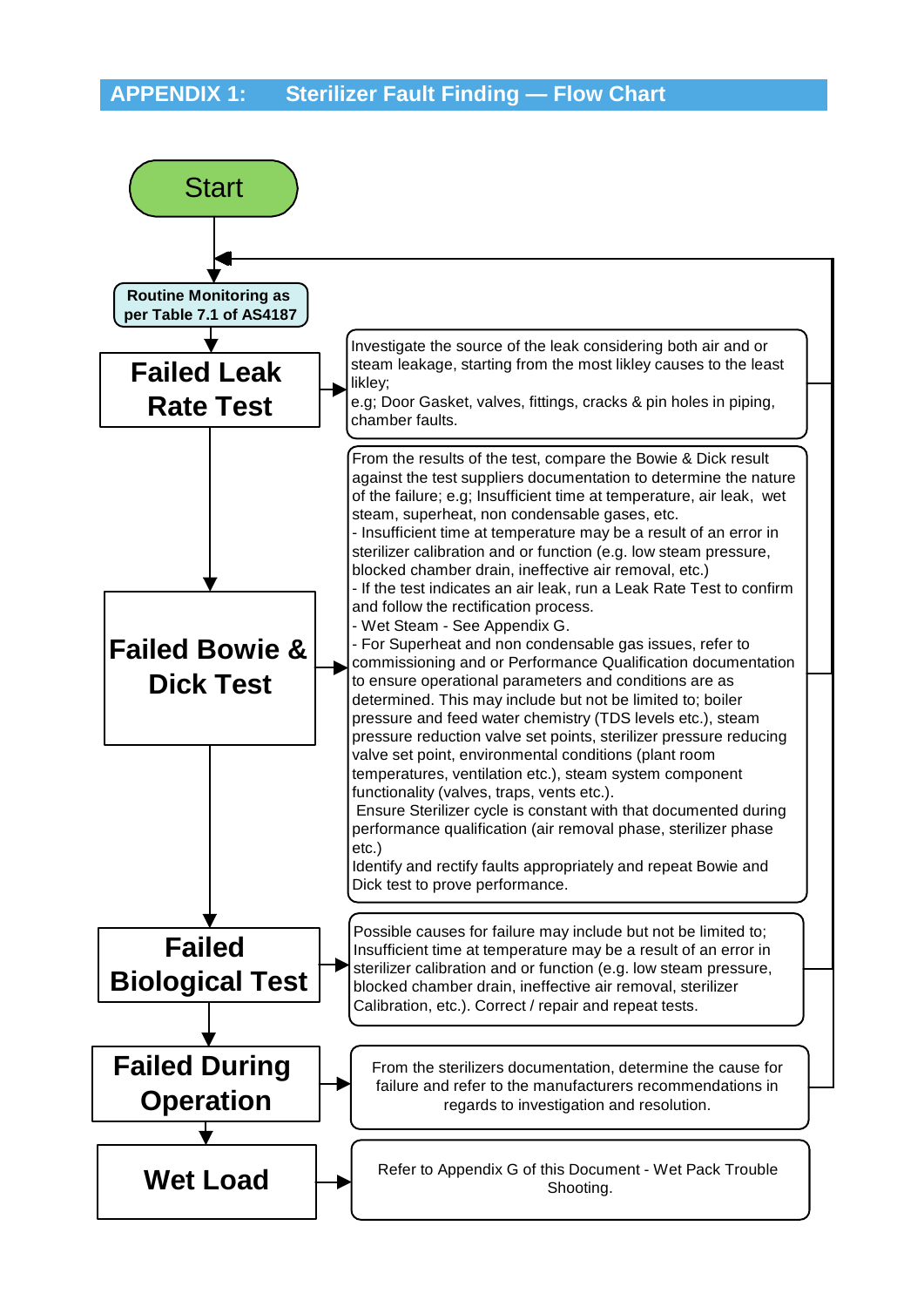#### **APPENDIX 2 A: Troubleshooting of Wet Packs — Flow Chart**



Extracted from Queensland Health Infection Control Guidelines **Page 1 of 1** and 2 and 2 and 2 and 2 and 2 and 2 and 2 and 2 and 2 and 2 and 2 and 2 and 2 and 2 and 2 and 2 and 2 and 2 and 2 and 2 and 2 and 2 and 2 and 2 an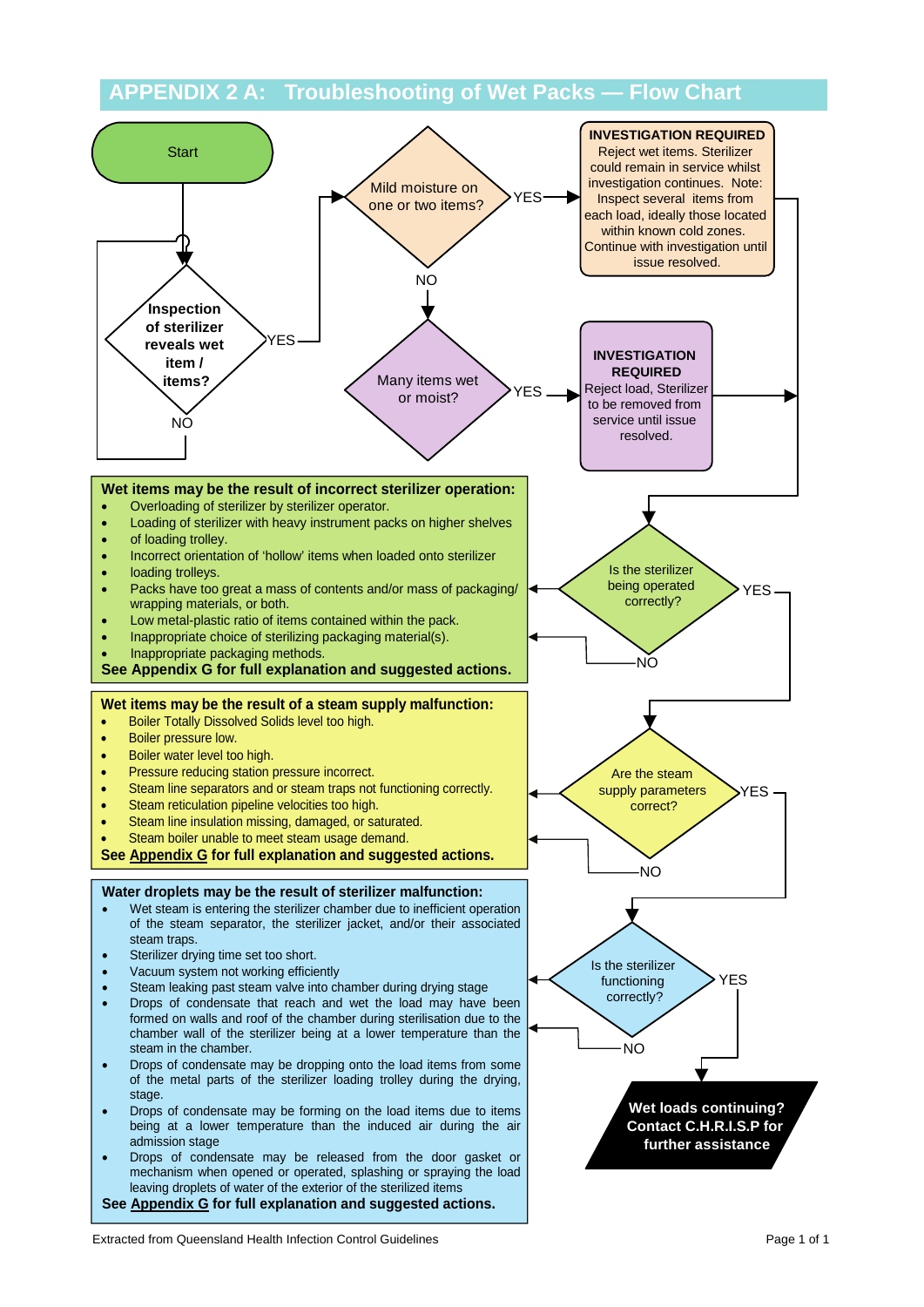### **APPENDIX 2 B: Troubleshooting of Wet Packs**

The following table presents the most common possible causes of wet packs in steam sterilisation with actions suggested for each situation:

| <b>Possible Cause of</b><br><b>Wet Pack</b>                                                      | <b>Why This May</b><br><b>Cause Wet Loads</b>                                                                                                                                                                                                                                                                                                                                                                                                                                       | <b>Suggested Course</b><br>of Action                                                                                                                                                                                                                                                                                                                                                                                                                                  |
|--------------------------------------------------------------------------------------------------|-------------------------------------------------------------------------------------------------------------------------------------------------------------------------------------------------------------------------------------------------------------------------------------------------------------------------------------------------------------------------------------------------------------------------------------------------------------------------------------|-----------------------------------------------------------------------------------------------------------------------------------------------------------------------------------------------------------------------------------------------------------------------------------------------------------------------------------------------------------------------------------------------------------------------------------------------------------------------|
| Overloading of sterilizer<br>by sterilizer operator.                                             | The placement of a larger-than-<br>normal quantity of load items in<br>the sterilizer is a common cause<br>of both failure of sterilisation and<br>difficulties in reliable drying of its<br>load. The drying stage is less<br>effective because there is more<br>moisture to be removed (due to<br>the larger load), and the<br>moisture that is being removed is<br>impeded by the close packing of<br>the load items.                                                            | Sterilizer operators determine the<br>loading pattern and loading density<br>that leads to consistently dry results.<br>Provide operator education and<br>supervise to ensure consistent use<br>of the loading pattern and maximum<br>loading density for the particular<br>sterilizers. Loading configuration for<br>each product group including a<br>maximum total weight should be<br>determined and documented during<br>validation                              |
| Loading of sterilizer with<br>heavy instrument packs<br>on higher shelves of<br>loading trolley. | Instrument packs produce more<br>condensate, when being heated<br>in the sterilisation stage, than<br>drape packs and soft goods.<br>This extra water drips down onto<br>lower shelves of the loading<br>trolley, making it difficult for the<br>drying stage to completely dry<br>the load.                                                                                                                                                                                        | Routinely place instrument packs on<br>lower shelves of the loading trolley.<br>If instrument packs are on more than<br>one shelf, cover the lower shelves<br>with a textile sheet or drape. If the<br>problem continues, investigate<br>steam quality. Loading configuration<br>for each product group including a<br>maximum total weight should be<br>determined and documented during<br>validation                                                               |
| Incorrect orientation of<br>'hollow' items when<br>loaded onto sterilizer<br>loading trolleys.   | Condensate forms all over each<br>item in each pack, and it will pool<br>at any possible location. Pooled<br>condensate is more difficult to<br>dry off than dispersed<br>condensate. Any load item which<br>by its shape will not drain<br>completely will thus present a<br>problem for reliable drying, if not<br>placed in the sterilizer in a way<br>that condensate will drain away.<br>Bowls, dishes, unperforated<br>trays and jugs are some<br>examples of 'hollow' items. | Orientate all hollow items such that<br>any condensate forming on them<br>can drain away. Note that the<br>reverse curved metal rims of some<br>bowls and dishes may also collect<br>liquid. Remember that items within a<br>pack also influence its best loading<br>orientation, and that internal items<br>often move during handling of the<br>pack. . Loading configuration for<br>each product group should be<br>determined and documented during<br>validation |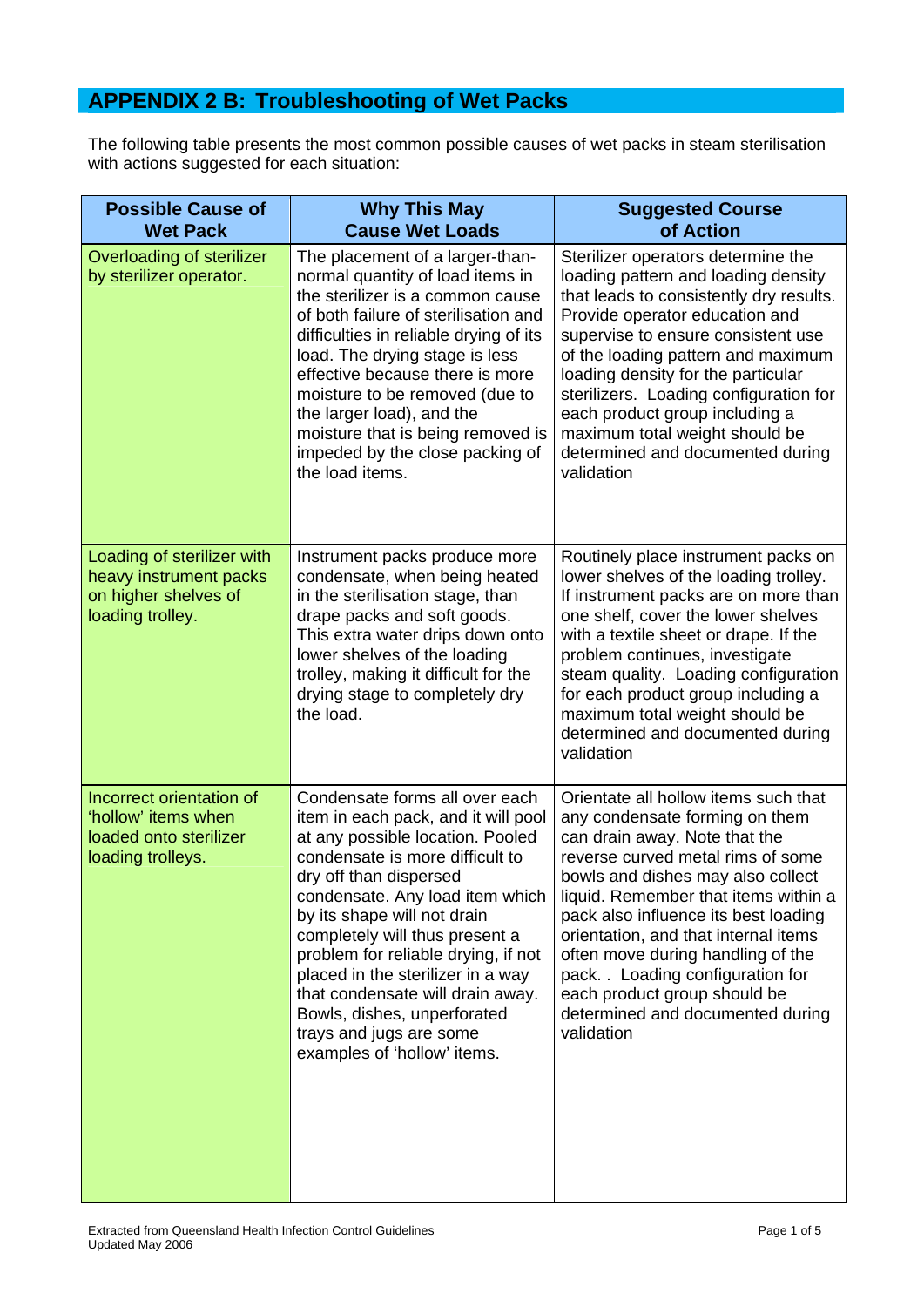| <b>Possible Cause of</b><br><b>Wet Pack</b>                                                                | <b>Why This May</b><br><b>Cause Wet Loads</b>                                                                                                                                                                                                                                                                                                                                                                                                                      | <b>Suggested Course</b><br>of Action                                                                                                                                                                                                                                                                                                                                                                                                                                                                                        |
|------------------------------------------------------------------------------------------------------------|--------------------------------------------------------------------------------------------------------------------------------------------------------------------------------------------------------------------------------------------------------------------------------------------------------------------------------------------------------------------------------------------------------------------------------------------------------------------|-----------------------------------------------------------------------------------------------------------------------------------------------------------------------------------------------------------------------------------------------------------------------------------------------------------------------------------------------------------------------------------------------------------------------------------------------------------------------------------------------------------------------------|
| Packs have too great a<br>mass of contents and/or<br>mass of packaging/<br>wrapping materials, or<br>both. | High load mass means a large<br>amount of condensate, which in<br>turn may create more moisture<br>than the drying stage can<br>consistently remove. Many<br>layers of packaging material(s)<br>may inhibit the rate of removal of<br>water vapour during the drying<br>stage.                                                                                                                                                                                     | Examine correlation between pack<br>sizes and mass of pack contents<br>and/or many layers of packaging<br>material. Split excessively large<br>packs into two or more smaller<br>packs. Also check the quality of the<br>available steam*. Loading<br>configuration for each product group<br>should be determined and<br>documented during validation<br>This will include detail on the<br>maximum weight and density of<br>trays and testing to establish<br>successful processing of the known<br>"most complex" items. |
| Low metal-plastic ratio of<br>items contained within<br>the pack.                                          | Due to good thermal<br>conductivity, the heat in metal<br>items is readily available as an<br>energy source for pack drying<br>whilst the heat in plastic items is<br>not so readily available. Thus a<br>high ratio of plastic to metal<br>within packs can lead to wet<br>packs.                                                                                                                                                                                 | Redesign the problem packs to<br>increase the ratio of metal to plastic<br>in the pack. If there is a<br>determination to not change the<br>metal-plastic ratio, experiment with<br>the inclusion of porous materials in<br>the pack to soak up and disperse<br>condensate where it forms.                                                                                                                                                                                                                                  |
| Inappropriate choice of<br>sterilizing packaging<br>material(s).                                           | Low porosity packaging<br>materials inhibit removal of water<br>vapour during drying. Lack of<br>porous material to disperse<br>condensate within a pack may<br>allow water to pool at some<br>points, which the drying stage<br>may be unable to remove.<br>Synthetic, non-wettable barrier<br>materials without additional<br>porous moisture dispersing<br>materials may also lead to<br>pooling of condensate.                                                 | Sterilizer operator to refer to<br>Sections 3 and 7 of AS 4187 and to<br>do controlled testing of a variety of<br>materials and pack design schemes<br>so as to minimise or eliminate the<br>effect of the chosen materials on the<br>occurrence of wet packs. Always<br>consider that there may be other<br>causes of the observed wet pack<br>problem.                                                                                                                                                                    |
| Inappropriate packaging<br>methods.                                                                        | Lack of porous material to<br>disperse condensate within a<br>pack may allow water to pool at<br>some points, which the drying<br>stage may be unable to remove.<br>Synthetic non-wettable barrier<br>materials without additional<br>porous moisture dispersing<br>materials may also lead to<br>pooling of condensate. Excess<br>layers or folds of packaging<br>materials can create drying<br>difficulties similar to the problem<br>of packs being too large. | Avoid any manner of pack design<br>that may cause the gathering or<br>retention of condensate inside<br>packs. Experiment with judicious use<br>of layers of moisture dispersing<br>materials (textile or low-linting paper)<br>within packs. Always consider that<br>there may be other causes of the<br>observed wet pack problem.                                                                                                                                                                                        |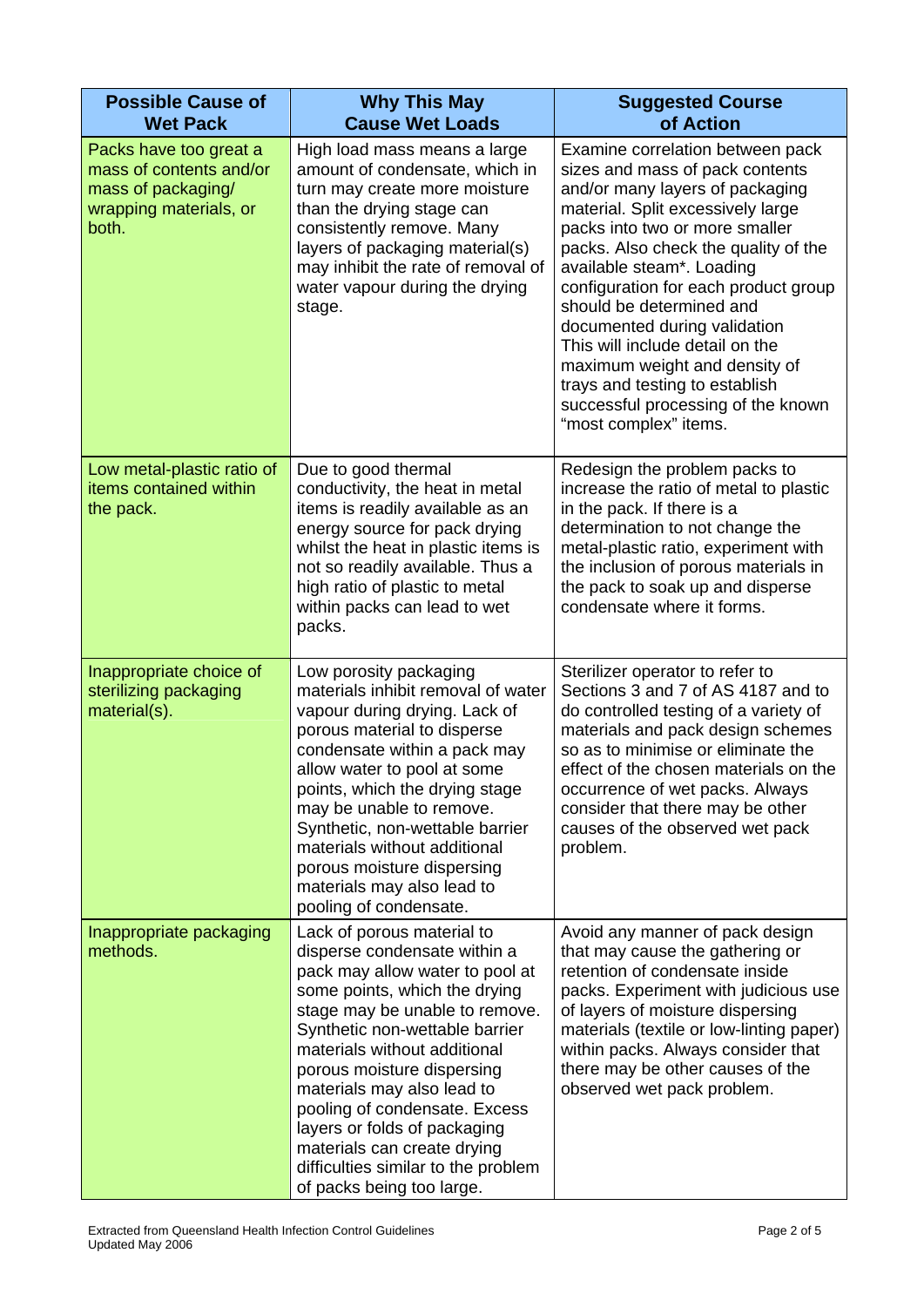| <b>Possible Cause of</b><br><b>Wet Pack</b>                                                                                                                                                                                                                                                                                            | <b>Why This May</b><br><b>Cause Wet Loads</b>                                                                                                                                                                                                                                                                                                                                                                                                                                                                | <b>Suggested Course</b><br>of Action                                                                                                                                                                                                                                                                                                                                                                                                                                                                                                                                                                                                                                                       |
|----------------------------------------------------------------------------------------------------------------------------------------------------------------------------------------------------------------------------------------------------------------------------------------------------------------------------------------|--------------------------------------------------------------------------------------------------------------------------------------------------------------------------------------------------------------------------------------------------------------------------------------------------------------------------------------------------------------------------------------------------------------------------------------------------------------------------------------------------------------|--------------------------------------------------------------------------------------------------------------------------------------------------------------------------------------------------------------------------------------------------------------------------------------------------------------------------------------------------------------------------------------------------------------------------------------------------------------------------------------------------------------------------------------------------------------------------------------------------------------------------------------------------------------------------------------------|
| Particular load items only                                                                                                                                                                                                                                                                                                             | Some items, due to their design<br>or the materials of which they<br>are made, are inherently difficult<br>to dry in a steam sterilizer. This<br>will be evident where only certain<br>items experience wet pack<br>problems when all others are<br>shown to be reliably dry.                                                                                                                                                                                                                                | Experiment with alternative and<br>special ways of packaging the<br>problem items. Try alternative<br>methods of sterilisation (eg dry heat,<br>hydrogen peroxide plasma, ethylene<br>oxide) if they are available, but<br>remember that the choice of<br>packaging materials will have to be<br>reconsidered.                                                                                                                                                                                                                                                                                                                                                                             |
| Wet steam arriving at the<br>sterilizer from a remote or<br>local steam source. This<br>could be if the steam<br>pipes are of inadequate<br>size, and/or if there are<br>inadequate numbers of<br>steam traps along the<br>steam reticulation pipes,<br>and/or if the insulation<br>around the pipes is old,<br>damaged or inadequate. | Droplets of water may be<br>becoming transported in the<br>steam flowing from the boiler<br>house or steam generator. There<br>may be so much water or the<br>steam velocity is so high, that<br>the sterilizer's steam separator<br>and or jacket are unable to<br>extract the droplets from the<br>excessively wet steam. Some<br>packs simply become too wet to<br>be able to be reliably dried in the<br>sterilizer. This fault commonly<br>emerges during colder weather<br>but can happen at any time. | Inspection of the steam reticulation<br>system may reveal component<br>malfunction, e.g. steam traps not<br>functioning, missing or saturated<br>pipe insulation. Repair or replace<br>components as necessary. Careful<br>engineering/ maintenance<br>examination of the steam reticulation<br>pipes may be necessary to ensure<br>corrected fall, sizing, steam trapping<br>and insulation of systems.<br>Measurement of steam quality can<br>be carried out to confirm or refute<br>theories that steam quality is the<br>cause of the problem, however<br>experience has shown that<br>measured systems with dryness<br>fractions of in excess of 97% can still<br>result in wet loads |
| Wet steam generated by<br>steam generator or boiler.<br>This could occur if the<br>generator or boiler is of<br>inadequate capacity for<br>the peak steam flow<br>demanded from it, or<br>there is a malfunction of<br>the generator and or<br>water level control or<br>boiler water treatment<br>parameters are incorrect            | Droplets of water may be<br>becoming caught in the steam<br>flowing from the generator due to<br>excessive velocity, incorrect<br>water levels, or high TDS(Totally<br>Dissolved Solids Levels), Steam<br>line components such as steam<br>traps and separators are limited<br>to how much condensate and<br>water droplets they can remove.<br>Steam must originate as dry as<br>possible from the steam<br>generator or boiler.                                                                            | Careful engineering/ maintenance<br>examination of steam generator or<br>boiler operation is necessary. Repair<br>and or adjust the steam generator as<br>necessary. Operational parameters<br>for steam generation equipment<br>should be determined and recorded<br>as a part of validation activities.                                                                                                                                                                                                                                                                                                                                                                                  |
| Wet steam is entering the<br>sterilizer chamber due to<br>inefficient operation of the<br>steam separator, the<br>sterilizer jacket, and/or<br>their associated steam<br>traps.                                                                                                                                                        | These components are very<br>important in attaining steam of<br>correct quality. If they are not<br>working properly, or if there is<br>too much water arriving in the<br>steam (see above), the steam<br>entering the chamber will still be<br>wet. Some packs thus become<br>too wet to be reliably dried in the<br>sterilizer.                                                                                                                                                                            | Check and/or replace steam traps<br>attached to sterilizer including but<br>not limited to the steam separator<br>and sterilizer jacket. Ensure that the<br>steam separator is functioning<br>correctly<br>All strainers are clear of debris<br>$\bullet$<br>All condensate is directed away<br>$\bullet$<br>from steam traps without undue<br>back pressure.                                                                                                                                                                                                                                                                                                                              |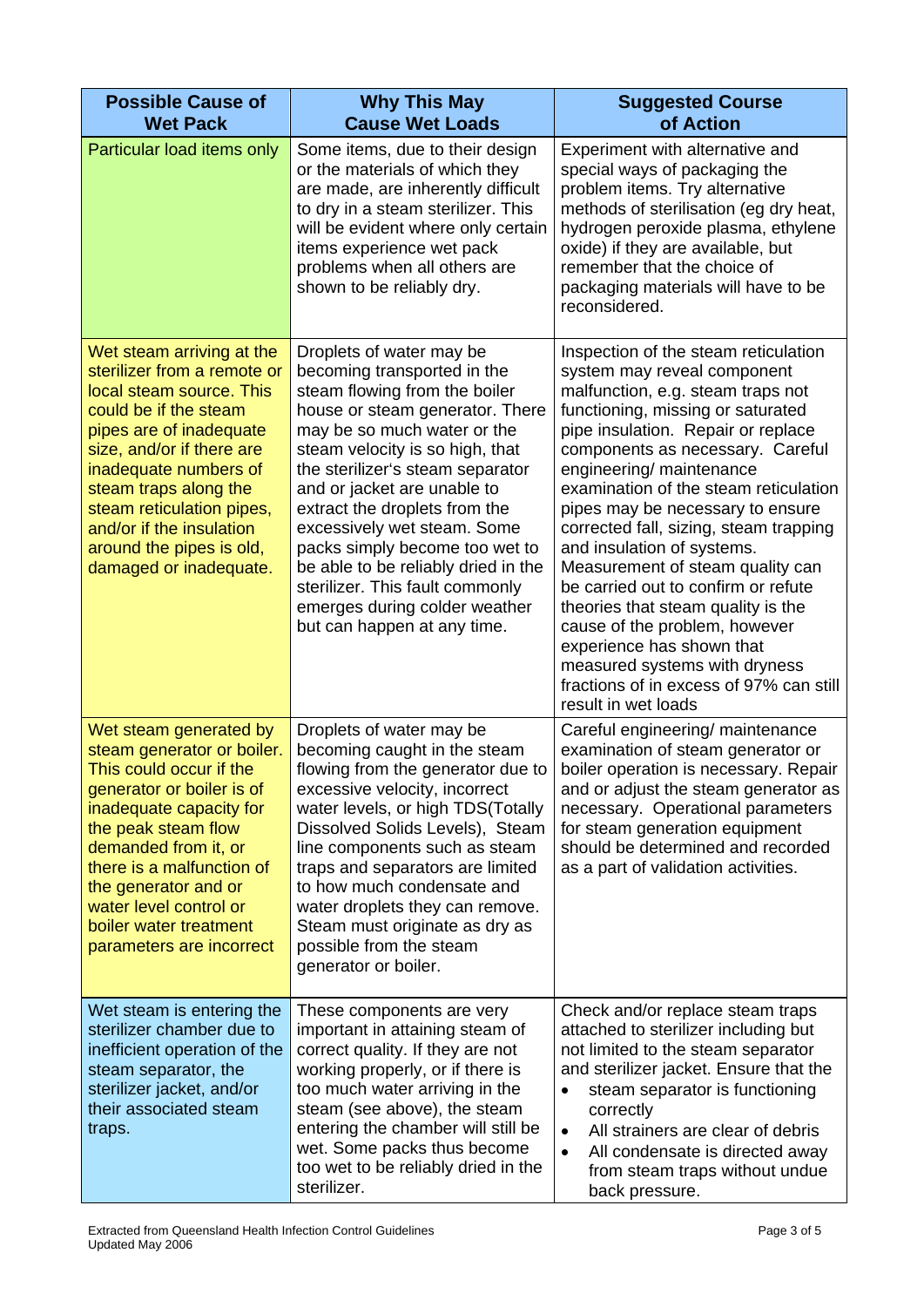| <b>Possible Cause of</b><br><b>Wet Pack</b>                                                                                                                                                                                                                 | <b>Why This May</b><br><b>Cause Wet Loads</b>                                                                                                                                                                                                                                                                                                                                                                                            | <b>Suggested Course</b><br>of Action                                                                                                                                                                                                                                                                                                                                                                                                                                                                                                                                                                                                                                                   |
|-------------------------------------------------------------------------------------------------------------------------------------------------------------------------------------------------------------------------------------------------------------|------------------------------------------------------------------------------------------------------------------------------------------------------------------------------------------------------------------------------------------------------------------------------------------------------------------------------------------------------------------------------------------------------------------------------------------|----------------------------------------------------------------------------------------------------------------------------------------------------------------------------------------------------------------------------------------------------------------------------------------------------------------------------------------------------------------------------------------------------------------------------------------------------------------------------------------------------------------------------------------------------------------------------------------------------------------------------------------------------------------------------------------|
| Drops of condensate that<br>reach and wet the load<br>may have been formed<br>on walls and roof of the<br>chamber during<br>sterilisation due to the<br>chamber wall of the<br>sterilizer being at a lower<br>temperature than the<br>steam in the chamber. | The temperature difference is<br>produced by a difference in<br>steam pressure between the<br>jacket and the chamber during<br>the sterilisation stage. Steam<br>condenses back to droplets of<br>water on the 'cooler' inside metal<br>surfaces of the chamber, and<br>some of these droplets fall onto<br>parts of the load. As a result,<br>some packs simply become too<br>wet to be able to be reliably dried<br>in the sterilizer. | Check that just before the end of the<br>sterilisation stage, the jacket steam<br>pressure is equal to the chamber<br>steam pressure. Accuracy of the<br>gauges on the sterilizer will also<br>have to be confirmed through<br>calibration. If there is a discrepancy,<br>investigations will need to take place<br>to determine the reason for this<br>difference. In serious cases, a<br>change in the sterilizer's pipe work<br>and or control equipment has been<br>found to be necessary.                                                                                                                                                                                         |
| Drops of condensate may<br>be dropping onto the load<br>items from some of the<br>metal parts of the<br>sterilizer loading trolley<br>either during the drying,<br>stage.                                                                                   | Condensate normally forms on<br>the metal parts of the loading<br>trolley during each sterilisation<br>cycle. Normally it should drain<br>away without wetting the load,<br>but some droplets still may fall<br>onto packs being sterilized. If the<br>drops fall during the sterilisation<br>cycle, the packs become too wet<br>to be reliably dried.                                                                                   | Confirm that the water drops are<br>definitely falling in a pattern defined<br>by the metal structure of the loading<br>shelves and/or other metal work of<br>the loading trolley. Little can be done<br>in this situation other than to cover<br>the lower shelves with a textile sheet<br>or drape.                                                                                                                                                                                                                                                                                                                                                                                  |
| Drops of condensate may<br>be forming on the load<br>items due to items being<br>at a lower temperature<br>than the induced air<br>during the air admission<br>stage                                                                                        | If the air drawn into the sterilizer<br>during the air admission stage is<br>warm and moist, this air will give<br>up its moisture to items within<br>the chamber. Because this<br>occurs after the drying stage the<br>packs will be wet on removal.                                                                                                                                                                                    | Suitable conditions must be<br>maintained within the plant area of<br>the sterilizer. This may be within the<br>machine casing, or a sterilizer plant<br>room. Ensure these areas are<br>adequately ventilated to maintain<br>appropriate temperature and<br>humidity.                                                                                                                                                                                                                                                                                                                                                                                                                 |
| Drops of condensate may<br>be released from the door<br>gasket or mechanism<br>when opened or<br>operated, splashing or<br>spraying the load leaving<br>droplets of water of the<br>exterior of the sterilized<br>items                                     | If water is pooling around the<br>door gasket or door mechanism,<br>droplets may be swept inward or<br>drop onto the load either when<br>the door seal is released or on<br>removal of the load from the<br>sterilizer chamber.                                                                                                                                                                                                          | Inspection of the door gasket and<br>door mechanisms may be required.<br>Steam sealed door gaskets can leak<br>producing pools of condensate in<br>and around the sealing area. If the<br>door seal is released with excessive<br>residual vacuum within the chamber,<br>there will be an inrush of air carrying<br>water droplets into the chamber.<br>This will also introduce air to the<br>sterilized product which has not<br>been filtered through the sterilizers<br>biological air filter; this may result in<br>a compromise to the sterile product.<br>Replace or adjust door and pressure<br>control components in accordance<br>with the manufacturer's<br>specifications. |